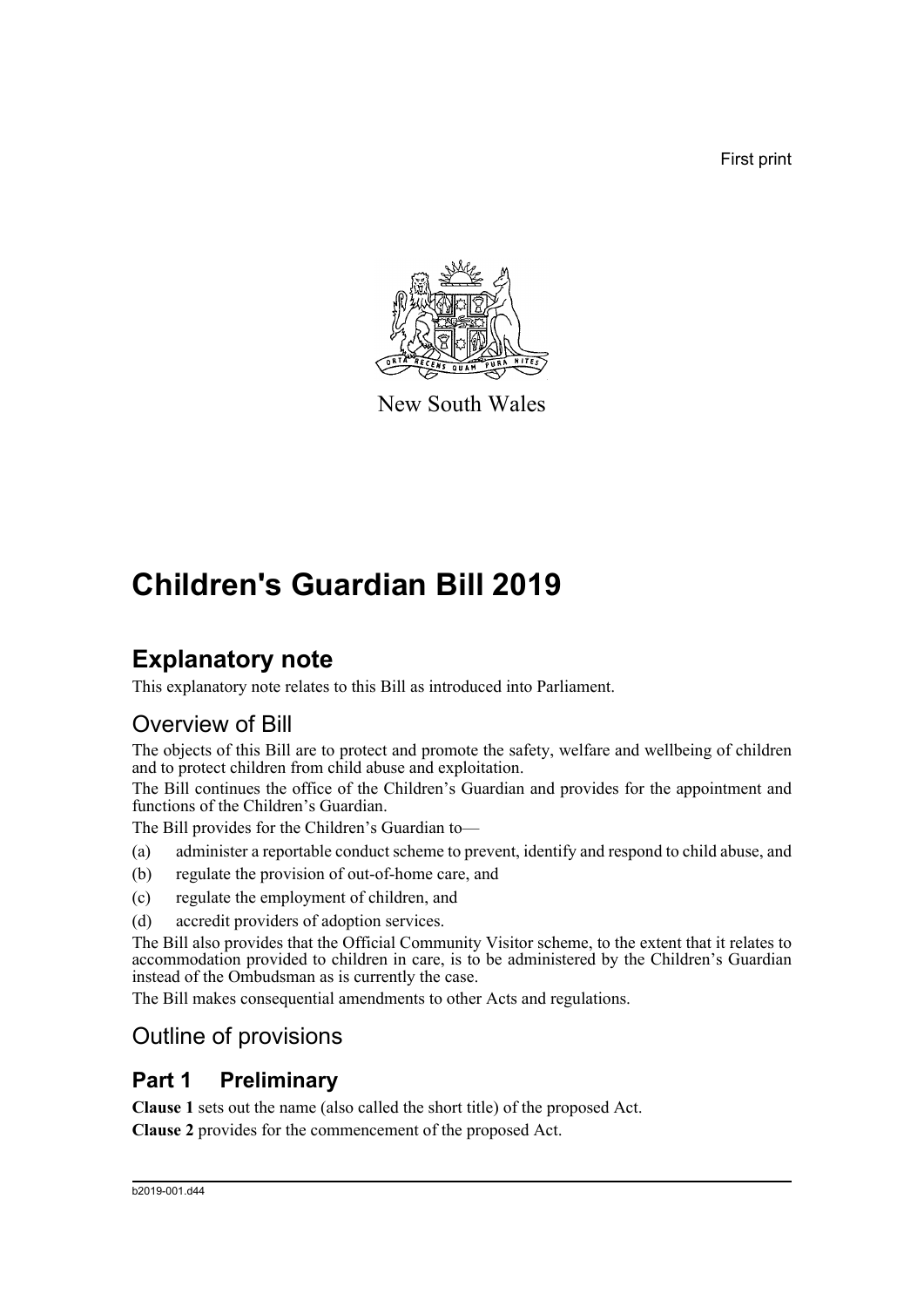# **Part 2 Application and interpretation**

**Part 2** provides for the application and interpretation of the proposed Act. The Dictionary in Schedule 6 to the proposed Act defines certain terms used in the proposed Act.

# **Part 3 Objects and principles**

Part 3 sets out the main object of the proposed Act and the paramount consideration and guiding principles to be applied in administering the proposed Act.

## **Part 4 Reportable conduct**

**Division 1** sets out the objects of the proposed Part and defines certain terms used in the proposed Part. Under the proposed Part, the Children's Guardian will be responsible for the reportable conduct scheme that is currently administered by the Ombudsman under Part 3A of the *Ombudsman Act 1974* (that is repealed by Schedule 5.27 to the proposed Act).

**Division 2** sets out key concepts for the reportable conduct scheme, which is a scheme for the Children's Guardian and relevant entities to investigate reportable allegations and to make determinations about reportable convictions. The scheme applies to the entities listed in proposed Schedule 1 and to public authorities (referred to as *relevant entities*). A *reportable allegation* means an allegation that an employee of a relevant entity has engaged in conduct that may be reportable conduct. *Reportable conduct* includes sexual offences, sexual misconduct, ill-treatment, neglect or assault of a child and other specified conduct. A conviction for an offence involving reportable conduct is a *reportable conviction*.

**Division 3** requires an employee of a relevant entity to *report* to the head of the relevant entity a reportable allegation or a conviction the person considers to be a reportable conviction that relates to an employee of the relevant entity. If the matter relates to the head of the relevant entity, the matter is a *complaint* to be made to the Children's Guardian. The head of the relevant entity must give the Children's Guardian written notice (a *notification*) if the head of the relevant entity receives a report involving an employee or otherwise becomes aware of a reportable allegation or conviction considered to be a reportable conviction.

**Division 4** contains procedural provisions relating to investigations and reviews under proposed Division 5 to allow investigations to be managed. Proposed Division 4 provides for the Children's Guardian to exempt a class or kind of conduct of employees of a relevant entity from being reportable conduct and exempt the head of a relevant entity from commencing or continuing an investigation of a reportable allegation or a conviction considered to be a reportable conviction.

**Division 5** requires the head of a relevant entity who receives a report to investigate the reportable allegation or determine whether the conviction considered to be a reportable conviction is a reportable conviction.

**Division 6** sets out the considerations for an investigation into a reportable allegation to assist in determining whether the investigation should result in a finding of reportable conduct.

**Division 7** enables the Children's Guardian to require a relevant entity to provide further information about a reportable allegation or conviction considered to be a reportable conviction. The Children's Guardian may monitor the progress of a relevant entity's investigation or determination if it is in the public interest.

**Division 8** enables the Children's Guardian to investigate a reportable allegation, make a determination about a conviction considered to be a reportable conviction and investigate a complaint or a relevant entity's management of a report or notification.

**Division 9** requires the Children's Guardian to prepare a report after completing an investigation or determination and provides for the matters that must be included in the report.

**Division 10** requires a relevant entity to have a code of conduct and policies and processes to prevent and detect reportable conduct by employees of the entity and provides for the notification and management in the Office of the Children's Guardian of reportable allegations against employees and convictions of employees considered to be reportable convictions.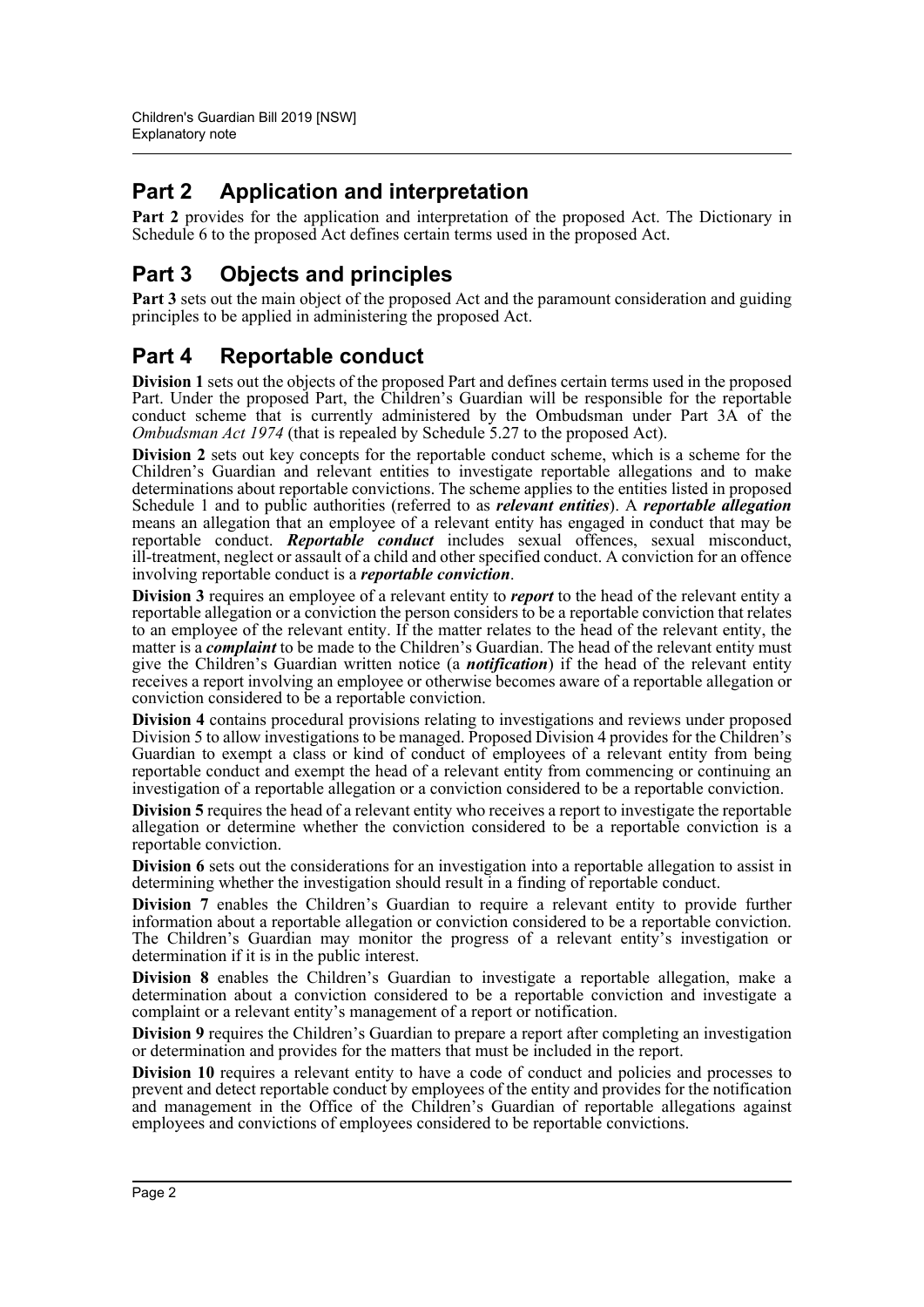**Division 11** provides for the disclosure of information obtained in connection with an investigation into a reportable allegation or determination about a conviction considered to be a reportable conviction.

**Division 12** exempts the Children's Guardian and staff of the Office of the Children's Guardian from the requirement to give evidence or produce documents in certain legal proceedings.

**Division 13** makes it an offence to take or threaten to take certain action against a person because the person makes a report, complaint or notification to the head of a relevant entity or the Children's Guardian.

**Division 14** contains miscellaneous provisions, including to provide for immunity from liability for persons acting in good faith.

## **Part 5 Out-of-home care matters regulated by Children's Guardian**

**Division 1** sets out the objects of the proposed Part and defines certain terms used in the proposed Part. Out-of-home care is currently administered under the *Children and Young Persons (Care and Protection) Act 1998* and certain provisions of that Act relating to the Children's Guardian's out-of-home care functions are transferred to the proposed Part.

**Division 2** provides for the regulation of voluntary out-of-home care. The proposed Division sets the maximum duration of voluntary out-of-home care and provides for who may provide voluntary out-of-home care.

**Division 3** makes it an offence for the principal officer of a designated agency to reside on the same property as a child who is in the care of the designated agency. If a child dies while in statutory or supported out-of-home care, the principal officer of a designated agency must immediately notify the parents of the child, the Children's Guardian and the Coroner.

**Division 4** provides that the powers set out in proposed Schedule 2 may be exercised by an authorised person for the purpose of monitoring out-of-home care services.

**Division 5** provides that the Children's Guardian may keep a register for authorised carers, residential care workers and organisations that provide or arrange out-of-home care.

## **Part 6 Child employment**

**Division 1** sets out the objects of the proposed Part and defines certain terms used in the proposed Part. Child employment is currently regulated under the *Children and Young Persons (Care and Protection) Act 1998* and certain provisions of that Act relating to the Children's Guardian's functions with respect to child employment are transferred to the proposed Part.

**Division 2** makes it an offence to employ a child unless the person holds an employer's authority to employ children or is exempt from the requirement to hold an employer's authority.

**Division 3** enables a person to apply to the Children's Guardian for an employer's authority to employ children or an exemption from the requirement to hold an employer's authority. An employer's authority remains in force for a maximum period of 12 months and may be subject to conditions prescribed by the regulations or imposed by the Children's Guardian. An employer's authority may be suspended or revoked at the request of the holder of the authority or at the discretion of the Children's Guardian.

**Division 4** provides for the Children's Guardian to grant an exemption from the requirement to hold an employer's authority with or without conditions.

**Division 5** sets out the Children's Guardian's powers with respect to child employment. Relying on powers in proposed Schedule 2, the Children's Guardian or an authorised person may enter and inspect premises without a warrant to investigate suspected contraventions of obligations with respect to child employment and to monitor compliance with the conditions of an employer's authority or exemption. The Children's Guardian may accept an undertaking in relation to the Children's Guardian's functions concerning the employment of children and may apply to the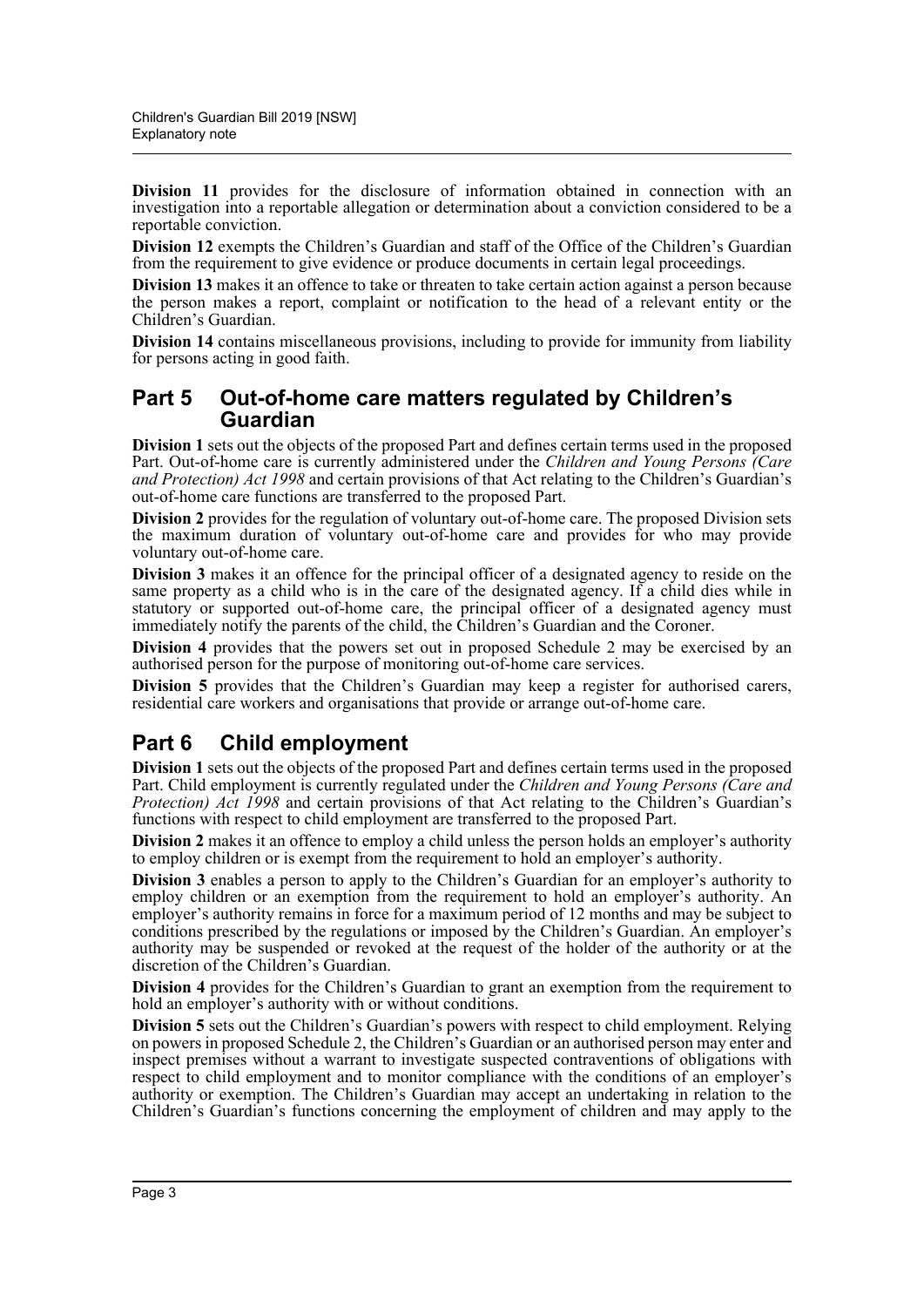Supreme Court to enforce an undertaking. The Children's Guardian may also request the production of certain information relating to the employment of children.

**Division 6** makes it an offence to cause or allow a child to take part in employment that puts the child's physical or emotional wellbeing at risk. A child is taken to be a child in need of care and protection for the purposes of Chapter 4 of the *Children and Young Persons (Care and Protection) Act 1998* if the child is not immediately removed from a place of unlawful employment following a direction given by the Children's Guardian.

## **Part 7 Adoption service providers**

**Division 1** sets out the objects of the proposed Part and defines certain terms used in the proposed Part.

**Division 2** provides for the accreditation of charitable and non-profit organisations as adoption service providers. These provisions are transferred from the *Adoption Act 2000*. The Minister may approve criteria for accreditation on the recommendation of the Children's Guardian.

**Division 3** restricts access to records made in connection with the administration or execution of the proposed Part.

## **Part 8 Children's Guardian**

**Division 1** provides for the appointment of a Children's Guardian by the Governor and for the details of that office.

**Division 2** sets out the circumstances in which the office of the Children's Guardian becomes vacant and the procedure for removing the Children's Guardian from office.

**Division 3** provides for the appointment and removal from office of an acting Children's Guardian.

**Division 4** provides for the appointment of a Deputy Children's Guardian and an Assistant Children's Guardian. Staff may be employed in the Public Service to assist the Children's Guardian to exercise the Children's Guardian's functions.

**Division 5** specifies the functions of the Children's Guardian.

**Division 6** provides for the preparation of annual and special reports by the Children's Guardian.

## **Part 9 Official Community Visitors**

**Division 1** defines certain terms used in the proposed Part. A *visitable service* means an accommodation service where a child in care is in the full-time care of the service provider or any other service prescribed by the regulations. Currently, premises at which those services are provided are visited by Official Community Visitors appointed under the *Community Services (Complaints, Reviews and Monitoring) Act 1993*. The provisions of the proposed Part are based on the current provisions of that Act.

**Division 2** provides for the appointment of Official Community Visitors by the Minister administering the proposed Act, and the functions of Official Community Visitors in relation to visitable services. The Children's Guardian has general oversight of Official Community Visitors.

**Division 3** enables an Official Community Visitor to disclose certain information to the Children's Guardian.

**Division 4** protects an Official Community Visitor and a person who makes a complaint to an Official Community Visitor from retribution.

## **Part 10 Administrative review**

**Part 10** enables a person to apply to the Civil and Administrative Tribunal for administrative review of certain decisions.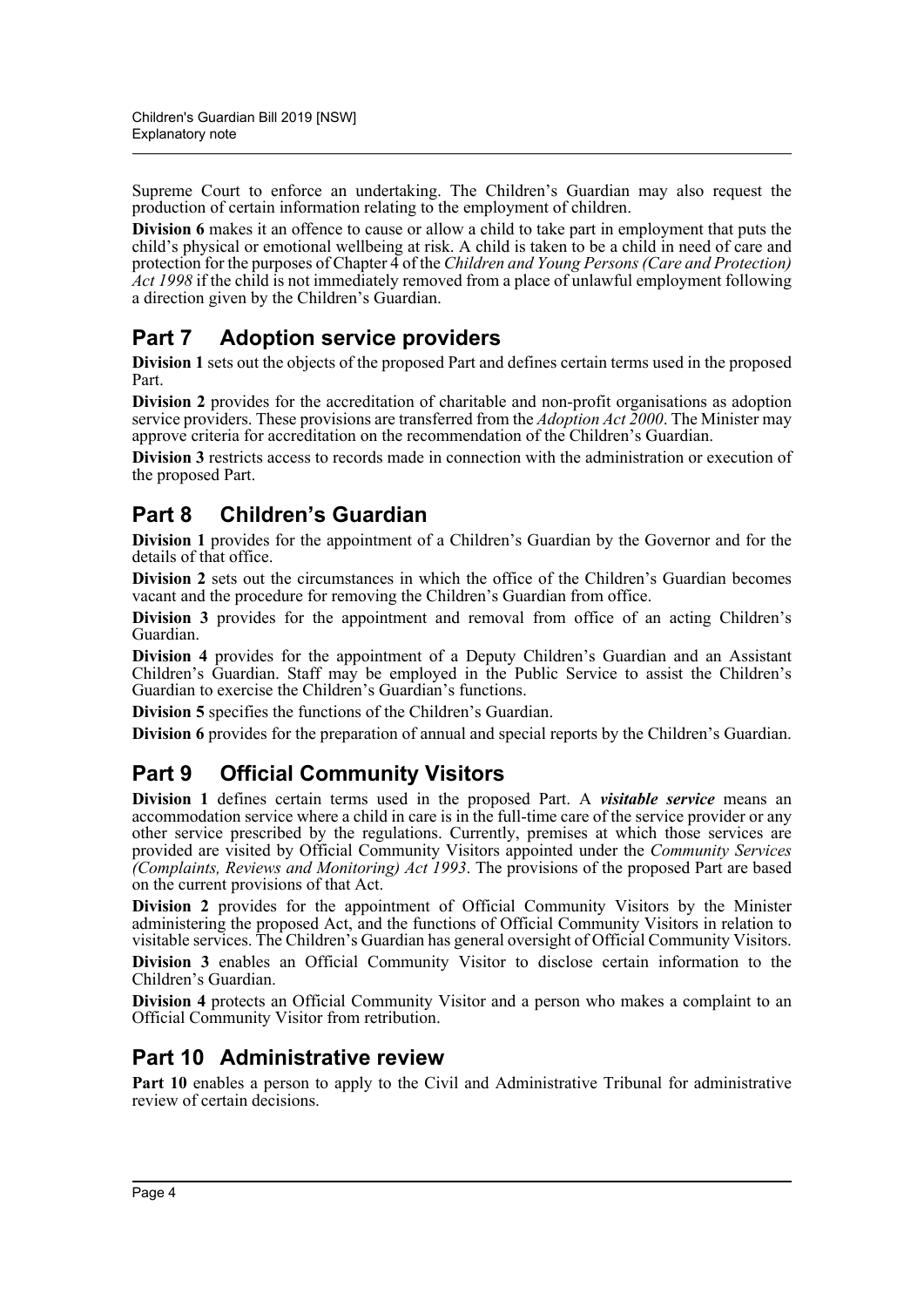## **Part 11 Offences**

**Division 1** sets out obligations and offences with respect to the disclosure of information, the provision of false and misleading information and the unlawful access to information stored by the Children's Guardian.

**Division 2** deals with the personal liability of a director of a corporation for offences committed by the corporation in certain circumstances.

**Division 3** makes it an offence to wilfully hinder or obstruct any person in the exercise of the person's functions under the proposed Act.

**Division 4** provides for the administration of offences under the proposed Act.

## **Part 12 Miscellaneous**

Part 12 contains various provisions relating to the general operation of the proposed Act, including provisions relating to the following—

- (a) the making of guidelines by the Children's Guardian and the Secretary of the Department of Communities and Justice,
- (b) the service of notices and other instruments,
- (c) the provision and exchange of information,
- (d) the protection of officers of the Children's Guardian from personal liability if acting in good faith,
- (e) the power to make regulations.

## **Schedule 1 Schedule 1 entities**

**Schedule 1** provides a list of the entities that are referred to as a *Schedule 1 entity*. Employees of Schedule 1 entities are subject to the scheme administered by the Children's Guardian for giving notice of, investigating and monitoring reportable allegations or convictions considered to be reportable convictions.

## **Schedule 2 Powers of authorised persons**

**Schedule 2** contains provisions relating to authorised persons and the power provided to authorised persons to enter, inspect and search premises and to require a person to produce information or attend at a time and place to answer questions and produce documents.

## **Schedule 3 Inquiries**

**Schedule 3** provides that the Children's Guardian may make or hold inquiries in relation to an investigation of a reportable allegation or a report made by an Official Community Visitor to the Children's Guardian about a child in care. The proposed Schedule applies certain provisions of the *Royal Commissions Act 1923* to an inquiry and contains offences relating to the unauthorised publication of evidence and prejudicial disclosure of information.

## **Schedule 4 Savings, transitional and other provisions**

**Schedule 4** contains savings, transitional and other provisions consequent on the enactment of the proposed Act.

## **Schedule 5 Amendment of Acts and instruments**

**Schedule 5** makes consequential amendments to Acts and instruments, including the following—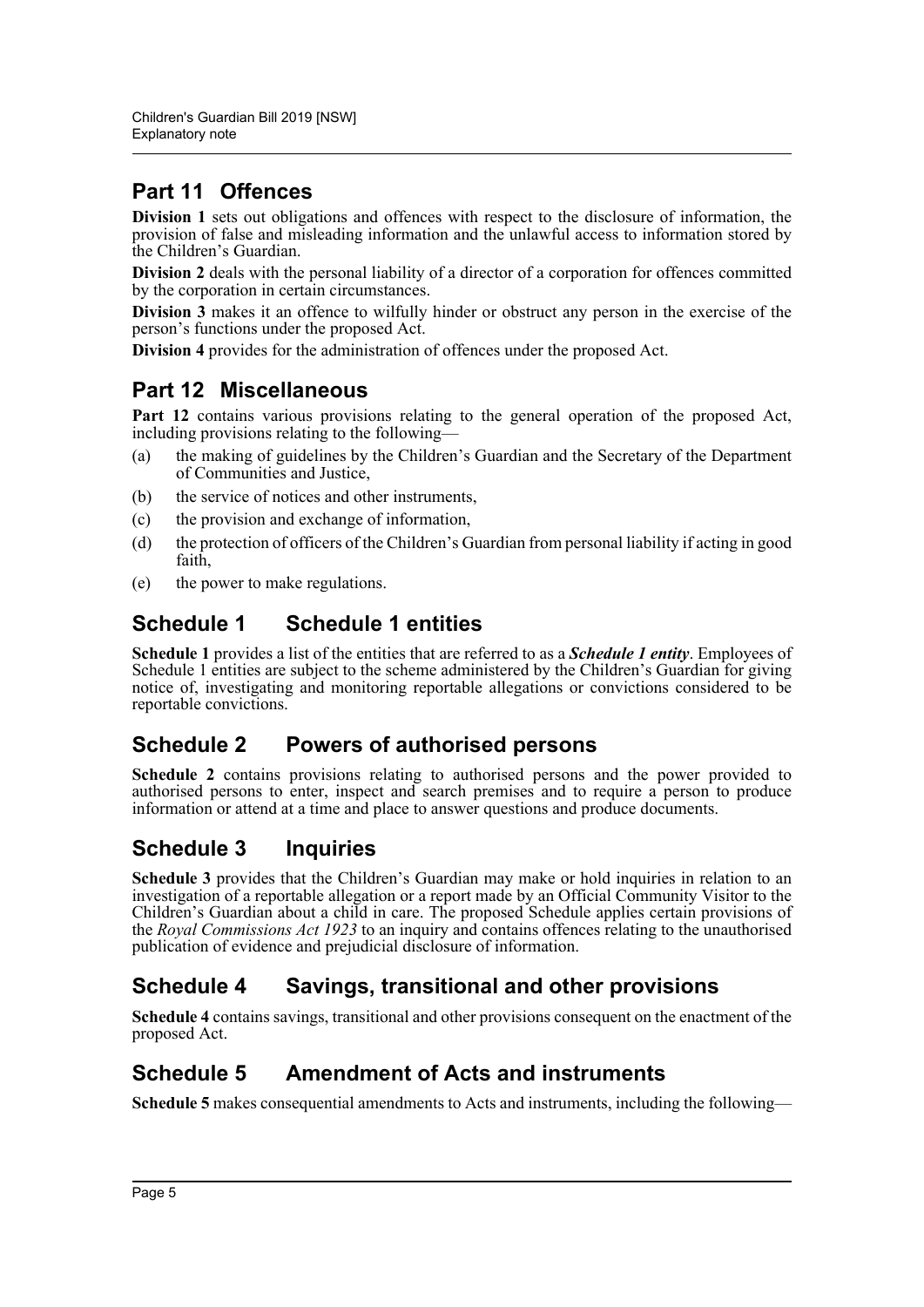- (a) to amend the *Adoption Act 2000* to omit provisions relating to adoption service providers that are transferred to the proposed Act,
- (b) to make consequential amendments to the *Child Protection (Working with Children) Act 2012*,
- (c) to amend the *Children and Young Persons (Care and Protection) Act 1998* to omit provisions relating to voluntary out-of-home care, the Children's Guardian and child employment that are transferred to the proposed Act,
- (d) to amend the *Community Services (Complaints, Reviews and Monitoring) Act 1993* to omit provisions relating to Official Community Visitors that are transferred to the proposed Act.

**Schedule 5.10** amends the proposed Act to extend the reportable conduct scheme to religious bodies, providers of overnight camps, certain accommodation and respite services and providers of family group homes.

## **Schedule 6 Dictionary**

**Schedule 6** contains the Dictionary that defines certain terms used in the proposed Act.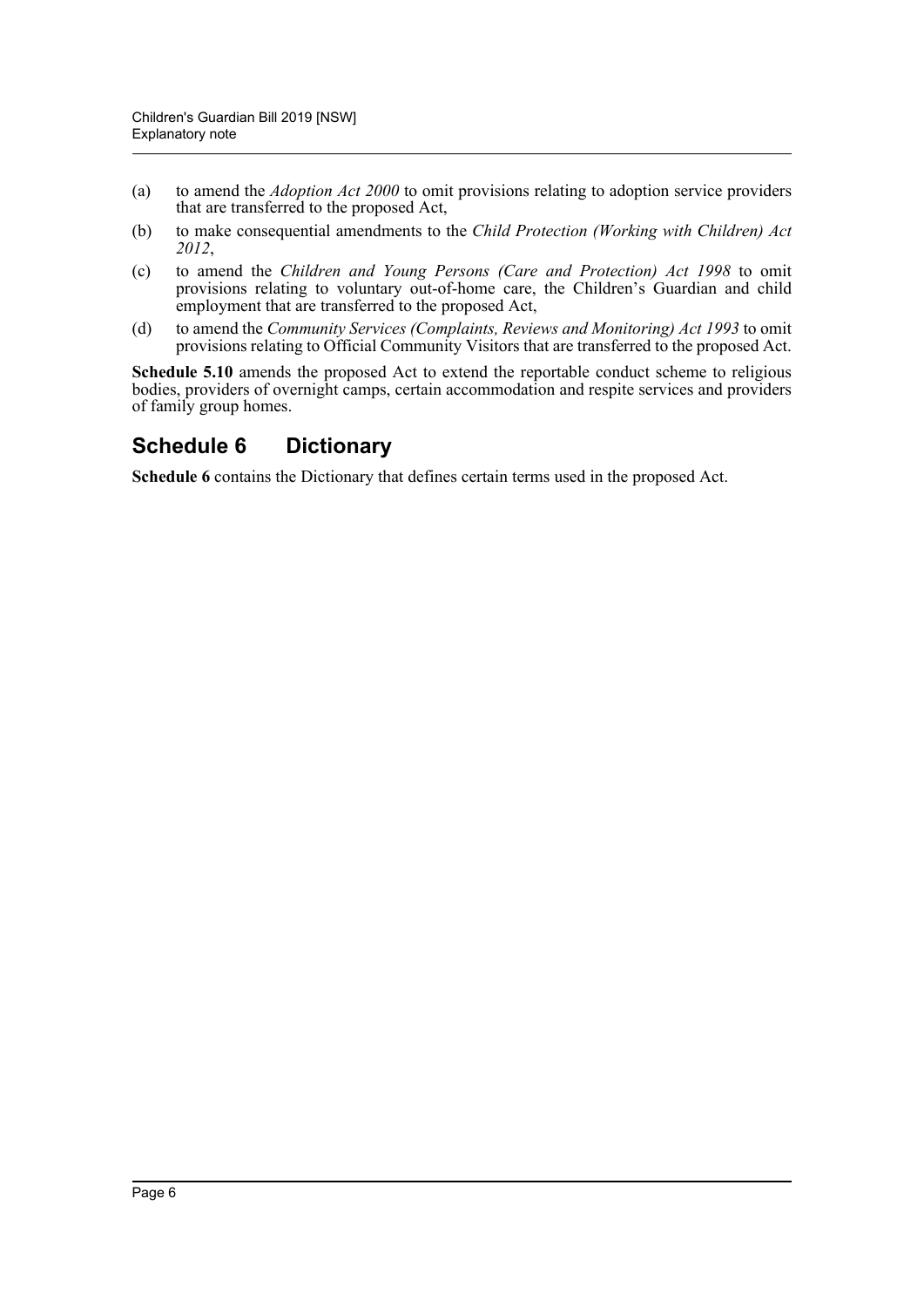First print



New South Wales

# **Children's Guardian Bill 2019**

# **Contents**

|                                                   | Page   |
|---------------------------------------------------|--------|
| <b>Preliminary</b>                                |        |
| Name of Act<br>1<br>$\mathcal{P}$<br>Commencement | 9<br>9 |
| <b>Application and interpretation</b>             |        |
| <b>Division 1</b><br><b>Application of Act</b>    |        |
| 3<br>Children to whom this Act applies            | 10     |
| <b>Division 2</b><br>Interpretation               |        |
| Definitions<br>4                                  | 10     |
| References to "commencement"<br>5                 | 10     |
| <b>Objects and principles</b>                     |        |
| 6<br>Main object of Act                           | 11     |
| Paramount consideration<br>7                      | 11     |
| 8<br>Guiding principles                           | 11     |
|                                                   |        |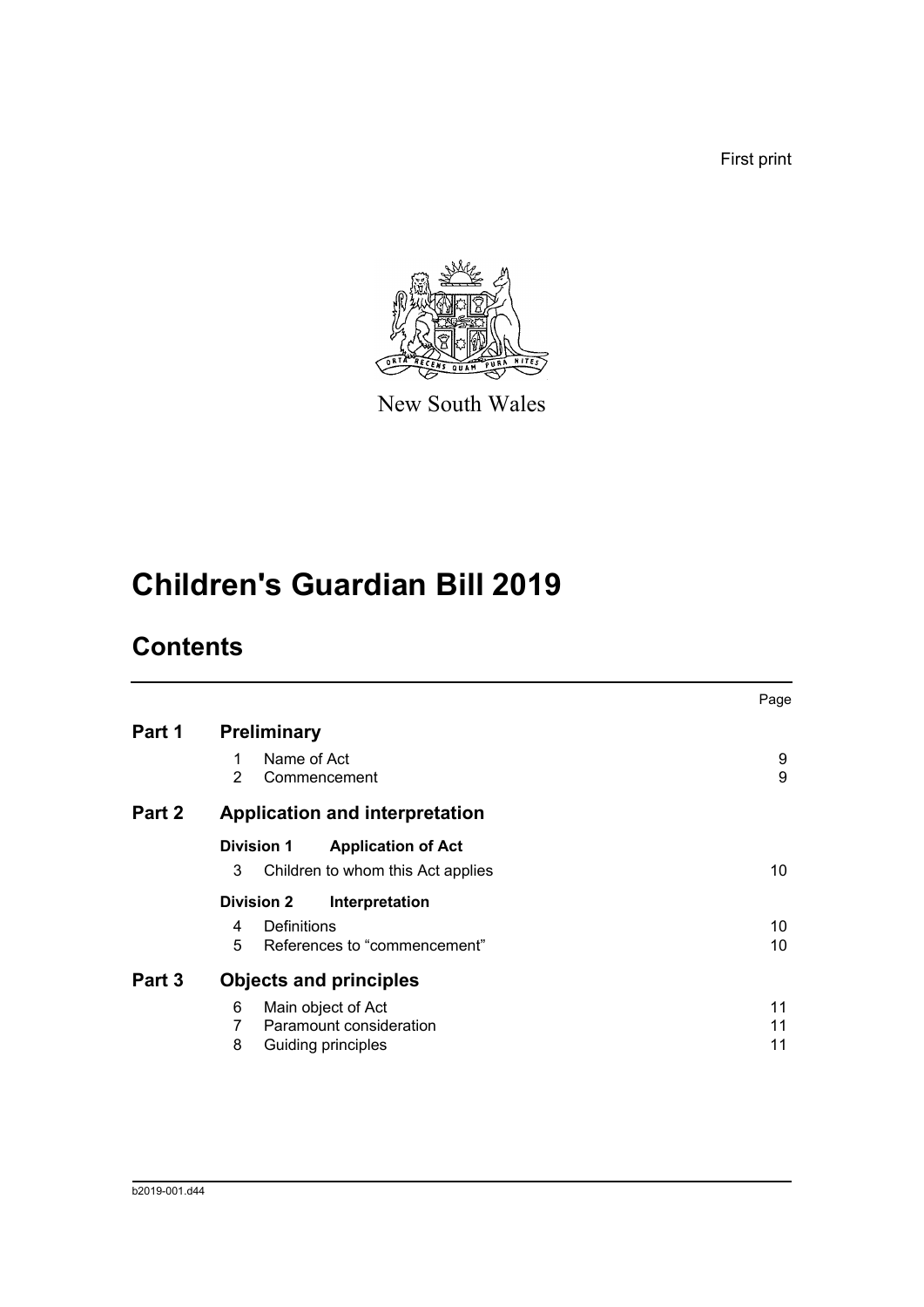| <b>Division 1</b> |                    | Preliminary                                                                                      |          |
|-------------------|--------------------|--------------------------------------------------------------------------------------------------|----------|
| 9                 | Objects of Part    |                                                                                                  | 12       |
| 10                | <b>Definitions</b> |                                                                                                  | 12       |
| <b>Division 2</b> |                    | <b>Key concepts for Part</b>                                                                     |          |
| 11                |                    | Meaning of "reportable conduct scheme"                                                           | 13       |
| 12                |                    | Meaning of "relevant entity"                                                                     | 13       |
| 13                |                    | Meaning of "Schedule 1 entity"                                                                   | 13       |
| 14                |                    | Meaning of "public authority"                                                                    | 14       |
| 15                |                    | Meaning of "local government authority"                                                          | 14       |
| 16                |                    | Meaning of "employee"                                                                            | 14       |
| 17                |                    | Meaning of "head" of relevant entity                                                             | 15       |
| 18                |                    | Meaning of "reportable allegation"                                                               | 15       |
| 19                |                    | Meaning of "reportable conviction"                                                               | 16       |
| 20                |                    | Meaning of "reportable conduct"                                                                  | 16       |
| 21<br>22          |                    | Meaning of "sexual offence"<br>Meaning of "sexual misconduct"                                    | 16<br>17 |
| 23                |                    | Meaning of "ill-treatment"                                                                       | 17       |
| 24                |                    | Meaning of "neglect"                                                                             | 17       |
| 25                |                    | Meaning of "assault"                                                                             | 17       |
| 26                |                    | Meaning of "finding of reportable conduct"                                                       | 17       |
| <b>Division 3</b> |                    | Reports, complaints and notifications                                                            |          |
| 27                |                    | Who must give report of reportable allegation or conviction                                      | 17       |
| 28                |                    | Complaints to Children's Guardian                                                                | 18       |
| 29                |                    | Children's Guardian to be given notification of reports                                          | 18       |
| <b>Division 4</b> |                    | <b>Exempt conduct, managing investigations and determinations</b>                                |          |
| 30                |                    | Children's Guardian may exempt conduct from reporting                                            | 19       |
| 31                |                    | Exemptions about investigations and investigation reports                                        | 19       |
| 32                |                    | Notice to require relevant entity to defer investigation                                         | 20       |
| 33                |                    | Concurrent investigations or proceedings                                                         | 20       |
| <b>Division 5</b> |                    | Investigation or determination and report by relevant entity                                     |          |
| 34                |                    | Investigation or determination by head of relevant entity                                        | 21       |
| 35                |                    | Mandatory considerations                                                                         | 21       |
| 36                |                    | Report by relevant entity about investigation or determination                                   | 21       |
| 37                |                    | Contents of entity report                                                                        | 21       |
| 38                | Interim report     |                                                                                                  | 22       |
| <b>Division 6</b> |                    | Mandatory matters for consideration for reportable allegations                                   |          |
| 39                |                    | <b>Application of Division</b>                                                                   | 22       |
| 40                |                    | Assessing conduct                                                                                | 22       |
| 41                |                    | Conduct that is not reportable conduct                                                           | 23       |
| <b>Division 7</b> |                    | Children's Guardian's powers in relation to reportable<br>allegations and reportable convictions |          |
| 42                |                    | Children's Guardian may require further information                                              | 24       |
|                   |                    |                                                                                                  |          |

## **[Part 4 Reportable conduct](#page-17-0)**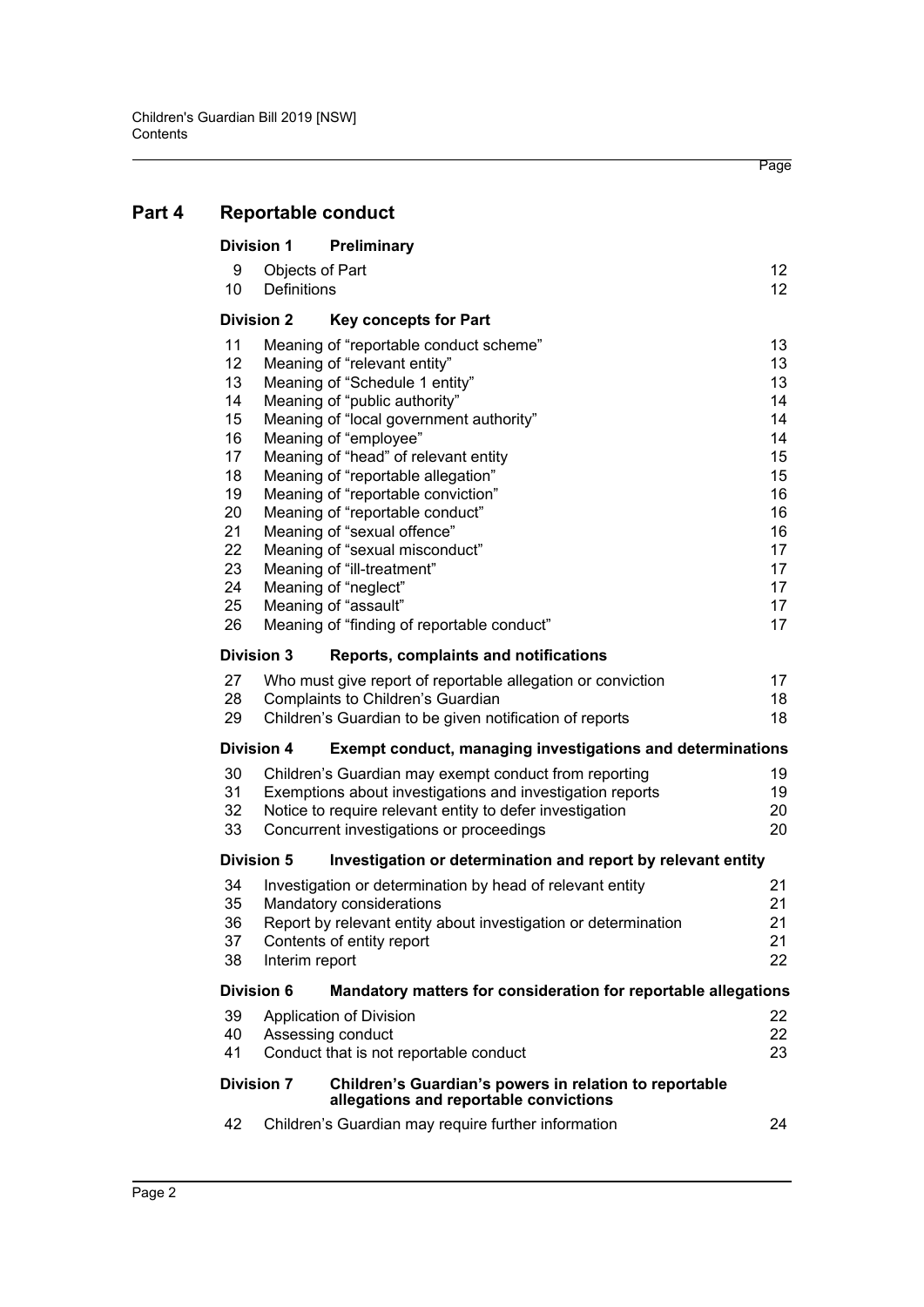|        |          |                    |                                                                                                | Page     |
|--------|----------|--------------------|------------------------------------------------------------------------------------------------|----------|
|        | 43       |                    | Children's Guardian may monitor relevant entity's investigation or                             |          |
|        |          | determination      |                                                                                                | 24       |
|        |          | <b>Division 8</b>  | <b>Investigation and report-Children's Guardian</b>                                            |          |
|        | 44       |                    | Preliminary inquiries                                                                          | 24       |
|        | 45       |                    | Further information after receiving entity report                                              | 24       |
|        | 46       |                    | Children's Guardian may investigate or determine                                               | 25       |
|        | 47       |                    | Notice for Children's Guardian investigation or determination                                  | 25       |
|        | 48       |                    | Investigation by Children's Guardian                                                           | 25       |
|        |          | <b>Division 9</b>  | Outcome of investigation or determination by Children's<br><b>Guardian</b>                     |          |
|        | 49       |                    | Children's Guardian reports                                                                    | 26       |
|        | 50       |                    | Recommendations by Children's Guardian                                                         | 26       |
|        | 51       |                    | Notice to particular persons of reportable conduct or reportable                               |          |
|        |          | conviction         |                                                                                                | 27       |
|        | 52       |                    | Recommendations and provision of report                                                        | 27       |
|        | 53       |                    | Action taken by head of relevant entity on receipt of advice                                   | 28       |
|        |          | <b>Division 10</b> | Other measures about reportable conduct                                                        |          |
|        | 54       |                    | Relevant entities to have systems about reportable conduct                                     | 28       |
|        | 55       |                    | Children's Guardian may require information about systems                                      | 28       |
|        | 56       |                    | Reporting within the Office of the Children's Guardian                                         | 28       |
|        |          | <b>Division 11</b> | <b>Information sharing</b>                                                                     |          |
|        | 57       |                    | Disclosure of information                                                                      | 29       |
|        | 58       |                    | Disclosures by Children's Guardian or officer of Children's Guardian                           | 30       |
|        | 59       |                    | Other States, the Commonwealth and Territories                                                 | 31       |
|        | 60       |                    | Lawful disclosure                                                                              | 31       |
|        |          | <b>Division 12</b> | <b>Other proceedings</b>                                                                       |          |
|        | 61       |                    | Children's Guardian, officer or expert as witness                                              | 31       |
|        | 62       |                    | Limits on secrecy and privilege                                                                | 32       |
|        |          | Division 13        | <b>Offences for Part</b>                                                                       |          |
|        | 63       |                    | Retribution by employer                                                                        | 32       |
|        | 64       |                    | Protection against retribution                                                                 | 32       |
|        |          | <b>Division 14</b> | <b>Miscellaneous</b>                                                                           |          |
|        | 65       |                    | Head of relevant entity may delegate functions                                                 | 33       |
|        | 66       |                    | Children's Guardian approval of head of relevant entity in certain                             |          |
|        |          | circumstances      |                                                                                                | 33       |
|        | 67       |                    | Expert assistance                                                                              | 33       |
|        | 68       |                    | Immunity from liability                                                                        | 33       |
|        | 69<br>70 |                    | Evidential immunity for individuals complying with Part<br>Cabinet information and proceedings | 34<br>34 |
|        |          |                    |                                                                                                |          |
| Part 5 |          |                    | Out-of-home care matters regulated by Children's Guardian                                      |          |
|        |          |                    |                                                                                                |          |

## **[Division 1 Preliminary](#page-41-1)**

| 71 Objects of Part |  | 35 |
|--------------------|--|----|
|                    |  |    |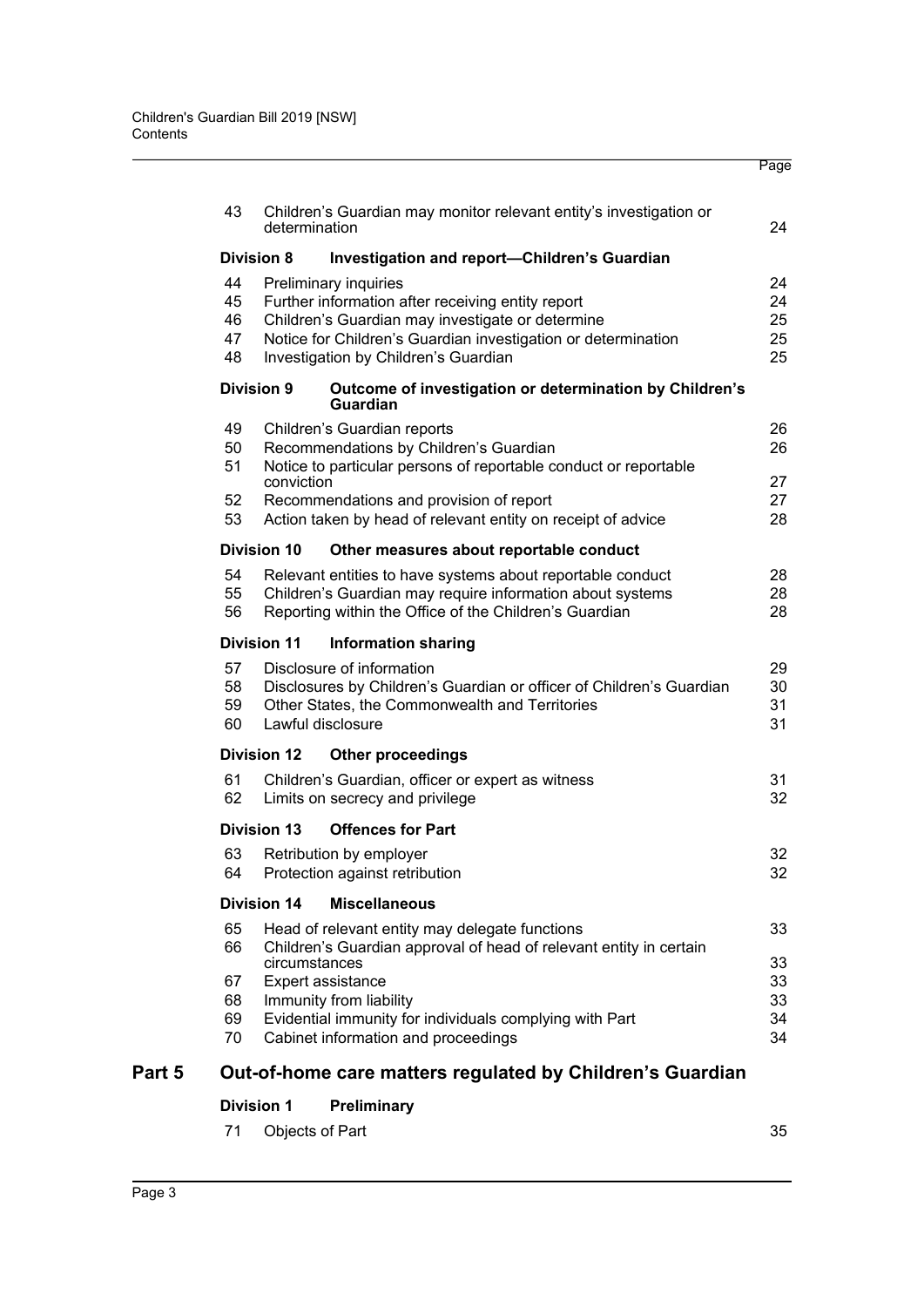|        | 72       |                      | Meaning of "designated agency"                                                                                               | 35       |
|--------|----------|----------------------|------------------------------------------------------------------------------------------------------------------------------|----------|
|        | 73       |                      | Meaning of "registered agency"                                                                                               | 35       |
|        | 74       |                      | Meaning of "principal officer"                                                                                               | 36       |
|        | 75       |                      | Actions of principal officer                                                                                                 | 36       |
|        |          | <b>Division 2</b>    | Voluntary out-of-home care                                                                                                   |          |
|        | 76       |                      | Voluntary out-of-home care                                                                                                   | 36       |
|        | 77       |                      | Restrictions on voluntary out-of-home care                                                                                   | 36       |
|        | 78<br>79 |                      | Contravening restrictions on voluntary out-of-home care<br>Only certain persons may provide or arrange voluntary out-of-home | 37       |
|        |          | care                 |                                                                                                                              | 37       |
|        | 80       |                      | Children's Guardian to develop procedures                                                                                    | 37       |
|        |          | <b>Division 3</b>    | Oversight of designated agencies                                                                                             |          |
|        | 81       |                      | Principal officer of designated agency must not reside with children                                                         |          |
|        |          |                      | under agency's care                                                                                                          | 37<br>38 |
|        | 82<br>83 |                      | Supervisory responsibility of designated agency<br>Notification of deaths of children in statutory out-of-home care or       |          |
|        |          |                      | supported out-of-home care                                                                                                   | 38       |
|        |          | <b>Division 4</b>    | <b>Monitoring and accreditation</b>                                                                                          |          |
|        | 84       |                      | Powers of authorised persons                                                                                                 | 38       |
|        |          | <b>Division 5</b>    | <b>Registers</b>                                                                                                             |          |
|        | 85       |                      | Registers to be kept                                                                                                         | 38       |
|        |          |                      |                                                                                                                              |          |
| Part 6 |          |                      | <b>Child employment</b>                                                                                                      |          |
|        |          | <b>Division 1</b>    | Preliminary                                                                                                                  |          |
|        | 86       | Objects of Part      |                                                                                                                              | 39       |
|        | 87       | <b>Definitions</b>   |                                                                                                                              | 39       |
|        | 88       |                      | Extension of employment relationship                                                                                         | 39       |
|        |          | <b>Division 2</b>    | Requirement to hold employer's authority or employer's<br>exemption                                                          |          |
|        | 89       |                      | Requirement to hold employer's authority for certain employment                                                              | 39       |
|        | 90       |                      | Exemptions from requirement to hold employer's authority                                                                     | 40       |
|        |          | <b>Division 3</b>    | Employers' authorities and employers' exemptions                                                                             |          |
|        |          | <b>Subdivision 1</b> | Applications for authorities or exemptions                                                                                   |          |
|        | 91       | How to apply         |                                                                                                                              | 40       |
|        |          | <b>Subdivision 2</b> | <b>Employers' authorities</b>                                                                                                |          |
|        | 92       |                      | Decision about application for authority                                                                                     | 40       |
|        | 93       |                      | Term of employer's authority                                                                                                 | 41       |
|        |          | <b>Subdivision 3</b> | <b>Conditions</b>                                                                                                            |          |
|        | 94       |                      | Conditions of authority                                                                                                      | 41       |
|        | 95       |                      | Change in conditions                                                                                                         | 41       |
|        |          |                      |                                                                                                                              |          |

Page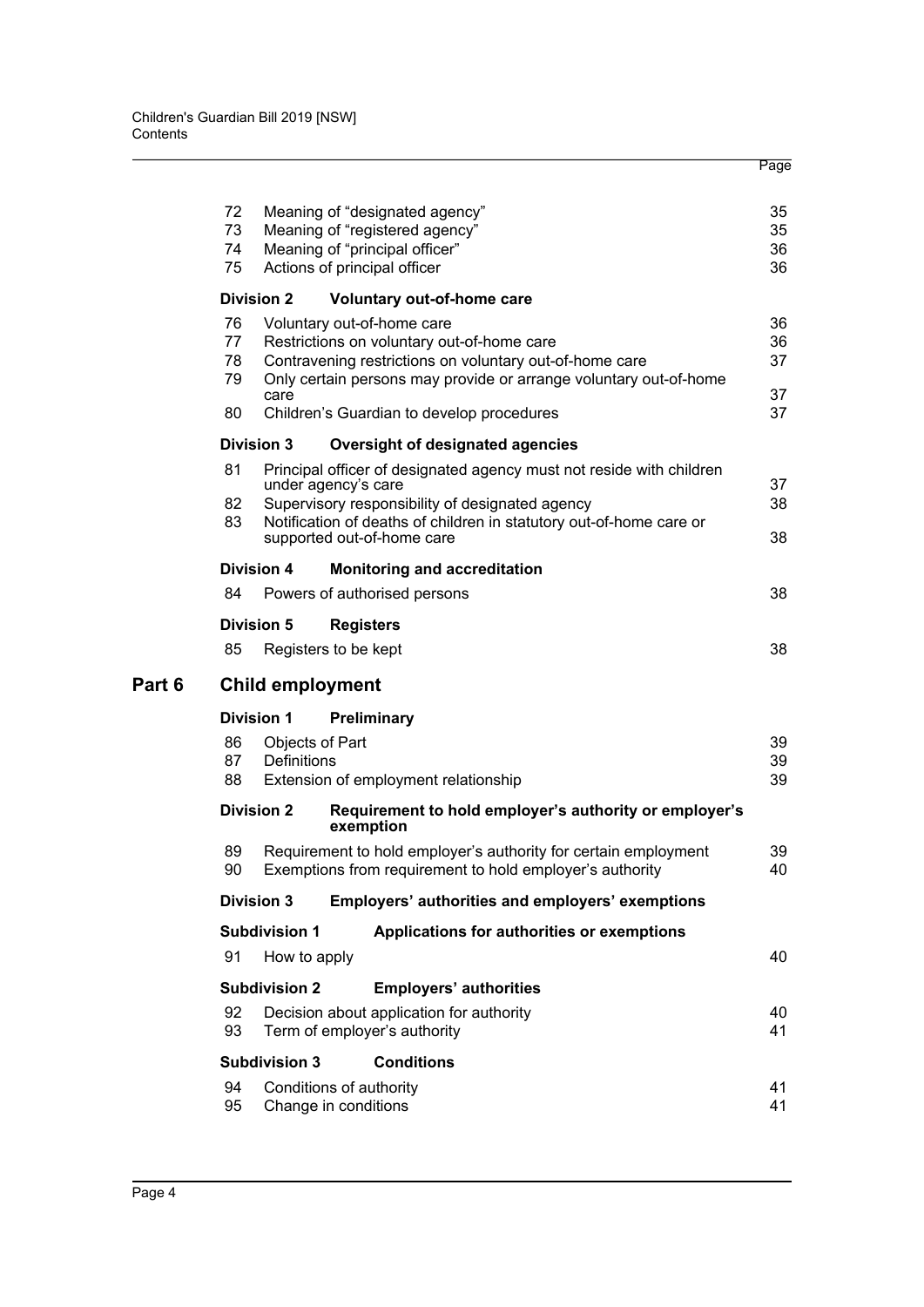|   |                                        |                            |                                                                                                                                                                                | Page                             |  |  |  |
|---|----------------------------------------|----------------------------|--------------------------------------------------------------------------------------------------------------------------------------------------------------------------------|----------------------------------|--|--|--|
|   |                                        | <b>Subdivision 4</b>       | Suspension and revocation of employer's authority                                                                                                                              |                                  |  |  |  |
|   | 96<br>97<br>98                         |                            | Voluntary suspension or revocation of authority<br>Suspension and revocation of authority<br>Effect of suspension                                                              | 41<br>42<br>42                   |  |  |  |
|   |                                        | <b>Division 4</b>          | <b>Exemption</b>                                                                                                                                                               |                                  |  |  |  |
|   | 99                                     |                            | Exemption by Children's Guardian                                                                                                                                               | 42                               |  |  |  |
|   |                                        | <b>Division 5</b>          | Powers for matters relating to child employment                                                                                                                                |                                  |  |  |  |
|   | 100<br>101<br>102                      |                            | Powers of authorised persons<br>Enforcement of undertakings<br>Power to compel production of information                                                                       | 43<br>43<br>43                   |  |  |  |
|   |                                        | <b>Division 6</b>          | <b>Miscellaneous</b>                                                                                                                                                           |                                  |  |  |  |
|   | 103<br>104                             |                            | Endangering children in employment<br>Removal of child from place of unlawful employment                                                                                       | 44<br>44                         |  |  |  |
| 7 |                                        |                            | <b>Adoption service providers</b>                                                                                                                                              |                                  |  |  |  |
|   |                                        | <b>Division 1</b>          | Preliminary                                                                                                                                                                    |                                  |  |  |  |
|   | 105<br>106<br>107                      |                            | Objects of Part<br>References to child<br>Meaning of "principal officer" of adoption service provider                                                                          | 45<br>45<br>45                   |  |  |  |
|   |                                        | <b>Division 2</b>          | Adoption service providers accreditation                                                                                                                                       |                                  |  |  |  |
|   | 108<br>109<br>110                      |                            | Operation of Part<br>Accreditation and review of adoption service providers<br>Accreditation criteria                                                                          | 45<br>45<br>46                   |  |  |  |
|   |                                        | <b>Division 3</b>          | <b>Miscellaneous</b>                                                                                                                                                           |                                  |  |  |  |
|   | 111                                    |                            | Restriction on inspection of records                                                                                                                                           | 46                               |  |  |  |
| 8 |                                        | <b>Children's Guardian</b> |                                                                                                                                                                                |                                  |  |  |  |
|   |                                        | <b>Division 1</b>          | <b>Appointment</b>                                                                                                                                                             |                                  |  |  |  |
|   | 112<br>113<br>114<br>115<br>116<br>117 | Term of office             | Appointment of Children's Guardian<br>Full-time office<br>Eligibility for appointment<br><b>Employment and remuneration</b><br>Children's Guardian not Public Service employee | 47<br>47<br>47<br>47<br>47<br>47 |  |  |  |
|   |                                        | <b>Division 2</b>          | Vacancy and removal from office                                                                                                                                                |                                  |  |  |  |
|   | 118<br>119                             |                            | Vacancy in office of Children's Guardian<br>Removal from office                                                                                                                | 47<br>48                         |  |  |  |
|   |                                        | <b>Division 3</b>          | <b>Acting Children's Guardian</b>                                                                                                                                              |                                  |  |  |  |
|   | 120                                    |                            | Acting Children's Guardian                                                                                                                                                     | 48                               |  |  |  |
|   |                                        |                            |                                                                                                                                                                                |                                  |  |  |  |

**Part** 

**Part**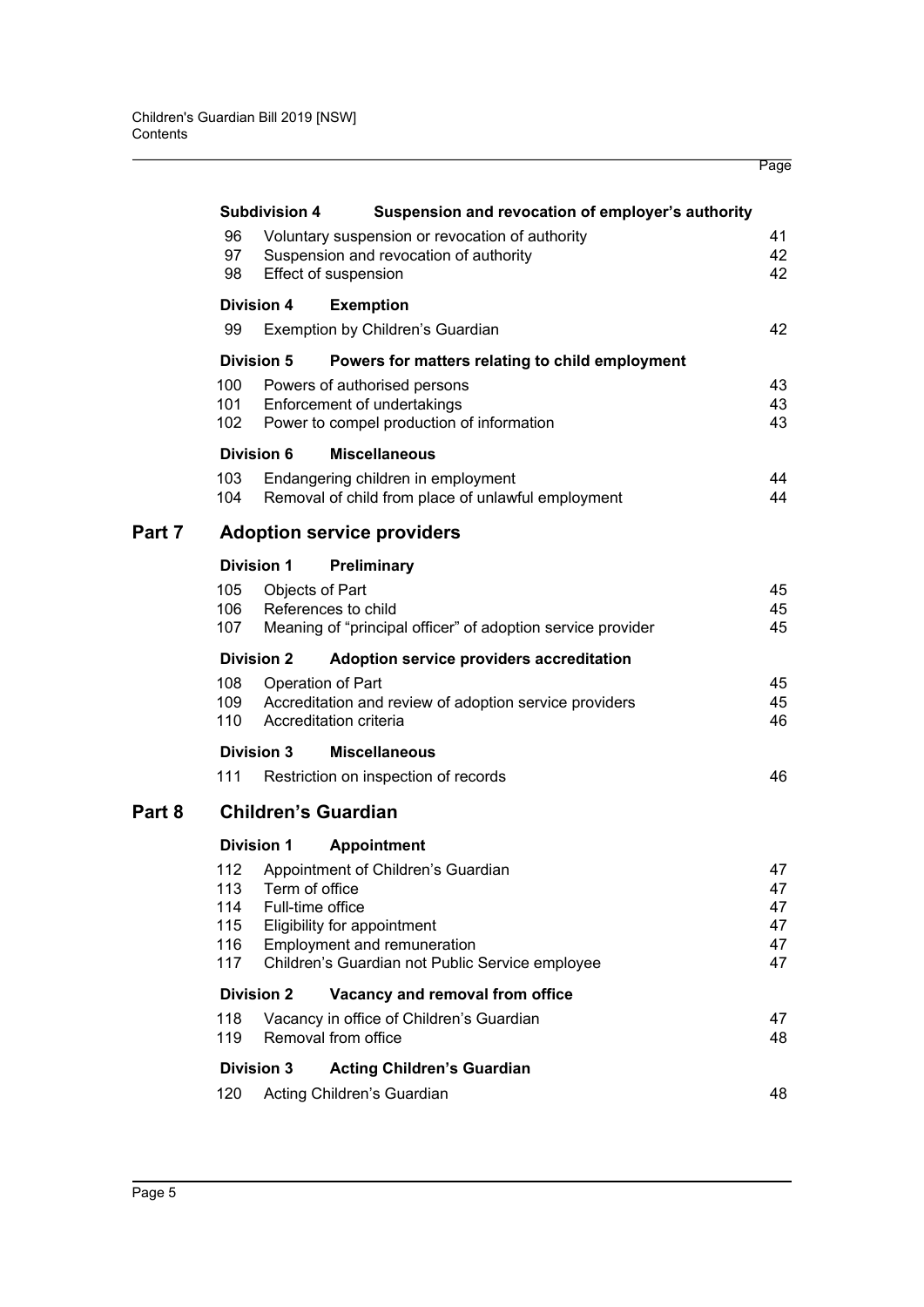|         |                                               |                                       |                                                                                                                                                                                                                                                                                                   | Page                                   |
|---------|-----------------------------------------------|---------------------------------------|---------------------------------------------------------------------------------------------------------------------------------------------------------------------------------------------------------------------------------------------------------------------------------------------------|----------------------------------------|
|         |                                               | Division 4                            | <b>Office of the Children's Guardian</b>                                                                                                                                                                                                                                                          |                                        |
|         | 121                                           |                                       | Deputy Children's Guardian and Assistant Children's Guardian                                                                                                                                                                                                                                      | 48                                     |
|         | 122                                           | Guardian                              | Employment of Deputy Children's Guardian or Assistant Children's                                                                                                                                                                                                                                  | 48                                     |
|         | 123                                           | Guardian                              | Vacancy of office of Deputy Children's Guardian or Assistant Children's                                                                                                                                                                                                                           | 49                                     |
|         | 124                                           | <b>Staff of Office</b>                |                                                                                                                                                                                                                                                                                                   | 49                                     |
|         |                                               | <b>Division 5</b>                     | <b>Functions</b>                                                                                                                                                                                                                                                                                  |                                        |
|         | 125<br>126<br>127<br>128<br>129<br>130<br>131 |                                       | Functions of Children's Guardian<br>Restriction on functions<br>Appointment of advisory committees<br>[Provision deliberately blank for relocation]<br>[Provision deliberately blank for relocation]<br>Delegation of functions<br>Referral of matters to police and other investigative agencies | 49<br>50<br>50<br>51<br>51<br>51<br>51 |
|         | 132                                           |                                       | Protection from liability                                                                                                                                                                                                                                                                         | 52                                     |
|         |                                               | <b>Division 6</b>                     | <b>Reports</b>                                                                                                                                                                                                                                                                                    |                                        |
|         | 133<br>134<br>135<br>136<br>137               |                                       | References to "Presiding Officers"<br>Annual reports to Parliament<br>Special reports to Parliament and to Minister<br>Giving draft reports to Minister<br>Provisions relating to reports to Parliament                                                                                           | 52<br>52<br>53<br>53<br>53             |
| Part 9  |                                               |                                       | <b>Official Community Visitors</b>                                                                                                                                                                                                                                                                |                                        |
|         |                                               | <b>Division 1</b>                     | Preliminary                                                                                                                                                                                                                                                                                       |                                        |
|         | 138<br>139                                    | Objects of Part<br><b>Definitions</b> |                                                                                                                                                                                                                                                                                                   | 55<br>55                               |
|         |                                               | <b>Division 2</b>                     | <b>Appointment and functions</b>                                                                                                                                                                                                                                                                  |                                        |
|         | 140<br>141<br>142                             |                                       | Appointment of Official Community Visitors<br>Functions of Official Community Visitors<br>Co-ordination of Official Community Visitors                                                                                                                                                            | 55<br>56<br>57                         |
|         |                                               | <b>Division 3</b>                     | <b>Reports to the Children's Guardian</b>                                                                                                                                                                                                                                                         |                                        |
|         | 143<br>144<br>145<br>146<br>147               |                                       | Report may be made to Children's Guardian<br>Powers of authorised persons<br>Powers of Children's Guardian to conduct inquiry<br>Referral to other agencies<br>Provision of information to Children's Guardian                                                                                    | 57<br>58<br>58<br>58<br>58             |
|         |                                               | <b>Division 4</b>                     | <b>Offences for Part</b>                                                                                                                                                                                                                                                                          |                                        |
|         | 148                                           |                                       | Protection of complainant against retribution                                                                                                                                                                                                                                                     | 58                                     |
| Part 10 |                                               |                                       | <b>Administrative review</b>                                                                                                                                                                                                                                                                      |                                        |
|         | 149<br>150                                    | Definition                            | Applications to Civil and Administrative Tribunal for administrative                                                                                                                                                                                                                              | 60                                     |
|         |                                               | review                                |                                                                                                                                                                                                                                                                                                   | 60                                     |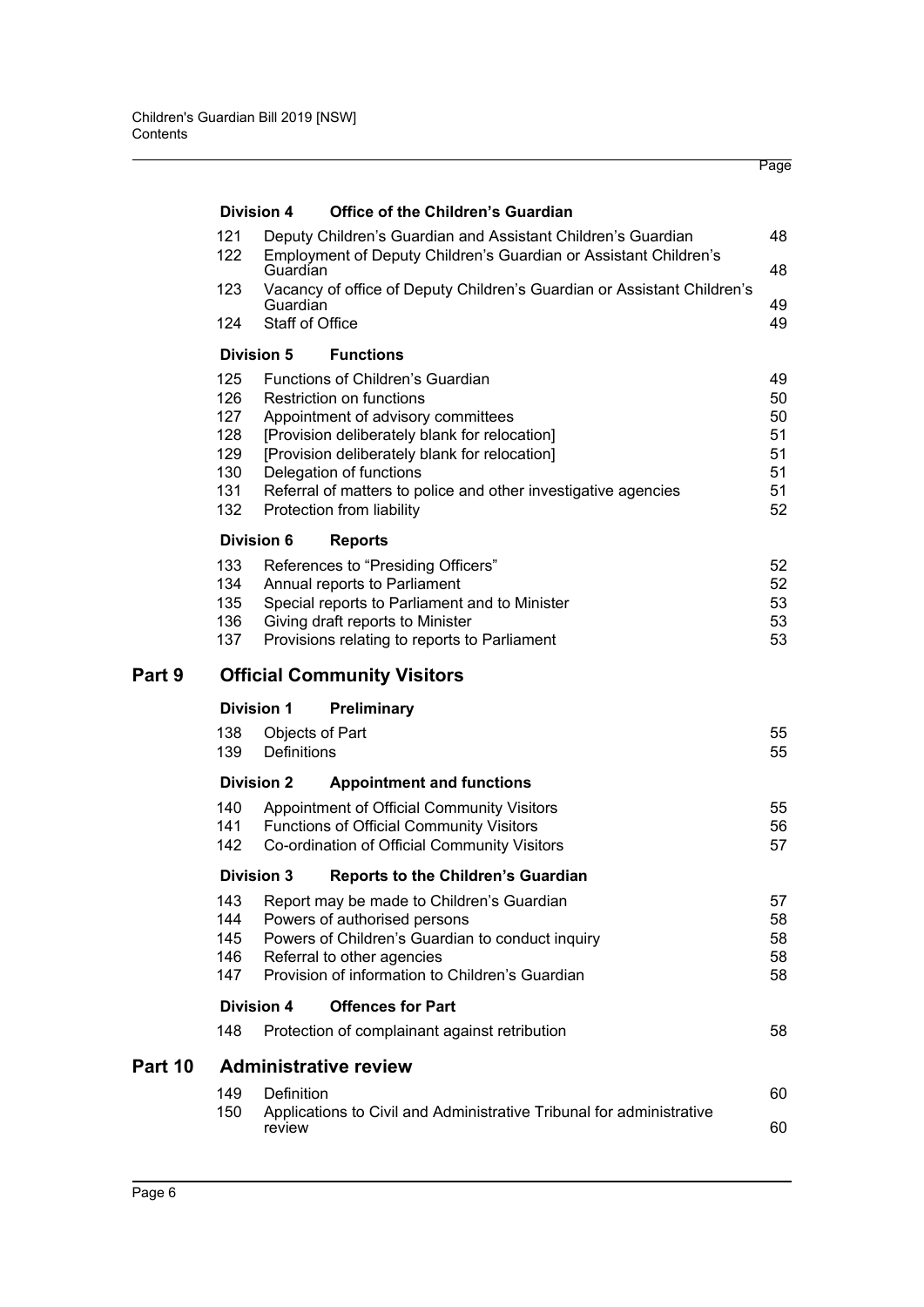|                                                             | 151<br>152                                                                       |                                         | Persons who may make application<br>Representative applications                                                                                                                                                                                                             | 61<br>61                                                             |
|-------------------------------------------------------------|----------------------------------------------------------------------------------|-----------------------------------------|-----------------------------------------------------------------------------------------------------------------------------------------------------------------------------------------------------------------------------------------------------------------------------|----------------------------------------------------------------------|
|                                                             | 153<br>154                                                                       |                                         | Alternatives to Tribunal determining matter<br>Additional powers of Tribunal                                                                                                                                                                                                | 61<br>62                                                             |
| Part 11                                                     |                                                                                  | <b>Offences</b>                         |                                                                                                                                                                                                                                                                             |                                                                      |
|                                                             | <b>Division 1</b>                                                                |                                         | Offences about use and disclosure of information                                                                                                                                                                                                                            |                                                                      |
|                                                             | 155<br>156<br>157<br>158                                                         |                                         | Disclosure of information<br>Disclosure of information for research purposes<br>False and misleading information<br>Unlawful use of stored information                                                                                                                      | 63<br>63<br>64<br>64                                                 |
|                                                             | <b>Division 2</b>                                                                |                                         | Directors and corporate liability                                                                                                                                                                                                                                           |                                                                      |
|                                                             | 159<br>160<br>161<br>162<br>163                                                  | Definition                              | Executive liability offences<br>Executive liability offences committed by person<br>Prosecution of executive liability offence<br>Liability of directors etc for offences by corporation-accessory to                                                                       | 64<br>65<br>65<br>66                                                 |
|                                                             | 164                                                                              |                                         | commission of offences<br>Evidence as to state of mind of corporation                                                                                                                                                                                                       | 66<br>67                                                             |
|                                                             | <b>Division 3</b>                                                                |                                         | <b>Other offence</b>                                                                                                                                                                                                                                                        |                                                                      |
|                                                             | 165                                                                              |                                         | Obstructing authorised person or other person                                                                                                                                                                                                                               | 67                                                                   |
|                                                             | <b>Division 4</b>                                                                |                                         | <b>Administration of offences</b>                                                                                                                                                                                                                                           |                                                                      |
|                                                             | 166<br>167<br>168                                                                |                                         | Time for instituting proceedings<br>Proceedings for offences<br>Penalty notices                                                                                                                                                                                             | 67<br>68<br>68                                                       |
| Part 12                                                     |                                                                                  | <b>Miscellaneous</b>                    |                                                                                                                                                                                                                                                                             |                                                                      |
|                                                             | 169<br>170<br>171<br>172<br>173<br>174<br>175<br>176<br>177<br>178<br>179<br>180 | Records<br>Review of Act<br>Regulations | Powers of authorised persons<br>Children's Guardian may make guidelines<br>Secretary may make guidelines<br>Approval of forms<br>Manner of giving notice<br>Delegation by Minister<br>Provision and exchange of information<br>Personal liability<br><b>Act binds Crown</b> | 69<br>69<br>69<br>69<br>69<br>70<br>70<br>70<br>71<br>71<br>71<br>71 |
| <b>Schedule 1</b>                                           |                                                                                  |                                         | <b>Schedule 1 entities</b>                                                                                                                                                                                                                                                  | 73                                                                   |
| <b>Schedule 2</b><br><b>Schedule 3</b><br><b>Schedule 4</b> |                                                                                  | <b>Inquiries</b>                        | <b>Powers of authorised persons</b><br>Savings, transitional and other provisions                                                                                                                                                                                           | 74<br>83<br>86                                                       |
| <b>Schedule 5</b><br><b>Schedule 6</b>                      |                                                                                  | <b>Dictionary</b>                       | <b>Amendment of Acts and instruments</b>                                                                                                                                                                                                                                    | 89<br>106                                                            |

Page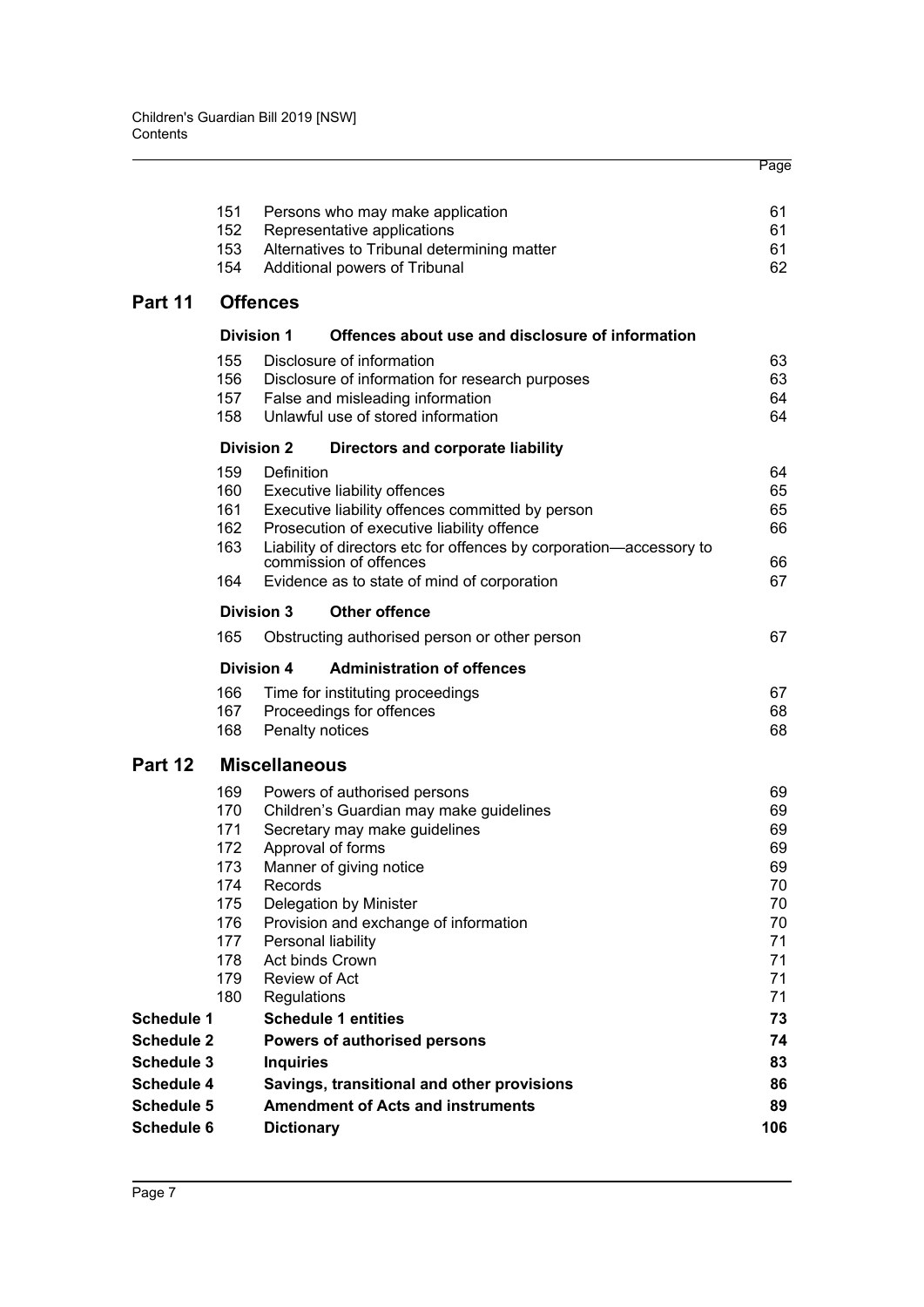

New South Wales

# **Children's Guardian Bill 2019**

No , 2019

## **A Bill for**

An Act to make provision with respect to the office of the Children's Guardian; to provide for the functions of that office; to provide for the safety, welfare and wellbeing of children; and for other purposes.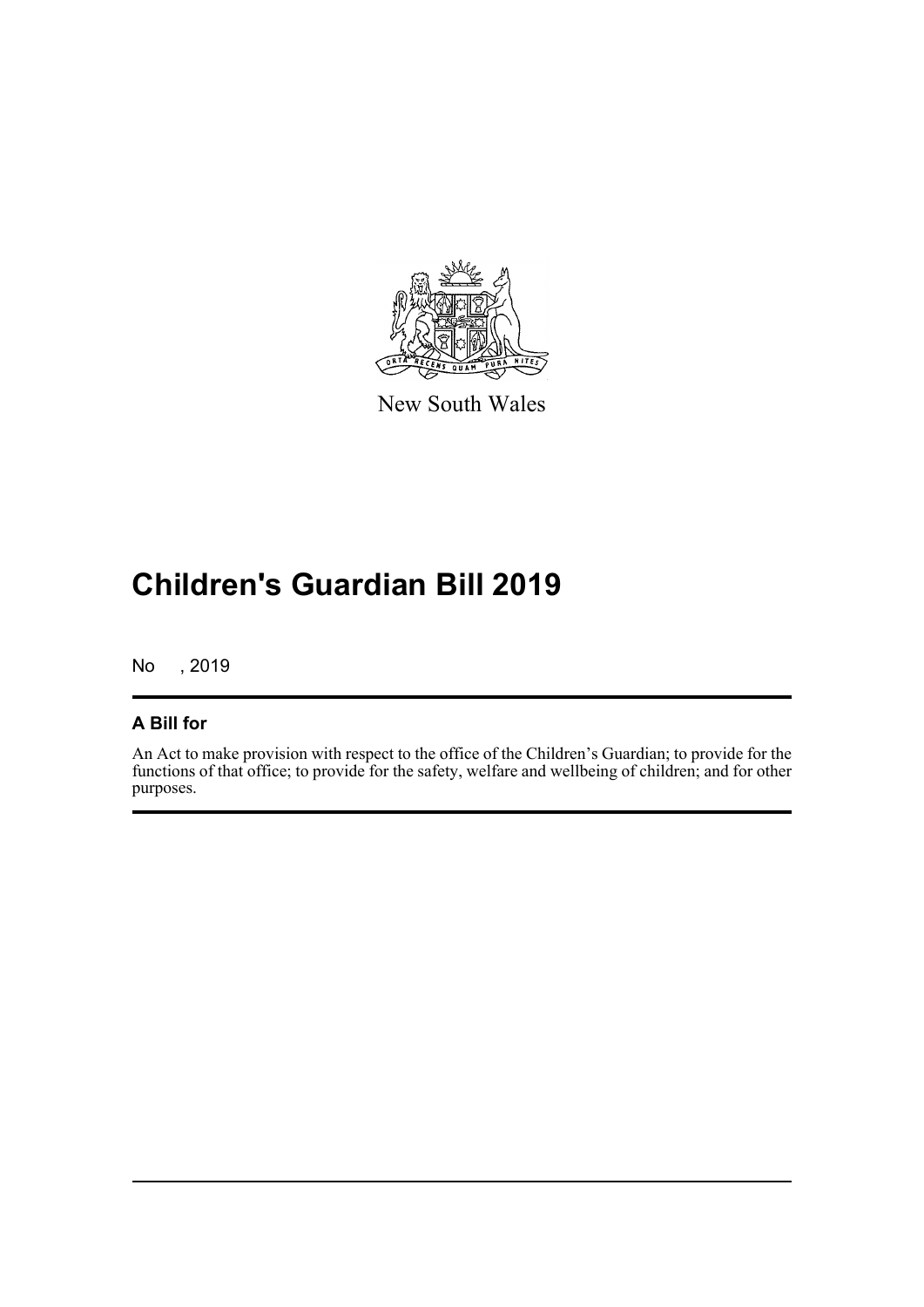<span id="page-14-2"></span><span id="page-14-1"></span><span id="page-14-0"></span>

| The Legislature of New South Wales enacts- |                                                                                                                                                                            |                            |  |  |  |  |
|--------------------------------------------|----------------------------------------------------------------------------------------------------------------------------------------------------------------------------|----------------------------|--|--|--|--|
|                                            | <b>Preliminary</b>                                                                                                                                                         | $\overline{2}$             |  |  |  |  |
|                                            |                                                                                                                                                                            | 3                          |  |  |  |  |
|                                            | This Act is the Children's Guardian Act 2019.                                                                                                                              | 4                          |  |  |  |  |
| <b>Commencement</b>                        |                                                                                                                                                                            |                            |  |  |  |  |
| (1)                                        | Subject to subsections $(2)$ and $(3)$ , this Act commences on the date of assent to this<br>Act.                                                                          | 6<br>7                     |  |  |  |  |
| (2)                                        | The following provisions commence on 30 January 2020—<br>item 2 of Schedule 5.7,<br>(a)<br>items 1–4 and 8 of Schedule 5.10.<br>(b)                                        | 8<br>9<br>10               |  |  |  |  |
| (3)                                        | The following provisions commence on a day or days to be appointed by<br>proclamation-<br>section 128,<br>(a)<br>(b)<br>section 129,<br>items 5–7 of Schedule 5.10.<br>(c) | 11<br>12<br>13<br>14<br>15 |  |  |  |  |
|                                            | Part 1                                                                                                                                                                     | <b>Name of Act</b>         |  |  |  |  |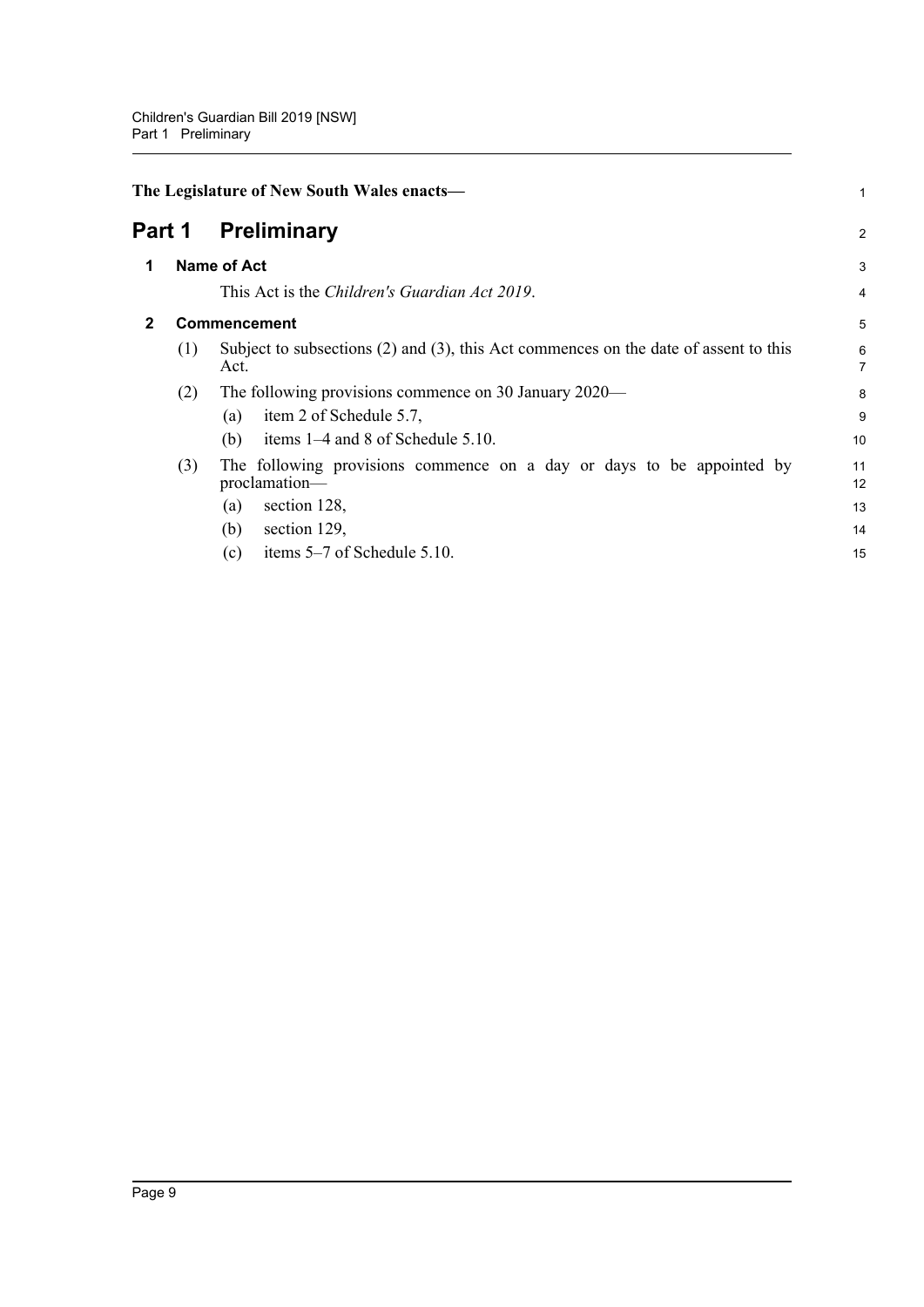<span id="page-15-5"></span><span id="page-15-4"></span><span id="page-15-3"></span><span id="page-15-2"></span><span id="page-15-1"></span><span id="page-15-0"></span>

| Part 2 |                   |                    |      | <b>Application and interpretation</b>                                                                                                                                                                                                                                      | 1                    |
|--------|-------------------|--------------------|------|----------------------------------------------------------------------------------------------------------------------------------------------------------------------------------------------------------------------------------------------------------------------------|----------------------|
|        | <b>Division 1</b> |                    |      | <b>Application of Act</b>                                                                                                                                                                                                                                                  | $\overline{2}$       |
| 3      |                   |                    |      | Children to whom this Act applies                                                                                                                                                                                                                                          | 3                    |
|        |                   |                    |      | The functions conferred or imposed by this Act and the regulations may be exercised<br>in relation to children-                                                                                                                                                            | $\overline{4}$<br>5  |
|        |                   | (a)                |      | who ordinarily live in New South Wales, or                                                                                                                                                                                                                                 | 6                    |
|        |                   | (b)                |      | who do not ordinarily live in New South Wales but who are present in New<br>South Wales, or                                                                                                                                                                                | $\overline{7}$<br>8  |
|        |                   | (c)                |      | who are-                                                                                                                                                                                                                                                                   | 9                    |
|        |                   |                    | (i)  | for Part 4—subject to an event or circumstance occurring in New South<br>Wales that gives rise to a report (within the meaning of Part 4), unless<br>the event or circumstance is a sexual offence (within the meaning of<br>Part 4) committed outside New South Wales, or | 10<br>11<br>12<br>13 |
|        |                   |                    | (ii) | otherwise—subject to an event or circumstance occurring in New South<br>Wales that gives rise to a report.                                                                                                                                                                 | 14<br>15             |
|        | <b>Division 2</b> |                    |      | Interpretation                                                                                                                                                                                                                                                             | 16                   |
| 4      |                   | <b>Definitions</b> |      |                                                                                                                                                                                                                                                                            | 17                   |
|        | (1)               |                    |      | The Dictionary in Schedule 6 defines certain terms used in this Act.<br>Note. The Interpretation Act 1987 also contains definitions and other provisions that affect the<br>interpretation and application of this Act.                                                    | 18<br>19<br>20       |
|        | (2)               |                    |      | Notes and examples included in this Act do not form part of this Act.                                                                                                                                                                                                      | 21                   |
| 5      |                   |                    |      | References to "commencement"                                                                                                                                                                                                                                               | 22                   |
|        | (1)               |                    |      | In this Act, a reference to <i>commencement</i> for this Act or a provision of this Act is a<br>reference to the time this Act or provision comes into operation.                                                                                                          | 23<br>24             |
|        | (2)               |                    |      | In a provision of this Act, a reference to <i>the commencement</i> without indicating a<br>particular Act or provision is a reference to the commencement of the provision in<br>which the reference occurs.                                                               | 25<br>26<br>27       |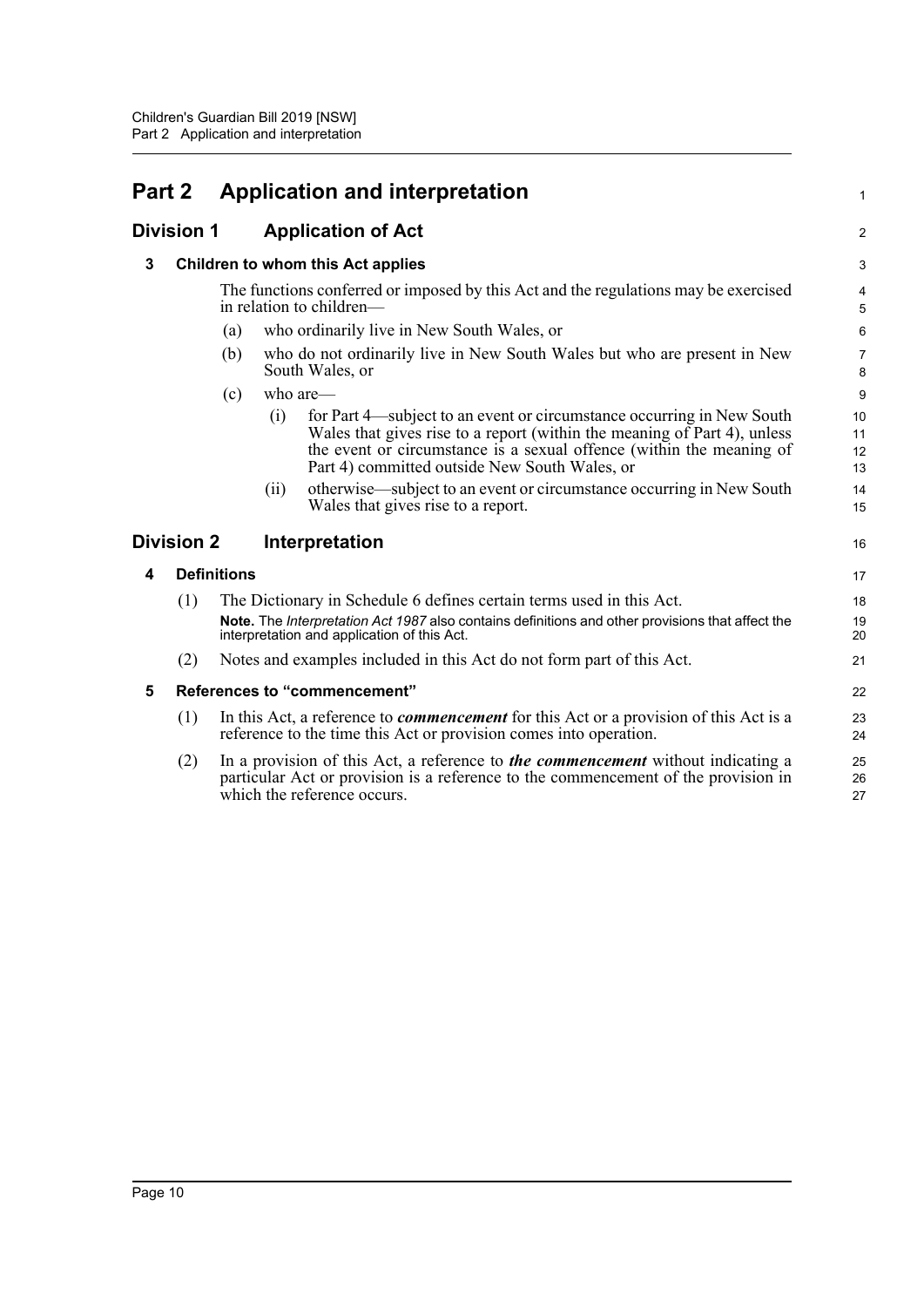## <span id="page-16-1"></span><span id="page-16-0"></span>**Part 3 Objects and principles**

### **6 Main object of Act**

The main object of this Act is to protect children by providing for the role and functions of the office of the Children's Guardian, including1

- (a) promoting the quality of organisations and persons providing services to children, and
- (b) regulating those organisations and persons in providing those services.

### <span id="page-16-2"></span>**7 Paramount consideration**

The safety, welfare and wellbeing of children, including protecting children from child abuse, is the paramount consideration in decision-making under this Act and the regulations and in the operation of this Act and the regulations generally.

### <span id="page-16-3"></span>**8 Guiding principles**

The guiding principles to be applied in administering this Act and the regulations are—

- (a) if a child is able to form views on a matter concerning the child's safety, welfare and wellbeing—
	- (i) the child must be given an opportunity to express the views freely, and
	- (ii) the views are to be given due weight in accordance with the developmental capacity of the child and the circumstances, and
- (b) in all actions taken and decisions made under this Act and the regulations that significantly affect a child, account must be taken of the culture, disability, language, religion, gender identity and sexuality of—
	- (i) the child, and
	- (ii) if relevant, the person with parental responsibility for the child, and
- (c) in deciding what action is necessary to protect a child from harm, the course to be followed must be the least intrusive intervention in the life of the child and the child's family that is also consistent with the paramount consideration, and
- (d) in decision-making under this Act and the regulations and the investigation or monitoring of persons, the Children's Guardian must observe the principles of natural justice and ensure procedural fairness, and
- (e) if a child is placed in out-of-home care, the child is entitled to a safe, nurturing, stable and secure environment.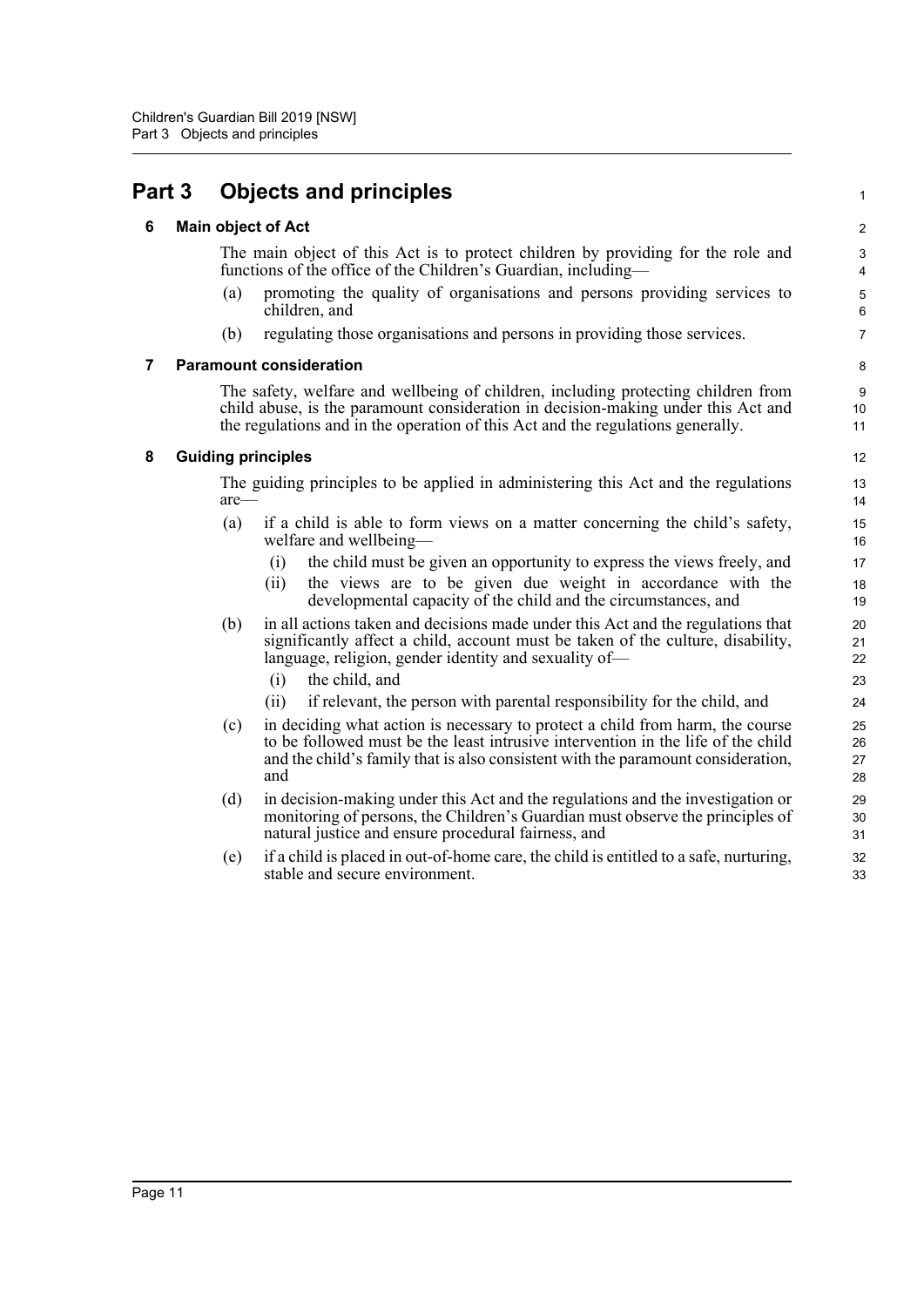<span id="page-17-3"></span><span id="page-17-2"></span><span id="page-17-1"></span><span id="page-17-0"></span>

| Part 4            |  |                        | <b>Reportable conduct</b>                                                                                                                                                                                               | 1                                       |
|-------------------|--|------------------------|-------------------------------------------------------------------------------------------------------------------------------------------------------------------------------------------------------------------------|-----------------------------------------|
| <b>Division 1</b> |  |                        | Preliminary                                                                                                                                                                                                             | 2                                       |
| 9                 |  | <b>Objects of Part</b> |                                                                                                                                                                                                                         | 3                                       |
|                   |  | $by-$                  | The objects of this Part are for the Children's Guardian to protect children from harm                                                                                                                                  | 4<br>5                                  |
|                   |  | (a)                    | administering a scheme to report and notify a reportable allegation or a<br>conviction considered to be a reportable conviction to the head of a relevant<br>entity and the Children's Guardian, and                    | $\boldsymbol{6}$<br>$\overline{7}$<br>8 |
|                   |  | (b)                    | providing oversight and guidance on an investigation undertaken by the head<br>of a relevant entity, and                                                                                                                | 9<br>10                                 |
|                   |  | (c)                    | conducting investigations and inquiries into reports about reportable<br>allegations and convictions considered to be reportable convictions and the<br>response to, and handling of, reports by relevant entities, and | 11<br>12<br>13                          |
|                   |  | (d)                    | ensuring appropriate action is taken by a relevant entity, and                                                                                                                                                          | 14                                      |
|                   |  | (e)                    | monitoring a relevant entity's systems for preventing, detecting and dealing<br>with reportable conduct and reportable convictions, and                                                                                 | 15<br>16                                |
|                   |  | (f)                    | providing advice and education to relevant entities to assist relevant entities in<br>detecting and dealing with reportable conduct and reportable convictions.                                                         | 17<br>18                                |
| 10                |  | <b>Definitions</b>     |                                                                                                                                                                                                                         | 19                                      |
|                   |  |                        | In this Part-                                                                                                                                                                                                           | 20                                      |
|                   |  |                        | <i>assault</i> see section 25.                                                                                                                                                                                          | 21                                      |
|                   |  |                        | <b>Children's Guardian report see section 49.</b>                                                                                                                                                                       | 22                                      |
|                   |  |                        | complaint means-                                                                                                                                                                                                        | 23                                      |
|                   |  | (a)                    | a report given to the Children's Guardian under section $27(2)(b)$ or $(3)(b)$ , or                                                                                                                                     | 24                                      |
|                   |  | (b)                    | a complaint made to the Children's Guardian under section $28(1)$ or (2).                                                                                                                                               | 25                                      |
|                   |  |                        | contractor includes-                                                                                                                                                                                                    | 26                                      |
|                   |  | (a)                    | a subcontractor, and                                                                                                                                                                                                    | 27                                      |
|                   |  | (b)                    | an employee of, or volunteer for, the contractor.                                                                                                                                                                       | 28                                      |
|                   |  |                        | <i>employee</i> , of a relevant entity, see section 16.                                                                                                                                                                 | 29                                      |
|                   |  |                        | <i>employment</i> includes engagement of a person as a volunteer or contractor taken to<br>be an employee under this Part.                                                                                              | 30<br>31                                |
|                   |  |                        | <i>entity report</i> see section $36(1)$ .                                                                                                                                                                              | 32                                      |
|                   |  |                        | <i>finding of reportable conduct see section 26.</i>                                                                                                                                                                    | 33                                      |
|                   |  |                        | <i>head</i> , of a relevant entity, see section 17.                                                                                                                                                                     | 34                                      |
|                   |  |                        | <i>ill-treatment</i> , of a child, see section 23.                                                                                                                                                                      | 35                                      |
|                   |  |                        | <i>investigation</i> , of a matter, includes any preliminary or other inquiry into, or<br>examination of, the matter, other than a preliminary inquiry under section 44.                                                | 36<br>37                                |
|                   |  |                        | <i>investigator</i> means a person conducting an investigation on behalf of the head of a<br>relevant entity, including a delegate.                                                                                     | 38<br>39                                |
|                   |  |                        | local government authority see section 15.                                                                                                                                                                              | 40                                      |
|                   |  |                        | <i>neglect</i> , of a child, see section 24.                                                                                                                                                                            | 41                                      |
|                   |  |                        | <i>notification</i> see section $29(2)$ .                                                                                                                                                                               | 42                                      |
|                   |  |                        | <i>public authority</i> see section 14.                                                                                                                                                                                 | 43                                      |
|                   |  |                        | <i>relevant entity</i> see section 12.                                                                                                                                                                                  | 44                                      |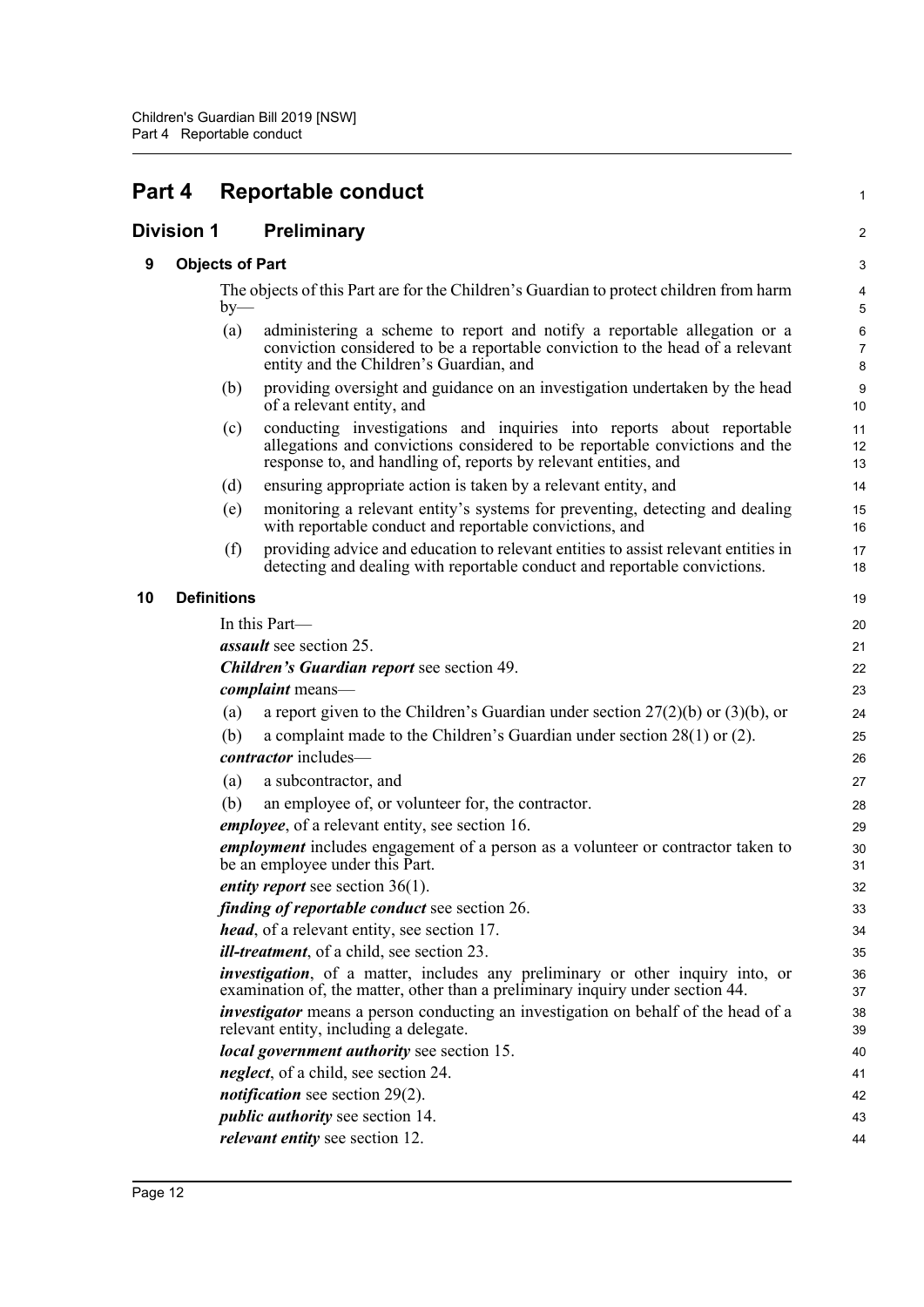*report* means—

<span id="page-18-2"></span><span id="page-18-1"></span><span id="page-18-0"></span>

|    |                   | report means-                                                                                                                                                                                                                        | $\mathbf{1}$               |
|----|-------------------|--------------------------------------------------------------------------------------------------------------------------------------------------------------------------------------------------------------------------------------|----------------------------|
|    | (a)               | a report made to the head of a relevant entity under section $27(2)(a)$ or $(3)(a)$ ,<br><sub>or</sub>                                                                                                                               | $\sqrt{2}$<br>$\mathbf{3}$ |
|    | (b)               | if the head of a relevant agency otherwise becomes aware of a matter under<br>section $29(1)(b)$ .                                                                                                                                   | $\pmb{4}$<br>5             |
|    |                   | <i>reportable allegation</i> see section 18.                                                                                                                                                                                         | $\,6\,$                    |
|    |                   | <i>reportable conduct</i> see section 20.                                                                                                                                                                                            | $\overline{7}$             |
|    |                   | <i>reportable conduct scheme see section 11.</i>                                                                                                                                                                                     | 8                          |
|    |                   | <i>reportable conviction</i> see section 19.                                                                                                                                                                                         | 9                          |
|    |                   | <i>responsible Minister</i> means—                                                                                                                                                                                                   | 10                         |
|    | (a)               | for a relevant entity that is a government sector agency or a person employed<br>in a government sector agency—                                                                                                                      | 11<br>12                   |
|    |                   | the Minister responsible for the agency, or<br>(i)                                                                                                                                                                                   | 13                         |
|    |                   | if there is more than one Minister responsible for the agency,<br>(i)                                                                                                                                                                | 14                         |
|    |                   | the Minister who, in the opinion of the Children's Guardian, is most nearly<br>connected with the conduct of the agency, and                                                                                                         | 15<br>16                   |
|    | (b)               | for a relevant entity that is a local government authority—the Minister<br>administering the <i>Local Government Act 1993</i> , and                                                                                                  | 17<br>18                   |
|    | (c)               | for a relevant entity, not referred to in paragraph (a) or (b), involved in the<br>administration of an Act or part of an Act—the Minister administering the Act<br>or the relevant part of the Act, and                             | 19<br>20<br>21             |
|    | (d)               | for a Schedule 1 entity that is not referred to in paragraphs $(a)$ – $(c)$                                                                                                                                                          | 22                         |
|    |                   | the Minister whose portfolio has, in the opinion of the Children's<br>(i)<br>Guardian, sufficient funding or regulatory responsibility for the entity<br>to warrant involvement on the Minister's part in relation to the entity, or | 23<br>24<br>25             |
|    |                   | otherwise—the Minister who is, in the opinion of the Children's<br>(11)<br>Guardian, a Minister sufficiently concerned with the conduct of the<br>entity, and                                                                        | 26<br>27<br>28             |
|    | (e)               | for a person employed by a political office holder under Part 2 of the Members<br>of Parliament Staff Act 2013—the Premier, and                                                                                                      | 29<br>30                   |
|    | (f)               | for any other relevant entity—the Minister who, in the opinion of the<br>Children's Guardian, is the most closely concerned with the conduct of the<br>entity.                                                                       | 31<br>32<br>33             |
|    |                   | <b>Schedule 1 entity see section 13.</b>                                                                                                                                                                                             | 34                         |
|    |                   | sexual misconduct see section 22                                                                                                                                                                                                     | 35                         |
|    |                   | sexual offence see section 21.                                                                                                                                                                                                       | 36                         |
|    | <b>Division 2</b> | <b>Key concepts for Part</b>                                                                                                                                                                                                         | 37                         |
| 11 |                   | Meaning of "reportable conduct scheme"                                                                                                                                                                                               | 38                         |
|    |                   | <b>Reportable conduct scheme</b> means the scheme established under this Part to<br>investigate reportable allegations and make determinations in relation to reportable<br>convictions.                                             | 39<br>40<br>41             |
| 12 |                   | Meaning of "relevant entity"                                                                                                                                                                                                         | 42                         |
|    |                   | <b>Relevant entity means—</b>                                                                                                                                                                                                        | 43                         |
|    | (a)               | a Schedule 1 entity, or                                                                                                                                                                                                              | 44                         |
|    | (b)               | a public authority.                                                                                                                                                                                                                  | 45                         |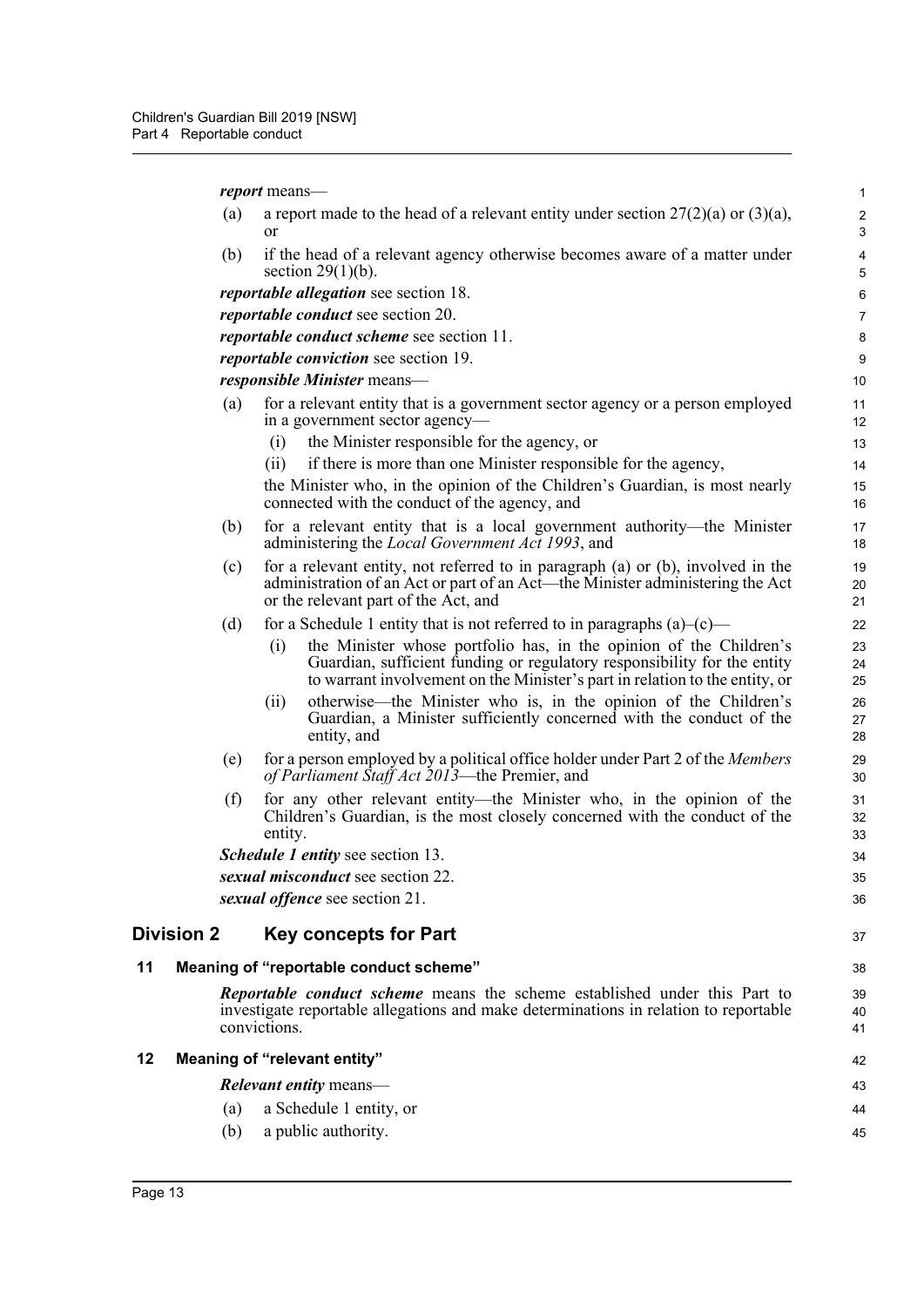<span id="page-19-3"></span><span id="page-19-2"></span><span id="page-19-1"></span><span id="page-19-0"></span>

| 13 |     |     | <b>Meaning of "Schedule 1 entity"</b>                                                                                                                                                                                                                       | 1                       |
|----|-----|-----|-------------------------------------------------------------------------------------------------------------------------------------------------------------------------------------------------------------------------------------------------------------|-------------------------|
|    |     |     | Schedule 1 entity means-                                                                                                                                                                                                                                    | $\overline{\mathbf{c}}$ |
|    |     | (a) | an entity mentioned in Schedule 1, or                                                                                                                                                                                                                       | 3                       |
|    |     | (b) | an authorised carer that is not employed by, or in, an entity mentioned in<br>Schedule 1, or                                                                                                                                                                | 4<br>5                  |
|    |     | (c) | an adult who, under section 10 of the Child Protection (Working with<br>Children) Act 2012, is required to hold a working with children check<br>clearance because the adult resides on the same property as an authorised carer<br>for 3 weeks or more, or | 6<br>7<br>8<br>9        |
|    |     | (d) | an entity, or part of an entity, prescribed by the regulations for this definition.                                                                                                                                                                         | 10                      |
| 14 |     |     | <b>Meaning of "public authority"</b>                                                                                                                                                                                                                        | 11                      |
|    |     |     | <b>Public authority means—</b>                                                                                                                                                                                                                              | 12                      |
|    |     | (a) | a government sector agency within the meaning of the Government Sector<br><i>Employment Act 2013</i> , or                                                                                                                                                   | 13<br>14                |
|    |     | (b) | a person specified in section $5(1)(a)$ , (b) and (d)–(f) of the Government Sector<br>Employment Act 2013, or                                                                                                                                               | 15<br>16                |
|    |     | (c) | a local government authority, or                                                                                                                                                                                                                            | 17                      |
|    |     | (d) | a statutory body representing the Crown, or                                                                                                                                                                                                                 | 18                      |
|    |     | (e) | a statutory officer, or                                                                                                                                                                                                                                     | 19                      |
|    |     | (f) | a body, whether incorporated or unincorporated, established for a public<br>purpose under the provisions of a legislative instrument, or                                                                                                                    | 20<br>21                |
|    |     | (g) | a State-owned corporation, or                                                                                                                                                                                                                               | 22                      |
|    |     | (h) | a university established under an Act, or                                                                                                                                                                                                                   | 23                      |
|    |     | (i) | an Aboriginal Land Council within the meaning of the Aboriginal Land Rights<br>Act 1983, or                                                                                                                                                                 | 24<br>25                |
|    |     | (j) | an entity, or part of an entity, declared by the regulations to be a public<br>authority for this definition.                                                                                                                                               | 26<br>27                |
| 15 |     |     | Meaning of "local government authority"                                                                                                                                                                                                                     | 28                      |
|    |     |     | <b>Local government authority</b> means a council, county council or joint organisation<br>under the Local Government Act 1993.                                                                                                                             | 29<br>30                |
| 16 |     |     | <b>Meaning of "employee"</b>                                                                                                                                                                                                                                | 31                      |
|    | (1) |     | <b>Employee</b> , of a relevant entity, means the following—                                                                                                                                                                                                | 32                      |
|    |     | (a) | for a Schedule 1 entity-                                                                                                                                                                                                                                    | 33                      |
|    |     |     | (i)<br>an individual employed by, or in, the Schedule 1 entity, or                                                                                                                                                                                          | 34                      |
|    |     |     | if the entity is an individual—the individual, or<br>(ii)                                                                                                                                                                                                   | 35                      |
|    |     |     | if an individual is engaged directly, or by a third party, as a volunteer to<br>(iii)<br>provide services to children—the volunteer, or                                                                                                                     | 36<br>37                |
|    |     |     | if an individual is engaged directly, or by a third party, as a contractor<br>(iv)<br>and the contractor holds, or is required to hold, a working with children<br>check clearance for the purpose of the engagement—the contractor,                        | 38<br>39<br>40          |
|    |     | (b) | for a public authority-                                                                                                                                                                                                                                     | 41                      |
|    |     |     | an individual employed by, or in, the public authority, or<br>(i)                                                                                                                                                                                           | 42                      |
|    |     |     | if the public authority is an individual—the individual, or<br>(ii)                                                                                                                                                                                         | 43                      |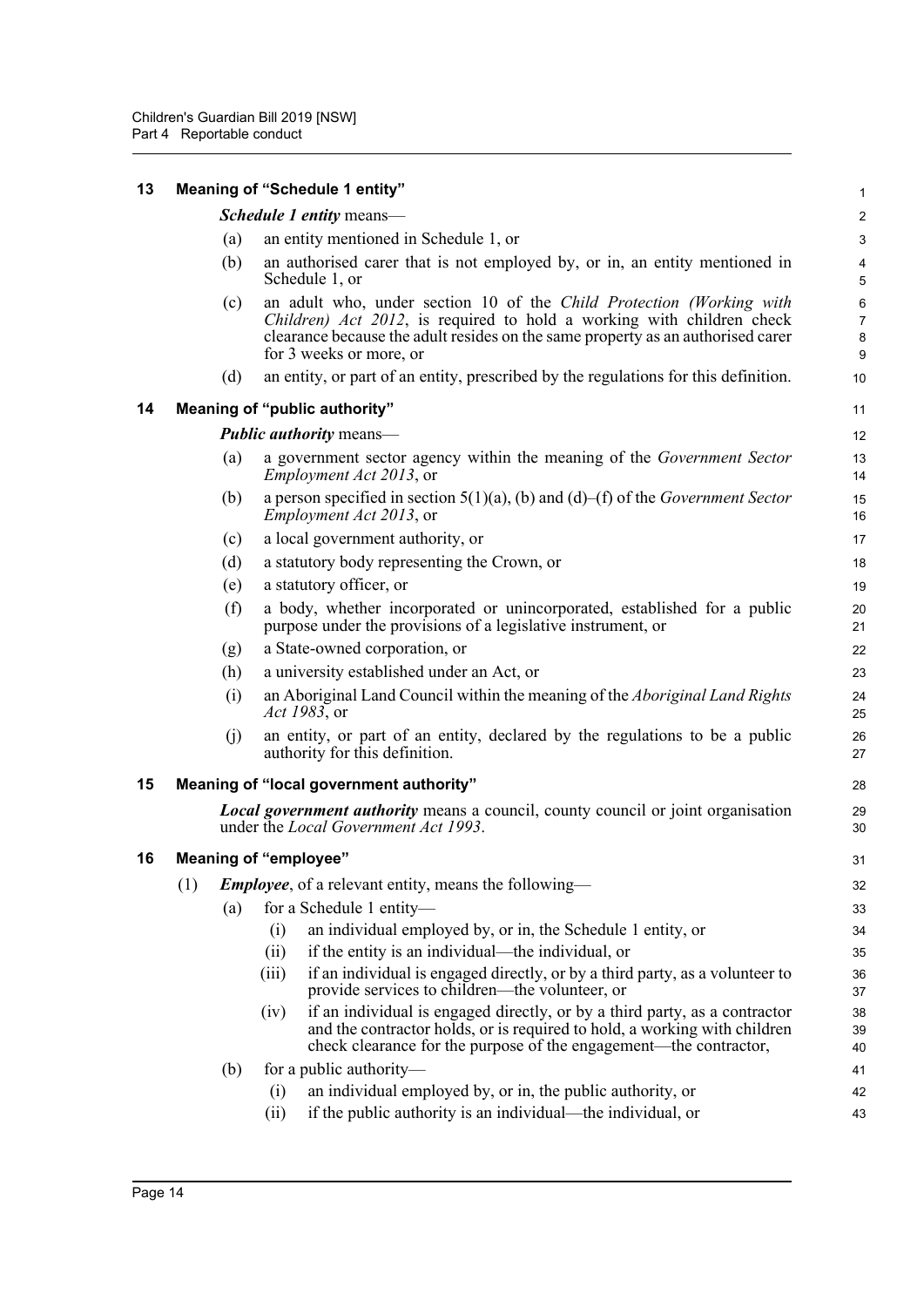<span id="page-20-1"></span><span id="page-20-0"></span>

|    |     | (iii)<br>if an individual is engaged directly, or by a third party, as a volunteer to<br>provide services to children—the volunteer, or                                                                              | 1<br>$\overline{2}$       |
|----|-----|----------------------------------------------------------------------------------------------------------------------------------------------------------------------------------------------------------------------|---------------------------|
|    |     | if an individual is engaged directly, or by a third party, as a contractor<br>(iv)                                                                                                                                   | $\ensuremath{\mathsf{3}}$ |
|    |     | and the contractor holds, or is required to hold, a working with children                                                                                                                                            | 4                         |
|    |     | check clearance for the purpose of the engagement—the contractor.                                                                                                                                                    | $\overline{5}$            |
|    | (2) | For a public authority, a person is also an employee of the authority if—                                                                                                                                            | $\,6\,$                   |
|    |     | the person exercises official functions or acts in a public official capacity in<br>(a)<br>the service of the authority, or                                                                                          | $\overline{7}$<br>8       |
|    |     | the person is otherwise in the service of the Crown.<br>(b)                                                                                                                                                          | $\boldsymbol{9}$          |
|    | (3) | Also, for the purposes of this Part, an employee includes—                                                                                                                                                           | 10                        |
|    |     | a visiting health practitioner if the visiting health practitioner holds, or is<br>(a)<br>required to hold, a working with children check clearance for the purpose of<br>appointment with the entity, and           | 11<br>12<br>13            |
|    |     | (b)<br>a person employed under Part 2 of the Members of Parliament Staff Act 2013,<br>and the person is taken to be an employee of a public authority.                                                               | 14<br>15                  |
|    | (4) | If an employee is an employee of a Schedule 1 entity that is also a public authority,<br>the provisions relating to the Schedule 1 entity apply to the employee for this Part.                                       | 16<br>17                  |
|    | (5) | In this section-                                                                                                                                                                                                     | 18                        |
|    |     | <i>health care services</i> means a service ordinarily provided by a health practitioner.                                                                                                                            | 19                        |
|    |     | <b>health practitioner</b> has the same meaning as in the <i>Health Practitioner Regulation</i><br>National Law (NSW).                                                                                               | 20<br>21                  |
|    |     | <i>visiting health practitioner</i> means a person who is appointed, employed, contracted<br>or otherwise engaged by a Schedule 1 entity to provide health care services.                                            | 22<br>23                  |
| 17 |     | Meaning of "head" of relevant entity                                                                                                                                                                                 | 24                        |
|    | (1) | <b>Head</b> , of a relevant entity, means—                                                                                                                                                                           | 25                        |
|    |     | for an entity that is a Department—the Secretary of that Department or the<br>(a)<br>Secretary's delegate, or                                                                                                        | 26<br>27                  |
|    |     | if the regulations prescribe a person or a class of persons as the head of the<br>(b)<br>entity—the prescribed person or a person belonging to the class of persons<br>prescribed, or                                | 28<br>29<br>30            |
|    |     | otherwise-<br>(c)                                                                                                                                                                                                    | 31                        |
|    |     | the chief executive officer of the entity, however described, or<br>$\left( 1\right)$                                                                                                                                | 32                        |
|    |     | if there is no chief executive officer, the principal officer of the entity,<br>(ii)<br>however described, or                                                                                                        | 33<br>34                  |
|    |     | if there is no chief executive officer or principal officer, a person<br>(iii)<br>approved by the Children's Guardian under section 66.                                                                              | 35<br>36                  |
|    | (2) | In relation to a person employed under Part 2 of the Members of Parliament Staff Act<br>2013 by a member of Parliament, the member of Parliament is taken to be a public<br>authority and the head of the authority. | 37<br>38<br>39            |
| 18 |     | Meaning of "reportable allegation"                                                                                                                                                                                   | 40                        |
|    | (1) | <b>Reportable allegation</b> , in relation to an employee of a Schedule 1 entity, means an                                                                                                                           | 41                        |
|    |     | allegation that the employee has engaged in conduct that may be reportable conduct,                                                                                                                                  | 42                        |
|    |     | whether or not the conduct is alleged to have occurred in the course of the employee's<br>employment with the Schedule 1 entity.                                                                                     | 43<br>44                  |
|    | (2) | Reportable allegation, in relation to an employee of a public authority, means-                                                                                                                                      | 45                        |
|    |     |                                                                                                                                                                                                                      |                           |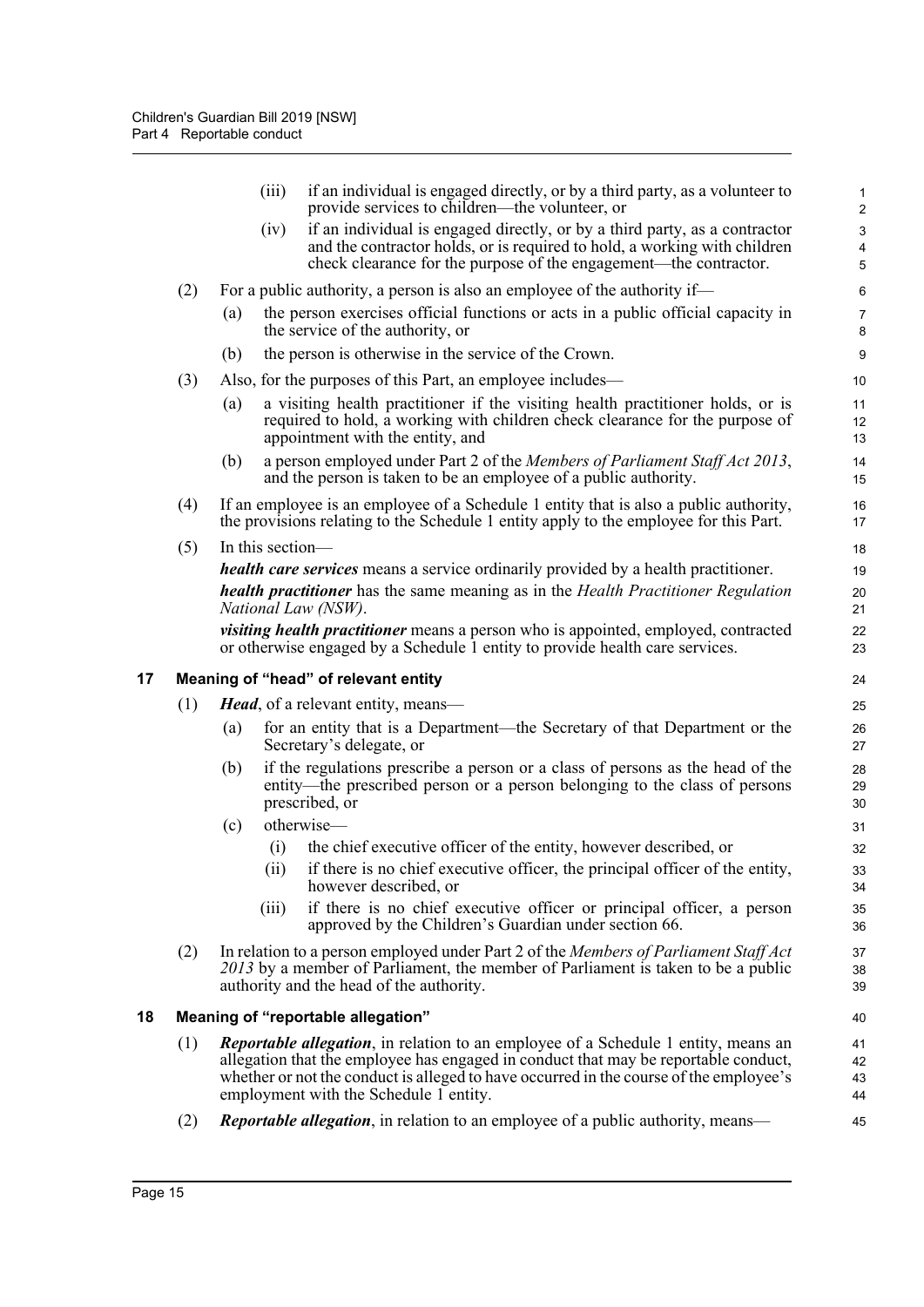(a) if the employee holds, or is required to hold, a working with children check clearance for the purpose of employment with the public authority—an allegation that the employee has engaged in conduct that may be reportable conduct, whether or not the conduct is alleged to have occurred in the course of the employee's employment, or

31 32 33

- (b) if the employee is not required to hold a working with children check clearance for the purpose of employment with the public authority—an allegation that the employee has engaged in conduct that may be reportable conduct, unless the conduct is alleged to have occurred outside the course of the employee's employment with the public authority.
- (3) A reference in this Part to a reportable allegation includes an allegation in respect of conduct occurring before the commencement.

### <span id="page-21-0"></span>**19 Meaning of "reportable conviction"**

- (1) *Reportable conviction* means a conviction, including a finding of guilt without the court proceeding to a conviction, in this State or elsewhere, of an offence involving reportable conduct—
	- (a) in relation to an employee of a Schedule 1 entity—whether or not the conduct occurred in the course of the employee's employment with the Schedule 1 entity, or
	- (b) in relation to an employee of a public authority—
		- (i) if the employee holds, or is required to hold, a working with children check clearance for the purpose of employment with the public authority—whether or not the conduct occurred in the course of the employee's employment, or
		- (ii) if the employee is not required to hold a working with children check clearance for the purpose of employment with the public authority unless the conviction relates to conduct that occurred outside the course of the employee's employment with the public authority.
- (2) A reference in this Part to a reportable conviction includes a conviction in respect of conduct occurring before the commencement.

### <span id="page-21-1"></span>**20 Meaning of "reportable conduct"**

*Reportable conduct* means the following conduct, whether or not a criminal proceeding in relation to the conduct has been commenced or concluded—

(a) a sexual offence, (b) sexual misconduct, (c) ill-treatment of a child, (d) neglect of a child, (e) an assault against a child, (f) an offence under section 43B or 316A of the *Crimes Act 1900*, (g) behaviour that causes significant emotional or psychological harm to a child. **Examples of indicators of significant emotional or psychological harm for paragraph (g)—** 1 displaying behaviour patterns that are out of character 2 regressive behaviour 3 anxiety or self-harm 34 35 36 37 38 39 40 41 42 43 44 45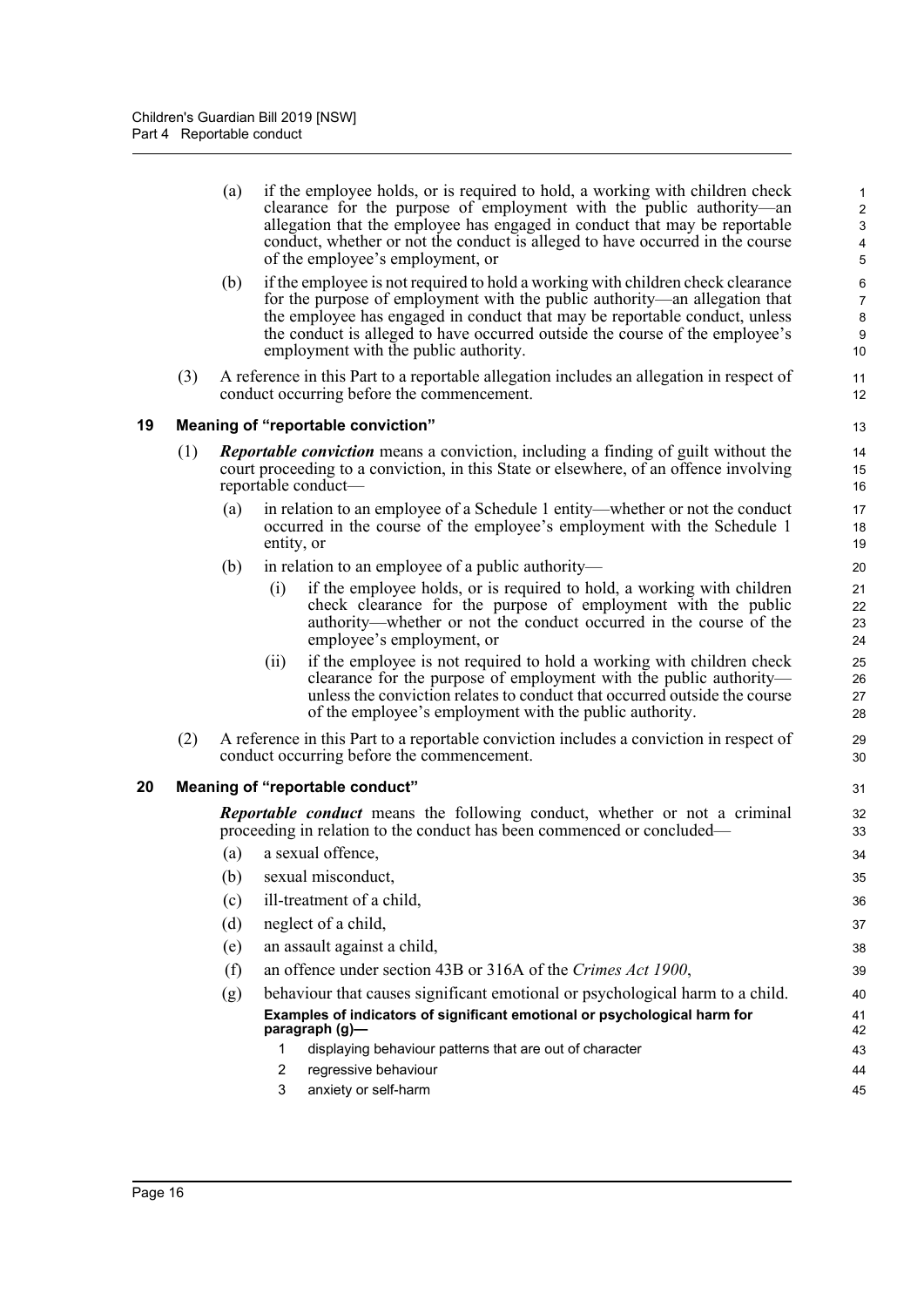<span id="page-22-4"></span><span id="page-22-3"></span><span id="page-22-2"></span><span id="page-22-1"></span><span id="page-22-0"></span>

| 21 |                | Meaning of "sexual offence"                                                                                                                                                                                                      | 1                                 |
|----|----------------|----------------------------------------------------------------------------------------------------------------------------------------------------------------------------------------------------------------------------------|-----------------------------------|
|    |                | <b>Sexual offence</b> means an offence of a sexual nature under a law of the State, another<br>State, a Territory, or the Commonwealth, committed against, with or in the presence<br>of a child.                                | $\overline{\mathbf{c}}$<br>3<br>4 |
|    |                | Examples of sexual offences-                                                                                                                                                                                                     | 5                                 |
|    | 1              | sexual touching of a child                                                                                                                                                                                                       | 6                                 |
|    | $\overline{2}$ | a child grooming offence                                                                                                                                                                                                         | 7                                 |
|    | 3              | production, dissemination or possession of child abuse material                                                                                                                                                                  | 8                                 |
| 22 |                | Meaning of "sexual misconduct"                                                                                                                                                                                                   | 9                                 |
|    |                | <b>Sexual misconduct</b> means conduct with, towards or in the presence of a child that—                                                                                                                                         | 10                                |
|    | (a)            | is sexual in nature and inappropriately intimate, but                                                                                                                                                                            | 11                                |
|    | (b)            | is not a sexual offence.                                                                                                                                                                                                         | 12                                |
|    |                | Examples of sexual misconduct-                                                                                                                                                                                                   | 13                                |
|    | 1              | descriptions of sexual acts without a legitimate reason to provide the descriptions                                                                                                                                              | 14                                |
|    | 2              | sexual comments, conversations or communications                                                                                                                                                                                 | 15                                |
|    | 3              | comments to a child that express a desire to act in a sexual manner towards the child<br>or another child                                                                                                                        | 16<br>17                          |
| 23 |                | Meaning of "ill-treatment"                                                                                                                                                                                                       | 18                                |
|    |                | <b>Ill-treatment</b> , of a child, means conduct towards a child that is unreasonable and<br>seriously inappropriate, improper, inhumane or cruel.                                                                               | 19<br>20                          |
|    |                | <b>Examples of ill-treatment-</b>                                                                                                                                                                                                | 21                                |
|    | 1<br>2         | making excessive or degrading demands of a child<br>a pattern of hostile or degrading comments or behaviour towards a child                                                                                                      | 22<br>23                          |
|    | 3              | using inappropriate forms of behaviour management towards a child                                                                                                                                                                | 24                                |
| 24 |                | <b>Meaning of "neglect"</b>                                                                                                                                                                                                      | 25                                |
|    |                | <i>Neglect</i> , of a child, means a significant failure to provide adequate and proper food,<br>supervision, nursing, clothing, medical aid or lodging for the child, that causes or is<br>likely to cause harm to a child, by- | 26<br>27<br>28                    |
|    | (a)            | a person with parental responsibility for the child, or                                                                                                                                                                          | 29                                |
|    | (b)            | an authorised carer of the child, or                                                                                                                                                                                             | 30                                |
|    | (c)            | an employee, if the child is in the employee's care.                                                                                                                                                                             | 31                                |
|    |                | <b>Examples of neglect-</b>                                                                                                                                                                                                      | 32                                |
|    | 1              | failing to protect a child from abuse                                                                                                                                                                                            | 33                                |
|    | 2              | exposing a child to a harmful environment, for example, an environment where there is<br>illicit drug use or illicit drug manufacturing                                                                                          | 34<br>35                          |
| 25 |                | <b>Meaning of "assault"</b>                                                                                                                                                                                                      | 36                                |
|    |                | <b>Assault</b> means—                                                                                                                                                                                                            | 37                                |
|    | (a)            | the intentional or reckless application of physical force without lawful<br>justification or excuse, or                                                                                                                          | 38<br>39                          |
|    | (b)            | any act which intentionally causes another to apprehend immediate and<br>unlawful violence.                                                                                                                                      | 40<br>41                          |
|    |                | <b>Examples of assault-</b>                                                                                                                                                                                                      | 42                                |
|    | 1              | hitting, striking, kicking, punching or dragging a child                                                                                                                                                                         | 43                                |
|    | $\overline{2}$ | threatening to physically harm a child                                                                                                                                                                                           | 44                                |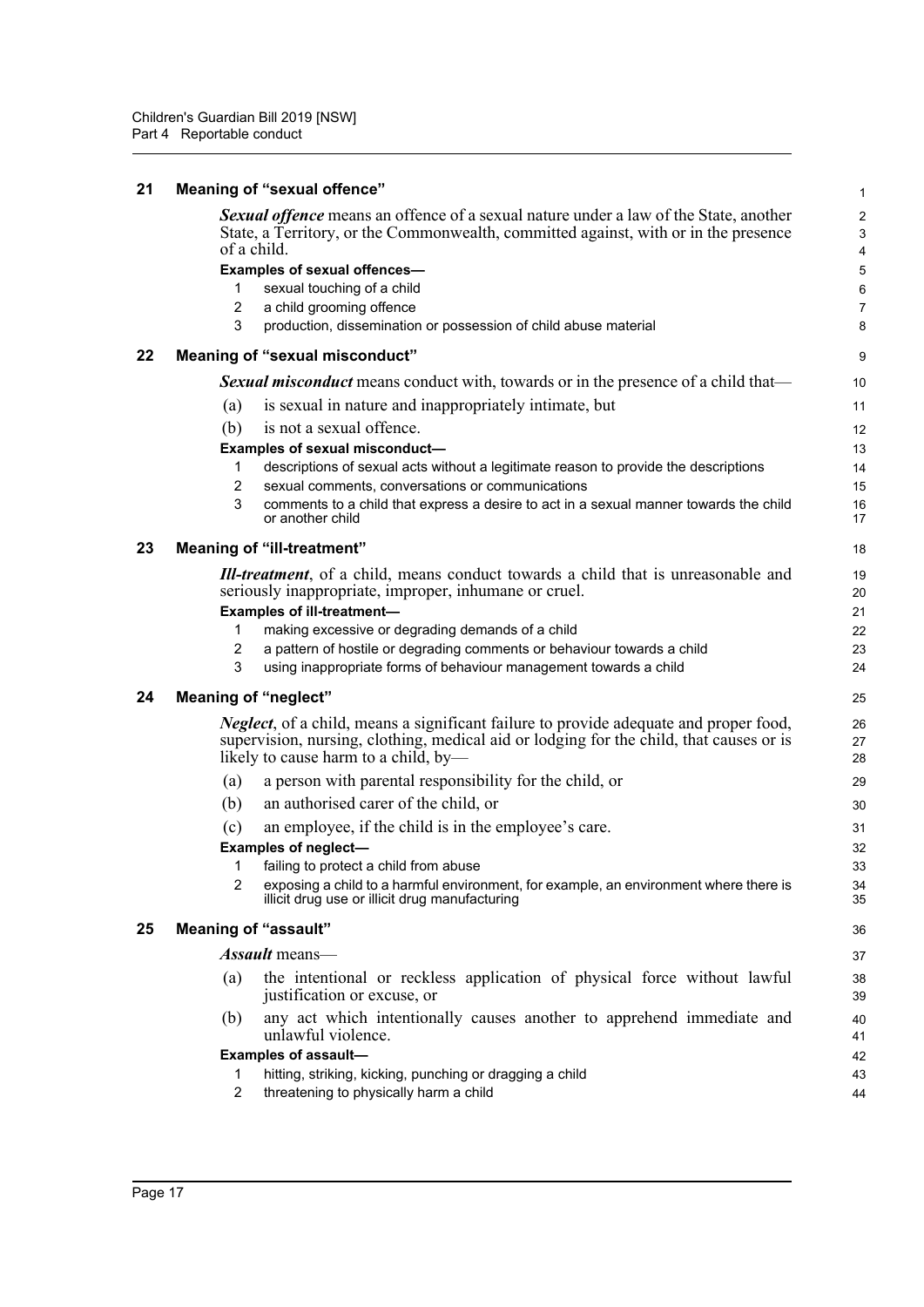<span id="page-23-4"></span><span id="page-23-3"></span><span id="page-23-2"></span><span id="page-23-1"></span><span id="page-23-0"></span>

| 26 | Meaning of "finding of reportable conduct" |                                                                                                                                                                                                                    |                                                                                                                                                                                                                       |                            |  |  |  |
|----|--------------------------------------------|--------------------------------------------------------------------------------------------------------------------------------------------------------------------------------------------------------------------|-----------------------------------------------------------------------------------------------------------------------------------------------------------------------------------------------------------------------|----------------------------|--|--|--|
|    |                                            | <i>Finding of reportable conduct</i> means a finding, by a relevant entity or the Children's<br>Guardian, as a result of an investigation conducted under this Part, that a reportable<br>allegation is sustained. |                                                                                                                                                                                                                       |                            |  |  |  |
|    | Division 3                                 |                                                                                                                                                                                                                    | Reports, complaints and notifications                                                                                                                                                                                 | 5                          |  |  |  |
| 27 |                                            |                                                                                                                                                                                                                    | Who must give report of reportable allegation or conviction                                                                                                                                                           |                            |  |  |  |
|    | (1)                                        |                                                                                                                                                                                                                    | This section applies if a person (the <i>first person</i> ) becomes aware of either of the<br>following matters in relation to an employee of a relevant entity-                                                      | 7<br>ε                     |  |  |  |
|    |                                            | (a)                                                                                                                                                                                                                | a reportable allegation,                                                                                                                                                                                              | ς                          |  |  |  |
|    |                                            | (b)                                                                                                                                                                                                                | a conviction the person considers is a reportable conviction.                                                                                                                                                         | 10                         |  |  |  |
|    | (2)                                        |                                                                                                                                                                                                                    | If the first person is also an employee of the relevant entity, the person must, as soon<br>as practicable after becoming aware of the matter—                                                                        | 11<br>12                   |  |  |  |
|    |                                            | (a)                                                                                                                                                                                                                | report the matter to the head of the relevant entity, or                                                                                                                                                              | 13                         |  |  |  |
|    |                                            | (b)                                                                                                                                                                                                                | if the employee to whom the matter relates is the head of the relevant entity,<br>report the matter to the Children's Guardian.                                                                                       | 14<br>15                   |  |  |  |
|    | (3)                                        |                                                                                                                                                                                                                    | If the first person is not also an employee of the relevant entity, the person may—                                                                                                                                   | 16                         |  |  |  |
|    |                                            | (a)                                                                                                                                                                                                                | report the matter to the head of the relevant entity, or                                                                                                                                                              | 17                         |  |  |  |
|    |                                            | (b)                                                                                                                                                                                                                | if the employee is the head of the relevant entity, report the matter to the<br>Children's Guardian.                                                                                                                  | 18<br>1 <sup>c</sup>       |  |  |  |
| 28 | <b>Complaints to Children's Guardian</b>   |                                                                                                                                                                                                                    |                                                                                                                                                                                                                       |                            |  |  |  |
|    | (1)                                        | Guardian.                                                                                                                                                                                                          | If a person who gives a report is dissatisfied with the response of the head of the<br>relevant entity to the report, the person may make a complaint to the Children's                                               | 21<br>22<br>23             |  |  |  |
|    | (2)                                        |                                                                                                                                                                                                                    | Another person or other entity dissatisfied with the response of the head of the<br>relevant entity to the report may also make a complaint to the Children's Guardian.                                               | 24<br>25                   |  |  |  |
| 29 |                                            |                                                                                                                                                                                                                    | Children's Guardian to be given notification of reports                                                                                                                                                               | 26                         |  |  |  |
|    | (1)                                        |                                                                                                                                                                                                                    | This section applies if the head of a relevant entity—                                                                                                                                                                | 27                         |  |  |  |
|    |                                            | (a)                                                                                                                                                                                                                | receives a report in relation to an employee of the relevant entity, or                                                                                                                                               | 28                         |  |  |  |
|    |                                            | (b)                                                                                                                                                                                                                | otherwise becomes aware of a reportable allegation in relation to an employee<br>of the relevant entity or a conviction that is considered to be a reportable<br>conviction.                                          | 29<br>3 <sub>C</sub><br>31 |  |  |  |
|    | (2)                                        |                                                                                                                                                                                                                    | The head of the relevant entity must give the Children's Guardian a written notice (a<br><i>notification</i> ) about the reportable allegation or conviction considered to be a<br>reportable conviction that states— | 32<br>33<br>34             |  |  |  |
|    |                                            | (a)                                                                                                                                                                                                                | that a report has been received in relation to an employee of the relevant entity,<br>and                                                                                                                             | 35<br>36                   |  |  |  |
|    |                                            | (b)                                                                                                                                                                                                                | the type of reportable conduct the subject of the report, and                                                                                                                                                         | 37                         |  |  |  |
|    |                                            | (c)                                                                                                                                                                                                                | the name of the employee, and                                                                                                                                                                                         | 38                         |  |  |  |
|    |                                            | (d)                                                                                                                                                                                                                | the name and contact details of the relevant entity and the head of the relevant<br>entity, and                                                                                                                       | 39<br>40                   |  |  |  |
|    |                                            | (e)                                                                                                                                                                                                                | for a reportable allegation-whether the Commissioner of Police has been<br>notified of the allegation, and                                                                                                            | 41<br>42                   |  |  |  |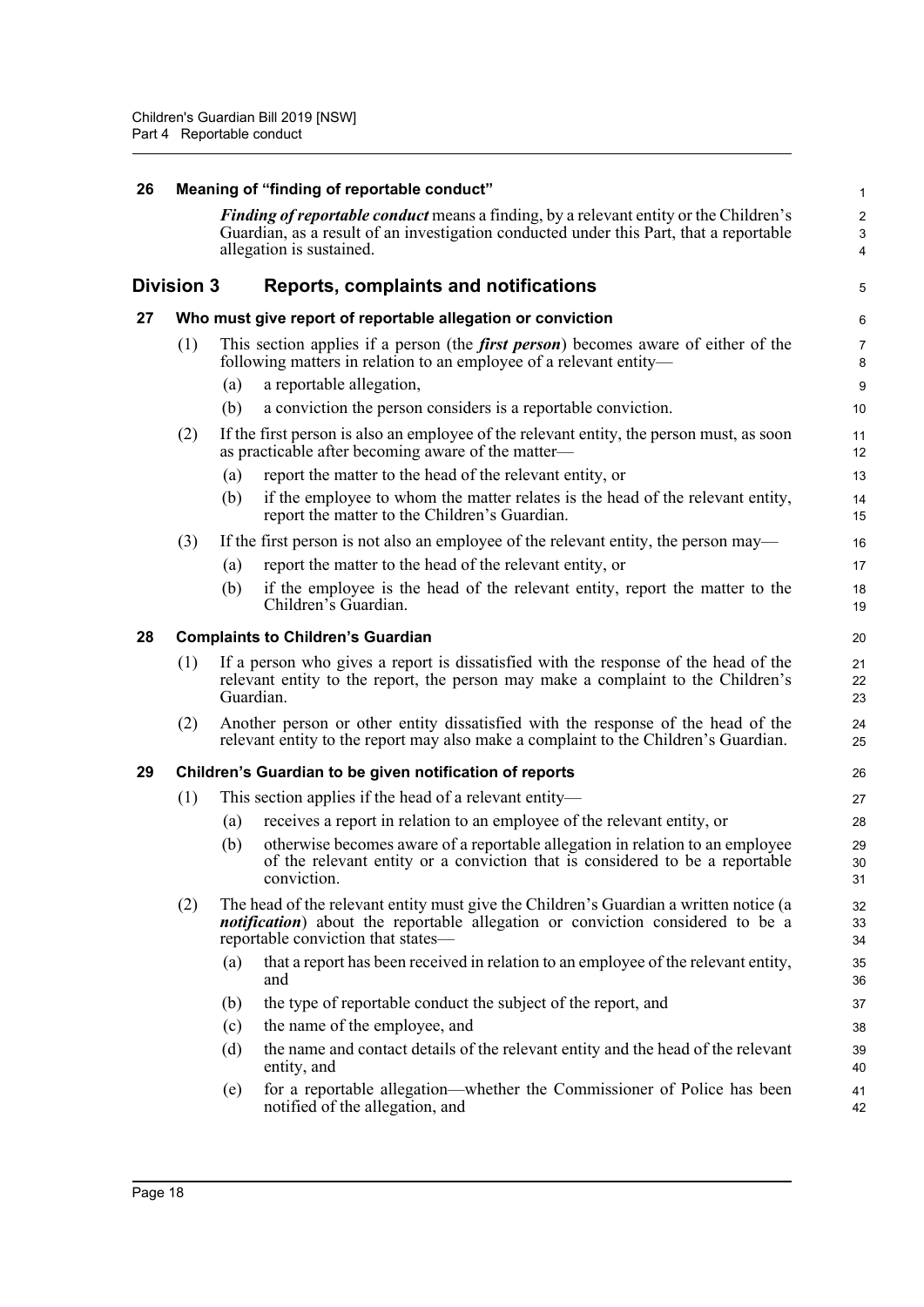<span id="page-24-1"></span><span id="page-24-0"></span>

|    |                   | (f)       | if a report has been made under section 24 of the Children and Young Persons<br>(Care and Protection) Act 1998—that the report has been made, and                                                                                   | $\mathbf{1}$<br>2                       |
|----|-------------------|-----------|-------------------------------------------------------------------------------------------------------------------------------------------------------------------------------------------------------------------------------------|-----------------------------------------|
|    |                   | (g)       | the nature of the relevant entity's initial risk assessment and risk management<br>action, and                                                                                                                                      | $\mathbf{3}$<br>$\overline{\mathbf{4}}$ |
|    |                   | (h)       | any other information prescribed by the regulations.                                                                                                                                                                                | 5                                       |
|    | (3)               | $entity-$ | The notice must also include the following, if known to the head of the relevant                                                                                                                                                    | $\,6\,$<br>$\overline{7}$               |
|    |                   | (a)       | details of the reportable allegation or conviction considered to be a reportable<br>conviction,                                                                                                                                     | $\bf 8$<br>9                            |
|    |                   | (b)       | the date of birth and working with children number, if any, of the employee<br>the subject of the report,                                                                                                                           | 10<br>11                                |
|    |                   | (c)       | for a reportable allegation of which the Commissioner of Police has been<br>notified—the police report reference number,                                                                                                            | 12<br>13                                |
|    |                   | (d)       | if a report has been made under section 24 of the Children and Young Persons<br>(Care and Protection) Act 1998—the report reference,                                                                                                | 14<br>15                                |
|    |                   | (e)       | the names of other relevant entities that employ or engage the employee,<br>whether or not directly, to provide a service to children, including as a<br>volunteer or contractor.                                                   | 16<br>17<br>18                          |
|    | (4)               |           | The head of the relevant entity must give the Children's Guardian the notice within<br>7 business days after the head of the entity is made aware of the report, unless the<br>head of the relevant entity has a reasonable excuse. | 19<br>20<br>21                          |
|    |                   |           | Maximum penalty—10 penalty units.                                                                                                                                                                                                   | 22                                      |
|    | (5)               |           | The head of the relevant entity may give the employee the subject of the report<br>written notice that a report about a reportable allegation or conviction considered to<br>be a reportable conviction has been made.              | 23<br>24<br>25                          |
|    | (6)               |           | In this section-                                                                                                                                                                                                                    | 26                                      |
|    |                   |           | working with children number has the same meaning as in the Child Protection<br>(Working with Children) Act 2012.                                                                                                                   | 27<br>28                                |
|    | <b>Division 4</b> |           | <b>Exempt conduct, managing investigations and</b><br>determinations                                                                                                                                                                | 29<br>30                                |
| 30 |                   |           | Children's Guardian may exempt conduct from reporting                                                                                                                                                                               | 31                                      |
|    | (1)               |           | The Children's Guardian may exempt a class or kind of conduct of employees of a<br>relevant entity from being reportable conduct.                                                                                                   | 32<br>33                                |
|    | (2)               |           | The Children's Guardian may exempt a class or kind of conduct of employees of a<br>relevant entity from being reportable conduct only if the Children's Guardian—                                                                   | 34<br>35                                |
|    |                   | (a)       | has followed the procedures for exempting a class or kind of conduct<br>prescribed by the regulations, and                                                                                                                          | 36<br>37                                |
|    |                   | (b)       | is satisfied the relevant entity, in relation to the exempt class or kind of<br>conduct, meets the criteria, if any, prescribed by the regulations.                                                                                 | 38<br>39                                |
|    | (3)               |           | For an exemption under this section, the Children's Guardian must—                                                                                                                                                                  | 40                                      |
|    |                   | (a)       | notify the relevant entity of the exemption, and                                                                                                                                                                                    | 41                                      |
|    |                   | (b)       | publish the details of the class or kind of conduct and relevant entity with an<br>exemption on the Office of the Children's Guardian's website.                                                                                    | 42<br>43                                |
|    | (4)               |           | The procedures and criteria referred to in subsection $(2)(a)$ and (b) must also be<br>published on the Office of the Children's Guardian's website.                                                                                | 44<br>45                                |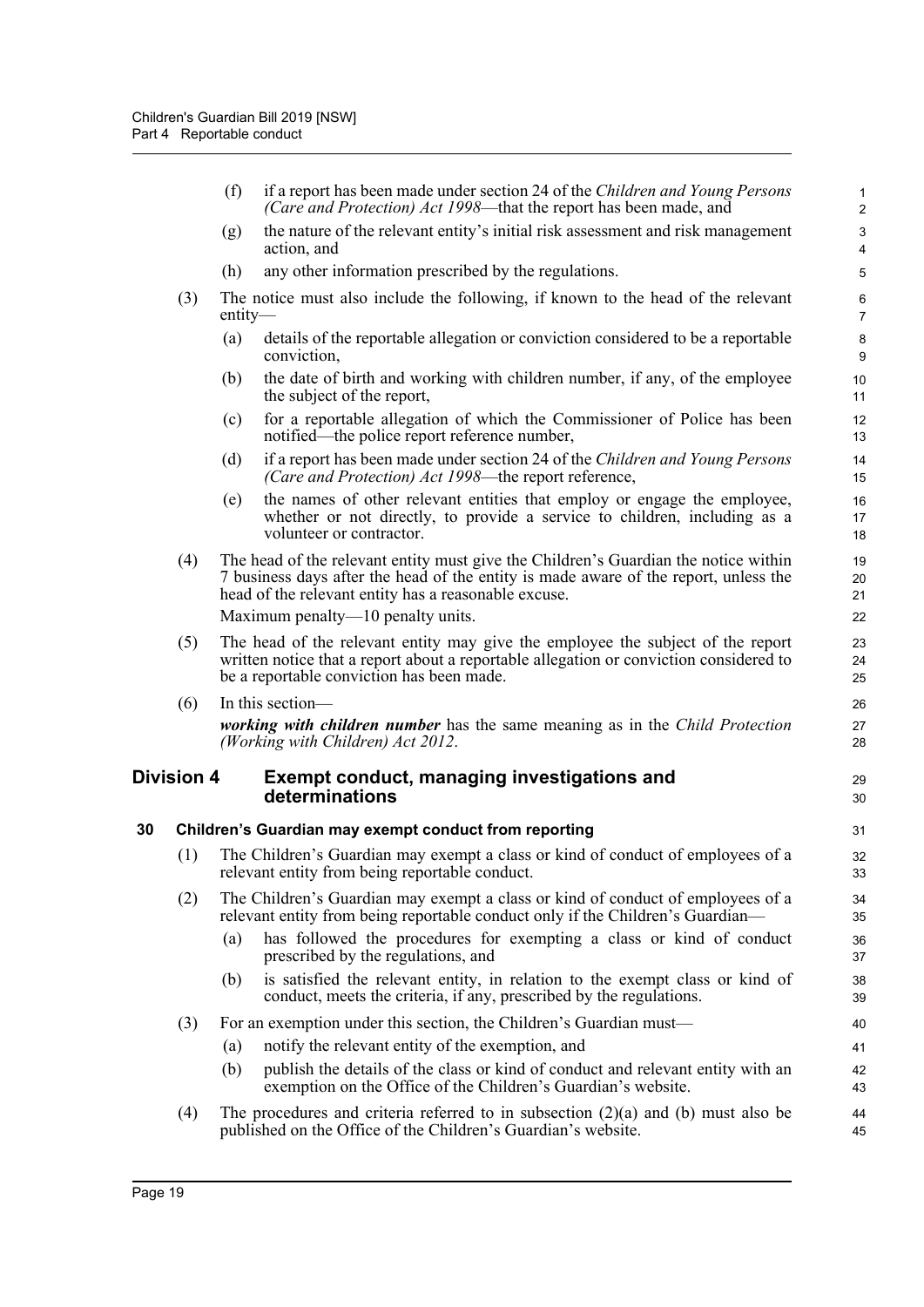<span id="page-25-2"></span><span id="page-25-1"></span><span id="page-25-0"></span>

| 31 | Exemptions about investigations and investigation reports |                                                                                                                                                                                                                                                                                                 |                              |  |  |  |
|----|-----------------------------------------------------------|-------------------------------------------------------------------------------------------------------------------------------------------------------------------------------------------------------------------------------------------------------------------------------------------------|------------------------------|--|--|--|
|    | (1)                                                       | The Children's Guardian may, by written notice given to the head of a relevant entity,<br>exempt the head from commencing or continuing either of the following—                                                                                                                                | $\overline{\mathbf{c}}$<br>3 |  |  |  |
|    |                                                           | an investigation into a reportable allegation,<br>(a)                                                                                                                                                                                                                                           | 4                            |  |  |  |
|    |                                                           | a determination as to whether a conviction considered to be a reportable<br>(b)<br>conviction is a reportable conviction.                                                                                                                                                                       | 5<br>6                       |  |  |  |
|    | (2)                                                       | An exemption under subsection (1) applies until the head of the relevant entity is<br>otherwise notified, in writing, by the Children's Guardian that the exemption is<br>revoked.                                                                                                              | $\overline{7}$<br>8<br>9     |  |  |  |
|    | (3)                                                       | An exemption under subsection $(1)$ is taken to be an exemption from the requirement<br>for the relevant entity to provide an entity report or an interim report.                                                                                                                               | 10<br>11                     |  |  |  |
|    | (4)                                                       | Without limiting subsection (1), the Children's Guardian may exempt the head of a<br>relevant entity if a matter is already being investigated by another relevant entity.                                                                                                                      | 12<br>13                     |  |  |  |
|    | (5)                                                       | The Children's Guardian may also exempt the relevant entity from the requirement<br>to provide an entity report or an interim report in relation to a matter after the<br>Children's Guardian receives the notification for the matter.                                                         | 14<br>15<br>16               |  |  |  |
| 32 |                                                           | Notice to require relevant entity to defer investigation                                                                                                                                                                                                                                        | 17                           |  |  |  |
|    | (1)                                                       | This section applies if, in relation to an employee of a relevant entity—                                                                                                                                                                                                                       | 18                           |  |  |  |
|    |                                                           | the Children's Guardian intends to-<br>(a)                                                                                                                                                                                                                                                      | 19                           |  |  |  |
|    |                                                           | investigate a reportable allegation or a matter arising from a reportable<br>(i)<br>allegation, or                                                                                                                                                                                              | 20<br>21                     |  |  |  |
|    |                                                           | determine whether a conviction considered to be a reportable conviction<br>(11)<br>is a reportable conviction, and                                                                                                                                                                              | 22<br>23                     |  |  |  |
|    |                                                           | (b)<br>an investigation or determination under section 34 has not been finalised.                                                                                                                                                                                                               | 24                           |  |  |  |
|    | (2)                                                       | The Children's Guardian may, by written notice given to the head of the relevant<br>entity, require the head to defer the investigation or determination.                                                                                                                                       | 25<br>26                     |  |  |  |
|    | (3)                                                       | The Children's Guardian may, by further written notice to the head of the relevant<br>entity, require the head to-                                                                                                                                                                              | 27<br>28                     |  |  |  |
|    |                                                           | commence, continue or finalise the investigation or determination deferred<br>(a)<br>under this section, or                                                                                                                                                                                     | 29<br>30                     |  |  |  |
|    |                                                           | end the investigation or determination and take no further action.<br>(b)                                                                                                                                                                                                                       | 31                           |  |  |  |
| 33 |                                                           | <b>Concurrent investigations or proceedings</b>                                                                                                                                                                                                                                                 | 32                           |  |  |  |
|    | (1)                                                       | This section applies if the Commissioner of Police or the Director of Public<br>Prosecutions advises the Children's Guardian, or the head of a relevant entity, that an<br>investigation or determination under this Part is likely to prejudice a police<br>investigation or court proceeding. | 33<br>34<br>35<br>36         |  |  |  |
|    | (2)                                                       | The Children's Guardian or head of the relevant entity must—                                                                                                                                                                                                                                    | 37                           |  |  |  |
|    |                                                           | suspend the investigation or a determination until otherwise advised, and<br>(a)                                                                                                                                                                                                                | 38                           |  |  |  |
|    |                                                           | after consulting the police officer in charge of the investigation or the Director<br>(b)<br>of Public Prosecutions, take steps to manage any risks while the investigation<br>or determination is suspended, and                                                                               | 39<br>40<br>41               |  |  |  |
|    |                                                           | if the investigation or determination was being conducted by the head of a<br>(c)<br>relevant entity-                                                                                                                                                                                           | 42<br>43                     |  |  |  |
|    |                                                           | advise the Children's Guardian about the suspension under this section,<br>(i)<br>and                                                                                                                                                                                                           | 44<br>45                     |  |  |  |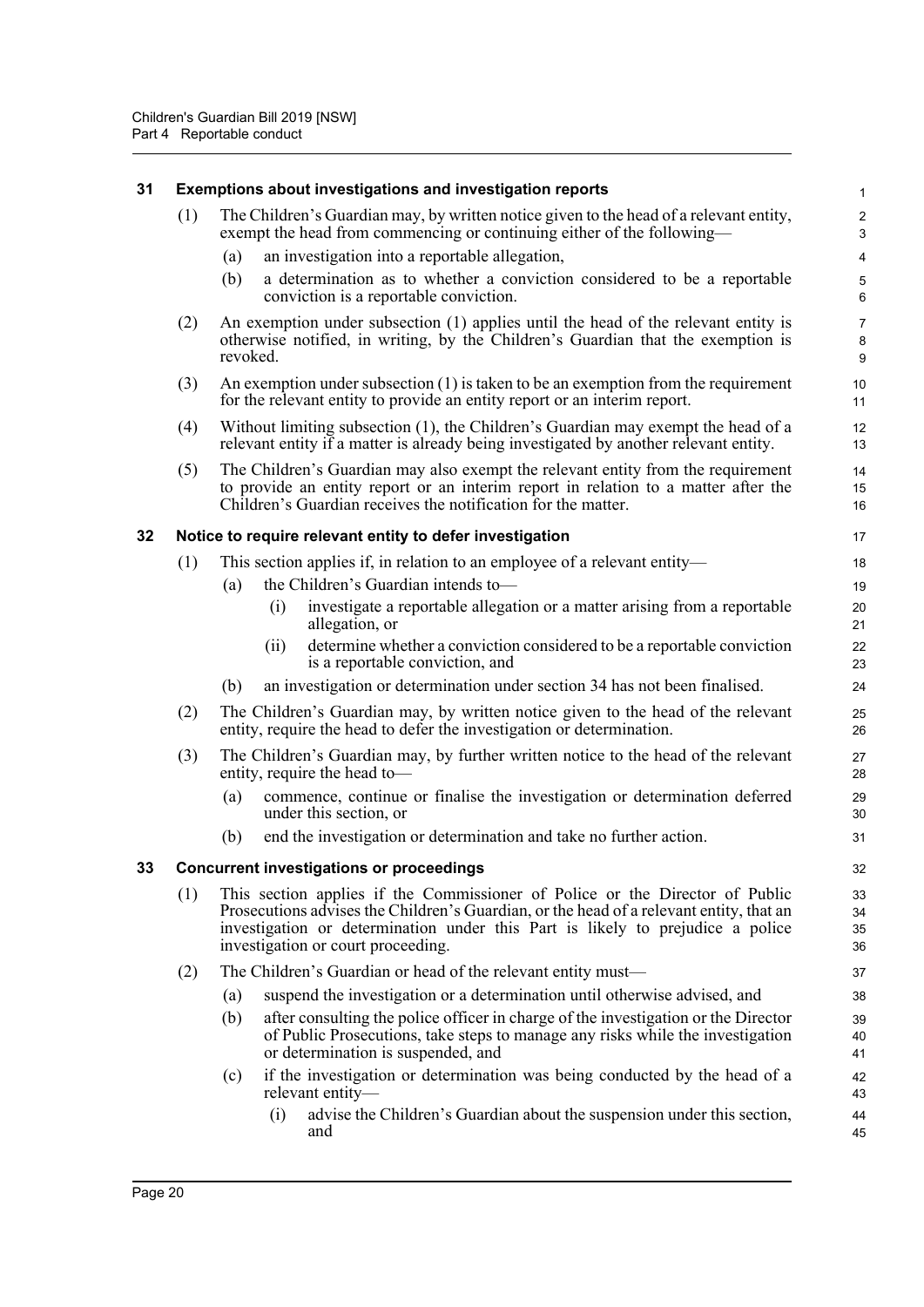<span id="page-26-3"></span><span id="page-26-2"></span><span id="page-26-1"></span><span id="page-26-0"></span>

|    |                   |     | (ii) | advise the Children's Guardian of the steps being taken to manage risks.                                                                                                                                                                                                                                                                                                                         | $\mathbf{1}$                                |
|----|-------------------|-----|------|--------------------------------------------------------------------------------------------------------------------------------------------------------------------------------------------------------------------------------------------------------------------------------------------------------------------------------------------------------------------------------------------------|---------------------------------------------|
|    | (3)               |     |      | An investigation or determination by a relevant entity, suspended by operation of this                                                                                                                                                                                                                                                                                                           | $\overline{c}$                              |
|    |                   |     |      | section, is taken to be exempt from the requirement to provide an entity report or an<br>interim report until the period of 30 days after the suspension has ended.                                                                                                                                                                                                                              | $\ensuremath{\mathsf{3}}$<br>$\overline{4}$ |
|    | (4)               |     |      | This section does not affect the operation of any other Act.                                                                                                                                                                                                                                                                                                                                     | $\sqrt{5}$                                  |
|    | (5)               |     |      | For the purposes of this section—                                                                                                                                                                                                                                                                                                                                                                | $\,6\,$                                     |
|    |                   | (a) |      | a reference to a police investigation includes a reference to an investigation by                                                                                                                                                                                                                                                                                                                | $\overline{7}$                              |
|    |                   |     |      | the Australian Federal Police, an international investigation the Australian                                                                                                                                                                                                                                                                                                                     | $\bf 8$                                     |
|    |                   |     |      | Federal Police are aware of, or a police investigation in another State or<br>Territory, and                                                                                                                                                                                                                                                                                                     | $\boldsymbol{9}$<br>10                      |
|    |                   | (b) |      | a reference to a court proceeding includes a reference to a court proceeding in<br>another State or Territory, and                                                                                                                                                                                                                                                                               | 11<br>12                                    |
|    |                   | (c) |      | a reference to the Commissioner of Police or the Director of Public                                                                                                                                                                                                                                                                                                                              | 13                                          |
|    |                   |     |      | Prosecutions includes a reference to a person holding the equivalent office in<br>another State or Territory.                                                                                                                                                                                                                                                                                    | 14<br>15                                    |
|    | <b>Division 5</b> |     |      | Investigation or determination and report by relevant entity                                                                                                                                                                                                                                                                                                                                     | 16                                          |
| 34 |                   |     |      | Investigation or determination by head of relevant entity                                                                                                                                                                                                                                                                                                                                        | 17                                          |
|    | (1)               |     |      | As soon as practicable after receiving a report, the head of the relevant entity must—                                                                                                                                                                                                                                                                                                           | 18                                          |
|    |                   | (a) |      | investigate, or arrange for an investigator to investigate, the reportable<br>allegation, or                                                                                                                                                                                                                                                                                                     | 19<br>20                                    |
|    |                   | (b) |      | determine whether the conviction considered to be a reportable conviction is a<br>reportable conviction.                                                                                                                                                                                                                                                                                         | 21<br>22                                    |
|    | (2)               |     |      | During an investigation or a determination, an employee the subject of a reportable<br>allegation or a conviction considered to be a reportable conviction may give the head<br>of the relevant entity a written submission concerning the allegation or conviction for<br>the purpose of determining what, if any, disciplinary or other action should be taken<br>in relation to the employee. | 23<br>24<br>25<br>26<br>27                  |
| 35 |                   |     |      | <b>Mandatory considerations</b>                                                                                                                                                                                                                                                                                                                                                                  | 28                                          |
|    |                   |     |      | The head of the relevant entity, or the investigator, in conducting an investigation                                                                                                                                                                                                                                                                                                             | 29                                          |
|    |                   |     |      | into a reportable allegation must have regard to the matters in Division 6.                                                                                                                                                                                                                                                                                                                      | 30                                          |
| 36 |                   |     |      | Report by relevant entity about investigation or determination                                                                                                                                                                                                                                                                                                                                   | 31                                          |
|    | (1)               |     |      | After an investigation or determination is completed, the head of the relevant entity<br>must prepare a report for the Children's Guardian (an <i>entity report</i> ), unless—                                                                                                                                                                                                                   | 32<br>33                                    |
|    |                   | (a) |      | an exemption applies under section 31, or                                                                                                                                                                                                                                                                                                                                                        | 34                                          |
|    |                   | (b) |      | the head of the relevant entity has a reasonable excuse.                                                                                                                                                                                                                                                                                                                                         | 35                                          |
|    |                   |     |      | Maximum penalty—10 penalty units.                                                                                                                                                                                                                                                                                                                                                                | 36                                          |
|    | (2)               |     |      | The entity report must be provided to the Children's Guardian within 30 days after<br>the head of the entity receiving the report of the reportable allegation or conviction<br>considered to be a reportable conviction, unless the head of the relevant entity gives<br>the Children's Guardian—                                                                                               | 37<br>38<br>39<br>40                        |
|    |                   | (a) |      | an interim report under section 38 within 30 days after receiving the report of<br>the reportable allegation or conviction considered to be a reportable<br>conviction, and                                                                                                                                                                                                                      | 41<br>42<br>43                              |
|    |                   | (b) |      | a reason for not providing the report within 30 days, and                                                                                                                                                                                                                                                                                                                                        | 44                                          |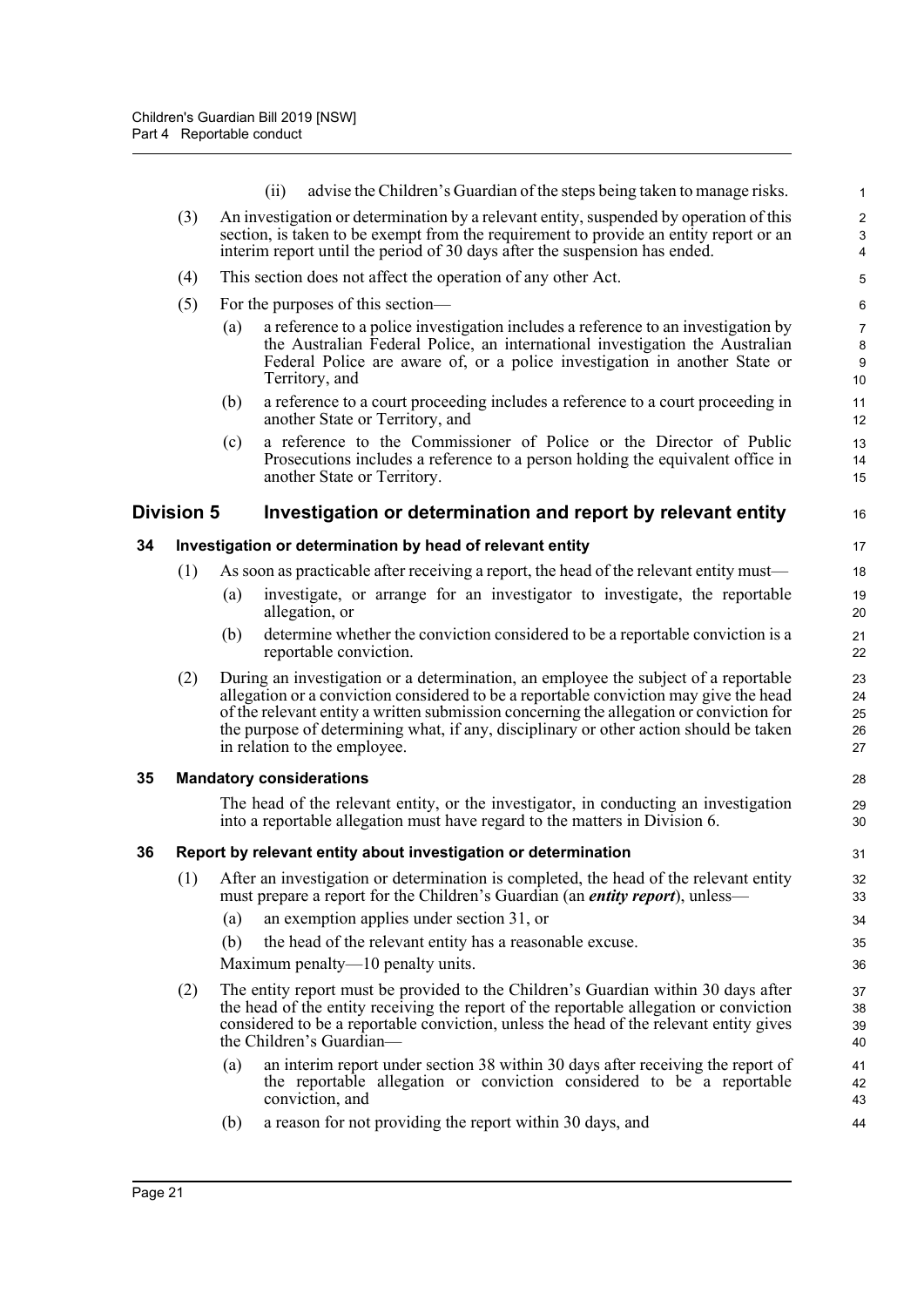<span id="page-27-1"></span><span id="page-27-0"></span>

|    |     | (c)                              |                | an estimated time frame for the completion of the entity report.                                                                                                                                                                   | 1                                     |  |  |  |  |  |
|----|-----|----------------------------------|----------------|------------------------------------------------------------------------------------------------------------------------------------------------------------------------------------------------------------------------------------|---------------------------------------|--|--|--|--|--|
|    |     |                                  |                | Maximum penalty—10 penalty units.                                                                                                                                                                                                  | $\boldsymbol{2}$                      |  |  |  |  |  |
|    | (3) |                                  | of the report. | The entity may give the entity report to the employee of the relevant entity the subject                                                                                                                                           | $\sqrt{3}$<br>$\overline{\mathbf{4}}$ |  |  |  |  |  |
| 37 |     | <b>Contents of entity report</b> |                |                                                                                                                                                                                                                                    |                                       |  |  |  |  |  |
|    | (1) |                                  |                | The entity report must include the following—                                                                                                                                                                                      | $\,6\,$                               |  |  |  |  |  |
|    |     | (a)                              |                | in relation to a reportable allegation—                                                                                                                                                                                            | $\overline{7}$                        |  |  |  |  |  |
|    |     |                                  | (i)            | information about the facts and circumstances of the reportable<br>allegation, and                                                                                                                                                 | $\bf 8$<br>$\boldsymbol{9}$           |  |  |  |  |  |
|    |     |                                  | (ii)           | the findings the head of the relevant entity has made about the<br>reportable allegation after completing the investigation, including<br>whether the head of the relevant entity has made a finding of reportable<br>conduct, and | 10<br>11<br>12<br>13                  |  |  |  |  |  |
|    |     |                                  | (iii)          | an analysis of the evidence and the rationale for the findings,                                                                                                                                                                    | 14                                    |  |  |  |  |  |
|    |     | (b)                              |                | in relation to a conviction considered to be a reportable conviction—                                                                                                                                                              | 15                                    |  |  |  |  |  |
|    |     |                                  | (i)            | information about the conviction considered to be a reportable<br>conviction, and                                                                                                                                                  | 16<br>17                              |  |  |  |  |  |
|    |     |                                  | (ii)           | the determination the head of the relevant entity has made about the<br>conviction, including whether the head of the relevant entity has<br>determined the conviction is a reportable conviction,                                 | 18<br>19<br>20                        |  |  |  |  |  |
|    |     | (c)                              |                | a copy of any written submission made by the employee under section $34(2)$ ,                                                                                                                                                      | 21                                    |  |  |  |  |  |
|    |     | (d)                              |                | information about what action has been, or will be, taken in relation to the<br>reportable allegation or conviction considered to be a reportable conviction,<br>including the following—                                          | 22<br>23<br>24                        |  |  |  |  |  |
|    |     |                                  | (i)            | remedial or disciplinary action in relation to the employee,                                                                                                                                                                       | 25                                    |  |  |  |  |  |
|    |     |                                  | (ii)           | whether information about the matter has been referred to a different<br>entity,                                                                                                                                                   | 26<br>27                              |  |  |  |  |  |
|    |     |                                  | (iii)          | changes to systems or policies,                                                                                                                                                                                                    | 28                                    |  |  |  |  |  |
|    |     |                                  | (iv)           | if no further action is to be taken—that no further action is to be taken,                                                                                                                                                         | 29                                    |  |  |  |  |  |
|    |     | (e)                              |                | the reasons for the action taken, including taking no further action,                                                                                                                                                              | 30                                    |  |  |  |  |  |
|    |     | (f)                              |                | any other information prescribed by the regulations.                                                                                                                                                                               | 31                                    |  |  |  |  |  |
|    | (2) |                                  |                | The entity report must also be accompanied by any copies of documents in the<br>relevant entity's possession that are relevant to the report, including transcripts of<br>interviews and copies of evidence.                       | 32<br>33<br>34                        |  |  |  |  |  |
| 38 |     | Interim report                   |                |                                                                                                                                                                                                                                    | 35                                    |  |  |  |  |  |
|    |     |                                  |                | An interim report must—                                                                                                                                                                                                            | 36                                    |  |  |  |  |  |
|    |     | (a)                              |                | include the following information—                                                                                                                                                                                                 | 37                                    |  |  |  |  |  |
|    |     |                                  | (i)            | in relation to a reportable allegation—if known, the facts and<br>circumstances of the reportable allegation,                                                                                                                      | 38<br>39                              |  |  |  |  |  |
|    |     |                                  | (ii)           | in relation to a conviction considered to be a reportable conviction—any<br>known information about the conviction,                                                                                                                | 40<br>41                              |  |  |  |  |  |
|    |     |                                  | (iii)          | action taken since the Children's Guardian received a notification about<br>the reportable allegation or the conviction considered to be a reportable<br>conviction,                                                               | 42<br>43<br>44                        |  |  |  |  |  |
|    |     |                                  | (iv)           | further action the head of the relevant entity proposes to take in relation<br>to the reportable allegation or conviction considered to be a reportable                                                                            | 45<br>46                              |  |  |  |  |  |
|    |     |                                  |                |                                                                                                                                                                                                                                    |                                       |  |  |  |  |  |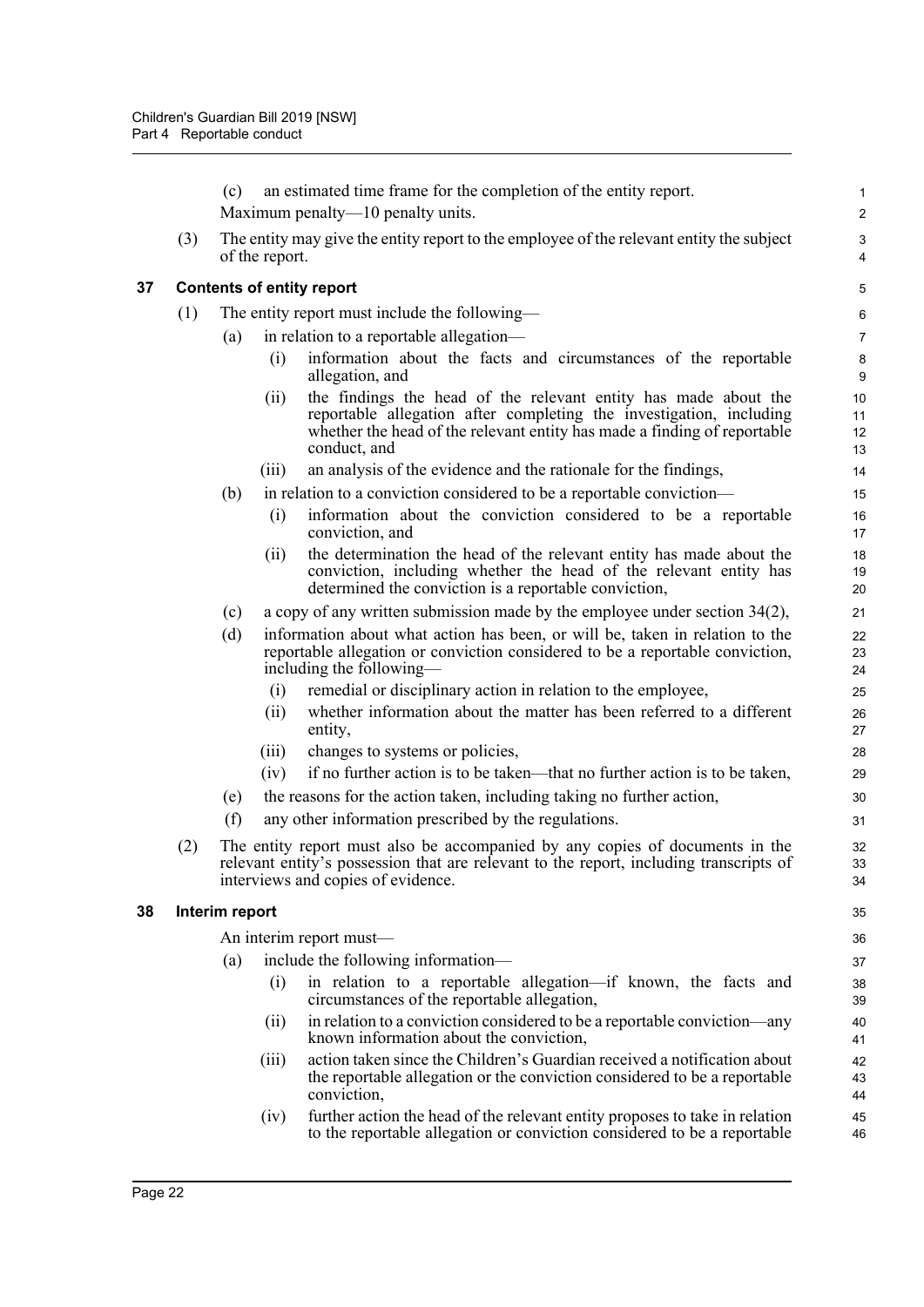<span id="page-28-2"></span><span id="page-28-1"></span><span id="page-28-0"></span>

|    |                   |          | conviction, including if the head of the relevant entity proposes to take<br>no further action,                                                                                                                                                                                                                                                                     | 2                                |
|----|-------------------|----------|---------------------------------------------------------------------------------------------------------------------------------------------------------------------------------------------------------------------------------------------------------------------------------------------------------------------------------------------------------------------|----------------------------------|
|    |                   |          | the reasons for the action taken and the action proposed to be taken or<br>(v)<br>the reasons for the decision to take no further action,                                                                                                                                                                                                                           | G<br>4                           |
|    |                   |          | other information prescribed by the regulations, and<br>(vi)                                                                                                                                                                                                                                                                                                        | 5                                |
|    |                   | (b)      | be accompanied by copies of documents in the relevant entity's possession,<br>including transcripts of interviews and copies of evidence.                                                                                                                                                                                                                           | $\epsilon$<br>$\overline{7}$     |
|    | <b>Division 6</b> |          | Mandatory matters for consideration for reportable<br>allegations                                                                                                                                                                                                                                                                                                   | ε<br>ξ                           |
| 39 |                   |          | <b>Application of Division</b>                                                                                                                                                                                                                                                                                                                                      | 10                               |
|    | (1)               |          | This Division applies in relation to a report, complaint or notification of a reportable<br>allegation received by the head of a relevant entity, or by the Children's Guardian.                                                                                                                                                                                    | 11<br>12                         |
|    | (2)               |          | This Division does not apply in relation to a reportable conviction.                                                                                                                                                                                                                                                                                                | 13                               |
| 40 |                   |          | <b>Assessing conduct</b>                                                                                                                                                                                                                                                                                                                                            | 14                               |
|    | (1)               |          | The head of the relevant entity or the Children's Guardian must make a finding of<br>reportable conduct if it is satisfied that the case against the employee the subject of<br>the reportable allegation has been proved against the employee on the balance of<br>probabilities.                                                                                  | 15<br>16<br>17<br>18             |
|    | (2)               |          | Without limiting the matters the head of the relevant entity or the Children's<br>Guardian may take into account in deciding whether it is satisfied the case has been<br>proved on the balance of probabilities, the head of the relevant entity or the<br>Children's Guardian may take into account—                                                              | 1 <sup>c</sup><br>20<br>21<br>22 |
|    |                   | (a)      | the nature of the reportable allegation and any defence, and                                                                                                                                                                                                                                                                                                        | 23                               |
|    |                   | (b)      | the gravity of the matters alleged.                                                                                                                                                                                                                                                                                                                                 | 24                               |
|    | (3)               |          | The head of the relevant entity or the Children's Guardian must consider whether the<br>reportable allegation relates to conduct that is in breach of established standards<br>applying to the employee of the relevant entity, having regard to the following—                                                                                                     | 25<br>26<br>27                   |
|    |                   | (a)      | professional standards,                                                                                                                                                                                                                                                                                                                                             | 28                               |
|    |                   | (b)      | codes of conduct, including any professional or ethical codes,                                                                                                                                                                                                                                                                                                      | 29                               |
|    |                   | (c)      | accepted community standards.                                                                                                                                                                                                                                                                                                                                       | 3 <sub>C</sub>                   |
|    | (4)               |          | For the purposes of determining whether an investigation into an employee's conduct<br>should result in a finding of reportable conduct-                                                                                                                                                                                                                            | 31<br>32                         |
|    |                   | (a)      | a finding of reportable conduct in relation to ill-treatment may only be made<br>if an intentional or reckless action led to or is reasonably likely to, or was<br>reasonably likely to, lead to the physical injury, sexual abuse, emotional or<br>psychological harm or harm to the physical development or health of the child<br>without reasonable excuse, and | 33<br>34<br>35<br>36<br>37       |
|    |                   | (b)      | a finding of reportable conduct in relation to neglect of a child is established<br>only if the conduct was an intentional action or inaction, without reasonable<br>excuse, and                                                                                                                                                                                    | 38<br>39<br>40                   |
|    |                   | (c)      | a finding of reportable conduct in relation to significant psychological or<br>emotional harm is established only if the harm arose from conduct by a person<br>that is intentional or reckless, without reasonable excuse.                                                                                                                                         | 41<br>42<br>43                   |
|    |                   | neglect. | Note. See section 23 for the definition of <i>ill-treatment</i> and section 24 for the definition of                                                                                                                                                                                                                                                                | 44<br>45                         |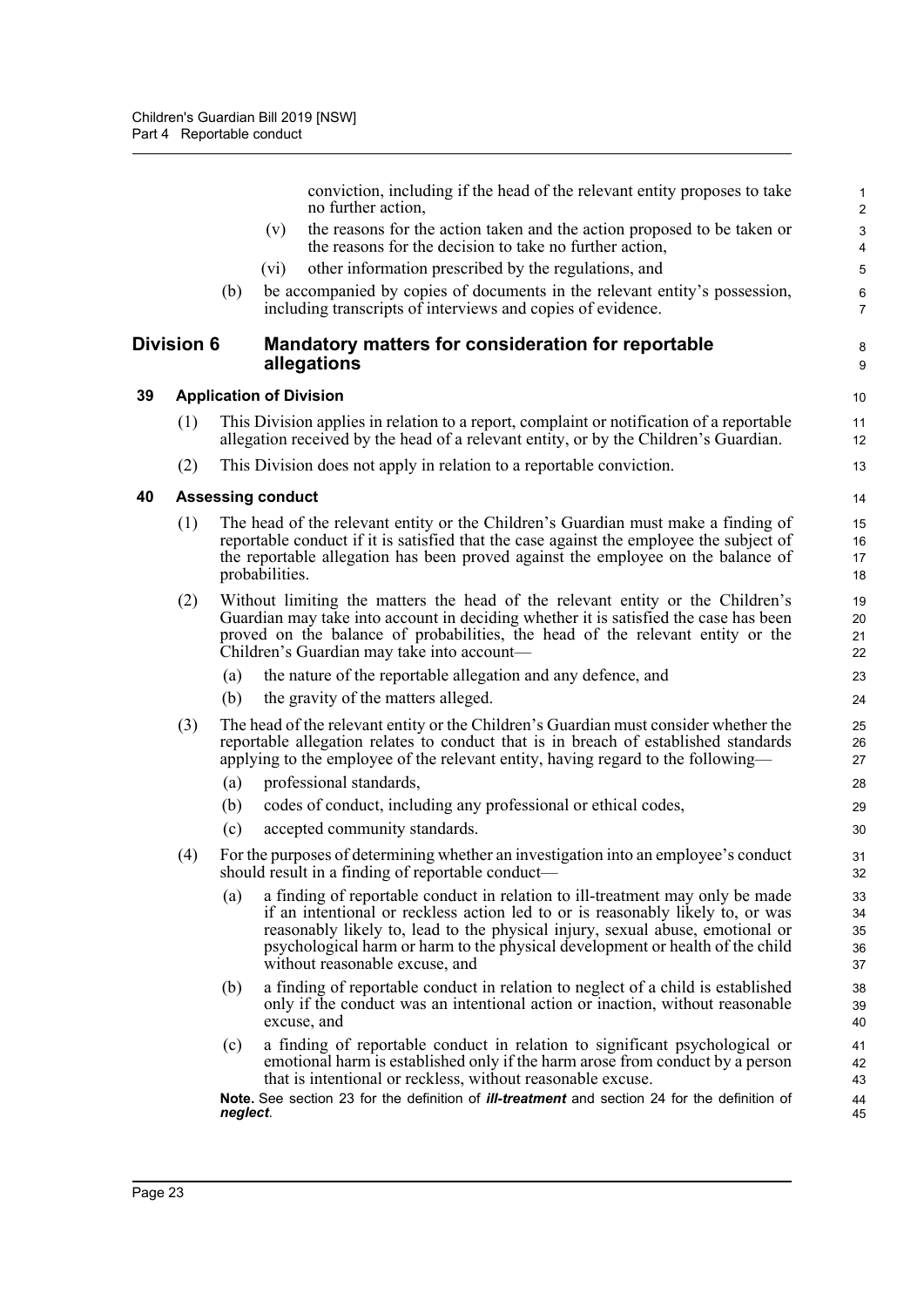<span id="page-29-3"></span><span id="page-29-2"></span><span id="page-29-1"></span><span id="page-29-0"></span>

| 41 |                   |        | Conduct that is not reportable conduct                                                                                                                                                                                                                                                               | $\mathbf{1}$            |
|----|-------------------|--------|------------------------------------------------------------------------------------------------------------------------------------------------------------------------------------------------------------------------------------------------------------------------------------------------------|-------------------------|
|    |                   |        | Reportable conduct does not include—                                                                                                                                                                                                                                                                 | $\overline{\mathbf{c}}$ |
|    |                   | (a)    | conduct that is reasonable for the purposes of discipline, management or care<br>of a child, having regard to-                                                                                                                                                                                       | 3<br>4                  |
|    |                   |        | the age, maturity, health or other characteristics of the child, and<br>(i)                                                                                                                                                                                                                          | 5                       |
|    |                   |        | any relevant code of conduct or professional standard, or<br>(i)                                                                                                                                                                                                                                     | 6                       |
|    |                   | (b)    | the use of physical force if-                                                                                                                                                                                                                                                                        | $\overline{7}$          |
|    |                   |        | in all the circumstances, the physical force is trivial or negligible, and<br>(i)                                                                                                                                                                                                                    | 8                       |
|    |                   |        | the circumstances in which it was used have been investigated and the<br>(i)<br>result of the investigation has been recorded in accordance with<br>appropriate procedures, or                                                                                                                       | 9<br>10<br>11           |
|    |                   | (c)    | conduct of a class or kind exempted from being reportable conduct by the<br>Children's Guardian under section 30.                                                                                                                                                                                    | 12<br>13                |
|    |                   |        | <b>Example of conduct for paragraph (a)—</b> a school teacher raising his or her voice in order to attract attention or restore order in a classroom                                                                                                                                                 | 14<br>15                |
|    |                   |        | Examples of conduct for paragraph (b)-                                                                                                                                                                                                                                                               | 16                      |
|    |                   | 1<br>2 | touching a child in order to attract the child's attention                                                                                                                                                                                                                                           | 17<br>18                |
|    |                   | 3      | momentarily restraining a child to prevent the child hurting themselves or others<br>touching a child to guide or comfort the child                                                                                                                                                                  | 19                      |
|    | <b>Division 7</b> |        | Children's Guardian's powers in relation to reportable<br>allegations and reportable convictions                                                                                                                                                                                                     | 20<br>21                |
| 42 |                   |        | Children's Guardian may require further information                                                                                                                                                                                                                                                  | 22                      |
|    |                   |        | After receiving a notification, the Children's Guardian may require the relevant<br>entity to provide further information in relation to-                                                                                                                                                            | 23<br>24                |
|    |                   | (a)    | the reportable allegation or conviction considered to be a reportable<br>conviction, or                                                                                                                                                                                                              | 25<br>26                |
|    |                   | (b)    | the relevant entity's response to the notification.                                                                                                                                                                                                                                                  | 27                      |
| 43 |                   |        | Children's Guardian may monitor relevant entity's investigation or determination                                                                                                                                                                                                                     | 28                      |
|    | (1)               |        | The Children's Guardian may, on the Children's Guardian's own initiative or<br>because of a complaint, monitor the progress of an investigation or determination by<br>the head of a relevant entity into a report if the Children's Guardian considers the<br>monitoring is in the public interest. | 29<br>30<br>31<br>32    |
|    | (2)               |        | Without limiting subsection (1), the Children's Guardian may do the following to<br>monitor an investigation-                                                                                                                                                                                        | 33<br>34                |
|    |                   | (a)    | observe interviews carried out for the purposes of the investigation,                                                                                                                                                                                                                                | 35                      |
|    |                   | (b)    | discuss the investigation with the head of the relevant entity,                                                                                                                                                                                                                                      | 36                      |
|    |                   | (c)    | provide guidance and advice to the relevant entity about the investigation,                                                                                                                                                                                                                          | 37                      |
|    |                   | (d)    | by written notice, require the head of the relevant entity or the investigator to<br>provide to the Children's Guardian documents or other information, including<br>records of interviews, relating to the investigation,                                                                           | 38<br>39                |
|    |                   | (e)    | a thing prescribed by the regulations for this section.                                                                                                                                                                                                                                              | 40<br>41                |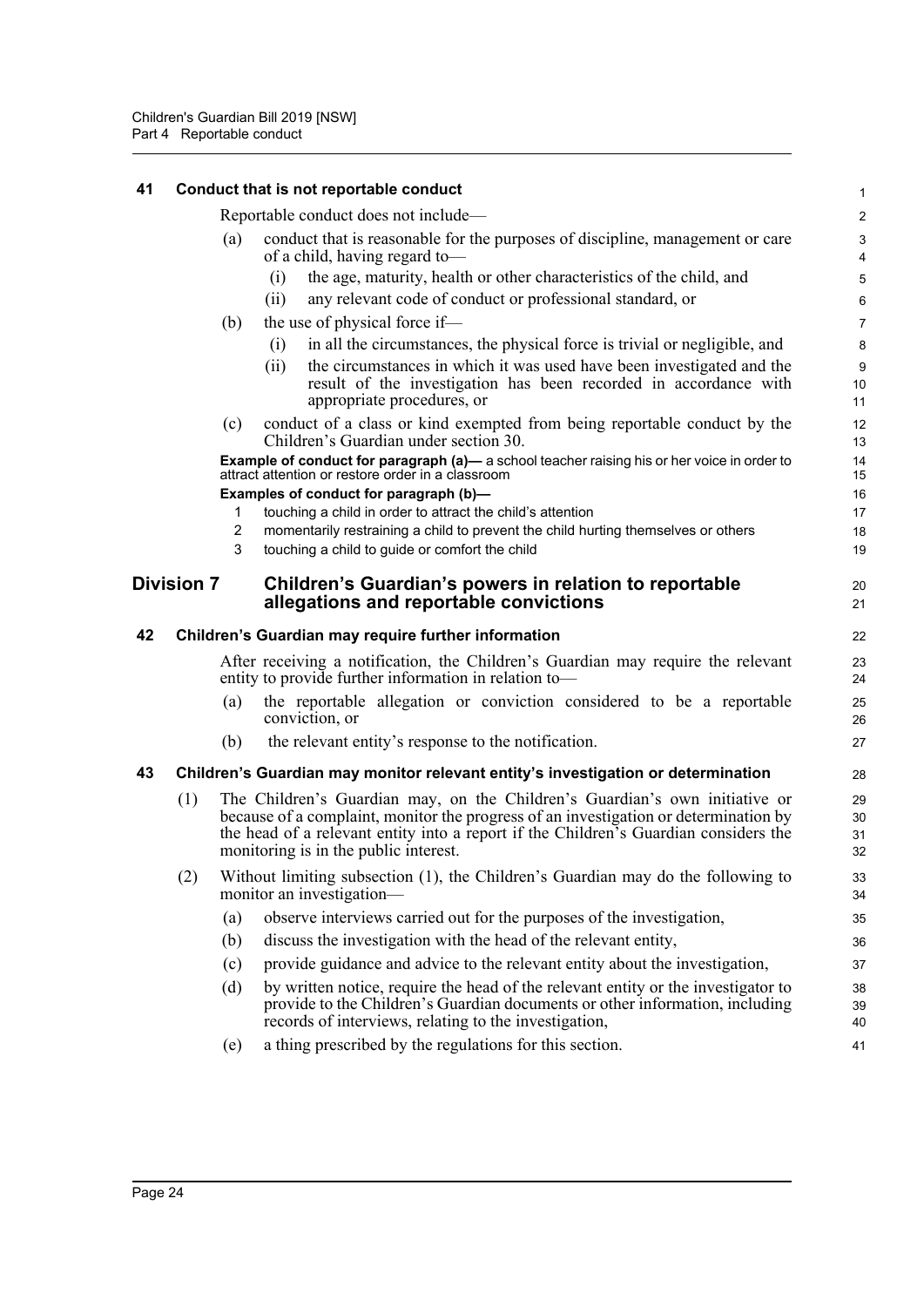### <span id="page-30-0"></span>**Division 8 Investigation and report—Children's Guardian**

#### <span id="page-30-1"></span>**44 Preliminary inquiries**

(1) The Children's Guardian may make preliminary inquiries to decide whether to carry out an investigation or determination under section 46.

1

- (2) The preliminary inquiries may be made whether or not the Children's Guardian has received a complaint or notification about a matter to which the complaint or notification relates.
- (3) Without limiting subsection (1), the Children's Guardian may, by written notice given to the entity that made the complaint or notification, require the entity to give the Children's Guardian further written information about the matter the subject of the complaint or notification within the time stated in the notice.
- (4) Sections 16, 17, 18 and 19(1) of the *Privacy and Personal Information Protection Act 1998* do not apply to information disclosed under this section.
- (5) Despite the *Health Records and Information Privacy Act 2002*
	- (a) a person may disclose health information, within the meaning of that Act, to the Children's Guardian in relation to preliminary inquiries by the Children's Guardian under this section, and
	- (b) the Children's Guardian may use the information for the purposes of this Part.

#### <span id="page-30-2"></span>**45 Further information after receiving entity report**

| (1) | After receiving an entity report, the Children's Guardian may require the head of the |
|-----|---------------------------------------------------------------------------------------|
|     | relevant entity to provide additional information the Children's Guardian considers   |
|     | necessary to enable the Children's Guardian to determine—                             |

- (a) whether—
	- (i) the reportable allegation was properly investigated, or
	- (ii) the conviction considered to be a reportable conviction was properly determined, and
- (b) whether appropriate action was, or can be, taken as a result of the investigation or determination.
- $(2)$  In this section-

*appropriate action* includes a penalty for the making of a reportable allegation that is shown to be false or misleading.

#### <span id="page-30-3"></span>**46 Children's Guardian may investigate or determine**

- (1) The Children's Guardian may, if the Children's Guardian reasonably believes it is in the public interest—
	- (a) investigate a reportable allegation, or
	- (b) make a determination about a conviction considered to be a reportable conviction, or
	- (c) investigate the way in which a relevant entity has dealt with, or is dealing with, a report, complaint or notification.
- (2) An investigation or determination under subsection (1) may be carried out—
	- (a) on the Children's Guardian's own initiative, or
	- (b) because of a complaint or notification, or
	- (c) because the Children's Guardian is satisfied the head of a relevant entity is unable or unwilling to—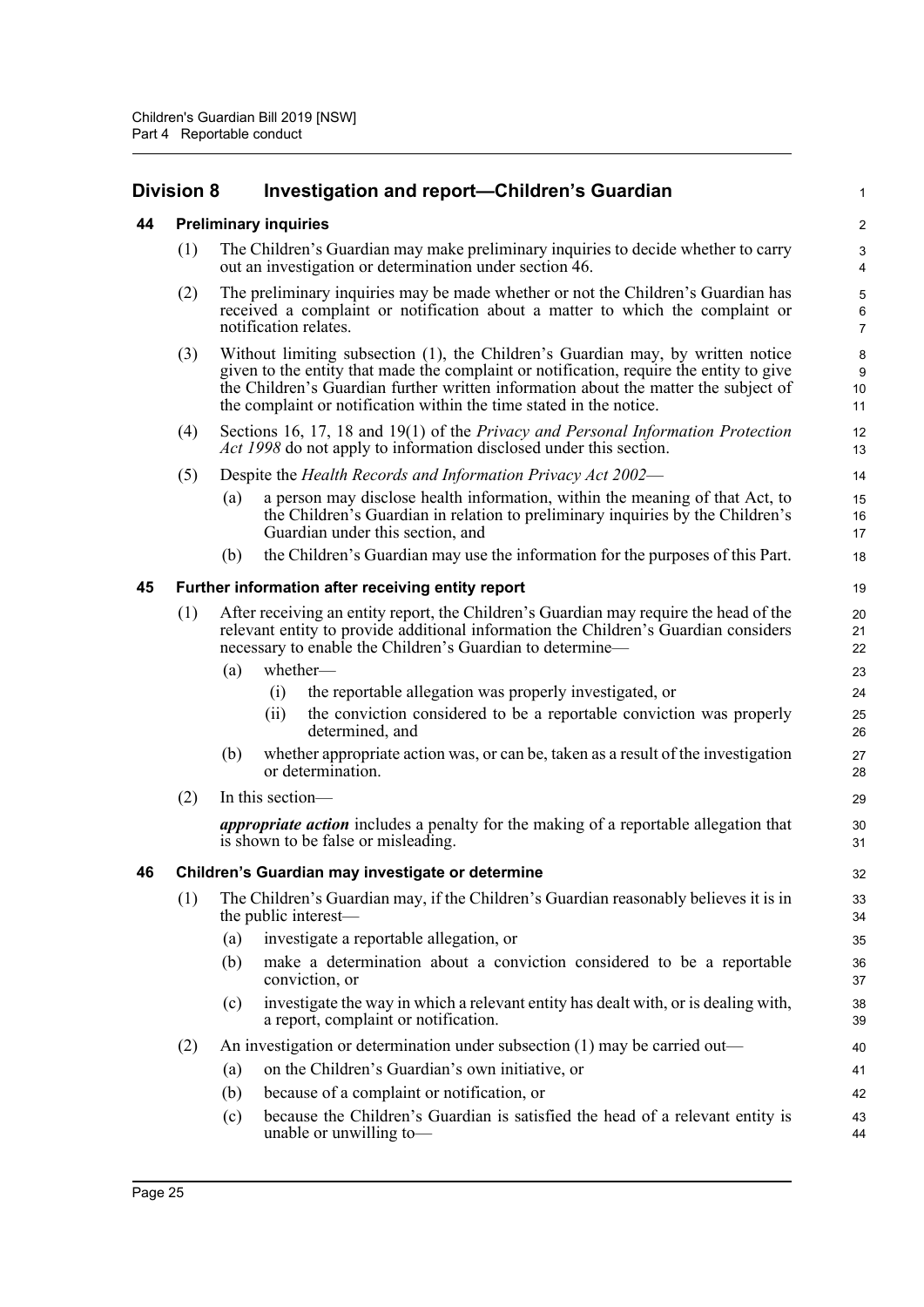<span id="page-31-3"></span><span id="page-31-2"></span><span id="page-31-1"></span><span id="page-31-0"></span>

|    |                   | investigate or determine a report, or<br>(i)                                                                                                                                                                            | 1                   |
|----|-------------------|-------------------------------------------------------------------------------------------------------------------------------------------------------------------------------------------------------------------------|---------------------|
|    |                   | engage an investigator to carry out an investigation.<br>(ii)                                                                                                                                                           | $\overline{c}$      |
| 47 |                   | Notice for Children's Guardian investigation or determination                                                                                                                                                           | 3                   |
|    | (1)               | On deciding to carry out an investigation or determination, the Children's Guardian<br>must, by written notice given to the following entities, advise the entities about the<br>$decision-$                            | 4<br>5<br>6         |
|    |                   | for an investigation or determination because of a report, complaint or<br>(a)<br>notification involving an employee of a relevant entity-                                                                              | $\overline{7}$<br>8 |
|    |                   | the employee and the relevant entity, and<br>(i)                                                                                                                                                                        | 9                   |
|    |                   | if a complaint has been made—the entity that made the complaint,<br>(11)                                                                                                                                                | 10                  |
|    |                   | for an investigation in relation to the way in which a relevant entity has dealt<br>(b)<br>with a report or notification—the relevant entity,                                                                           | 11<br>12            |
|    |                   | an entity prescribed by the regulations.<br>(c)                                                                                                                                                                         | 13                  |
|    | (2)               | The notice must describe the reportable allegation or the conviction considered to be<br>a reportable conviction the subject of the investigation or determination.                                                     | 14<br>15            |
|    | (3)               | Subsection $(1)(a)(i)$ does not apply if giving the notice to the employee or relevant<br>entity would compromise the investigation or put a person's health or safety at<br>serious risk.                              | 16<br>17<br>18      |
| 48 |                   | <b>Investigation by Children's Guardian</b>                                                                                                                                                                             | 19                  |
|    | (1)               | For an investigation into a reportable allegation, the Children's Guardian must have<br>regard to the matters in Division 6.                                                                                            | 20<br>21            |
|    | (2)               | An investigation under this Division must be carried out in the absence of the public.                                                                                                                                  | 22                  |
|    | (3)               | Schedule 2 provides for powers that may be exercised by an authorised person for the<br>purpose of conducting the investigation.                                                                                        | 23<br>24            |
|    | (4)               | For the purposes of an investigation under this Part, the Children's Guardian may<br>conduct an inquiry.                                                                                                                | 25<br>26            |
|    | (5)               | Schedule 3 provides for the Children's Guardian's powers to make or hold an<br>inquiry.                                                                                                                                 | 27<br>28            |
|    | <b>Division 9</b> | Outcome of investigation or determination by Children's<br><b>Guardian</b>                                                                                                                                              | 29<br>30            |
| 49 |                   | <b>Children's Guardian reports</b>                                                                                                                                                                                      | 31                  |
|    | (1)               | After completing an investigation or determination the Children's Guardian must<br>prepare a report (a Children's Guardian report).                                                                                     | 32<br>33            |
|    | (2)               | The Children's Guardian report must include the following—                                                                                                                                                              | 34                  |
|    |                   | in relation to a reportable allegation—<br>(a)                                                                                                                                                                          | 35                  |
|    |                   | information about the facts and circumstances of the reportable<br>(i)<br>allegation, and                                                                                                                               | 36<br>37            |
|    |                   | the findings the Children's Guardian has made about the reportable<br>(ii)<br>allegation after completing the investigation, including whether the<br>Children's Guardian has made a finding of reportable conduct, and | 38<br>39<br>40      |
|    |                   | analysis of the evidence and the rationale for the findings,<br>(iii)                                                                                                                                                   | 41                  |
|    |                   | in relation to a conviction considered to be a reportable conviction—<br>(b)                                                                                                                                            | 42                  |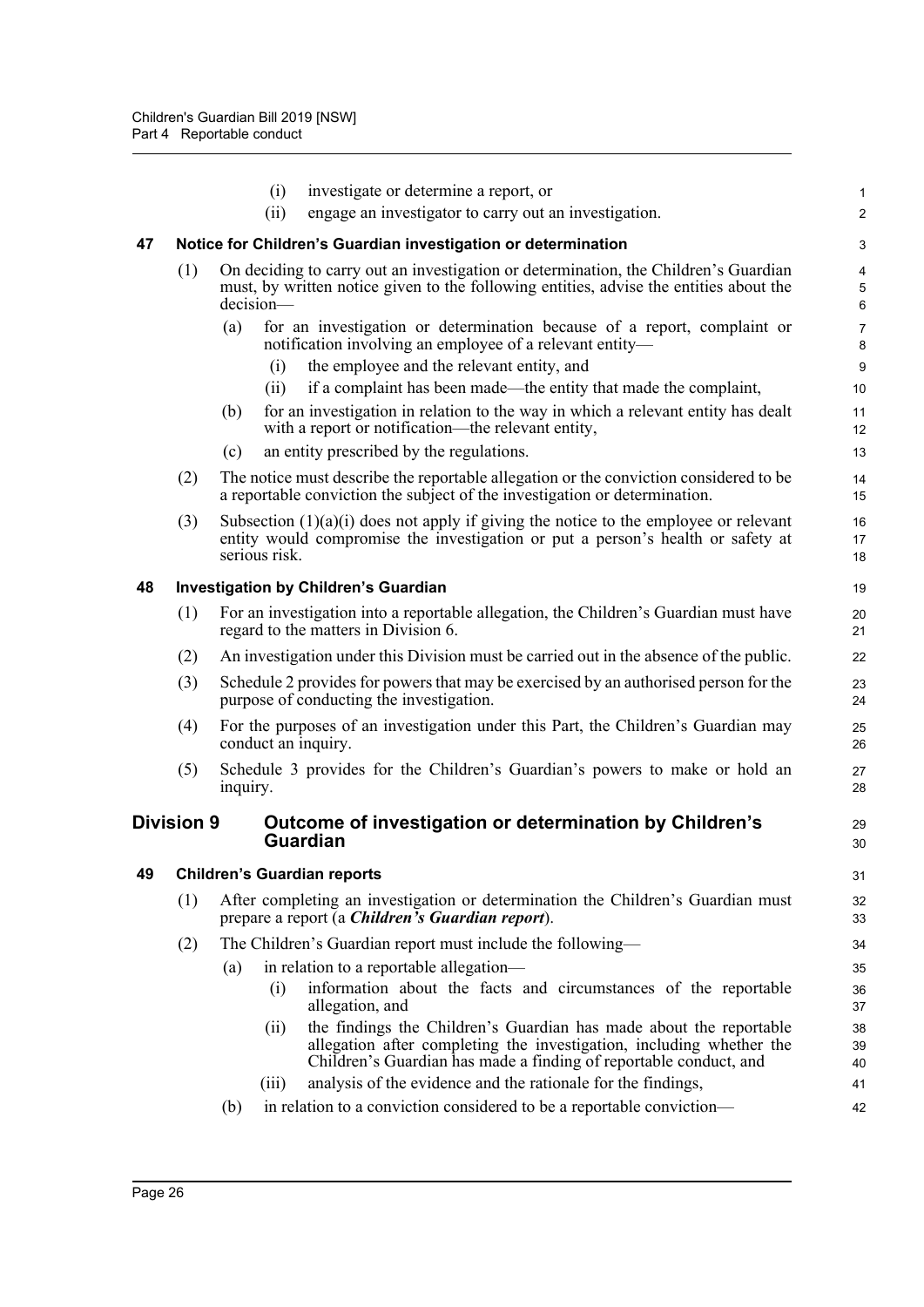<span id="page-32-1"></span><span id="page-32-0"></span>

|    |     |       | (i)<br>information about the conviction considered to be a reportable<br>conviction, and                                                                                                                                                                       | $\mathbf{1}$<br>$\overline{c}$                |
|----|-----|-------|----------------------------------------------------------------------------------------------------------------------------------------------------------------------------------------------------------------------------------------------------------------|-----------------------------------------------|
|    |     |       | the determination the Children's Guardian has made about the<br>(ii)<br>conviction, including whether the Children's Guardian has determined                                                                                                                   | 3<br>4                                        |
|    |     |       | the conviction is a reportable conviction,                                                                                                                                                                                                                     | 5                                             |
|    |     | (c)   | a copy of any written submissions made by the employee under section $34(2)$ ,                                                                                                                                                                                 | $\,6\,$                                       |
|    |     | (d)   | recommendations for action to be taken in relation to the reportable allegation<br>or conviction considered to be a reportable conviction, including any of the<br>following recommendations—                                                                  | $\overline{7}$<br>$\bf 8$<br>$\boldsymbol{9}$ |
|    |     |       | remedial or disciplinary action against—<br>(i)                                                                                                                                                                                                                | 10                                            |
|    |     |       | the employee, or<br>(A)                                                                                                                                                                                                                                        | 11                                            |
|    |     |       | if the complaint is about the head of a relevant entity—the head<br>(B)<br>of the relevant entity,                                                                                                                                                             | 12<br>13                                      |
|    |     |       | referring the matter to a different entity,<br>(ii)                                                                                                                                                                                                            | 14                                            |
|    |     |       | changes to systems or policies,<br>(iii)                                                                                                                                                                                                                       | 15                                            |
|    |     |       | that no further action should be taken,<br>(iv)                                                                                                                                                                                                                | 16                                            |
|    |     | (e)   | reasons for the findings or determination,                                                                                                                                                                                                                     | 17                                            |
|    |     | (f)   | any other information prescribed by the regulations.                                                                                                                                                                                                           | 18                                            |
| 50 |     |       | Recommendations by Children's Guardian                                                                                                                                                                                                                         | 19                                            |
|    | (1) |       | If the Children's Guardian proposes to recommend in the Children's Guardian report<br>that the relevant entity take particular action, the Children's Guardian must consult<br>with the relevant entity about the recommendation before finalising the report. | 20<br>21<br>22                                |
|    | (2) |       | Subsection (1) does not apply to the extent the Children's Guardian reasonably<br>believes consulting with the relevant entity would—                                                                                                                          | 23<br>24                                      |
|    |     | (a)   | put a person's health or safety at serious risk, or                                                                                                                                                                                                            | 25                                            |
|    |     | (b)   | put a person who made a report, complaint or notification, or other person, at<br>risk of being harassed or intimidated, or                                                                                                                                    | 26<br>27                                      |
|    |     | (c)   | prejudice an investigation or inquiry.                                                                                                                                                                                                                         | 28                                            |
|    | (3) | that— | Recommendations the Children's Guardian may make include recommendations                                                                                                                                                                                       | 29<br>30                                      |
|    |     | (a)   | the reportable conduct or reportable conviction be considered or reconsidered<br>by the relevant entity, or by any person in a position to supervise or direct the<br>relevant entity or employee in relation to the conduct, or                               | 31<br>32<br>33                                |
|    |     | (b)   | action be taken to rectify, mitigate or change the reportable conduct or the<br>consequences of the reportable conduct, or                                                                                                                                     | 34<br>35                                      |
|    |     | (c)   | a law or practice relating to the conduct be changed, or                                                                                                                                                                                                       | 36                                            |
|    |     | (d)   | other steps be taken.                                                                                                                                                                                                                                          | 37                                            |
| 51 |     |       | Notice to particular persons of reportable conduct or reportable conviction                                                                                                                                                                                    | 38                                            |
|    | (1) |       | This section applies if—                                                                                                                                                                                                                                       | 39                                            |
|    |     | (a)   | the Children's Guardian makes a finding of reportable conduct or a<br>determination that a conviction is a reportable conviction in relation to an<br>employee of a relevant entity, and                                                                       | 40<br>41<br>42                                |
|    |     | (b)   | in the Children's Guardian report the Children's Guardian makes a<br>recommendation for dismissal, removal or punishment of the employee.                                                                                                                      | 43<br>44                                      |
|    |     |       |                                                                                                                                                                                                                                                                |                                               |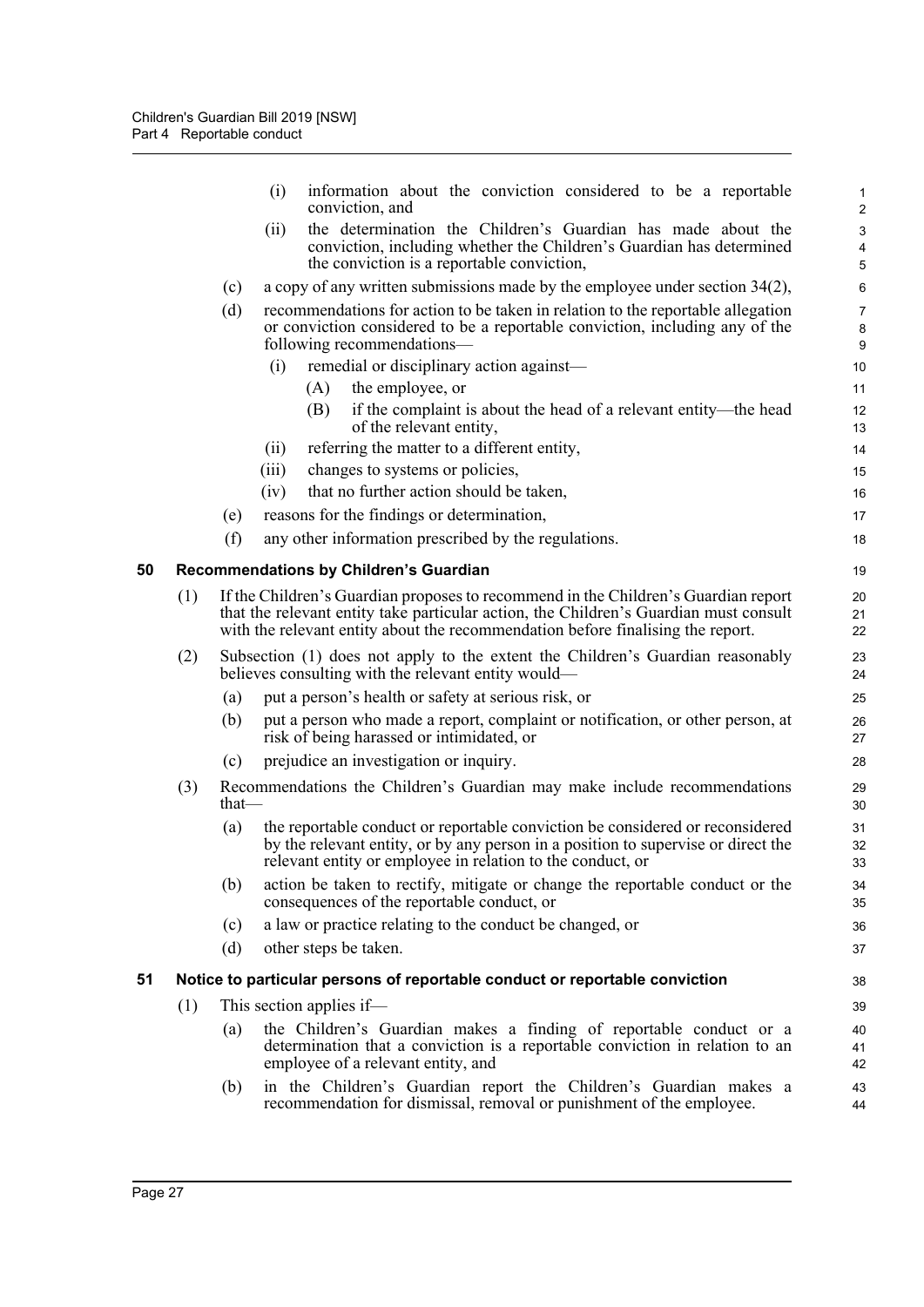<span id="page-33-1"></span><span id="page-33-0"></span>

|    | (2)                                                          | The Children's Guardian must advise the following persons of the finding or<br>determination, the recommendation and the reasons—                                                                                                                                                                                                                                                   |                                                                                                                                                                                                                                                             |                               |  |  |  |
|----|--------------------------------------------------------------|-------------------------------------------------------------------------------------------------------------------------------------------------------------------------------------------------------------------------------------------------------------------------------------------------------------------------------------------------------------------------------------|-------------------------------------------------------------------------------------------------------------------------------------------------------------------------------------------------------------------------------------------------------------|-------------------------------|--|--|--|
|    |                                                              | (a)                                                                                                                                                                                                                                                                                                                                                                                 | the Minister,                                                                                                                                                                                                                                               | 3                             |  |  |  |
|    |                                                              | (b)                                                                                                                                                                                                                                                                                                                                                                                 | the head of the relevant entity,                                                                                                                                                                                                                            | 4                             |  |  |  |
|    |                                                              | (c)                                                                                                                                                                                                                                                                                                                                                                                 | if the finding or determination has been made about a person employed in, or<br>by, a government sector agency within the meaning of the <i>Government Sector</i><br><i>Employment Act 2013</i> —the Secretary of the Department of Premier and<br>Cabinet, | 5<br>6<br>$\overline{7}$<br>8 |  |  |  |
|    |                                                              | (d)                                                                                                                                                                                                                                                                                                                                                                                 | the employee the subject of the finding or determination.                                                                                                                                                                                                   | 9                             |  |  |  |
|    | (3)                                                          |                                                                                                                                                                                                                                                                                                                                                                                     | The Children's Guardian may advise the following persons of the finding or<br>determination, the recommendation and the reasons—                                                                                                                            | 10<br>11                      |  |  |  |
|    |                                                              | (a)                                                                                                                                                                                                                                                                                                                                                                                 | the responsible Minister for the relevant entity concerned,                                                                                                                                                                                                 | 12                            |  |  |  |
|    |                                                              | (b)                                                                                                                                                                                                                                                                                                                                                                                 | if the investigation or determination arose from a complaint—the entity that<br>made the complaint.                                                                                                                                                         | 13<br>14                      |  |  |  |
|    | (4)                                                          |                                                                                                                                                                                                                                                                                                                                                                                     | Subsection $(2)(d)$ does not apply to the extent the Children's Guardian reasonably<br>believes advising the employee would—                                                                                                                                | 15<br>16                      |  |  |  |
|    |                                                              | (a)                                                                                                                                                                                                                                                                                                                                                                                 | put a person's health or safety at serious risk, or                                                                                                                                                                                                         | 17                            |  |  |  |
|    |                                                              | (b)                                                                                                                                                                                                                                                                                                                                                                                 | put a person who made a report, complaint or notification, or other person, at<br>risk of being harassed or intimidated, or                                                                                                                                 | 18<br>19                      |  |  |  |
|    |                                                              | (c)                                                                                                                                                                                                                                                                                                                                                                                 | prejudice any other investigation or inquiry.                                                                                                                                                                                                               | 20                            |  |  |  |
| 52 |                                                              |                                                                                                                                                                                                                                                                                                                                                                                     | Recommendations and provision of report                                                                                                                                                                                                                     | 21                            |  |  |  |
|    | (1)                                                          | At the conclusion of an investigation or determination by the Children's Guardian,<br>or on a recommendation by the Children's Guardian to refer a reportable allegation,<br>reportable conduct or a reportable conviction back to the relevant entity, the<br>Children's Guardian must give the relevant entity and the employee the subject of the<br>Children's Guardian report- |                                                                                                                                                                                                                                                             |                               |  |  |  |
|    |                                                              | (a)                                                                                                                                                                                                                                                                                                                                                                                 | the recommendations for action to be taken, and                                                                                                                                                                                                             | 27                            |  |  |  |
|    |                                                              | (b)                                                                                                                                                                                                                                                                                                                                                                                 | necessary information relating to the recommendations.                                                                                                                                                                                                      | 28                            |  |  |  |
|    | (2)                                                          | The Children's Guardian may give a copy of the report to the relevant entity the<br>subject of the Children's Guardian report or the employee the subject of the<br>Children's Guardian report.                                                                                                                                                                                     |                                                                                                                                                                                                                                                             | 29<br>30<br>31                |  |  |  |
|    | (3)                                                          |                                                                                                                                                                                                                                                                                                                                                                                     | Subsection (1) does not apply to the extent the Children's Guardian reasonably<br>believes giving the relevant entity or employee the information would-                                                                                                    | 32<br>33                      |  |  |  |
|    |                                                              | (a)                                                                                                                                                                                                                                                                                                                                                                                 | put a person's health or safety at serious risk, or                                                                                                                                                                                                         | 34                            |  |  |  |
|    |                                                              | (b)                                                                                                                                                                                                                                                                                                                                                                                 | put a person who made a report, complaint or notification, or other person, at<br>risk of being harassed or intimidated, or                                                                                                                                 | 35<br>36                      |  |  |  |
|    |                                                              | (c)                                                                                                                                                                                                                                                                                                                                                                                 | prejudice any other investigation or inquiry.                                                                                                                                                                                                               | 37                            |  |  |  |
| 53 | Action taken by head of relevant entity on receipt of advice |                                                                                                                                                                                                                                                                                                                                                                                     |                                                                                                                                                                                                                                                             |                               |  |  |  |
|    |                                                              |                                                                                                                                                                                                                                                                                                                                                                                     | The head of a relevant entity may, and on request by the Children's Guardian must,<br>notify the Children's Guardian of any action taken or proposed as a result of the<br>recommendations provided under section 52.                                       | 39<br>40<br>41                |  |  |  |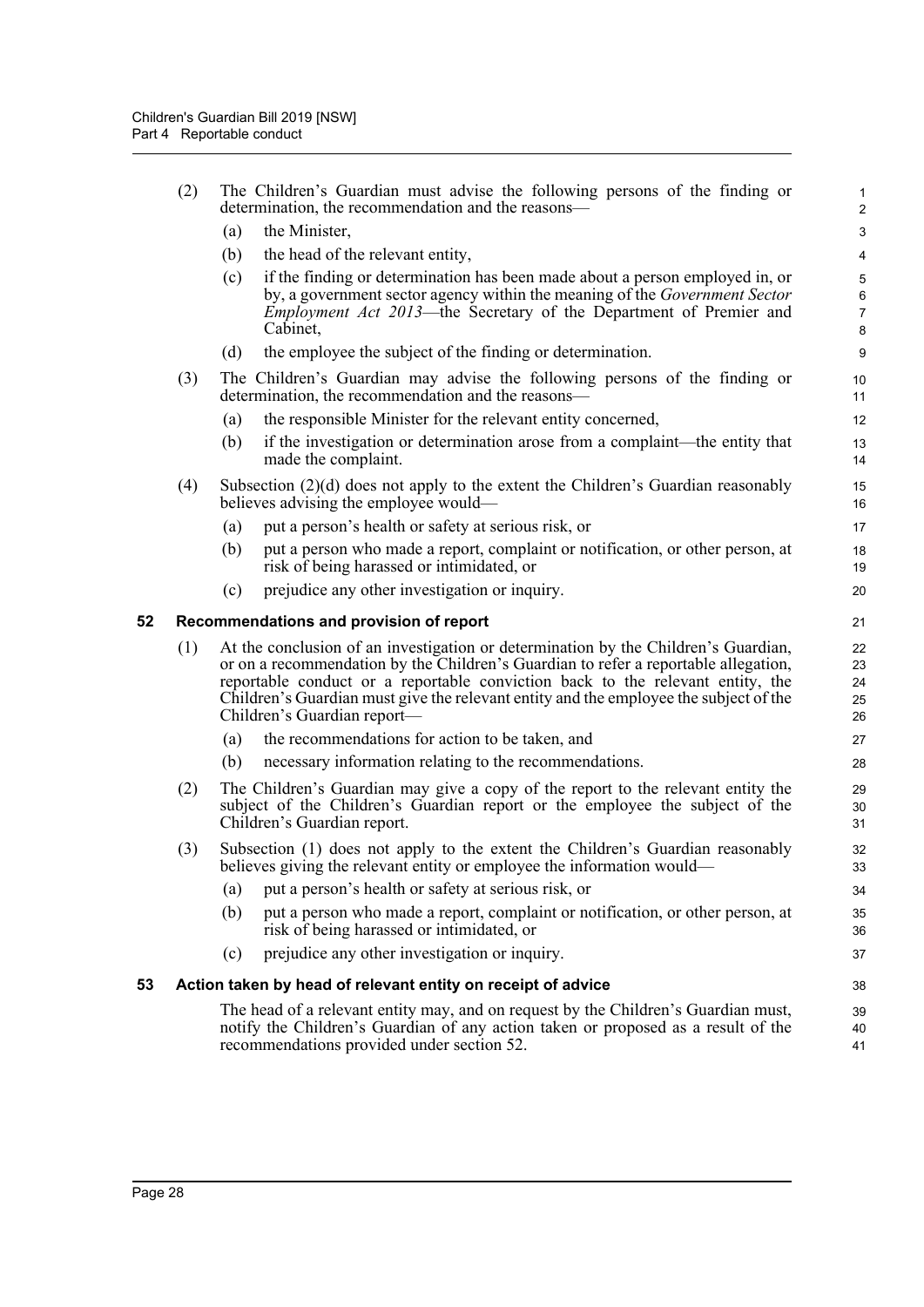### <span id="page-34-1"></span><span id="page-34-0"></span>**Division 10 Other measures about reportable conduct**

<span id="page-34-3"></span><span id="page-34-2"></span>

| DIVISION 10 |                                                           |                                                                                                                                                                                                                                                    | Other measures about reportable conduct                                                                                                                                                                                                                                                                                                                                                                                                        |                                    |  |  |
|-------------|-----------------------------------------------------------|----------------------------------------------------------------------------------------------------------------------------------------------------------------------------------------------------------------------------------------------------|------------------------------------------------------------------------------------------------------------------------------------------------------------------------------------------------------------------------------------------------------------------------------------------------------------------------------------------------------------------------------------------------------------------------------------------------|------------------------------------|--|--|
| 54          |                                                           |                                                                                                                                                                                                                                                    | Relevant entities to have systems about reportable conduct                                                                                                                                                                                                                                                                                                                                                                                     | $\sqrt{2}$                         |  |  |
|             |                                                           |                                                                                                                                                                                                                                                    | The head of a relevant entity must ensure the entity has systems including a code of<br>conduct, policies and processes for the following—                                                                                                                                                                                                                                                                                                     | $\sqrt{3}$<br>4                    |  |  |
|             |                                                           | (a)                                                                                                                                                                                                                                                | preventing and detecting reportable conduct by an employee of the entity,                                                                                                                                                                                                                                                                                                                                                                      | $\overline{5}$                     |  |  |
|             |                                                           | (b)                                                                                                                                                                                                                                                | requiring an employee of the relevant entity to give a report, as soon as<br>possible, in relation to a reportable allegation or conviction considered to be a<br>reportable conviction involving an employee of the entity,                                                                                                                                                                                                                   | 6<br>$\overline{7}$<br>8           |  |  |
|             |                                                           | (c)                                                                                                                                                                                                                                                | enabling a person, other than an employee of the relevant entity, to give a<br>report to the head of the relevant entity about a reportable allegation or<br>conviction considered to be a reportable conviction involving an employee of<br>the relevant entity,                                                                                                                                                                              | $\boldsymbol{9}$<br>10<br>11<br>12 |  |  |
|             |                                                           | (d)                                                                                                                                                                                                                                                | handling or responding to a reportable allegation or conviction considered to<br>be a reportable conviction involving an employee of the relevant entity, having<br>regard to principles of procedural fairness,                                                                                                                                                                                                                               | 13<br>14<br>15                     |  |  |
|             |                                                           | (e)                                                                                                                                                                                                                                                | receiving, handling and disclosing information relating to reportable<br>allegations, convictions considered to be reportable convictions and<br>information relating to investigations and determinations,                                                                                                                                                                                                                                    | 16<br>17<br>18                     |  |  |
|             |                                                           | (f)                                                                                                                                                                                                                                                | identifying and dealing with matters relating to the prevention of reportable<br>conduct by employees of the relevant entity.                                                                                                                                                                                                                                                                                                                  | 19<br>20                           |  |  |
| 55          | Children's Guardian may require information about systems |                                                                                                                                                                                                                                                    |                                                                                                                                                                                                                                                                                                                                                                                                                                                |                                    |  |  |
|             | (1)                                                       | The Children's Guardian may, at any time by written notice, require the head of a<br>relevant entity to give the Children's Guardian, within the reasonable time stated in<br>the notice, information about the entity's systems under section 54. |                                                                                                                                                                                                                                                                                                                                                                                                                                                |                                    |  |  |
|             | (2)                                                       | If the relevant entity does not, without reasonable excuse, give the Children's<br>Guardian the information required under subsection (1), the Children's Guardian<br>may publish the following on the Children's Guardian's website—              |                                                                                                                                                                                                                                                                                                                                                                                                                                                | 25<br>26<br>27                     |  |  |
|             |                                                           | (a)                                                                                                                                                                                                                                                | the name of the relevant entity,                                                                                                                                                                                                                                                                                                                                                                                                               | 28                                 |  |  |
|             |                                                           | (b)                                                                                                                                                                                                                                                | that the entity has failed to comply with the requirements for systems about<br>reportable conduct under this Part.                                                                                                                                                                                                                                                                                                                            | 29<br>30                           |  |  |
| 56          | Reporting within the Office of the Children's Guardian    |                                                                                                                                                                                                                                                    |                                                                                                                                                                                                                                                                                                                                                                                                                                                |                                    |  |  |
|             | (1)                                                       |                                                                                                                                                                                                                                                    | If a finding of reportable conduct or a determination has been made that a conviction<br>is a reportable conviction, the Children's Guardian must provide, to the Working<br>with Children Check Unit within the Office of the Children's Guardian, a report<br>made under this Part, if the finding relates to the following types of conduct—                                                                                                | 32<br>33<br>34<br>35               |  |  |
|             |                                                           | (a)                                                                                                                                                                                                                                                | sexual misconduct,                                                                                                                                                                                                                                                                                                                                                                                                                             | 36                                 |  |  |
|             |                                                           | (b)                                                                                                                                                                                                                                                | a sexual offence,                                                                                                                                                                                                                                                                                                                                                                                                                              | 37                                 |  |  |
|             |                                                           | (c)                                                                                                                                                                                                                                                | a serious physical assault.                                                                                                                                                                                                                                                                                                                                                                                                                    | 38                                 |  |  |
|             | (2)                                                       |                                                                                                                                                                                                                                                    | Also, if the Children's Guardian is of the opinion that there is a real and appreciable<br>risk to the safety of children during the course of an investigation, the Children's<br>Guardian must refer information about the employee the subject of the investigation<br>to the Working with Children Check Unit, for the purpose of considering an interim<br>bar under section 17 of the Child Protection (Working with Children) Act 2012. | 39<br>40<br>41<br>42<br>43         |  |  |
|             | (3)                                                       |                                                                                                                                                                                                                                                    | In this section-                                                                                                                                                                                                                                                                                                                                                                                                                               | 44                                 |  |  |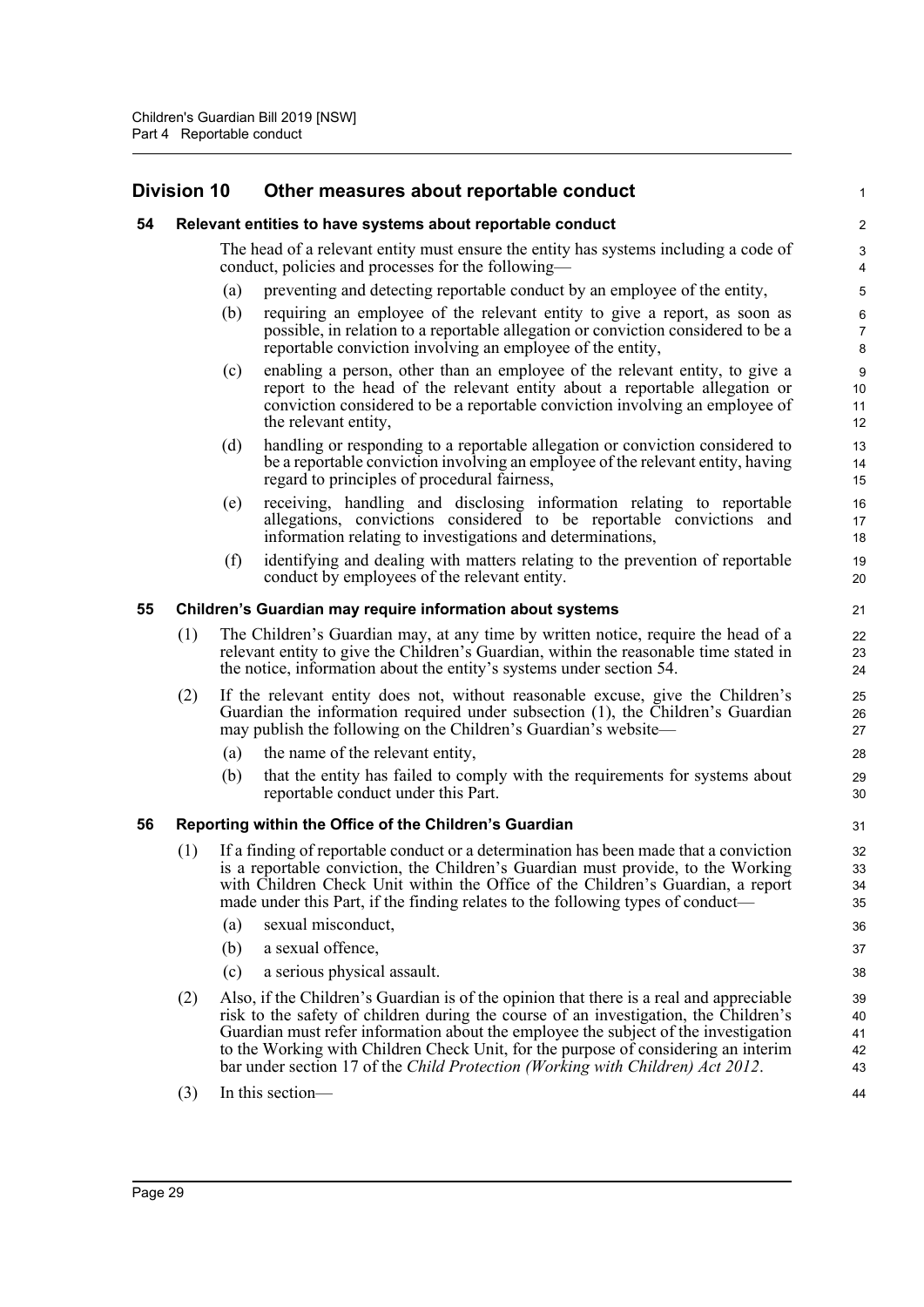*Working with Children Check Unit* means that part of the Office of the Children's Guardian that exercises functions in relation to working with children check clearances under the *Child Protection (Working with Children) Act 2012*.

1 2 3

4

### <span id="page-35-0"></span>**Division 11 Information sharing**

#### <span id="page-35-1"></span>**57 Disclosure of information**

- (1) This section applies to a person who is, or was, any of the following persons—
	- (a) the Children's Guardian,
	- (b) the head of a relevant entity or an investigator for the relevant entity, to which a report of a reportable allegation or a conviction considered to be a reportable conviction, in relation to an employee of the relevant entity, was given.
- (2) A person must not disclose the following information relating to a reportable allegation or conviction considered to be a reportable conviction unless it is allowed under subsection (3)—
	- (a) information about the progress of the investigation,
	- (b) information about the findings of the investigation,
	- (c) action taken in response to the findings.

Maximum penalty—10 penalty units or imprisonment for a period not exceeding 12 months, or both.

- (3) Information may be disclosed if—
	- (a) it is for the purpose of promoting the safety, welfare or wellbeing of a child, or class of children, to whom the information relates, and
	- (b) the information is disclosed to—
		- (i) if the disclosure is made by the head of a relevant entity or investigator—the Children's Guardian, or
		- (ii) if the disclosure is made by the Children's Guardian—the head of a relevant entity, or
		- (iii) if the employee the subject of the reportable allegation or conviction considered to be a reportable conviction is a contractor—the head of an entity, other than the relevant entity, that engaged the employee as a contractor, or
		- (iv) the child against whom an employee of an entity is alleged to have committed reportable conduct, or
		- (v) the parent of the child referred to in subparagraph (iv), or
		- (vi) the authorised carer of the child referred to in subparagraph (iv), or
		- (vii) if the Secretary or Minister has parental responsibility for the child referred to in subparagraph (iv) under the *Children and Young Persons (Care and Protection) Act 1998*—the Secretary or Minister of the Department, or
		- (viii) a person who, under the *Children and Young Persons (Care and Protection) Act 1998,* has daily care and control of the child referred to in subparagraph (iv), whether or not that care involves custody of the child, or
			- (ix) the Civil and Administrative Tribunal, for the purposes of an application under Part 10, or
			- (x) a person, if necessary for the purpose of investigating the reportable allegation or determining the conviction considered to be a reportable conviction, or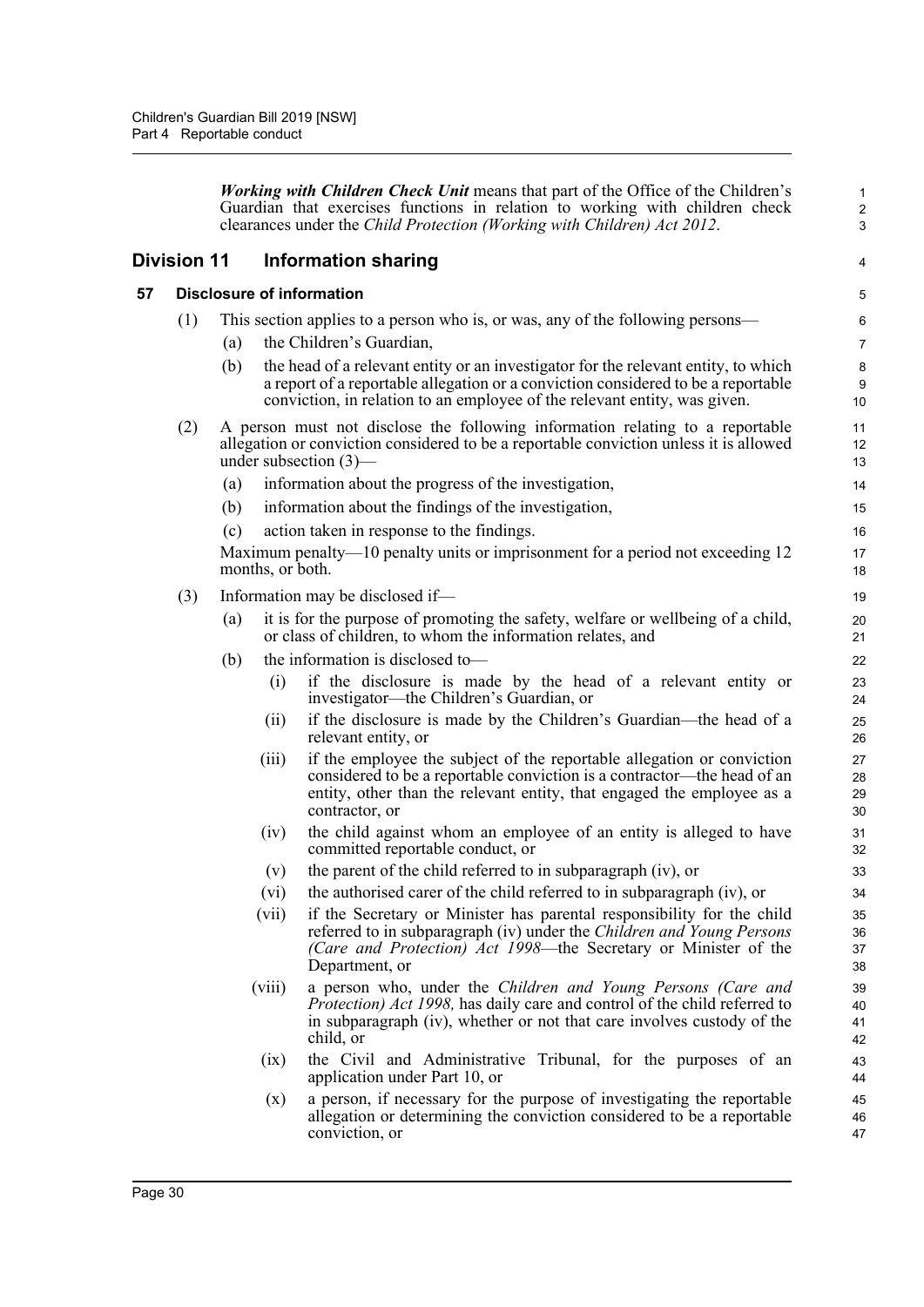|    |     |     | a person prescribed by the regulations.<br>$(x_i)$                                                                                                                                                                                                                                                      | 1                        |
|----|-----|-----|---------------------------------------------------------------------------------------------------------------------------------------------------------------------------------------------------------------------------------------------------------------------------------------------------------|--------------------------|
| 58 |     |     | Disclosures by Children's Guardian or officer of Children's Guardian                                                                                                                                                                                                                                    | $\overline{\mathbf{c}}$  |
|    | (1) |     | The Children's Guardian must not disclose any information obtained in the course of<br>an investigation or determination into reportable conduct or a conviction considered<br>to be a reportable conviction, unless the disclosure is made—                                                            | 3<br>4<br>5              |
|    |     | (a) | if the person who is the subject of the investigation or determination holds, or<br>is required to hold, a working with children check clearance—to that person,<br><b>or</b>                                                                                                                           | 6<br>$\overline{7}$<br>8 |
|    |     | (b) | if the information relates to a public authority, including a Schedule 1 entity<br>that is a public authority, and where the information is obtained from a relevant<br>entity—with the consent of the head of the relevant entity, or of the responsible<br>Minister, or                               | 9<br>10<br>11<br>12      |
|    |     | (c) | if the information relates to the safety, welfare or wellbeing of a particular<br>child or class of children—to a police officer, the Department or any other<br>public authority that the Children's Guardian considers appropriate in the<br>circumstances, or                                        | 13<br>14<br>15<br>16     |
|    |     | (d) | if the Children's Guardian believes on reasonable grounds that disclosure to a<br>person is necessary to prevent or reduce the likelihood of harm being done to<br>another person—to the person, or                                                                                                     | 17<br>18<br>19           |
|    |     | (e) | where the information is obtained from any other person—                                                                                                                                                                                                                                                | 20                       |
|    |     |     | if the information relates to the person—with the consent of the person,<br>(i)<br><sub>or</sub>                                                                                                                                                                                                        | 21<br>22                 |
|    |     |     | for the purpose of proceedings with respect to the discipline of police<br>(ii)<br>officers before the Commissioner of Police or the Industrial Relations<br>Commission, or                                                                                                                             | 23<br>24<br>25           |
|    |     | (f) | for the purpose of proceedings under section 167A of the <i>Police Act 1990</i> , or                                                                                                                                                                                                                    | 26                       |
|    |     | (g) | for the purpose of proceedings under section 20 or 20B of the <i>Public Interest</i><br><i>Disclosures Act 1994</i> , or                                                                                                                                                                                | 27<br>28                 |
|    |     | (h) | for the purpose of criminal proceedings resulting from an investigation under<br>this Act, or                                                                                                                                                                                                           | 29<br>30                 |
|    |     | (i) | for the purpose of any proceedings under section 157 or 165 of this Act or<br>under Part 3 of the Royal Commissions Act 1923 or Part 4 of the Special<br>Commissions of Inquiry Act 1983, or                                                                                                            | 31<br>32<br>33           |
|    |     | (j) | to a registered medical practitioner or registered psychologist in relation to the<br>provision by that health practitioner of medical or psychiatric care, treatment<br>or counselling, including psychological counselling to the Children's<br>Guardian or an officer of the Children's Guardian, or | 34<br>35<br>36<br>37     |
|    |     | (k) | to an Official Community Visitor for the purpose of exercising the Official<br>Community Visitor's functions under this Act, or                                                                                                                                                                         | 38<br>39                 |
|    |     | (1) | to a complainant, for the purposes of responding to a complaint about a<br>relevant entity's handling of a reportable allegation or conviction considered<br>to be a reportable conviction, or                                                                                                          | 40<br>41<br>42           |
|    |     | (m) | for the purpose of discharging the Children's Guardian's functions under this<br>or any other Act.                                                                                                                                                                                                      | 43<br>44                 |
|    |     |     | Maximum penalty—10 penalty units.                                                                                                                                                                                                                                                                       | 45                       |
|    | (2) |     | Subsection (1) does not operate to make admissible in evidence in proceedings a<br>document that would not have been admissible if this section had not been enacted.                                                                                                                                   | 46<br>47                 |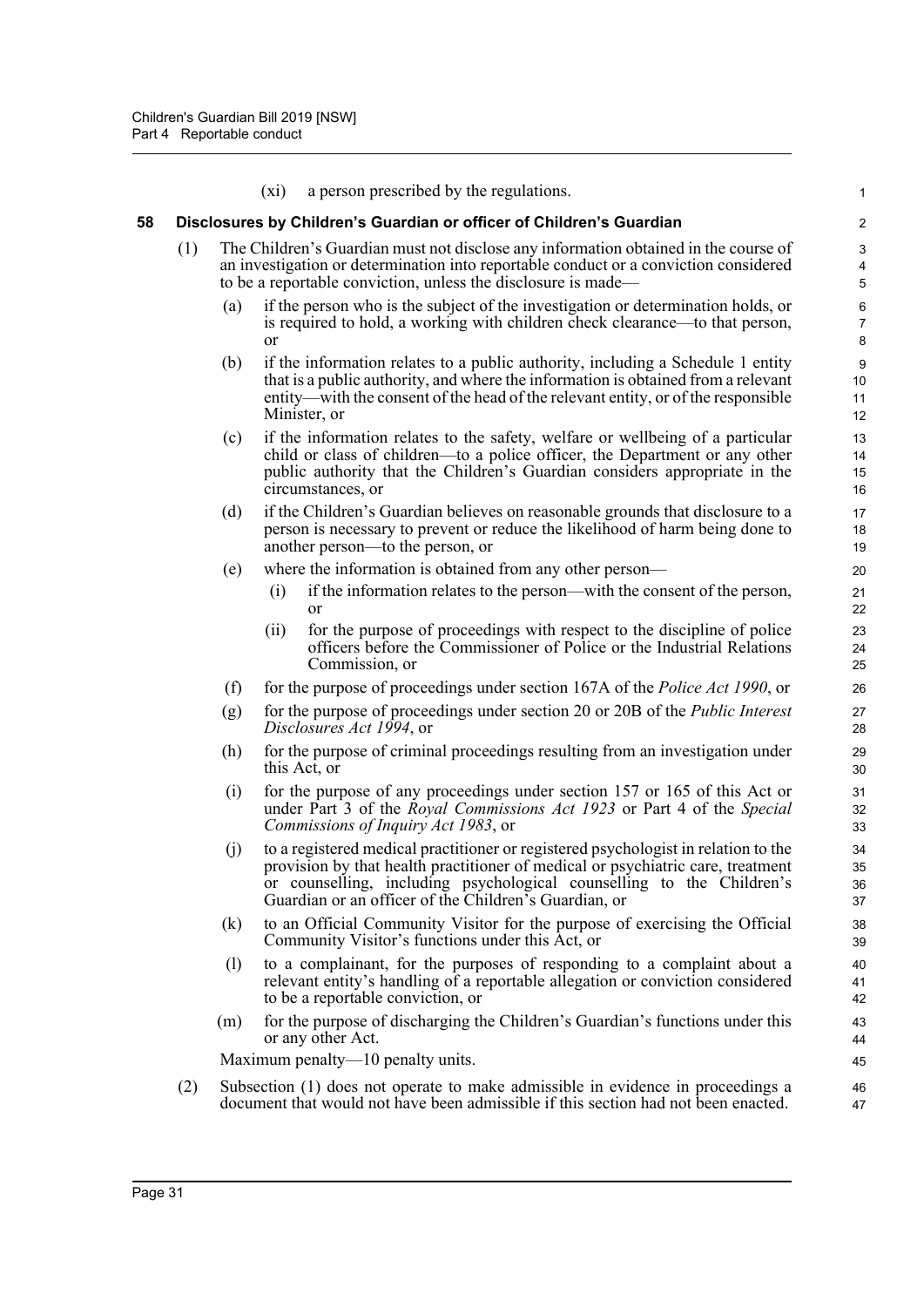| 59 |                    |     | <b>Other States, the Commonwealth and Territories</b>                                                                                                                                                                                                                                            |                                  |
|----|--------------------|-----|--------------------------------------------------------------------------------------------------------------------------------------------------------------------------------------------------------------------------------------------------------------------------------------------------|----------------------------------|
|    | (1)                |     | Section 58 does not prevent the Children's Guardian from giving information<br>obtained under this Part to a relevant person in relation to-                                                                                                                                                     | $\tilde{z}$<br>G                 |
|    |                    | (a) | a matter relevant to the exercise of a law of any other State, the<br>Commonwealth or a Territory, or                                                                                                                                                                                            | Ę                                |
|    |                    | (b) | an undertaking that is or was being carried out jointly by New South Wales and<br>any other State, the Commonwealth or a Territory.                                                                                                                                                              | $\epsilon$<br>7                  |
|    | (2)                |     | In this section-                                                                                                                                                                                                                                                                                 | ε                                |
|    |                    |     | <i>relevant person</i> means a person exercising functions under a law of another State,<br>the Commonwealth or a Territory, similar to those exercised by the Children's<br>Guardian under this Act.                                                                                            | ς<br>10<br>11                    |
| 60 |                    |     | <b>Lawful disclosure</b>                                                                                                                                                                                                                                                                         | 12                               |
|    | (1)                |     | Nothing in this Division limits disclosure that is required or permitted by law.                                                                                                                                                                                                                 | 13                               |
|    | (2)                |     | The Privacy and Personal Information Protection Act 1998 and the Health Records<br>and Information Privacy Act 2002 do not prevent disclosure that is authorised by, or<br>under, this Act.                                                                                                      | 14<br>15<br>16                   |
|    | <b>Division 12</b> |     | <b>Other proceedings</b>                                                                                                                                                                                                                                                                         | 17                               |
| 61 |                    |     | Children's Guardian, officer or expert as witness                                                                                                                                                                                                                                                | 18                               |
|    | (1)                |     | In relation to an investigation under this Part, the Children's Guardian, or officer of<br>the Children's Guardian, must not be compellable to give evidence or produce any<br>document in legal proceedings in respect of any information obtained by the Office<br>of the Children's Guardian. | 1 <sup>c</sup><br>20<br>21<br>22 |
|    | (2)                |     | Subsection $(1)$ does not apply to the following—                                                                                                                                                                                                                                                | 23                               |
|    |                    | (a) | proceedings for an offence under this Part,                                                                                                                                                                                                                                                      | 24                               |
|    |                    | (b) | proceedings under Part 3 of the Royal Commissions Act 1923,                                                                                                                                                                                                                                      | 25                               |
|    |                    | (c) | proceedings under Part 4 of the Special Commissions of Inquiry Act 1983,                                                                                                                                                                                                                         | 26                               |
|    |                    | (d) | proceedings under Part 5 of the Government Information (Public Access) Act<br>2009 arising as a consequence of a decision made by the Children's Guardian<br>in respect of an access application under that Act,                                                                                 | 27<br>28<br>29                   |
|    |                    |     | Note. Matters in relation to reportable conduct are prescribed as excluded information<br>under Schedule 2 to the Government Information (Public Access) Act 2009.                                                                                                                               | 3 <sub>C</sub><br>31             |
|    |                    | (e) | proceedings under section 167A of the Police Act 1990,                                                                                                                                                                                                                                           | 32                               |
|    |                    | (f) | proceedings under section 20 or 20B of the Public Interest Disclosures Act<br>1994,                                                                                                                                                                                                              | 33<br>34                         |
|    |                    | (g) | criminal proceedings resulting from an investigation under this Part.                                                                                                                                                                                                                            | 35                               |
|    | (3)                |     | Subsection (1) applies to the following persons in the same way it applies to the<br>Children's Guardian and an officer of the Children's Guardian-                                                                                                                                              | 36<br>37                         |
|    |                    | (a) | a former Children's Guardian,                                                                                                                                                                                                                                                                    | 38                               |
|    |                    | (b) | a former officer of the Children's Guardian,                                                                                                                                                                                                                                                     | 39                               |
|    |                    | (c) | an Australian legal practitioner who is, or was, appointed under clause $1(5)$ of<br>Schedule 3 to assist the Children's Guardian,                                                                                                                                                               | 40<br>41                         |
|    |                    | (d) | a person whose services are, or were, engaged under section 67.                                                                                                                                                                                                                                  | 42                               |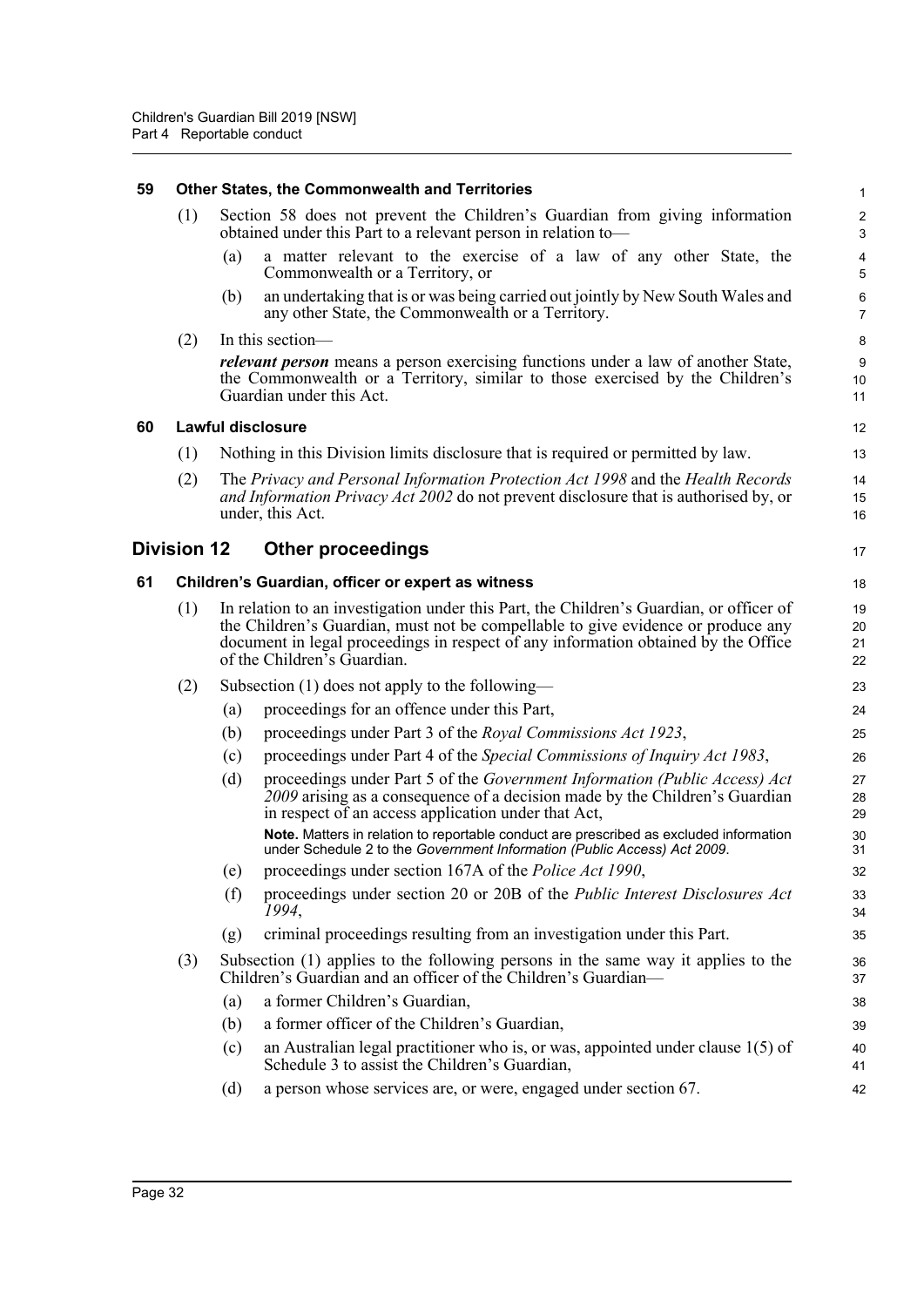#### **62 Limits on secrecy and privilege** (1) This section applies if the Children's Guardian requires a person, under this Part, or under Schedules 2 or 3 in relation to an investigation or inquiry under this Part— (a) to give a statement of information, or (b) to produce a document or other thing, or (c) to give a copy of a document, or (d) to answer a question. (2) The Children's Guardian must set aside the requirement if it appears to the Children's Guardian that a person has a ground of privilege, whereby— (a) in proceedings in a court of law, the person might resist a similar requirement, and (b) it does not appear to the Children's Guardian that the person consents to compliance with the requirement. (3) The powers may be exercised despite— (a) a rule of law which, in proceedings in a court of law, might justify an objection to an inspection of the premises or document or thing or to production of the document or thing on grounds of public interest, or (b) any privilege of a relevant entity which the relevant entity might claim in a court of law, or (c) any duty of secrecy or other restriction on disclosure applying to a relevant entity. **Division 13 Offences for Part 63 Retribution by employer** (1) An employer who dismisses an employee from his or her employment, or prejudices any employee in his or her employment, for or on account of the employee assisting the Children's Guardian is guilty of an indictable offence. Maximum penalty—200 penalty units or imprisonment for 5 years, or both. (2) In proceedings for an offence against subsection (1), it lies on the employer to prove that any employee shown to have been dismissed or prejudiced in his or her employment was so dismissed or prejudiced for some reason other than the reasons mentioned in subsection (1). (3) In this section, a reference to a person assisting the Children's Guardian is a reference to a person who-(a) has appeared, is appearing or is to appear as a witness before the Ombudsman, or (b) has complied with or proposes to comply with a requirement under Part 5 of Schedule 2, or (c) has assisted, is assisting or is to assist the Ombudsman in some other manner. **64 Protection against retribution** (1) This section applies if a person, acting in good faith, gives, or proposes to give— (a) a report to the head of a relevant entity or the Children's Guardian, or (b) a complaint or notification to the Children's Guardian. (2) A person must not take, or threaten to take, detrimental action in respect of a person specified in subsection (1), because of the report, complaint or notification. 1  $\overline{2}$ 3 4 5 6 7 8 9 10 11 12 13  $14$ 15 16 17 18 19  $20$ 21 22 23 24 25 26 27 28 29 30 31 32 33 34 35 36 37 38 39 40 41 42 43 44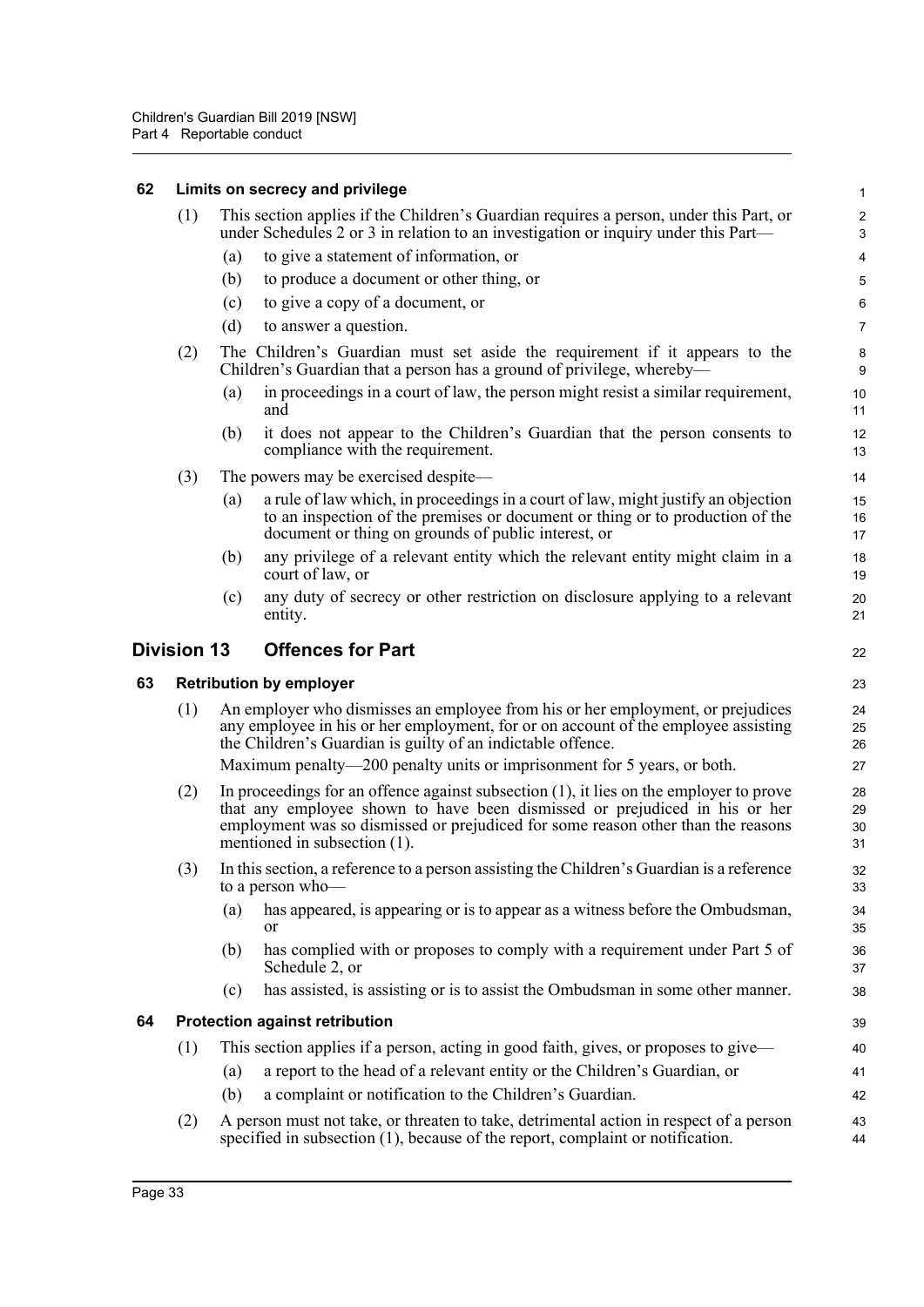|    |                    |     | Maximum penalty—50 penalty units or imprisonment for 12 months, or both.                                                                                                                                          | $\mathbf{1}$                 |
|----|--------------------|-----|-------------------------------------------------------------------------------------------------------------------------------------------------------------------------------------------------------------------|------------------------------|
|    | (3)                |     | For subsection (1), a report, complaint or notification is not given in good faith if—                                                                                                                            | $\overline{2}$               |
|    |                    | (a) | the report, complaint or notification was made or proposed in bad faith, or                                                                                                                                       | $\mathbf{3}$                 |
|    |                    | (b) | a material allegation was known, by the person giving the report, complaint or<br>notification, to be false.                                                                                                      | $\overline{\mathbf{4}}$<br>5 |
|    | (4)                |     | In this section-                                                                                                                                                                                                  | 6                            |
|    |                    |     | <i>detrimental action</i> means action causing, comprising or involving the following—                                                                                                                            | $\overline{7}$               |
|    |                    | (a) | injury, damage or loss,                                                                                                                                                                                           | 8                            |
|    |                    | (b) | intimidation or harassment,                                                                                                                                                                                       | $\boldsymbol{9}$             |
|    |                    | (c) | discrimination, disadvantage or adverse treatment in relation to employment,                                                                                                                                      | 10                           |
|    |                    | (d) | dismissal from, or prejudice in, employment,                                                                                                                                                                      | 11                           |
|    |                    | (e) | prejudice in the provision of a community service,                                                                                                                                                                | 12                           |
|    |                    | (f) | disciplinary proceedings.                                                                                                                                                                                         | 13                           |
|    | <b>Division 14</b> |     | <b>Miscellaneous</b>                                                                                                                                                                                              | 14                           |
| 65 |                    |     | Head of relevant entity may delegate functions                                                                                                                                                                    | 15                           |
|    |                    |     | The head of a relevant entity may delegate any of the functions of the head of the<br>relevant entity under this Part to an employee of the entity.                                                               | 16<br>17                     |
| 66 |                    |     | Children's Guardian approval of head of relevant entity in certain circumstances                                                                                                                                  | 18                           |
|    | (1)                |     | This section applies to a relevant entity-                                                                                                                                                                        | 19                           |
|    |                    | (a) | that-                                                                                                                                                                                                             | 20                           |
|    |                    |     | is not a Department, and<br>(i)                                                                                                                                                                                   | 21                           |
|    |                    |     | does not have a chief executive officer or principal officer, and<br>(ii)                                                                                                                                         | 22                           |
|    |                    | (b) | if the regulations do not prescribe a person or a class of persons as the head of<br>the entity.                                                                                                                  | 23<br>24                     |
|    | (2)                |     | For this Part, the relevant entity may nominate a person or the holder of a position in<br>the entity to be the head of the entity.                                                                               | 25<br>26                     |
|    | (3)                |     | The Children's Guardian may approve, or refuse to approve, by written notice given<br>to the entity, the person as the head of the entity.                                                                        | 27<br>28                     |
|    | (4)                |     | The approval given by the Children's Guardian under this section may be revoked by<br>written notice, given to the entity, at any time.                                                                           | 29<br>30                     |
| 67 |                    |     | <b>Expert assistance</b>                                                                                                                                                                                          | 31                           |
|    |                    |     | For the purposes of the exercise of the Children's Guardian's functions in relation to<br>this Part, the Children's Guardian may engage the services of a person for the<br>purpose of getting expert assistance. | 32<br>33<br>34               |
| 68 |                    |     | <b>Immunity from liability</b>                                                                                                                                                                                    | 35                           |
|    | (1)                |     | This section applies to-                                                                                                                                                                                          | 36                           |
|    |                    | (a) | a person who gives a report, or                                                                                                                                                                                   | 37                           |
|    |                    | (b) | a person who makes a complaint, or                                                                                                                                                                                | 38                           |
|    |                    | (c) | a person who gives the Children's Guardian a notification.                                                                                                                                                        | 39                           |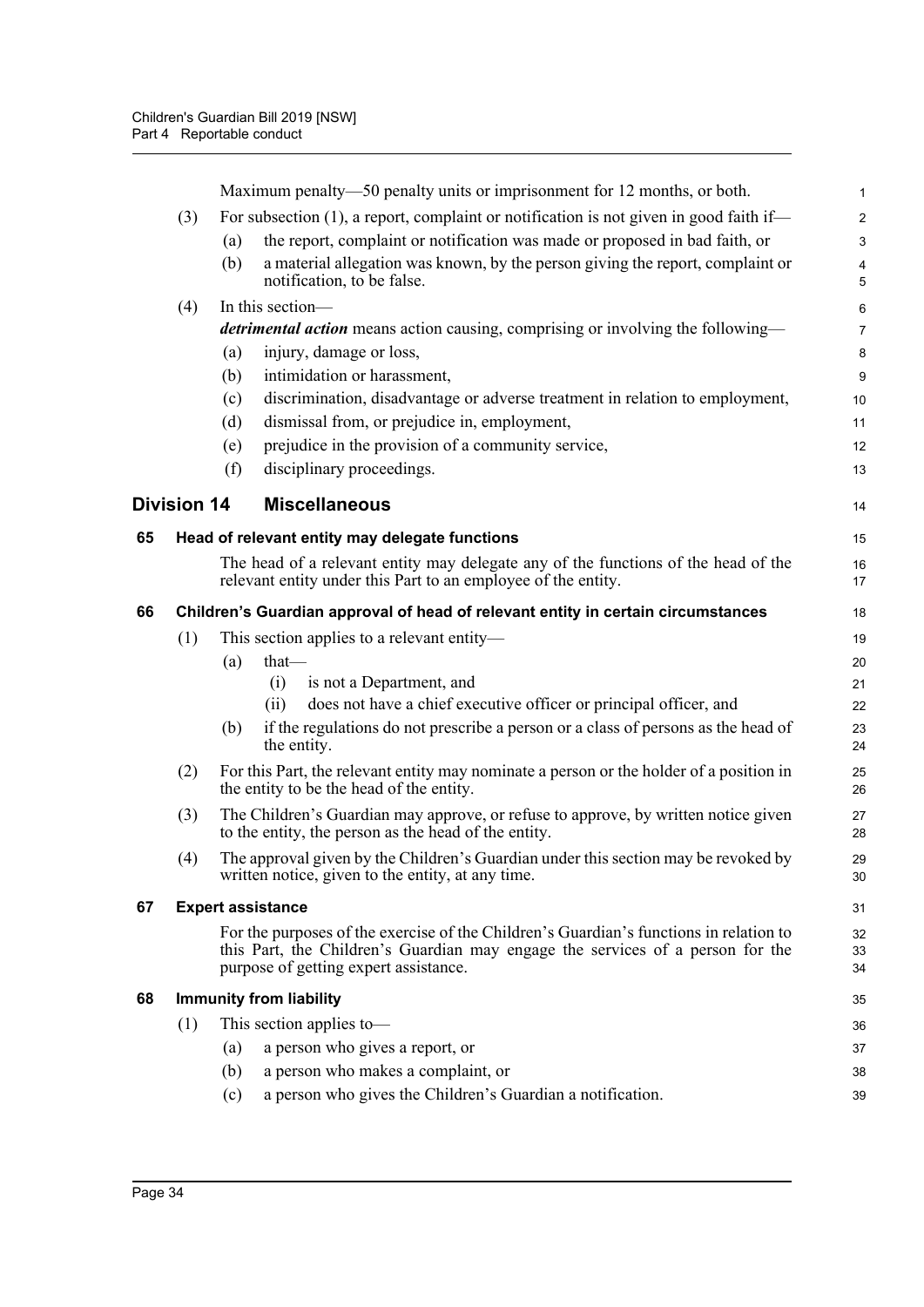|    | (2) | The person is not subject to any civil or criminal liability or any liability arising by<br>way of administrative process, including disciplinary action, for giving the report,<br>complaint or notification, if the person is acting in good faith.                                                          | 1<br>$\overline{\mathbf{c}}$<br>3 |
|----|-----|----------------------------------------------------------------------------------------------------------------------------------------------------------------------------------------------------------------------------------------------------------------------------------------------------------------|-----------------------------------|
| 69 |     | Evidential immunity for individuals complying with Part                                                                                                                                                                                                                                                        | 4                                 |
|    | (1) | Subsection (2) applies if an individual gives or produces information or a document<br>to the head of the relevant entity, or a person conducting an investigation on behalf<br>of the head of the relevant entity or the Children's Guardian, under this Part.                                                | 5<br>6<br>7                       |
|    | (2) | Evidence of the information or document, and other evidence directly or indirectly<br>derived from the information or document, is not admissible against the individual in<br>a proceeding to the extent it tends to incriminate the individual, or expose the<br>individual to a penalty, in the proceeding. | 8<br>9<br>10<br>11                |
|    | (3) | Subsection (2) does not apply to a proceeding about the false or misleading nature of<br>the information or anything in the document or in which the false or misleading<br>nature of the information or document is relevant evidence.                                                                        | 12<br>13<br>14                    |
| 70 |     | <b>Cabinet information and proceedings</b>                                                                                                                                                                                                                                                                     | 15                                |
|    | (1) | This Act does not enable the Children's Guardian—                                                                                                                                                                                                                                                              | 16                                |
|    |     | to require any person-<br>(a)                                                                                                                                                                                                                                                                                  | 17                                |
|    |     | to give any statement of information, or<br>(i)                                                                                                                                                                                                                                                                | 18                                |
|    |     | to produce any document or other thing, or<br>(ii)                                                                                                                                                                                                                                                             | 19                                |
|    |     | to give a copy of any document, or<br>(iii)                                                                                                                                                                                                                                                                    | 20                                |
|    |     | (iv)<br>to answer any question, or                                                                                                                                                                                                                                                                             | 21                                |
|    |     | to inspect any document or thing,<br>(b)                                                                                                                                                                                                                                                                       | 22                                |
|    |     | that relates to Cabinet information.                                                                                                                                                                                                                                                                           | 23                                |
|    | (2) | For the purposes of this section, a certificate of the Secretary or General Counsel of<br>the Department of Premier and Cabinet that-                                                                                                                                                                          | 24<br>25                          |
|    |     | information is Cabinet information, or<br>(a)                                                                                                                                                                                                                                                                  | 26                                |
|    |     | any information, document, thing or question relates to confidential<br>(b)<br>proceedings of Cabinet or of a committee of Cabinet,                                                                                                                                                                            | 27<br>28                          |
|    |     | is conclusive of that fact.                                                                                                                                                                                                                                                                                    | 29                                |
|    | (3) | In this section—                                                                                                                                                                                                                                                                                               | 30                                |
|    |     | <b>Cabinet information</b> means-                                                                                                                                                                                                                                                                              | 31                                |
|    |     | Cabinet information under the Government Information (Public Access) Act<br>(a)<br>2009, or                                                                                                                                                                                                                    | 32<br>33                          |
|    |     | confidential proceedings of Cabinet or a committee of Cabinet.<br>(b)                                                                                                                                                                                                                                          | 34                                |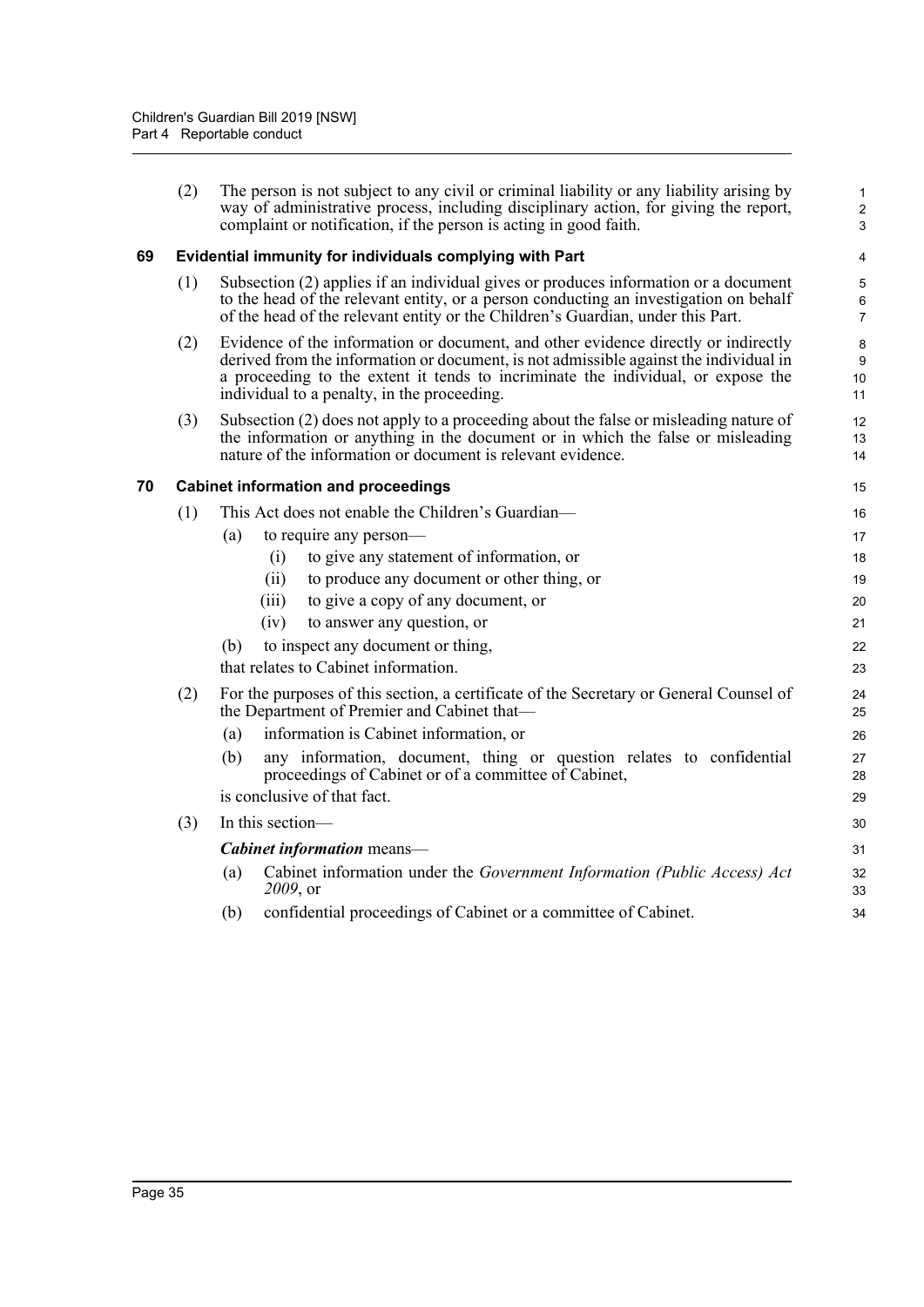# **Part 5 Out-of-home care matters regulated by Children's Guardian**

# **Division 1 Preliminary**

### **71 Objects of Part**

The objects of this Part are—

- (a) to monitor and regulate out-of-home care to ensure a high standard in the provision of out-of-home care, and
- (b) to ensure the rights of and obligations to children in out-of-home care are safeguarded and promoted, and
- (c) to provide a model for the organisation of voluntary out-of-home care, including by registering organisations that provide or arrange voluntary out-of-home care, and
- (d) to clarify the roles and responsibilities of agencies and persons involved in the provision of out-of-home care, and
- (e) to ensure agencies and persons providing out-of-home care to children are appropriately regulated to promote the safety, welfare and wellbeing of the children, and
- (f) to promote the best interests of all children in out-of-home care, and
- (g) to assess the suitability of agencies for accreditation and to monitor the carrying out of accredited agencies' responsibilities, and
- (h) to register agencies that provide or arrange voluntary out-of-home care and to monitor the carrying out of registered agencies' responsibilities, and
- (i) to establish and maintain a register for the purpose of the authorisation of individuals as authorised carers, and
- (j) to establish and maintain a register of residential care workers.

**Note.** The *Children and Young Persons (Care and Protection) Act 1998* provides for the oversight of children in statutory out-of-home care and supported out-of-home care.

# **72 Meaning of "designated agency"**

- (1) In this Act, *designated agency* means any of the following that are accredited under the regulations as a designated agency to provide or arrange out-of-home-care and the accreditation is in force—
	- (a) a government sector agency or part of a government sector agency,
	- (b) an organisation, or part of an organisation, that arranges the provision of out-of-home care.
- (2) The regulations may make provision for the accreditation process and the standards with which an applicant for accreditation must comply in order to be accredited as a designated agency.

# **73 Meaning of "registered agency"**

In this Act, *registered agency* means any of the following that are registered by the Children's Guardian under a regulation to provide or arrange voluntary out-of-home care—

- (a) a government sector agency or part of a government sector agency,
- (b) an organisation, or part of an organisation, that provides or arranges voluntary out-of-home care.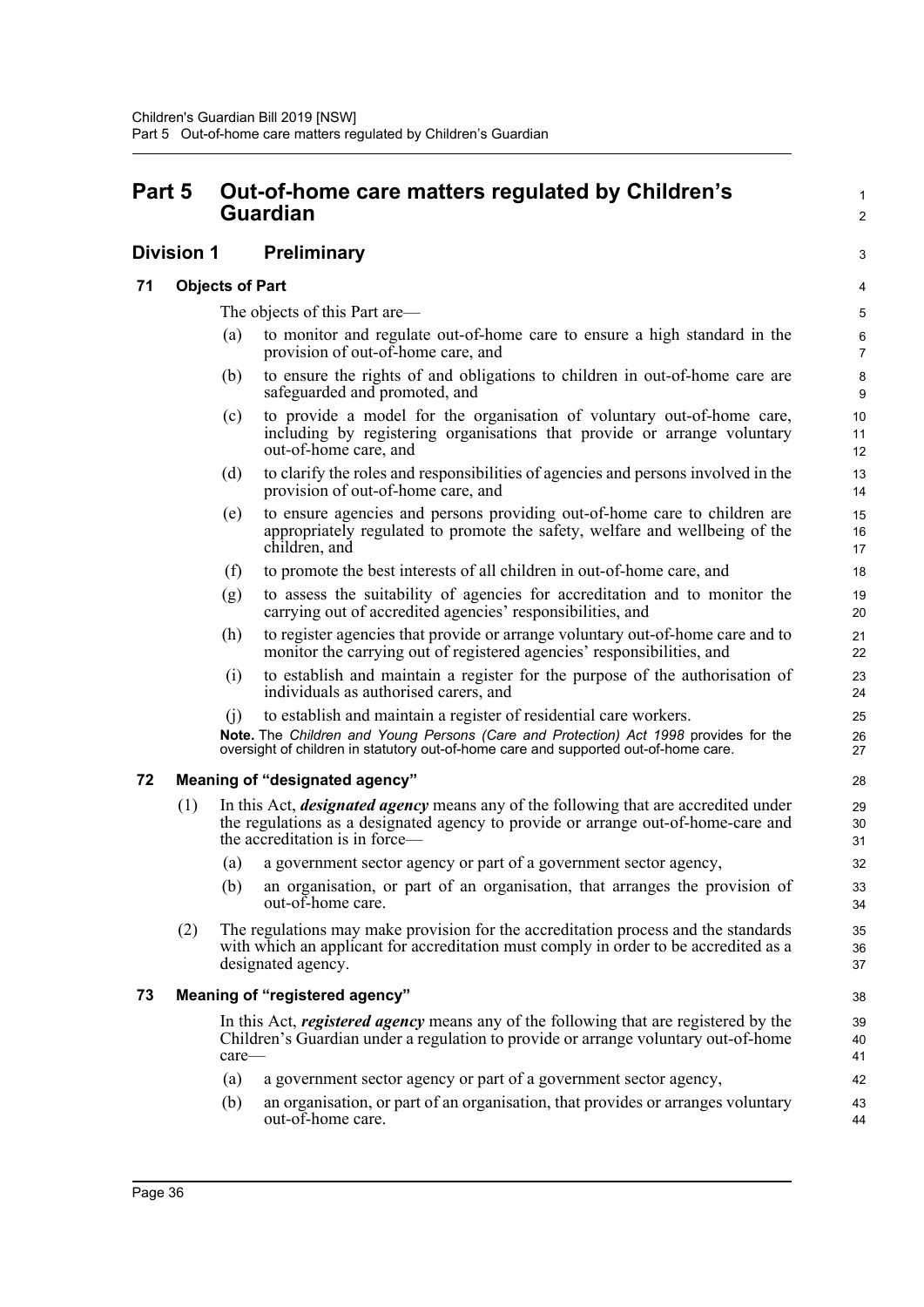### **74 Meaning of "principal officer"**

- (1) The *principal officer* of a designated agency means—
	- (a) for a designated agency that does not provide or arrange voluntary out-of-home care—the person who has the overall supervision of the agency's arrangements for providing statutory out-of-home care and supported out-of-home care, or

31

- (b) otherwise—
	- (i) the person who has the overall supervision of the agency's arrangements for providing statutory out-of-home care and supported out-of-home care, or
	- (ii) if a different person has the overall supervision of the agency's arrangements for providing and arranging voluntary out-of-home care—that other person.
- (2) If more than one person is the principal officer of a designated agency under subsection (1)(b), a reference in this Act or another Act to the principal officer of the designated agency is a reference to—
	- (a) if the reference relates only to statutory out-of-home care or supported out-of-home care—the person referred to in subsection (1)(b)(i), or
	- (b) if the reference relates only to voluntary out-of-home care—the person referred to in subsection  $(1)(b)(ii)$ , or
	- (c) otherwise—each of the persons.
- (3) The *principal officer* of a registered agency means the person who has the overall supervision of the agency's arrangements for providing and arranging voluntary out-of-home care.

### **75 Actions of principal officer**

- (1) Anything done by, or with the approval of, the principal officer of a designated agency or a registered agency in relation to out-of-home care is, for this Act and the regulations, taken to be done by the designated agency or registered agency concerned.
- (2) Nothing in subsection (1) affects the personal liability of the principal officer.

### **Division 2 Voluntary out-of-home care**

### **76 Voluntary out-of-home care**

- (1) In this Act, *voluntary out-of-home care* is out-of-home care for a child that is arranged by a parent of the child, but does not include—
	- (a) out-of-home care that is provided by an individual in a private capacity, or
	- (b) out-of-home care that is provided outside New South Wales.
- (2) For subsection  $(1)(a)$ , out-of-home care is provided by an individual in a private capacity if it is provided by an individual who is not acting on behalf of, or under an arrangement with, an entity or other organisation.

### **77 Restrictions on voluntary out-of-home care**

- (1) A child may remain in voluntary out-of-home care for more than a total of 90 days in a period of 12 months only if the care is—
	- (a) provided by a designated agency, or
	- (b) supervised by a designated agency or the Children's Guardian.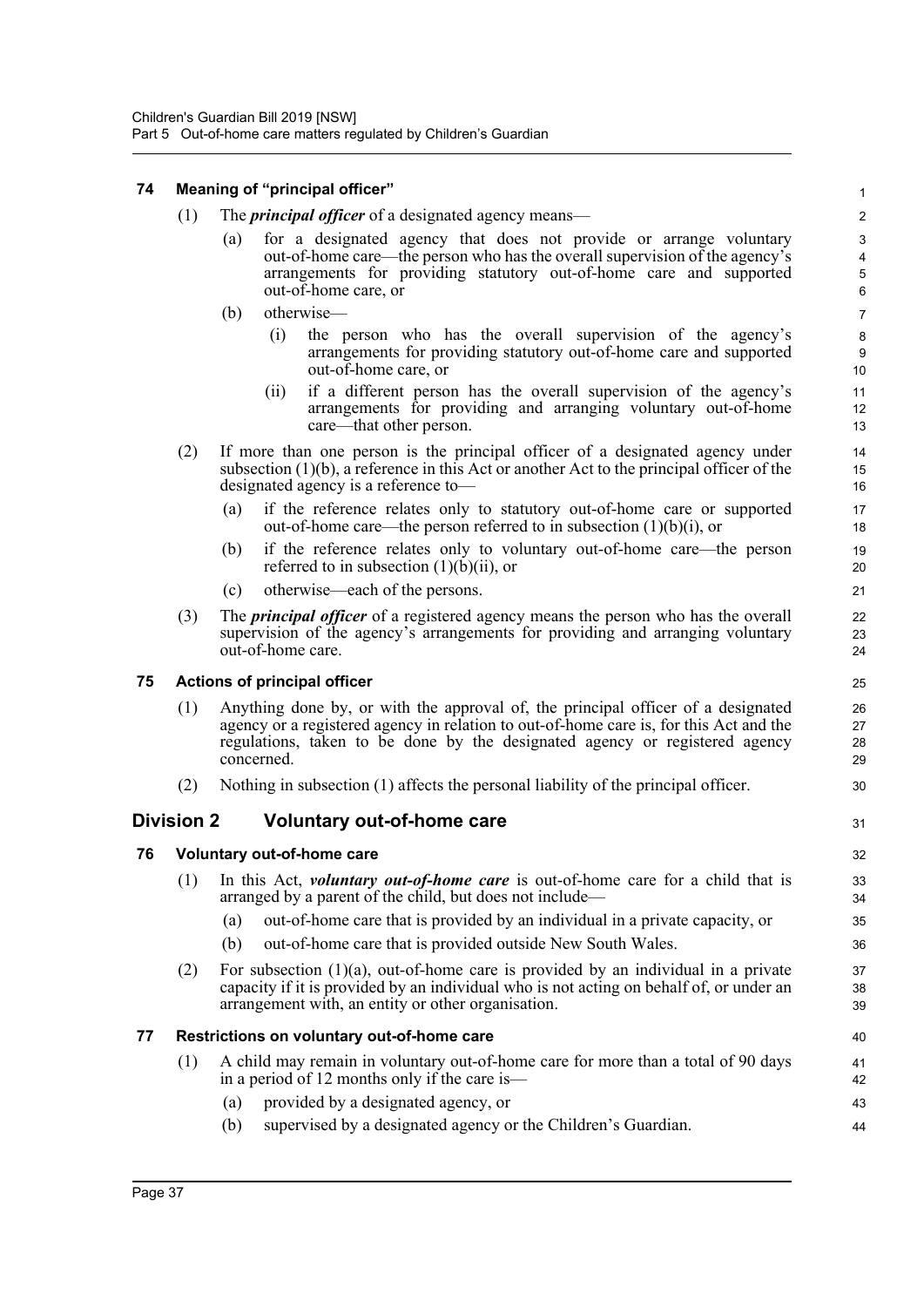|    | (2)               | A child may remain in voluntary out-of-home care for more than a total of 180 days<br>in a period of 12 months only if the designated agency providing or supervising the<br>care, or the Children's Guardian, has ensured there is a plan that addresses the child's<br>needs under the arrangement. | 1<br>$\sqrt{2}$<br>$\mathbf{3}$<br>$\overline{\mathbf{4}}$ |
|----|-------------------|-------------------------------------------------------------------------------------------------------------------------------------------------------------------------------------------------------------------------------------------------------------------------------------------------------|------------------------------------------------------------|
| 78 |                   | Contravening restrictions on voluntary out-of-home care                                                                                                                                                                                                                                               | 5                                                          |
|    | (1)               | A child is taken to be at risk of significant harm for the purposes of Parts 2 and 3 of<br>Chapter 3 of the Children and Young Persons (Care and Protection) Act 1998 if-                                                                                                                             | 6<br>$\overline{7}$                                        |
|    |                   | the child remains in voluntary out-of-home care in contravention of section<br>(a)<br>$77(1)$ or (2) of this Act, and                                                                                                                                                                                 | $\bf8$<br>9                                                |
|    |                   | the Children's Guardian decides the contravention is a significant<br>(b)<br>contravention.                                                                                                                                                                                                           | 10<br>11                                                   |
|    | (2)               | In deciding whether the contravention is a significant contravention the Children's<br>Guardian must have regard to any relevant guidelines issued by the Secretary under<br>section 171 of this Act.                                                                                                 | 12<br>13<br>14                                             |
| 79 |                   | Only certain persons may provide or arrange voluntary out-of-home care                                                                                                                                                                                                                                | 15                                                         |
|    | (1)               | A person must not provide voluntary out-of-home care for a child unless the person<br>$1S$ —                                                                                                                                                                                                          | 16<br>17                                                   |
|    |                   | (a)<br>a relevant agency, or                                                                                                                                                                                                                                                                          | 18                                                         |
|    |                   | (b)<br>an individual who is authorised by a relevant agency or the Children's<br>Guardian to provide voluntary out-of-home care.                                                                                                                                                                      | 19<br>20                                                   |
|    |                   | Maximum penalty—200 penalty units.                                                                                                                                                                                                                                                                    | 21                                                         |
|    | (2)               | A person, other than a relevant agency or the Children's Guardian, must not—                                                                                                                                                                                                                          | 22                                                         |
|    |                   | arrange with a parent of a child for the child to be placed in voluntary<br>(a)<br>out-of-home care, or                                                                                                                                                                                               | 23<br>24                                                   |
|    |                   | advertise or hold themselves out as being willing to arrange for a child to be<br>(b)<br>placed in voluntary out-of-home care.                                                                                                                                                                        | 25<br>26                                                   |
|    |                   | Maximum penalty—200 penalty units.                                                                                                                                                                                                                                                                    | 27                                                         |
|    | (3)               | In this section-                                                                                                                                                                                                                                                                                      | 28                                                         |
|    |                   | <i>relevant agency</i> means—                                                                                                                                                                                                                                                                         | 29                                                         |
|    |                   | a designated agency, or<br>(a)                                                                                                                                                                                                                                                                        | 30                                                         |
|    |                   | (b)<br>a registered agency.                                                                                                                                                                                                                                                                           | 31                                                         |
| 80 |                   | <b>Children's Guardian to develop procedures</b>                                                                                                                                                                                                                                                      | 32                                                         |
|    |                   | The Children's Guardian is to develop policies and procedures about voluntary<br>out-of-home care to ensure—                                                                                                                                                                                          | 33<br>34                                                   |
|    |                   | children are not placed in voluntary out-of-home care if adequate services can<br>(a)<br>be provided to enable the children to remain with their family, and                                                                                                                                          | 35<br>36                                                   |
|    |                   | proper case planning occurs for all children placed in voluntary out-of-home<br>(b)<br>care.                                                                                                                                                                                                          | 37<br>38                                                   |
|    | <b>Division 3</b> | Oversight of designated agencies                                                                                                                                                                                                                                                                      | 39                                                         |
| 81 | care              | Principal officer of designated agency must not reside with children under agency's                                                                                                                                                                                                                   | 40<br>41                                                   |
|    | (1)               | The principal officer of a designated agency must not reside on the same property as<br>a child who is in statutory out-of-home care or supported out-of-home care<br>supervised by the designated agency.                                                                                            | 42<br>43<br>44                                             |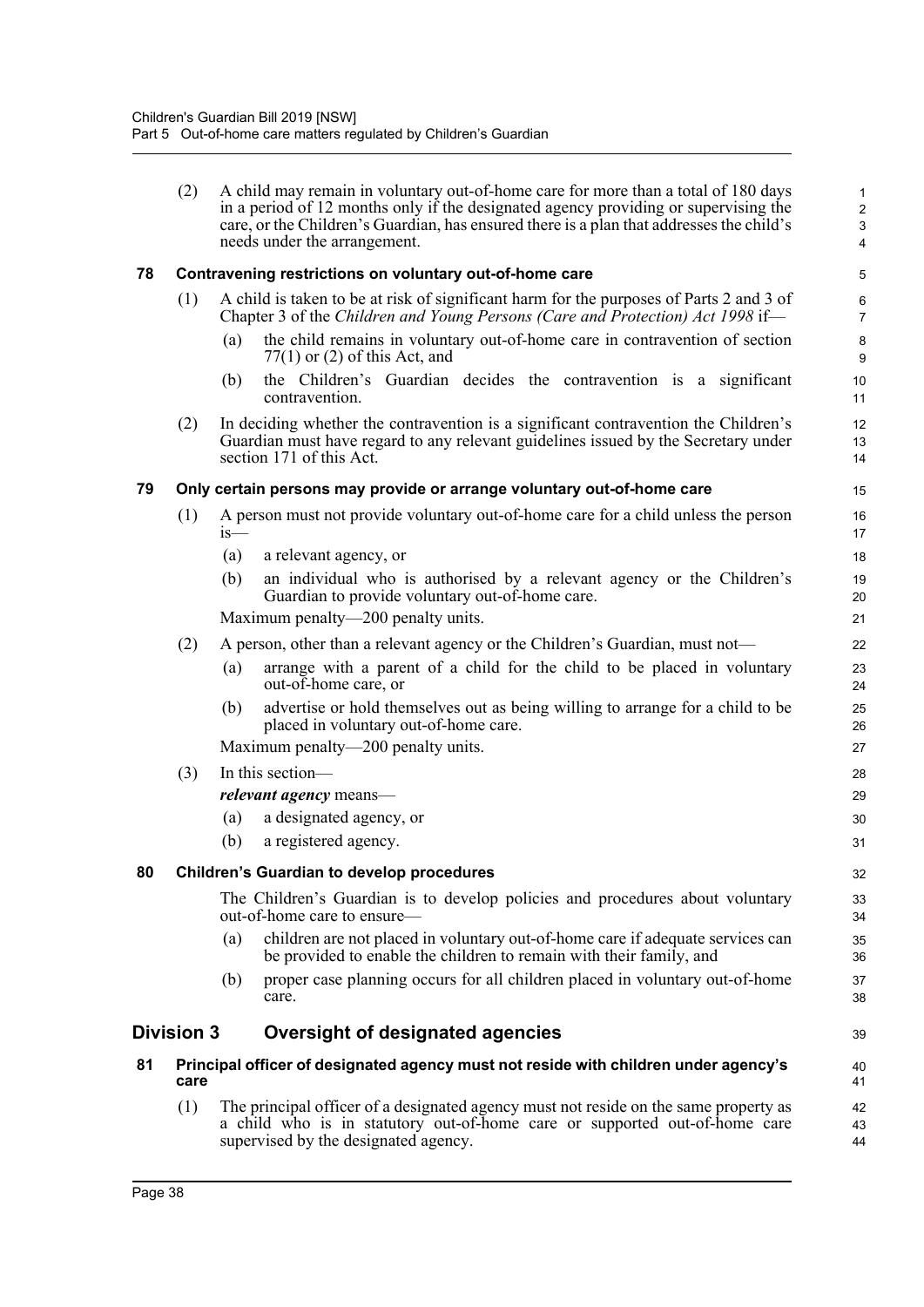|    |                   |     | Maximum penalty—200 penalty units.                                                                                                                                                                                                                                                                             | $\mathbf{1}$        |
|----|-------------------|-----|----------------------------------------------------------------------------------------------------------------------------------------------------------------------------------------------------------------------------------------------------------------------------------------------------------------|---------------------|
|    | (2)               |     | Subsection $(1)$ does not apply if the principal officer resides with the child at a facility<br>of the designated agency at which out-of-home care is provided.                                                                                                                                               | $\overline{c}$<br>3 |
| 82 |                   |     | Supervisory responsibility of designated agency                                                                                                                                                                                                                                                                | 4                   |
|    |                   |     | A designated agency that places a child in the out-of-home care of an authorised carer<br>has a responsibility to supervise the placement <i>(supervisory responsibility)</i> .                                                                                                                                | $\,$ 5 $\,$<br>6    |
| 83 |                   |     | Notification of deaths of children in statutory out-of-home care or supported<br>out-of-home care                                                                                                                                                                                                              | 7<br>8              |
|    |                   |     | If a child dies while in statutory out-of-home care or supported out-of-home care, the<br>principal officer of the designated agency having supervisory responsibility, within<br>the meaning of section 82, for the child must immediately cause notice of the death<br>to be given to the following persons— | 9<br>10<br>11<br>12 |
|    |                   | (a) | the parents of the child if the parents can reasonably be located,                                                                                                                                                                                                                                             | 13                  |
|    |                   | (b) | the Children's Guardian,                                                                                                                                                                                                                                                                                       | 14                  |
|    |                   | (c) | the Coroner.                                                                                                                                                                                                                                                                                                   | 15                  |
|    | <b>Division 4</b> |     | <b>Monitoring and accreditation</b>                                                                                                                                                                                                                                                                            | 16                  |
| 84 |                   |     | Powers of authorised persons                                                                                                                                                                                                                                                                                   | 17                  |
|    |                   |     | Schedule 2 provides for powers that may be exercised by an authorised person for the<br>purpose of monitoring and accreditation under this Part or under the regulations in<br>relation to out-of-home care.                                                                                                   | 18<br>19<br>20      |
|    | Division 5        |     | <b>Registers</b>                                                                                                                                                                                                                                                                                               | 21                  |
| 85 |                   |     | <b>Registers to be kept</b>                                                                                                                                                                                                                                                                                    | 22                  |
|    | (1)               |     | The Children's Guardian may keep the following registers—                                                                                                                                                                                                                                                      | 23                  |
|    |                   | (a) | a register for authorised carers,                                                                                                                                                                                                                                                                              | 24                  |
|    |                   | (b) | a register for residential care workers,                                                                                                                                                                                                                                                                       | 25                  |
|    |                   | (c) | a register for organisations that provide or arrange voluntary out-of-home care.                                                                                                                                                                                                                               | 26                  |
|    | (2)               |     | The regulations may provide for the following—                                                                                                                                                                                                                                                                 | 27                  |
|    |                   | (a) | the information to be kept under each register,                                                                                                                                                                                                                                                                | 28                  |
|    |                   |     | (b) the way the information must be recorded, including amendments to the<br>register,                                                                                                                                                                                                                         | 29<br>30            |
|    |                   | (c) | when information must be kept, or updated, on the register,                                                                                                                                                                                                                                                    | 31                  |
|    |                   | (d) | the checks a person who is kept on the register is to be subject to and the ways<br>to record the outcomes of the checks,                                                                                                                                                                                      | 32<br>33            |
|    |                   | (e) | persons who may access the register, or particular information kept on the<br>register,                                                                                                                                                                                                                        | 34<br>35            |
|    |                   | (f) | how the register may be used,                                                                                                                                                                                                                                                                                  | 36                  |
|    |                   | (g) | the way the register may be kept.                                                                                                                                                                                                                                                                              | 37                  |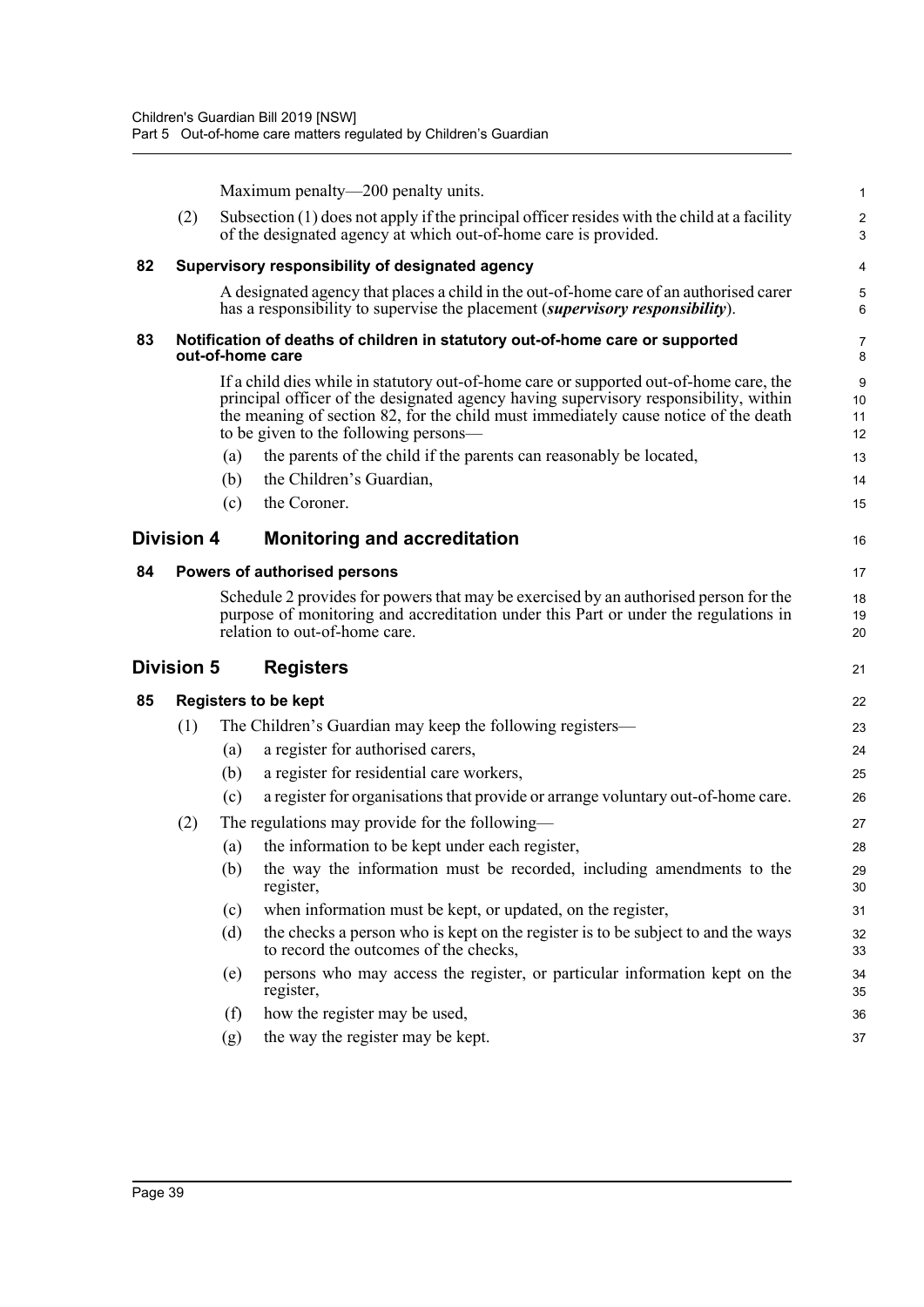| Part 6 |                   |                        | <b>Child employment</b>                                                                                                                                                                                                                                                                                                  |                                          |  |
|--------|-------------------|------------------------|--------------------------------------------------------------------------------------------------------------------------------------------------------------------------------------------------------------------------------------------------------------------------------------------------------------------------|------------------------------------------|--|
|        | <b>Division 1</b> |                        | <b>Preliminary</b>                                                                                                                                                                                                                                                                                                       | 2                                        |  |
| 86     |                   | <b>Objects of Part</b> |                                                                                                                                                                                                                                                                                                                          | 3                                        |  |
|        |                   |                        | The objects of this Part are—                                                                                                                                                                                                                                                                                            | 4                                        |  |
|        |                   | (a)                    | to promote the safety, welfare and wellbeing of children under the age of 16<br>years in relation to employment by assessing and granting employers'<br>authorities and exemptions, and                                                                                                                                  | $\sqrt{5}$<br>6<br>$\overline{7}$        |  |
|        |                   | (b)                    | to prevent the exploitation and abuse of children in employment, and                                                                                                                                                                                                                                                     | 8                                        |  |
|        |                   | (c)                    | to provide for the circumstances in which a child may be employed that ensure<br>the employment does not compromise the child's personal or social<br>development and ability to benefit from education, including the granting and<br>revocation of exemptions from the requirement to hold an employer's<br>authority. | $\boldsymbol{9}$<br>10<br>11<br>12<br>13 |  |
| 87     |                   | <b>Definitions</b>     |                                                                                                                                                                                                                                                                                                                          | 14                                       |  |
|        |                   |                        | In this Part-                                                                                                                                                                                                                                                                                                            | 15                                       |  |
|        |                   |                        | <i>child</i> means—                                                                                                                                                                                                                                                                                                      | 16                                       |  |
|        |                   | (a)                    | in relation to employment as a model—a person under the age of 16 years, or                                                                                                                                                                                                                                              | 17                                       |  |
|        |                   | (b)                    | otherwise—a person under the age of 15 years.                                                                                                                                                                                                                                                                            | 18                                       |  |
|        |                   |                        | employment means-                                                                                                                                                                                                                                                                                                        | 19                                       |  |
|        |                   | (a)                    | paid employment, or                                                                                                                                                                                                                                                                                                      | 20                                       |  |
|        |                   | (b)                    | employment under which a material benefit is provided.                                                                                                                                                                                                                                                                   | 21                                       |  |
| 88     |                   |                        | <b>Extension of employment relationship</b>                                                                                                                                                                                                                                                                              | 22                                       |  |
|        |                   |                        | If a relationship of employment may not otherwise exist, a person is also taken, for<br>this Part, to employ a child if—                                                                                                                                                                                                 | 23<br>24                                 |  |
|        |                   | (a)                    | the regulations declare that persons of a class to which the person belongs are<br>taken to employ children of a class to which the child belongs, or                                                                                                                                                                    | 25<br>26                                 |  |
|        |                   | (b)                    | the Children's Guardian has, by written notice given to the person, declared<br>that the person is, for this Part, taken to employ a child or children of the class<br>to which the child or children belong.                                                                                                            | 27<br>28<br>29                           |  |
|        | <b>Division 2</b> |                        | Requirement to hold employer's authority or employer's<br>exemption                                                                                                                                                                                                                                                      | 30<br>31                                 |  |
| 89     |                   |                        | Requirement to hold employer's authority for certain employment                                                                                                                                                                                                                                                          | 32                                       |  |
|        | (1)               |                        | A person must not employ a child to carry out the following activities unless the<br>person holds an employer's authority that authorises the person to employ children<br>to carry out the activity-                                                                                                                    | 33<br>34<br>35                           |  |
|        |                   | (a)                    | taking part in an entertainment or exhibition,                                                                                                                                                                                                                                                                           | 36                                       |  |
|        |                   | (b)                    | taking part in a performance that is recorded for use in a subsequent<br>entertainment or exhibition,                                                                                                                                                                                                                    | 37<br>38                                 |  |
|        |                   | (c)                    | offering anything for sale from door-to-door,                                                                                                                                                                                                                                                                            | 39                                       |  |
|        |                   | (d)                    | an activity prescribed by the regulations for this section.                                                                                                                                                                                                                                                              | 40                                       |  |
|        |                   |                        | Maximum penalty—100 penalty units.                                                                                                                                                                                                                                                                                       | 41                                       |  |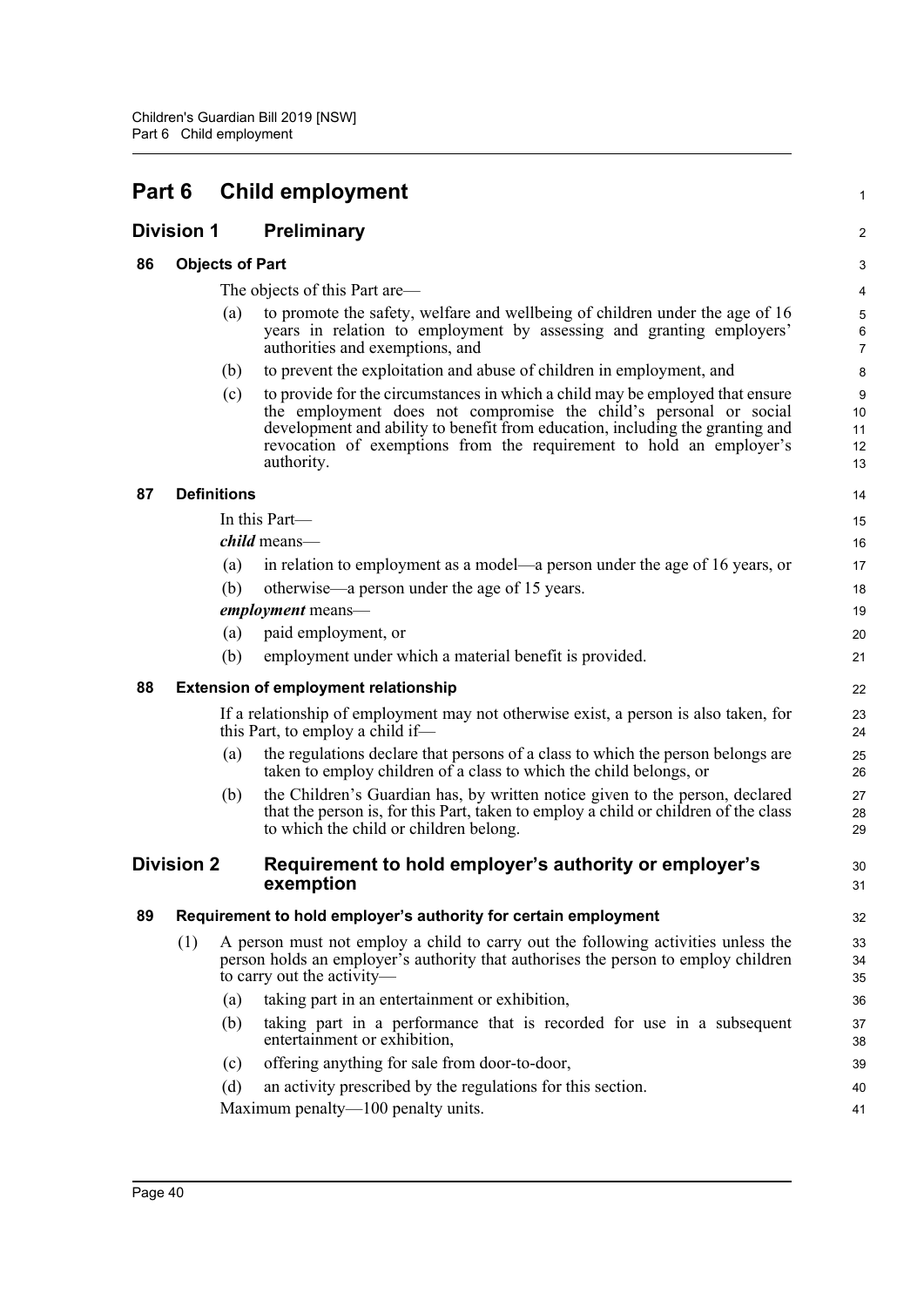|    | (2)                  |                      | A person must not cause or procure a child to be employed knowing the child will be<br>employed in contravention of subsection (1).<br>Maximum penalty—100 penalty units.              | 1<br>$\overline{\mathbf{c}}$<br>3 |
|----|----------------------|----------------------|----------------------------------------------------------------------------------------------------------------------------------------------------------------------------------------|-----------------------------------|
|    | (3)                  | (1).                 | A person having the care of a child must not consent to or otherwise allow the child<br>to be employed knowing the child will be employed in contravention of subsection               | 4<br>5<br>6                       |
|    |                      |                      | Maximum penalty—100 penalty units.                                                                                                                                                     | 7                                 |
| 90 |                      |                      | Exemptions from requirement to hold employer's authority                                                                                                                               | 8                                 |
|    |                      |                      | A person who employs a child to carry out an activity mentioned in section $89(1)$ is<br>not required to hold an employer's authority for the employment if—                           | 9<br>10                           |
|    |                      | (a)                  | the child is employed for the purpose of a fundraising appeal, within the<br>meaning of the <i>Charitable Fundraising Act 1991</i> , by a person lawfully<br>conducting the appeal, or | 11<br>12<br>13                    |
|    |                      | (b)                  | the child is employed for the purpose of an occasional entertainment or<br>exhibition, the net proceeds of which are to be applied wholly for a charitable<br>purpose, or              | 14<br>15<br>16                    |
|    |                      | (c)                  | the person is exempt under the regulations from the requirement to hold an<br>employer's authority for the employment, or                                                              | 17<br>18                          |
|    |                      | (d)                  | the person is exempt by the Children's Guardian under section 99 from being<br>required to hold an employer's authority.                                                               | 19<br>20                          |
|    | <b>Division 3</b>    |                      | Employers' authorities and employers' exemptions                                                                                                                                       | 21                                |
|    | <b>Subdivision 1</b> |                      | Applications for authorities or exemptions                                                                                                                                             | 22                                |
| 91 |                      | How to apply         |                                                                                                                                                                                        | 23                                |
|    | (1)                  |                      | A person may apply to the Children's Guardian for-                                                                                                                                     | 24                                |
|    |                      | (a)                  | an employer's authority, or                                                                                                                                                            | 25                                |
|    |                      | (b)                  | an exemption from the requirement to hold an employer's authority (an<br>employer's exemption).                                                                                        | 26<br>27                          |
|    | (2)                  |                      | An application for an employer's authority or employer's exemption must be-                                                                                                            | 28                                |
|    |                      | (a)                  | made in the approved form, and                                                                                                                                                         | 29                                |
|    |                      | (b)                  | accompanied by the fee prescribed by the regulations for the purposes of this<br>section.                                                                                              | 30<br>31                          |
|    | (3)                  |                      | The regulations may also provide for the waiver, reduction or refund, including part<br>refund, of the fee.                                                                            | 32<br>33                          |
|    |                      | <b>Subdivision 2</b> | <b>Employers' authorities</b>                                                                                                                                                          | 34                                |
| 92 |                      |                      | Decision about application for authority                                                                                                                                               | 35                                |
|    | (1)                  |                      | Within 14 days after receiving an application for an employer's authority, the<br>Children's Guardian must decide to-                                                                  | 36<br>37                          |
|    |                      | (a)<br>(b)           | grant the authority to the applicant, with or without conditions, or<br>refuse the authority.                                                                                          | 38<br>39                          |
|    | (2)                  | satisfied-           | The Children's Guardian may grant the application if the Children's Guardian is                                                                                                        | 40<br>41                          |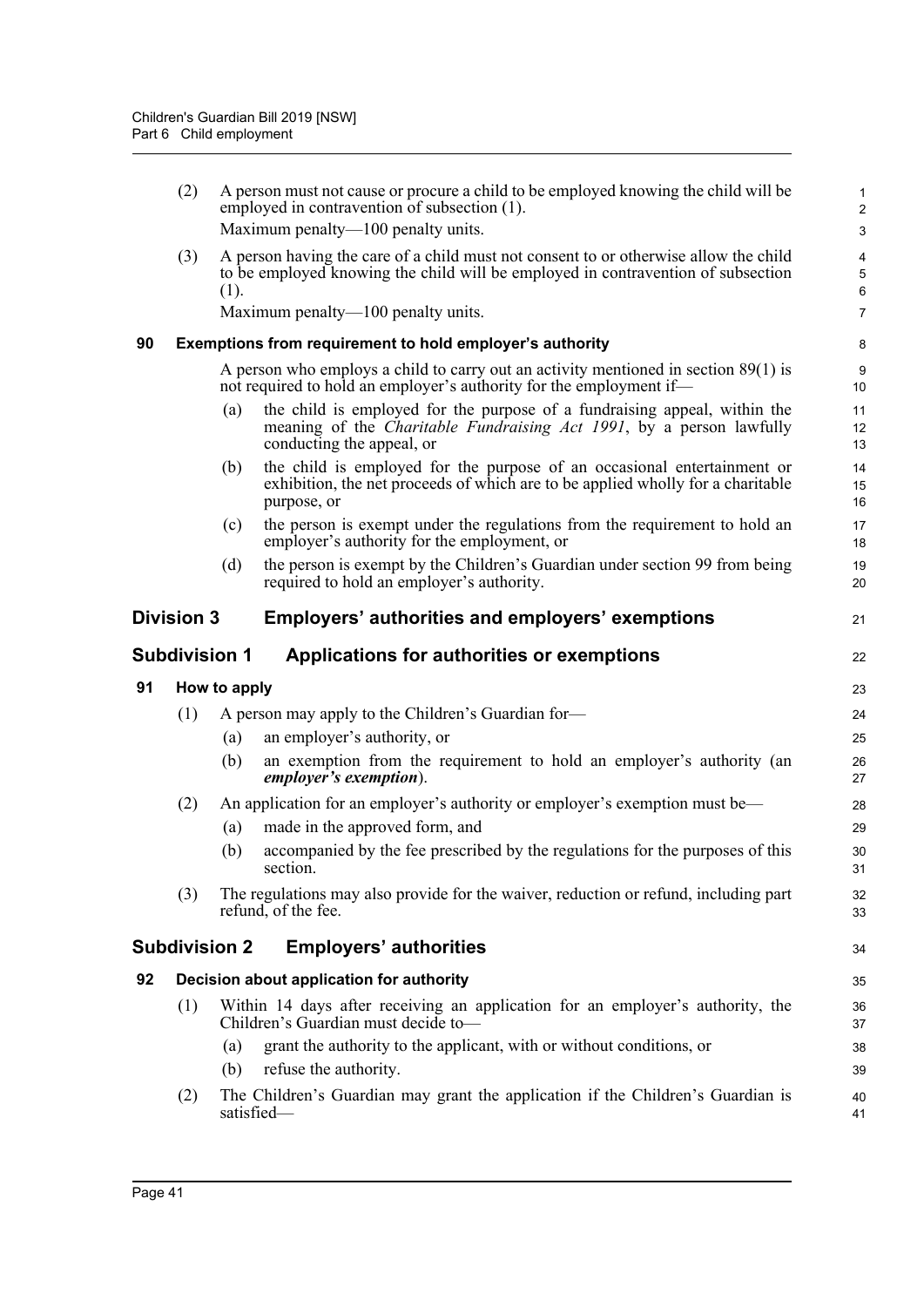|    |     | the applicant has the capacity to comply with this Part and any conditions to<br>(a)<br>which the proposed authority will be subject, and                                                                                                                                                     | $\mathbf{1}$<br>$\overline{2}$ |
|----|-----|-----------------------------------------------------------------------------------------------------------------------------------------------------------------------------------------------------------------------------------------------------------------------------------------------|--------------------------------|
|    |     | the applicant will comply with this Part and the conditions.<br>(b)                                                                                                                                                                                                                           | 3                              |
|    | (3) | For subsection (1), the Children's Guardian and the applicant may agree to vary the<br>period in which the application must be decided.                                                                                                                                                       | 4<br>5                         |
|    | (4) | The Children's Guardian must give the applicant written notice of the decision and,<br>if the Children's Guardian refuses the application, state the grounds on which the<br>application has been refused.                                                                                    | 6<br>$\overline{7}$<br>8       |
| 93 |     | Term of employer's authority                                                                                                                                                                                                                                                                  | $\boldsymbol{9}$               |
|    | (1) | Unless sooner revoked, an employer's authority remains in force for the period, not<br>exceeding 12 months, stated in the authority, commencing on the date the authority<br>is granted, or a later date stated in the authority.                                                             | 10<br>11<br>12                 |
|    | (2) | If an application is made by the holder of an employer's authority for a further<br>employer's authority while the other employer's authority is still in force, the other<br>employer's authority remains in force until the application is finally dealt with,<br>whether or not on appeal. | 13<br>14<br>15<br>16           |
|    |     | <b>Subdivision 3</b><br><b>Conditions</b>                                                                                                                                                                                                                                                     | 17                             |
| 94 |     | <b>Conditions of authority</b>                                                                                                                                                                                                                                                                | 18                             |
|    | (1) | An employer's authority is subject to the following conditions—                                                                                                                                                                                                                               | 19                             |
|    |     | a condition prescribed by the regulations—<br>(a)                                                                                                                                                                                                                                             | 20                             |
|    |     | for all employers' authorities, or<br>(i)                                                                                                                                                                                                                                                     | 21                             |
|    |     | for a class of employers' authorities to which the authority belongs,<br>(ii)                                                                                                                                                                                                                 | 22                             |
|    |     | a condition imposed by the Children's Guardian.<br>(b)                                                                                                                                                                                                                                        | 23                             |
|    | (2) | The holder of an employer's authority must not employ a child in contravention of<br>the conditions of the authority.                                                                                                                                                                         | 24<br>25                       |
|    |     | Maximum penalty—100 penalty units.                                                                                                                                                                                                                                                            | 26                             |
| 95 |     | <b>Change in conditions</b>                                                                                                                                                                                                                                                                   | 27                             |
|    | (1) | The Children's Guardian may, at the request of the holder of an employer's authority<br>or on the Children's Guardian's own initiative, change the conditions to which the<br>authority is subject by—                                                                                        | 28<br>29<br>30                 |
|    |     | (a) revoking or varying a condition of the authority, or                                                                                                                                                                                                                                      | 31                             |
|    |     | imposing a further condition on the authority.<br>(b)                                                                                                                                                                                                                                         | 32                             |
|    | (2) | If the Children's Guardian decides to change the conditions, the Children's Guardian<br>must give the holder of the employer's authority a written notice that states—                                                                                                                        | 33<br>34                       |
|    |     | the Children's Guardian's decision, and<br>(a)                                                                                                                                                                                                                                                | 35                             |
|    |     | (b)<br>the reason for the decision.                                                                                                                                                                                                                                                           | 36                             |
|    | (3) | The change to the conditions takes effect on-                                                                                                                                                                                                                                                 | 37                             |
|    |     | the date stated in the notice, or<br>(a)                                                                                                                                                                                                                                                      | 38                             |
|    |     | if no date is stated in the notice, the day the notice is given to the holder of the<br>(b)<br>employer's authority.                                                                                                                                                                          | 39<br>40                       |
|    | (4) | This section does not apply to a condition prescribed by the regulations unless the<br>regulations provide that this section applies.                                                                                                                                                         | 41<br>42                       |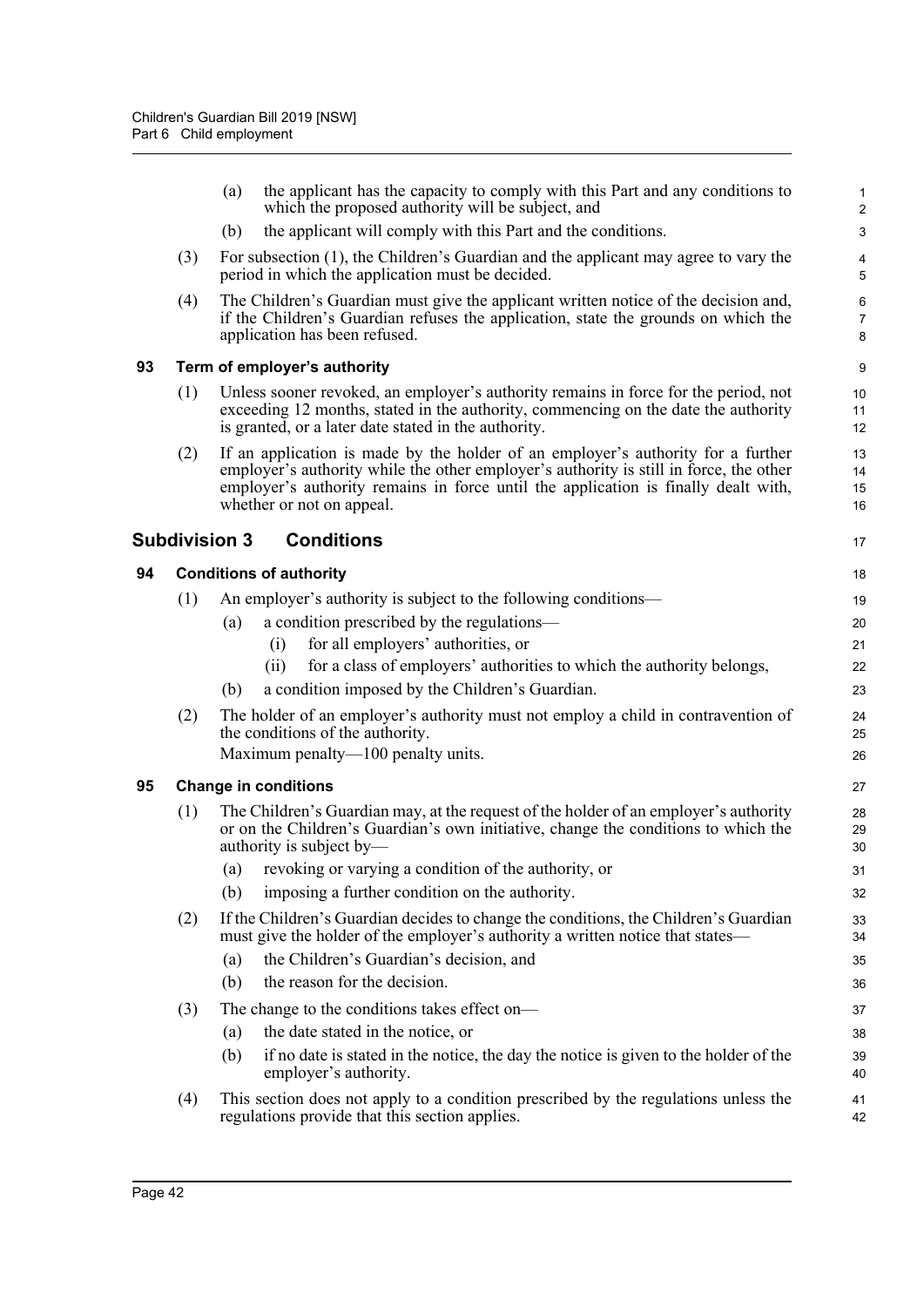# **Subdivision 4 Suspension and revocation of employer's authority**

|    |     | Subdivision 4 | Suspension and revocation of employer's authority                                                                                                                                                                               | 1                        |
|----|-----|---------------|---------------------------------------------------------------------------------------------------------------------------------------------------------------------------------------------------------------------------------|--------------------------|
| 96 |     |               | Voluntary suspension or revocation of authority                                                                                                                                                                                 | $\overline{\mathbf{c}}$  |
|    | (1) |               | The Children's Guardian may suspend or revoke an employer's authority at the<br>request of the holder of the authority.                                                                                                         | 3<br>4                   |
|    | (2) |               | If the holder of an employer's authority has requested the authority be suspended or<br>revoked, the Children's Guardian may, by written notice given to the holder of the<br>authority—                                        | 5<br>6<br>$\overline{7}$ |
|    |     | (a)           | suspend the authority for the period, not exceeding 6 months, stated in the<br>notice, or                                                                                                                                       | 8<br>9                   |
|    |     | (b)           | revoke the authority.                                                                                                                                                                                                           | 10                       |
| 97 |     |               | Suspension and revocation of authority                                                                                                                                                                                          | 11                       |
|    | (1) |               | The Children's Guardian may decide to suspend or revoke an employer's authority<br>if the Children's Guardian believes the holder of the authority has contravened—                                                             | 12<br>13                 |
|    |     | (a)           | this Act or the regulations, or                                                                                                                                                                                                 | 14                       |
|    |     | (b)           | a condition of the authority.                                                                                                                                                                                                   | 15                       |
|    | (2) |               | If the Children's Guardian believes a ground exists to suspend or revoke an<br>employer's authority, the Children's Guardian must give the holder a show cause<br>notice, in writing, that states—                              | 16<br>17<br>18           |
|    |     | (a)           | the action the Children's Guardian proposes taking (the <i>proposed action</i> ), and                                                                                                                                           | 19                       |
|    |     | (b)           | the ground for the proposed action, and                                                                                                                                                                                         | 20                       |
|    |     | (c)           | if the proposed action is suspension of the employer's authority—the proposed<br>period, not exceeding 6 months, for the suspension, and                                                                                        | 21<br>22                 |
|    |     | (d)           | that the holder may make written submissions to the Children's Guardian,<br>within 28 days after receiving the notice, about why the proposed action<br>should not be taken.                                                    | 23<br>24<br>25           |
|    | (3) |               | After the 28 days under subsection (2) have passed, the Children's Guardian may,<br>after considering any submissions made during that period by the holder—                                                                    | 26<br>27                 |
|    |     | (a)           | suspend the employer's authority for the period, not exceeding 6 months,<br>stated in the notice, or                                                                                                                            | 28<br>29                 |
|    |     | (b)           | revoke the employer's authority.                                                                                                                                                                                                | 30                       |
|    | (4) | revoked.      | The suspension or revocation must be given to the holder of the employer's authority<br>by a further notice, and state the ground on which the authority is suspended or                                                        | 31<br>32<br>33           |
| 98 |     |               | <b>Effect of suspension</b>                                                                                                                                                                                                     | 34                       |
|    | (1) |               | This section applies to an employer's authority suspended under this Subdivision.                                                                                                                                               | 35                       |
|    | (2) |               | If an employer's authority has been suspended for a period, the Children's Guardian<br>may, during the period, end the suspension by giving the person who holds the<br>authority written notice that the suspension has ended. | 36<br>37<br>38           |
|    | (3) |               | An employer's authority is taken not to be in force during the period for which it is<br>suspended.                                                                                                                             | 39<br>40                 |
|    |     |               |                                                                                                                                                                                                                                 |                          |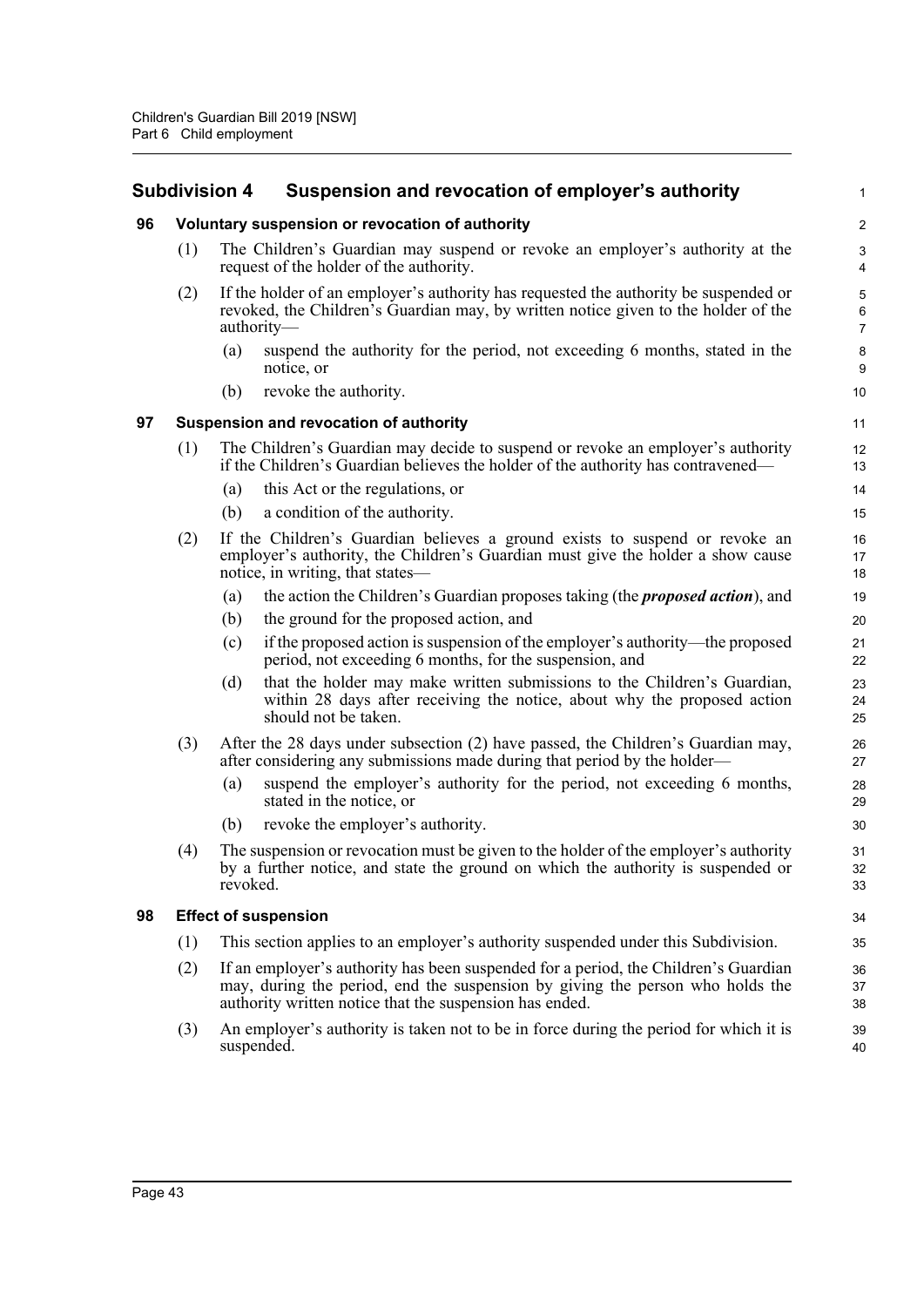|     | <b>Division 4</b>                       | <b>Exemption</b>                                                                                                                                                                                                                                             | $\mathbf{1}$                   |  |
|-----|-----------------------------------------|--------------------------------------------------------------------------------------------------------------------------------------------------------------------------------------------------------------------------------------------------------------|--------------------------------|--|
| 99  | <b>Exemption by Children's Guardian</b> |                                                                                                                                                                                                                                                              |                                |  |
|     | (1)                                     | The Children's Guardian may exempt a person from being required to hold an<br>employer's authority-                                                                                                                                                          | $\ensuremath{\mathsf{3}}$<br>4 |  |
|     |                                         | if written notice of the exemption has been given to the person setting out the<br>(a)<br>conditions, if any, on which the exemption was granted, and                                                                                                        | $\sqrt{5}$<br>$\,6\,$          |  |
|     |                                         | until the person contravenes a condition on which the exemption was granted.<br>(b)                                                                                                                                                                          | $\overline{7}$                 |  |
|     | (2)                                     | The Children's Guardian may revoke an exemption by a written notice given to the<br>exempt person but only after—                                                                                                                                            | 8<br>9                         |  |
|     |                                         | notice has been given to the person and the notice sets out the reason the<br>(a)<br>Children's Guardian intends to revoke the exemption, and                                                                                                                | 10<br>11                       |  |
|     |                                         | the Children's Guardian has taken into consideration any written submission<br>(b)<br>made to the Children's Guardian by the person within 28 days after the notice<br>was given.                                                                            | 12<br>13<br>14                 |  |
|     | (3)                                     | Without limiting the reasons for which an exemption may be revoked, an exemption<br>may be revoked if a condition of the exemption is contravened.                                                                                                           | 15<br>16                       |  |
|     | (4)                                     | The Children's Guardian may revoke an exemption—                                                                                                                                                                                                             | 17                             |  |
|     |                                         | which applies because the employer is lawfully conducting a fundraising<br>(a)<br>appeal, but only with the agreement of the Minister administering the<br>Charitable Fundraising Act 1991, or                                                               | 18<br>19<br>20                 |  |
|     |                                         | granted by the regulations, but only if the regulations allow the Children's<br>(b)<br>Guardian to revoke the exemption.                                                                                                                                     | 21<br>22                       |  |
|     |                                         |                                                                                                                                                                                                                                                              |                                |  |
|     | <b>Division 5</b>                       | Powers for matters relating to child employment                                                                                                                                                                                                              | 23                             |  |
| 100 |                                         | Powers of authorised persons                                                                                                                                                                                                                                 | 24                             |  |
|     |                                         | Schedule 2 provides for powers that may be exercised by an authorised person for the<br>purpose of investigating a complaint or an offence under this Part.                                                                                                  | 25<br>26                       |  |
| 101 |                                         | <b>Enforcement of undertakings</b>                                                                                                                                                                                                                           | 27                             |  |
|     | (1)                                     | The Children's Guardian may accept a written undertaking given by a person for the<br>purposes of this section in connection with a matter in relation to the Children's<br>Guardian's functions under section 125 (relating to the employment of children). | 28<br>29<br>30                 |  |
|     | (2)                                     | Without limiting subsection (1), an undertaking that the Children's Guardian may<br>accept includes an undertaking to carry out a restorative justice activity.                                                                                              | 31<br>32                       |  |
|     | (3)                                     | The person may withdraw or vary the undertaking at any time, but only with the<br>consent in writing of the Children's Guardian.                                                                                                                             | 33<br>34                       |  |
|     | (4)                                     | The consent of the Children's Guardian is required even if the undertaking purports<br>to authorise withdrawal or variation of the undertaking without that consent.                                                                                         | 35<br>36                       |  |
|     | (5)                                     | The Children's Guardian may apply to the Supreme Court for an order under<br>subsection (6) if the Children's Guardian considers that the person who gave the<br>undertaking has breached the terms of the undertaking.                                      | 37<br>38<br>39                 |  |
|     | (6)                                     | The Supreme Court may make all or any of the following orders if the Court is<br>satisfied the person has breached a term of the undertaking—                                                                                                                | 40<br>41                       |  |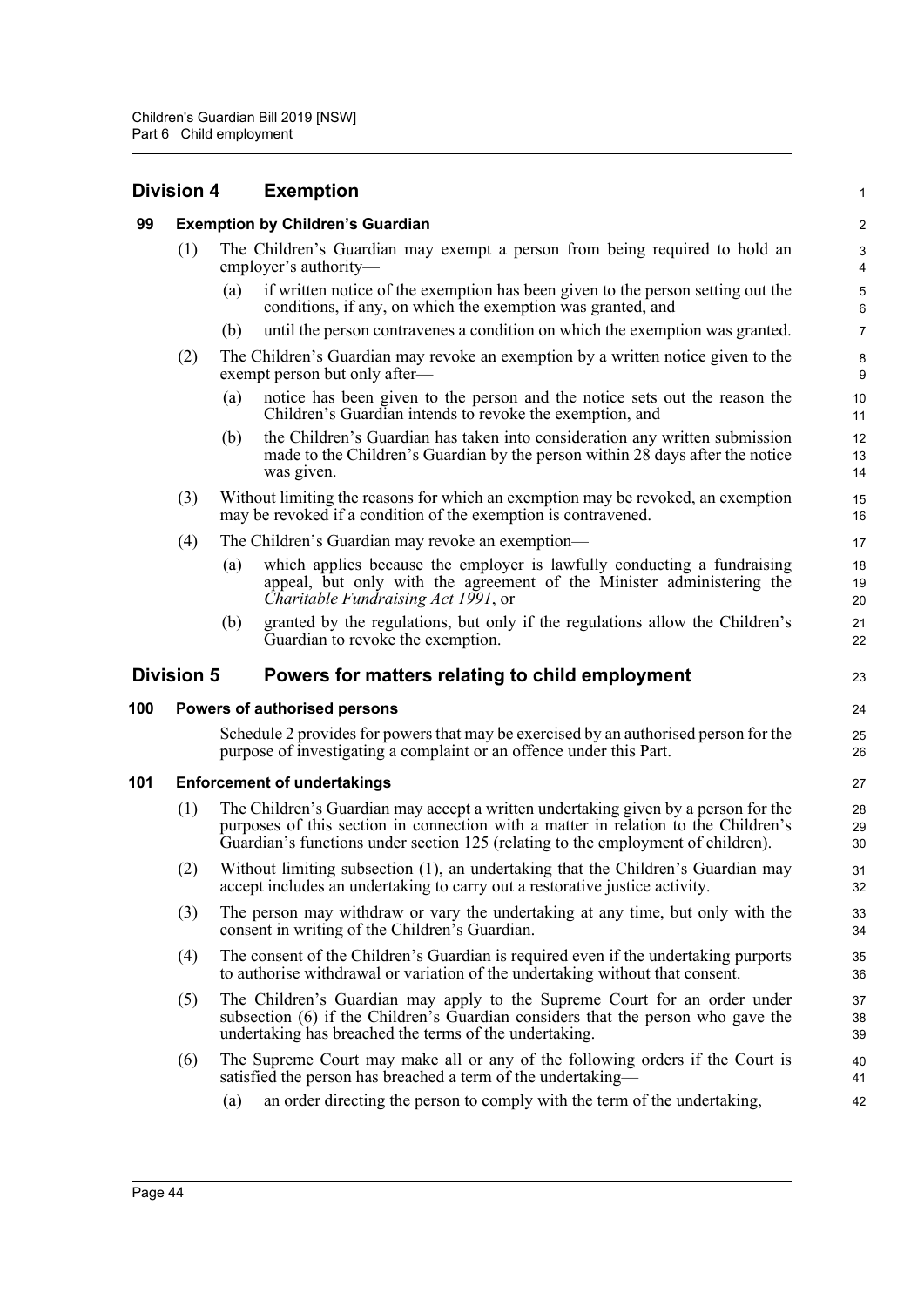|     |                   | (b)      | an order directing the person to pay to the State an amount not exceeding the<br>amount of a financial benefit that the person has obtained directly or indirectly<br>and that is reasonably attributable to the breach,                                                        | $\mathbf{1}$<br>$\overline{\mathbf{c}}$<br>$\mathsf 3$ |
|-----|-------------------|----------|---------------------------------------------------------------------------------------------------------------------------------------------------------------------------------------------------------------------------------------------------------------------------------|--------------------------------------------------------|
|     |                   | (c)      | an order the Court thinks appropriate directing the person to compensate any<br>other person who has suffered loss or damage as a result of the breach,                                                                                                                         | 4<br>5                                                 |
|     |                   | (d)      | an order suspending or revoking an employer's authority,                                                                                                                                                                                                                        | 6                                                      |
|     |                   | (e)      | any other order the Court considers appropriate.                                                                                                                                                                                                                                | $\overline{7}$                                         |
| 102 |                   |          | Power to compel production of information                                                                                                                                                                                                                                       | 8                                                      |
|     | (1)               |          | The Children's Guardian may, by written notice, request that a person provide the<br>Children's Guardian with information, including documents, relevant to the exercise<br>of the Children's Guardian's functions under section 125 relating to the employment<br>of children. | 9<br>10<br>11<br>12                                    |
|     | (2)               |          | A notice under subsection $(1)$ may be given for the purposes of-                                                                                                                                                                                                               | 13                                                     |
|     |                   | (a)      | preparing submissions to the Supreme Court under this Act, or                                                                                                                                                                                                                   | 14                                                     |
|     |                   | (b)      | investigating a complaint relating to the employment of children.                                                                                                                                                                                                               | 15                                                     |
|     | (3)               |          | A person given the notice is authorised to provide the Children's Guardian with the<br>information requested.                                                                                                                                                                   | 16<br>17                                               |
|     | (4)               |          | A notice under this section may state the day on or before which the notice must be<br>complied with.                                                                                                                                                                           | 18<br>19                                               |
|     | (5)               |          | If documents are given to the Children's Guardian under this section, the Children's<br>Guardian-                                                                                                                                                                               | 20<br>21                                               |
|     |                   | (a)      | may take possession of, and make copies of or take extracts from, the<br>documents, and                                                                                                                                                                                         | 22<br>23                                               |
|     |                   | (b)      | may keep possession of the documents for the period necessary for the<br>purposes of preparing the submission or investigating the complaint, and                                                                                                                               | 24<br>25                                               |
|     |                   | (c)      | if a person would otherwise be entitled to inspect the documents if the<br>documents were not in the possession of the Children's Guardian—must<br>permit the person to inspect the documents at all reasonable times.                                                          | 26<br>27<br>28                                         |
|     | <b>Division 6</b> |          | <b>Miscellaneous</b>                                                                                                                                                                                                                                                            | 29                                                     |
| 103 |                   |          | <b>Endangering children in employment</b>                                                                                                                                                                                                                                       | 30                                                     |
|     |                   |          | A person who causes or allows a child to take part in employment, in the course of                                                                                                                                                                                              | 31                                                     |
|     |                   | offence. | which the child's physical or emotional wellbeing is put at risk, is guilty of an                                                                                                                                                                                               | 32<br>33                                               |
|     |                   |          | Maximum penalty—200 penalty units.                                                                                                                                                                                                                                              | 34                                                     |
| 104 |                   |          | Removal of child from place of unlawful employment                                                                                                                                                                                                                              | 35                                                     |
|     |                   |          | A child is taken to be a child in need of care and protection under Chapter 4 of the<br>Children and Young Persons (Care and Protection) Act 1998 if-                                                                                                                           | 36<br>37                                               |
|     |                   | (a)      | a person (other than a relative of the child) is employing the child in<br>contravention of this Act at any place, and                                                                                                                                                          | 38<br>39                                               |
|     |                   | (b)      | the Children's Guardian requests a person responsible for the child to remove<br>the child from the place, and                                                                                                                                                                  | 40<br>41                                               |
|     |                   | (c)      | the child is not immediately removed.                                                                                                                                                                                                                                           | 42                                                     |
|     |                   |          |                                                                                                                                                                                                                                                                                 |                                                        |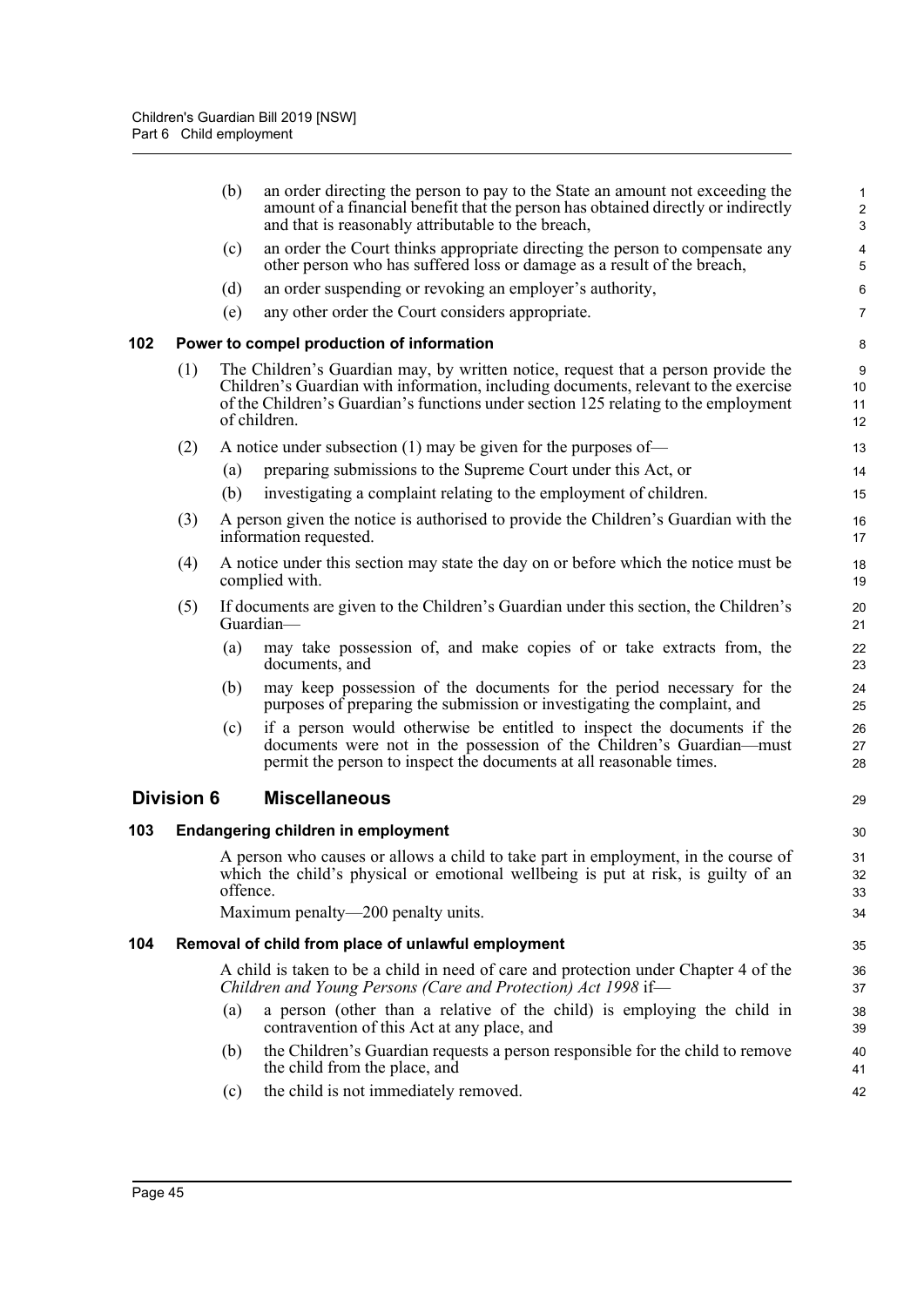| Part 7 |                            |     | <b>Adoption service providers</b>                                                                                                                                                                                                                                                                                  | 1                                       |  |  |
|--------|----------------------------|-----|--------------------------------------------------------------------------------------------------------------------------------------------------------------------------------------------------------------------------------------------------------------------------------------------------------------------|-----------------------------------------|--|--|
|        | <b>Division 1</b>          |     | <b>Preliminary</b>                                                                                                                                                                                                                                                                                                 | 2                                       |  |  |
| 105    |                            |     | <b>Objects of Part</b>                                                                                                                                                                                                                                                                                             |                                         |  |  |
|        |                            |     | The objects of this Part are—                                                                                                                                                                                                                                                                                      | 4                                       |  |  |
|        |                            | (a) | to provide a framework for the accreditation of adoption service providers to<br>ensure accredited adoption service providers comply with the objects of the<br>Adoption Act 2000, and                                                                                                                             | $\sqrt{5}$<br>$\,6\,$<br>$\overline{7}$ |  |  |
|        |                            | (b) | to emphasise that the best interests of the child concerned, both in childhood<br>and later life, must be the principal consideration in adoption law and practice,<br>and                                                                                                                                         | $\bf 8$<br>9<br>10                      |  |  |
|        |                            | (c) | to ensure that adoption law and practice assist the child to know and have<br>access to the child's birth family and cultural heritage, and                                                                                                                                                                        | 11<br>12                                |  |  |
|        |                            | (d) | to recognise the changing nature of practices of adoption, and                                                                                                                                                                                                                                                     | 13                                      |  |  |
|        |                            | (e) | to ensure equivalent safeguards and standards that apply to children adopted<br>from within the State apply to children adopted from overseas, and                                                                                                                                                                 | 14<br>15                                |  |  |
|        |                            | (f) | to encourage openness in adoption, and                                                                                                                                                                                                                                                                             | 16                                      |  |  |
|        |                            | (g) | to allow access to certain information relating to adoption.                                                                                                                                                                                                                                                       | 17                                      |  |  |
| 106    | <b>References to child</b> |     |                                                                                                                                                                                                                                                                                                                    | 18                                      |  |  |
|        |                            |     | In this Part-                                                                                                                                                                                                                                                                                                      | 19                                      |  |  |
|        |                            |     | <i>child</i> means—                                                                                                                                                                                                                                                                                                | 20                                      |  |  |
|        |                            | (a) | a person who is less than 18 years of age, or                                                                                                                                                                                                                                                                      | 21                                      |  |  |
|        |                            | (b) | a person who is 18 or more years of age in relation to whom an adoption is<br>sought or has been made.                                                                                                                                                                                                             | 22<br>23                                |  |  |
| 107    |                            |     | Meaning of "principal officer" of adoption service provider                                                                                                                                                                                                                                                        | 24                                      |  |  |
|        | (1)                        |     | The <i>principal officer</i> of an accredited adoption service provider is the person who<br>has the overall supervision of the provision, by the accredited adoption service<br>provider, of adoption services.                                                                                                   | 25<br>26<br>27                          |  |  |
|        | (2)                        |     | Anything done by, or with the approval of, the principal officer of an adoption<br>service provider in relation to adoption services is, for this Act and the regulations,<br>and the <i>Adoption Act 2000</i> and the regulations under that Act, taken to be done by<br>the adoption service provider concerned. | 28<br>29<br>30<br>31                    |  |  |
|        | (3)                        |     | Nothing in this section affects the personal liability of the principal officer.                                                                                                                                                                                                                                   | 32                                      |  |  |
|        | <b>Division 2</b>          |     | Adoption service providers accreditation                                                                                                                                                                                                                                                                           | 33                                      |  |  |
| 108    |                            |     | <b>Operation of Part</b>                                                                                                                                                                                                                                                                                           | 34                                      |  |  |
|        |                            |     | This Part and Chapter 3 of the Adoption Act 2000, provide—                                                                                                                                                                                                                                                         | 35                                      |  |  |
|        |                            | (a) | that individuals must not make their own adoption arrangements, either<br>personally or through private institutions, and                                                                                                                                                                                          | 36<br>37                                |  |  |
|        |                            | (b) | for the accreditation of charitable and non-profit organisations to provide<br>adoption services.                                                                                                                                                                                                                  | 38<br>39                                |  |  |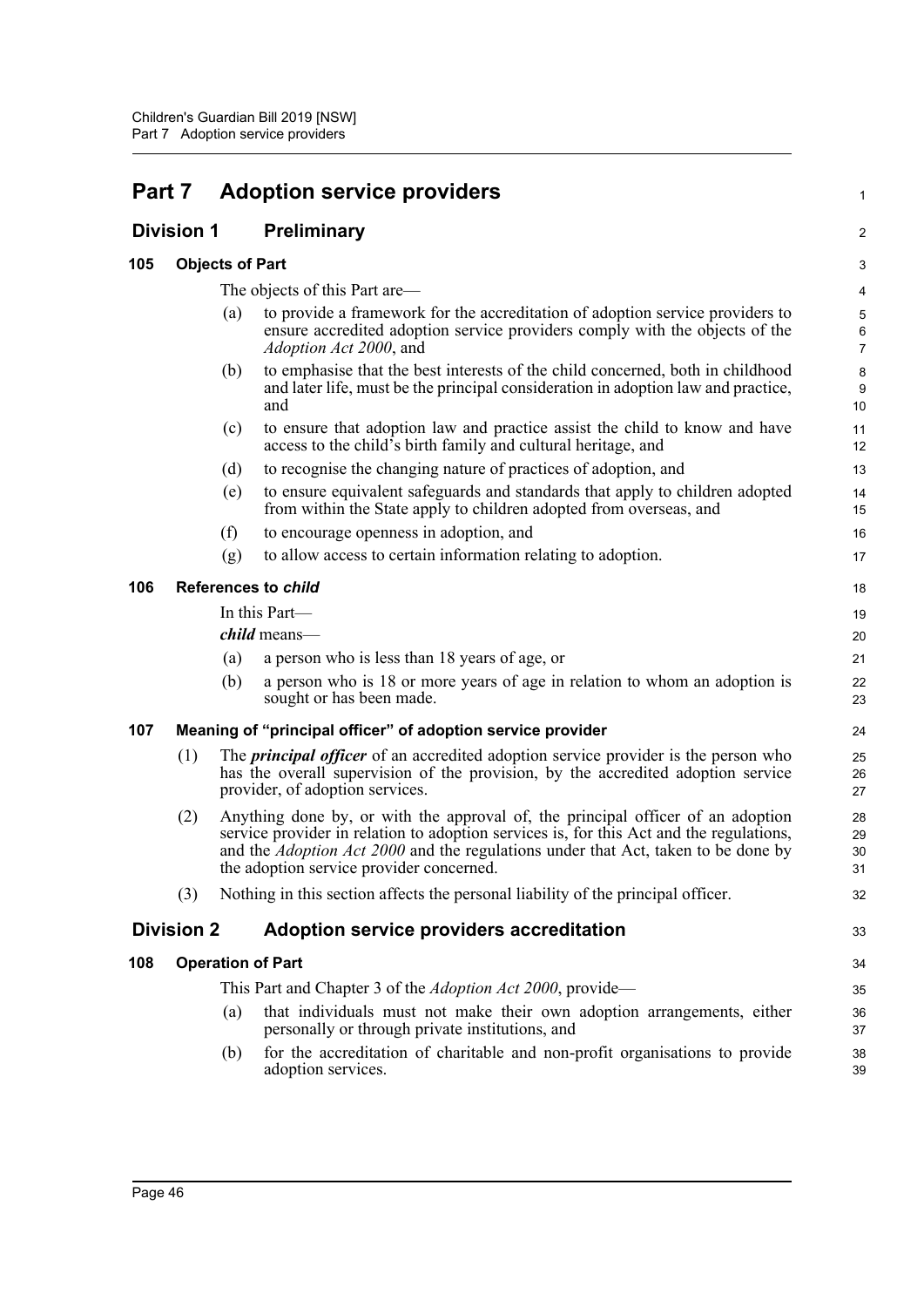#### **109 Accreditation and review of adoption service providers**

- (1) A charitable or non-profit organisation may apply to the Children's Guardian for accreditation as an adoption service provider to provide adoption services specified by the Children's Guardian.
- (2) The Children's Guardian is to monitor whether the Secretary and accredited adoption service providers are carrying out their responsibilities with respect to the provision of adoption services in accordance with this Act and the regulations, and the *Adoption Act 2000* and the regulations under that Act.

**Note.** Section 11 of the *Adoption Act 2000* provides that it is an offence for a person to provide an adoption service unless the person is the Secretary or accredited under this Act as an adoption service provider.

(3) A person who makes a statement, orally or in writing, that the person knows to be false for the purposes of or in connection with subsection (1) or (2) is guilty of an offence.

Maximum penalty—25 penalty units or imprisonment for 12 months, or both.

- (4) Subsection (3) does not apply to a document if the person, when giving the document—
	- (a) tells the Children's Guardian or an officer of the Children's Guardian, to the best of the person's ability, how it is false or misleading, and
	- (b) if the person has, or can reasonably obtain, the correct information—gives the correct information.

### **110 Accreditation criteria**

| (1) On the recommendation of the Children's Guardian, the Minister may, from time to |
|--------------------------------------------------------------------------------------|
| time by order published in the Gazette, approve standards and other criteria for use |
| in determining—                                                                      |

- (a) whether to grant an application for accreditation as an accredited adoption service provider, and
- (b) the period for which accreditation is to be granted.
- (2) Standards and criteria may be approved under subsection (1) in relation to a class of applicants.
- (3) Without limiting subsection (1), the criteria approved under subsection (1) are to be integrated, to the greatest extent practicable, with the criteria for accreditation of a designated agency under this Act.
- (4) Failure to comply with subsection (3) does not affect the validity of a decision of the Children's Guardian to accredit or not to accredit an applicant.

### **Division 3 Miscellaneous**

### **111 Restriction on inspection of records**

- (1) Except as provided by this Act or the regulations, records made in connection with the administration or execution of this Part are not to be open to inspection by, or made available to, any person, including any party to proceedings before the Court under this Act.
- (2) Subsection (1) does not apply to any record or report if so ordered by the Court.

| $(3)$ In this section—                                   |
|----------------------------------------------------------|
| <b>Court</b> means the Supreme Court of New South Wales. |

38 39

36

37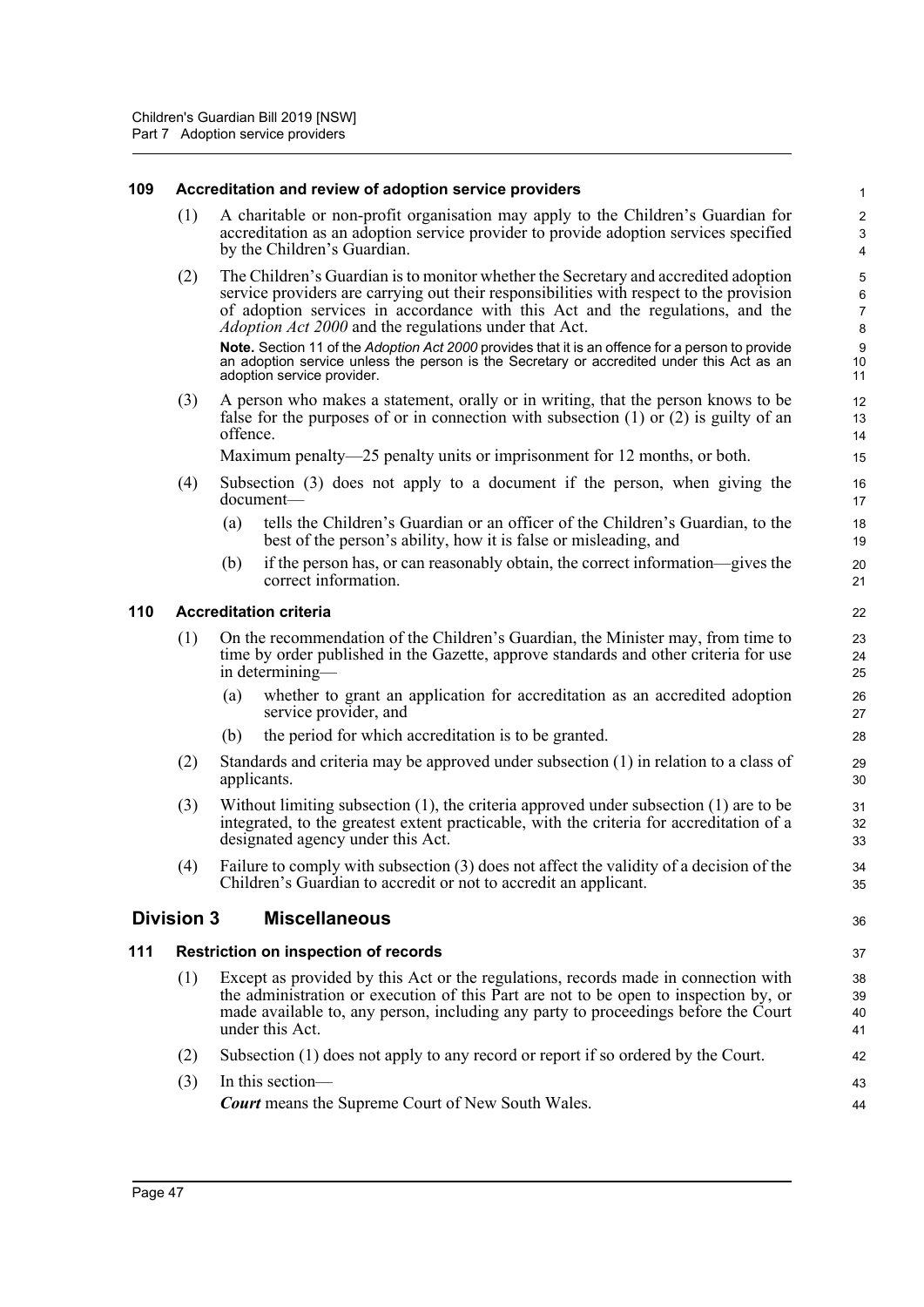*record* means any document or other source of information compiled, recorded or stored in written form or on film, or by electronic process, or in any other manner or by any other means.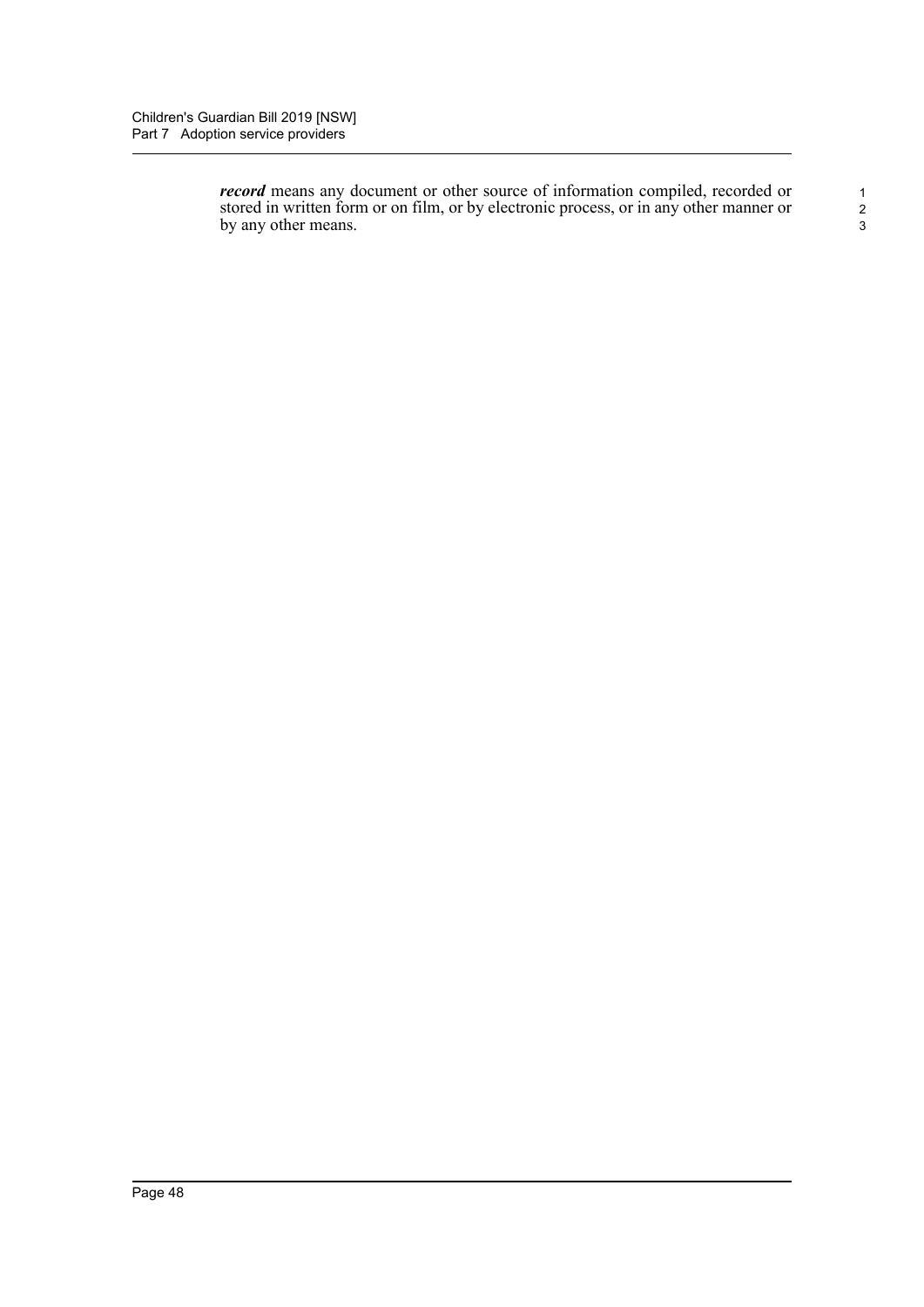| Part 8 |                   | <b>Children's Guardian</b>                                                                                                                                                                                                              |                     |  |  |  |  |
|--------|-------------------|-----------------------------------------------------------------------------------------------------------------------------------------------------------------------------------------------------------------------------------------|---------------------|--|--|--|--|
|        | <b>Division 1</b> | <b>Appointment</b>                                                                                                                                                                                                                      | 2                   |  |  |  |  |
| 112    |                   | <b>Appointment of Children's Guardian</b>                                                                                                                                                                                               | 3                   |  |  |  |  |
|        | (1)               | There is to be a Children's Guardian.                                                                                                                                                                                                   | 4                   |  |  |  |  |
|        | (2)               | The Children's Guardian is appointed by the Governor.                                                                                                                                                                                   | 5                   |  |  |  |  |
| 113    |                   | <b>Term of office</b>                                                                                                                                                                                                                   | 6                   |  |  |  |  |
|        | (1)               | The Children's Guardian holds office for the term, not more than 5 years, stated in<br>the instrument of appointment.                                                                                                                   | $\overline{7}$<br>8 |  |  |  |  |
|        | (2)               | The Children's Guardian is eligible for re-appointment.                                                                                                                                                                                 | 9                   |  |  |  |  |
|        | (3)               | However, a person may not be appointed for more than 2 terms of office as<br>Children's Guardian, whether or not the terms are consecutive.                                                                                             | 10<br>11            |  |  |  |  |
| 114    |                   | <b>Full-time office</b>                                                                                                                                                                                                                 | 12                  |  |  |  |  |
|        |                   | The office of Children's Guardian is a full-time office and the holder of the office is<br>required to hold it on that basis, except to the extent permitted by the Minister.                                                           | 13<br>14            |  |  |  |  |
| 115    |                   | <b>Eligibility for appointment</b>                                                                                                                                                                                                      |                     |  |  |  |  |
|        |                   | A person is not eligible for appointment as Children's Guardian if the person is a<br>member of the Legislative Council or the Legislative Assembly or is a member of a<br>House of Parliament of another State or of the Commonwealth. | 16<br>17<br>18      |  |  |  |  |
| 116    |                   | <b>Employment and remuneration</b>                                                                                                                                                                                                      | 19                  |  |  |  |  |
|        | (1)               | Subject to this Part, the employment of the Children's Guardian is on the terms and<br>conditions stated in the instrument of appointment.                                                                                              | 20<br>21            |  |  |  |  |
|        | (2)               | The following provisions (the <i>relevant provisions</i> ) of, or made under, the<br>Government Sector Employment Act 2013 relating to the employment of Public<br>Service senior executives apply to the Children's Guardian—          | 22<br>23<br>24      |  |  |  |  |
|        |                   | provisions relating to the band in which an executive is to be employed,<br>(a)                                                                                                                                                         | 25                  |  |  |  |  |
|        |                   | provisions relating to the contract of employment of an executive,<br>(b)                                                                                                                                                               | 26                  |  |  |  |  |
|        |                   | provisions relating to the remuneration, employment benefits and allowances<br>(c)<br>of an executive.                                                                                                                                  | 27<br>28            |  |  |  |  |
|        | (3)               | For subsection (2), in applying the relevant provisions to the Children's Guardian, a<br>reference to the employer of a Public Service senior executive is taken to be a<br>reference to the Minister.                                  | 29<br>30<br>31      |  |  |  |  |
| 117    |                   | <b>Children's Guardian not Public Service employee</b>                                                                                                                                                                                  | 32                  |  |  |  |  |
|        | (1)               | The office of Children's Guardian is a statutory office.                                                                                                                                                                                | 33                  |  |  |  |  |
|        | (2)               | The provisions of the <i>Government Sector Employment Act 2013</i> relating to the<br>employment of Public Service employees do not apply to the office.                                                                                | 34<br>35            |  |  |  |  |
|        | <b>Division 2</b> | Vacancy and removal from office                                                                                                                                                                                                         | 36                  |  |  |  |  |
| 118    |                   | Vacancy in office of Children's Guardian                                                                                                                                                                                                | 37                  |  |  |  |  |
|        | (1)               | The office of Children's Guardian becomes vacant if the holder—<br>attains the age of 65 years, or<br>(a)                                                                                                                               | 38<br>39            |  |  |  |  |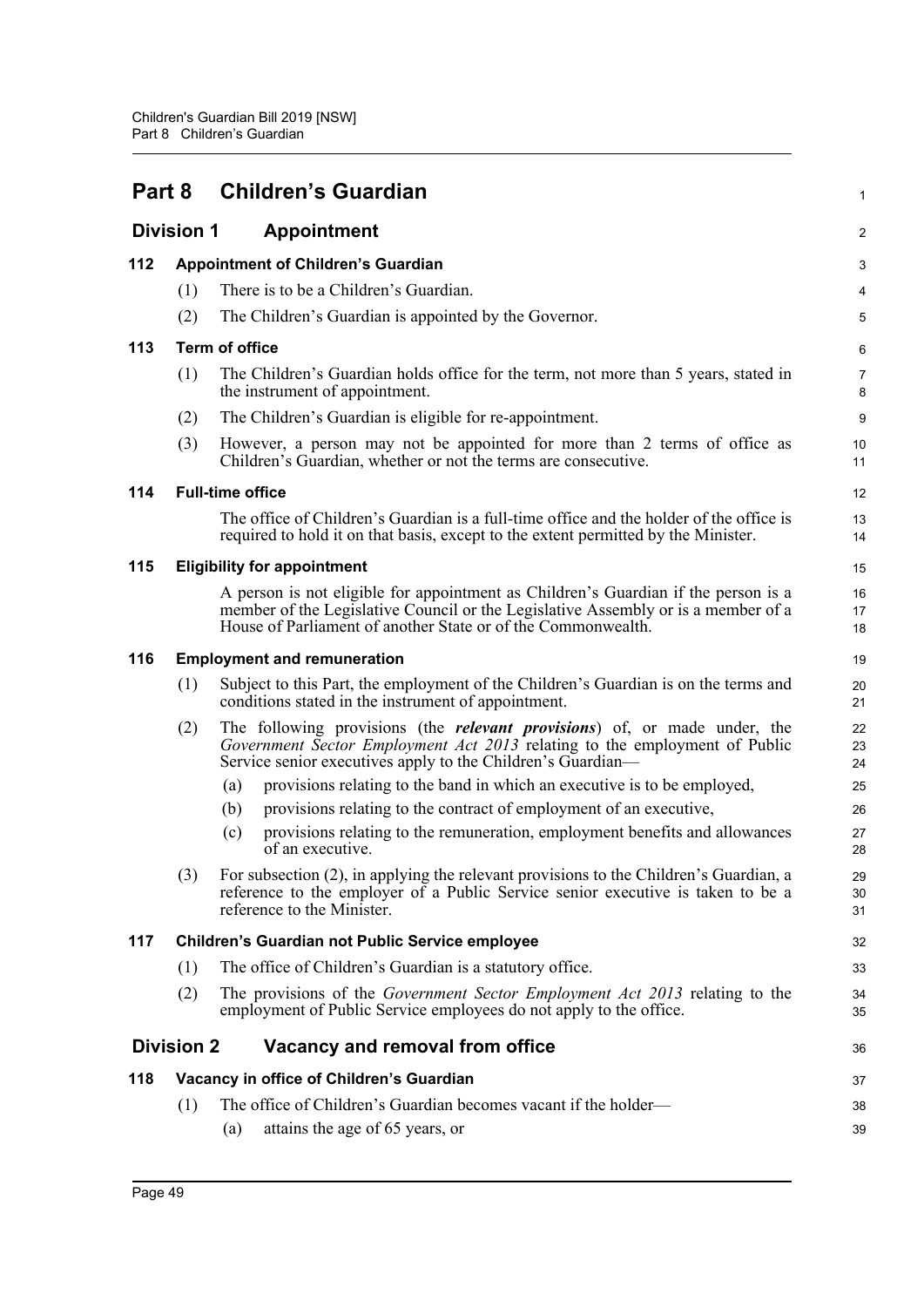|     |                   | (b) | engages in any paid employment outside the duties of the office, or                                                                                                                                                                                                        | $\mathbf{1}$                                     |
|-----|-------------------|-----|----------------------------------------------------------------------------------------------------------------------------------------------------------------------------------------------------------------------------------------------------------------------------|--------------------------------------------------|
|     |                   | (c) | is nominated for election as a member of the Legislative Council or the<br>Legislative Assembly or as a member of a House of Parliament of another<br>State or of the Commonwealth, or                                                                                     | $\overline{2}$<br>$\ensuremath{\mathsf{3}}$<br>4 |
|     |                   | (d) | resigns the office by instrument in writing addressed to the Governor and the<br>Governor accepts the resignation.                                                                                                                                                         | $\mathbf 5$<br>6                                 |
|     | (2)               |     | If the office of Children's Guardian becomes vacant, a person is, subject to this Act,<br>to be appointed to fill the vacancy.                                                                                                                                             | $\overline{7}$<br>8                              |
| 119 |                   |     | <b>Removal from office</b>                                                                                                                                                                                                                                                 | 9                                                |
|     | (1)               |     | The Governor may, at any time, remove the Children's Guardian from office upon<br>the address of both Houses of Parliament.                                                                                                                                                | 10<br>11                                         |
|     | (2)               |     | To remove any doubt, the Children's Guardian cannot be removed from office under<br>Part 6 of the Government Sector Employment Act 2013.                                                                                                                                   | 12<br>13                                         |
|     | <b>Division 3</b> |     | <b>Acting Children's Guardian</b>                                                                                                                                                                                                                                          | 14                                               |
| 120 |                   |     | <b>Acting Children's Guardian</b>                                                                                                                                                                                                                                          | 15                                               |
|     | (1)               |     | If a person is appointed to act in the office of Children's Guardian, the acting<br>Children's Guardian is entitled to be paid the remuneration and allowances decided<br>by the Minister.                                                                                 | 16<br>17<br>18                                   |
|     | (2)               |     | The Governor may remove a person from the office of acting Children's Guardian.                                                                                                                                                                                            | 19                                               |
|     | <b>Division 4</b> |     | <b>Office of the Children's Guardian</b>                                                                                                                                                                                                                                   | 20                                               |
| 121 |                   |     | Deputy Children's Guardian and Assistant Children's Guardian                                                                                                                                                                                                               | 21                                               |
|     | (1)               |     | The Children's Guardian may appoint one or more Deputy Children's Guardian and<br>Assistant Children's Guardian.                                                                                                                                                           | 22<br>23                                         |
|     | (2)               |     | Section 115 applies to and in respect of a Deputy Children's Guardian and an<br>Assistant Children's Guardian in the same way the provision applies to and in respect<br>of the Children's Guardian.                                                                       | 24<br>25<br>26                                   |
|     | (3)               |     | The offices of Deputy Children's Guardian and Assistant Children's Guardian-                                                                                                                                                                                               | 27                                               |
|     |                   | (a) | are statutory offices, and                                                                                                                                                                                                                                                 | 28                                               |
|     |                   | (b) | except as applied by section 122(2), the provisions of the <i>Government Sector</i><br>Employment Act 2013 relating to the employment of Public Service employees<br>do not apply to the offices.                                                                          | 29<br>30<br>31                                   |
|     | (4)               |     | A Deputy Children's Guardian or an Assistant Children's Guardian holds office for<br>the term, not exceeding 5 years, stated in an instrument of appointment, and is<br>eligible for re-appointment.                                                                       | 32<br>33<br>34                                   |
| 122 |                   |     | Employment of Deputy Children's Guardian or Assistant Children's Guardian                                                                                                                                                                                                  | 35                                               |
|     | (1)               |     | The employment of a Deputy Children's Guardian and an Assistant Children's<br>Guardian is to be governed by a contract of employment between the Deputy<br>Children's Guardian or Assistant Children's Guardian and the Children's Guardian.                               | 36<br>37<br>38                                   |
|     | (2)               |     | The following provisions (the <i>relevant provisions</i> ) of, or made under, the<br>Government Sector Employment Act 2013 relating to the employment of Public<br>Service senior executives apply to a Deputy Children's Guardian or an Assistant<br>Children's Guardian- | 39<br>40<br>41<br>42                             |
|     |                   | (a) | provisions relating to the band in which an executive is to be employed,                                                                                                                                                                                                   | 43                                               |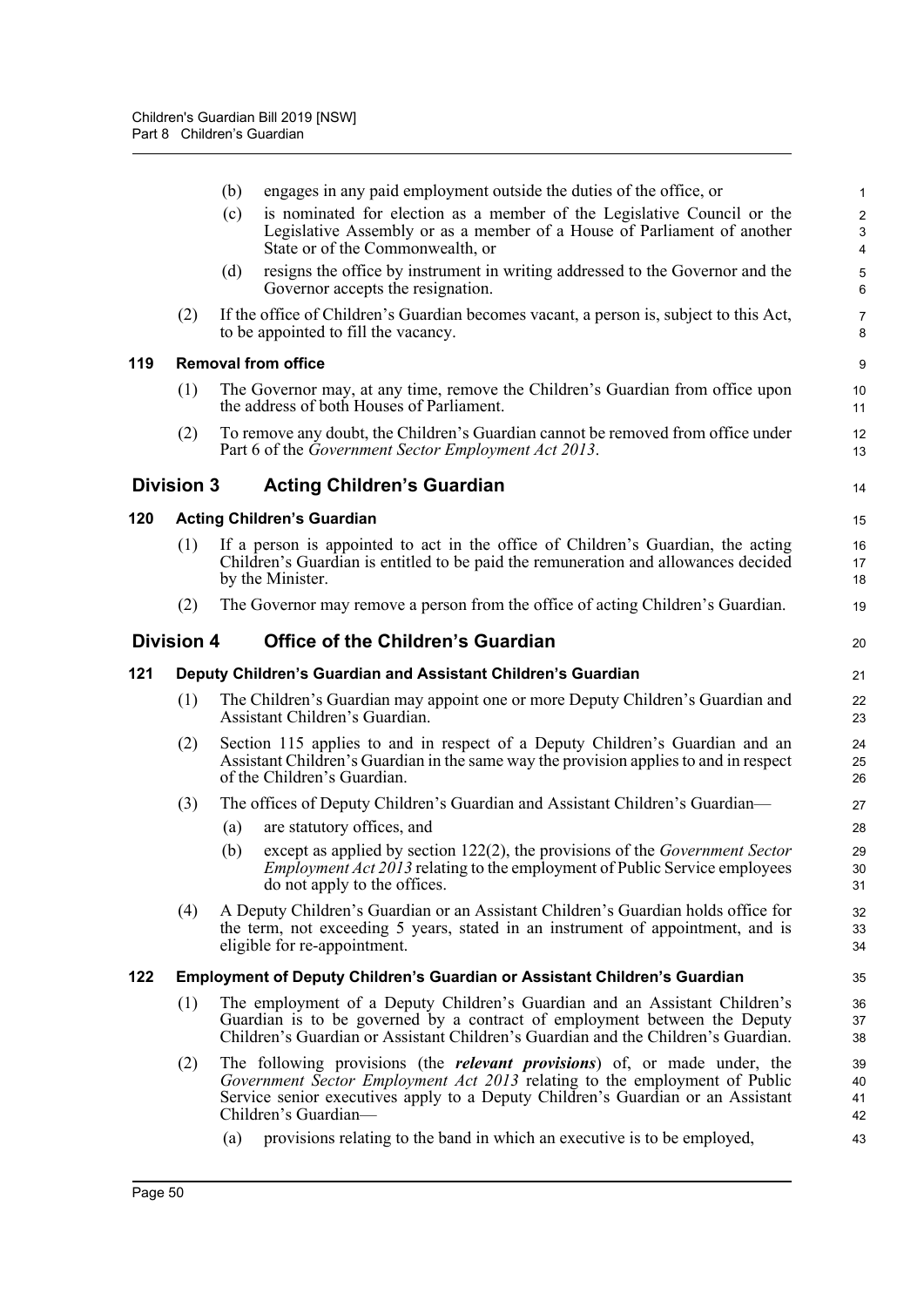|     | (b) | provisions relating to the contract of employment of an executive,                                                                                                                                                                                            | $\mathbf{1}$                                                                                                                                                                                                                                                                                                                                                                                                                                                                                                                                                                                                                                                                                                                                                                                                                                                                                                                                                                                                                                                                                                                                                                                                                                                                                                                                                       |
|-----|-----|---------------------------------------------------------------------------------------------------------------------------------------------------------------------------------------------------------------------------------------------------------------|--------------------------------------------------------------------------------------------------------------------------------------------------------------------------------------------------------------------------------------------------------------------------------------------------------------------------------------------------------------------------------------------------------------------------------------------------------------------------------------------------------------------------------------------------------------------------------------------------------------------------------------------------------------------------------------------------------------------------------------------------------------------------------------------------------------------------------------------------------------------------------------------------------------------------------------------------------------------------------------------------------------------------------------------------------------------------------------------------------------------------------------------------------------------------------------------------------------------------------------------------------------------------------------------------------------------------------------------------------------------|
|     | (c) | provisions relating to the remuneration, employment benefits and allowances<br>of an executive,                                                                                                                                                               | $\overline{c}$<br>$\mathbf{3}$                                                                                                                                                                                                                                                                                                                                                                                                                                                                                                                                                                                                                                                                                                                                                                                                                                                                                                                                                                                                                                                                                                                                                                                                                                                                                                                                     |
|     | (d) | provisions relating to the termination of employment of an executive.                                                                                                                                                                                         | 4                                                                                                                                                                                                                                                                                                                                                                                                                                                                                                                                                                                                                                                                                                                                                                                                                                                                                                                                                                                                                                                                                                                                                                                                                                                                                                                                                                  |
| (3) |     |                                                                                                                                                                                                                                                               | 5<br>6<br>$\overline{7}$                                                                                                                                                                                                                                                                                                                                                                                                                                                                                                                                                                                                                                                                                                                                                                                                                                                                                                                                                                                                                                                                                                                                                                                                                                                                                                                                           |
|     |     |                                                                                                                                                                                                                                                               | 8                                                                                                                                                                                                                                                                                                                                                                                                                                                                                                                                                                                                                                                                                                                                                                                                                                                                                                                                                                                                                                                                                                                                                                                                                                                                                                                                                                  |
| (1) |     |                                                                                                                                                                                                                                                               | 9<br>10                                                                                                                                                                                                                                                                                                                                                                                                                                                                                                                                                                                                                                                                                                                                                                                                                                                                                                                                                                                                                                                                                                                                                                                                                                                                                                                                                            |
|     | (a) | dies, or                                                                                                                                                                                                                                                      | 11                                                                                                                                                                                                                                                                                                                                                                                                                                                                                                                                                                                                                                                                                                                                                                                                                                                                                                                                                                                                                                                                                                                                                                                                                                                                                                                                                                 |
|     | (b) | completes a term of office and is not re-appointed, or                                                                                                                                                                                                        | 12                                                                                                                                                                                                                                                                                                                                                                                                                                                                                                                                                                                                                                                                                                                                                                                                                                                                                                                                                                                                                                                                                                                                                                                                                                                                                                                                                                 |
|     | (c) | resigns the office by instrument in writing addressed to the Children's<br>Guardian, or                                                                                                                                                                       | 13<br>14                                                                                                                                                                                                                                                                                                                                                                                                                                                                                                                                                                                                                                                                                                                                                                                                                                                                                                                                                                                                                                                                                                                                                                                                                                                                                                                                                           |
|     | (d) | becomes bankrupt, applies to take the benefit of a law for the relief of bankrupt<br>or insolvent debtors, compounds with the holder's creditors or makes an<br>assignment of the holder's remuneration for the holder's benefit, or                          | 15<br>16<br>17                                                                                                                                                                                                                                                                                                                                                                                                                                                                                                                                                                                                                                                                                                                                                                                                                                                                                                                                                                                                                                                                                                                                                                                                                                                                                                                                                     |
|     | (e) | becomes a mentally incapacitated person, or                                                                                                                                                                                                                   | 18                                                                                                                                                                                                                                                                                                                                                                                                                                                                                                                                                                                                                                                                                                                                                                                                                                                                                                                                                                                                                                                                                                                                                                                                                                                                                                                                                                 |
|     | (f) | is convicted in New South Wales of an offence that is punishable by<br>imprisonment for 12 months or more or is convicted of an offence that, if<br>committed in New South Wales, would be an offence punishable by<br>imprisonment for 12 months or more, or | 19<br>20<br>21<br>22                                                                                                                                                                                                                                                                                                                                                                                                                                                                                                                                                                                                                                                                                                                                                                                                                                                                                                                                                                                                                                                                                                                                                                                                                                                                                                                                               |
|     | (g) | is nominated for election as a member of the Legislative Council or the<br>Legislative Assembly or as a member of a House of Parliament of another<br>State or of the Commonwealth, or                                                                        | 23<br>24<br>25                                                                                                                                                                                                                                                                                                                                                                                                                                                                                                                                                                                                                                                                                                                                                                                                                                                                                                                                                                                                                                                                                                                                                                                                                                                                                                                                                     |
|     | (h) | is removed from office under section $122(2)$ .                                                                                                                                                                                                               | 26                                                                                                                                                                                                                                                                                                                                                                                                                                                                                                                                                                                                                                                                                                                                                                                                                                                                                                                                                                                                                                                                                                                                                                                                                                                                                                                                                                 |
| (2) |     |                                                                                                                                                                                                                                                               | 27<br>28<br>29                                                                                                                                                                                                                                                                                                                                                                                                                                                                                                                                                                                                                                                                                                                                                                                                                                                                                                                                                                                                                                                                                                                                                                                                                                                                                                                                                     |
|     |     |                                                                                                                                                                                                                                                               | 30                                                                                                                                                                                                                                                                                                                                                                                                                                                                                                                                                                                                                                                                                                                                                                                                                                                                                                                                                                                                                                                                                                                                                                                                                                                                                                                                                                 |
|     |     |                                                                                                                                                                                                                                                               | 31<br>32<br>33                                                                                                                                                                                                                                                                                                                                                                                                                                                                                                                                                                                                                                                                                                                                                                                                                                                                                                                                                                                                                                                                                                                                                                                                                                                                                                                                                     |
|     |     |                                                                                                                                                                                                                                                               | 34<br>35<br>36<br>37                                                                                                                                                                                                                                                                                                                                                                                                                                                                                                                                                                                                                                                                                                                                                                                                                                                                                                                                                                                                                                                                                                                                                                                                                                                                                                                                               |
|     |     | <b>Functions</b>                                                                                                                                                                                                                                              | 38                                                                                                                                                                                                                                                                                                                                                                                                                                                                                                                                                                                                                                                                                                                                                                                                                                                                                                                                                                                                                                                                                                                                                                                                                                                                                                                                                                 |
|     |     |                                                                                                                                                                                                                                                               | 39                                                                                                                                                                                                                                                                                                                                                                                                                                                                                                                                                                                                                                                                                                                                                                                                                                                                                                                                                                                                                                                                                                                                                                                                                                                                                                                                                                 |
| (1) |     |                                                                                                                                                                                                                                                               | 40                                                                                                                                                                                                                                                                                                                                                                                                                                                                                                                                                                                                                                                                                                                                                                                                                                                                                                                                                                                                                                                                                                                                                                                                                                                                                                                                                                 |
|     | (a) | to exercise functions relating to persons engaged in child-related work,<br>including working with children check clearances, under the Child Protection<br>(Working with Children) Act 2012,                                                                 | 41<br>42<br>43                                                                                                                                                                                                                                                                                                                                                                                                                                                                                                                                                                                                                                                                                                                                                                                                                                                                                                                                                                                                                                                                                                                                                                                                                                                                                                                                                     |
|     | (b) | to promote the best interests of all children in out-of-home care,                                                                                                                                                                                            | 44                                                                                                                                                                                                                                                                                                                                                                                                                                                                                                                                                                                                                                                                                                                                                                                                                                                                                                                                                                                                                                                                                                                                                                                                                                                                                                                                                                 |
|     | (c) | to ensure the rights of all children in out-of-home care are safeguarded and<br>promoted,                                                                                                                                                                     | 45<br>46                                                                                                                                                                                                                                                                                                                                                                                                                                                                                                                                                                                                                                                                                                                                                                                                                                                                                                                                                                                                                                                                                                                                                                                                                                                                                                                                                           |
|     |     | <b>Division 5</b>                                                                                                                                                                                                                                             | For subsection (2), in applying the relevant provisions to a Deputy Children's<br>Guardian or an Assistant Children's Guardian, a reference to the employer of a<br>Public Service senior executive is taken to be a reference to the Children's Guardian.<br>Vacancy of office of Deputy Children's Guardian or Assistant Children's Guardian<br>The office of a Deputy Children's Guardian or an Assistant Children's Guardian<br>becomes vacant if the holder—<br>A Deputy Children's Guardian or an Assistant Children's Guardian appointed as<br>acting Children's Guardian under section 120, does not, on that account, cease to be<br>Deputy Children's Guardian or an Assistant Children's Guardian.<br><b>Staff of Office</b><br>Persons may be employed in the Public Service under the Government Sector<br><i>Employment Act 2013</i> to enable the Children's Guardian to exercise the Children's<br>Guardian's functions.<br>Note. Section 59 of the Government Sector Employment Act 2013 provides that a person<br>employed may be referred to as an officer or employee, or member of staff, of the Children's<br>Guardian. Section 47A of the Constitution Act 1902 precludes the Children's Guardian from<br>employing staff.<br><b>Functions of Children's Guardian</b><br>The principal functions of the Children's Guardian are as follows— |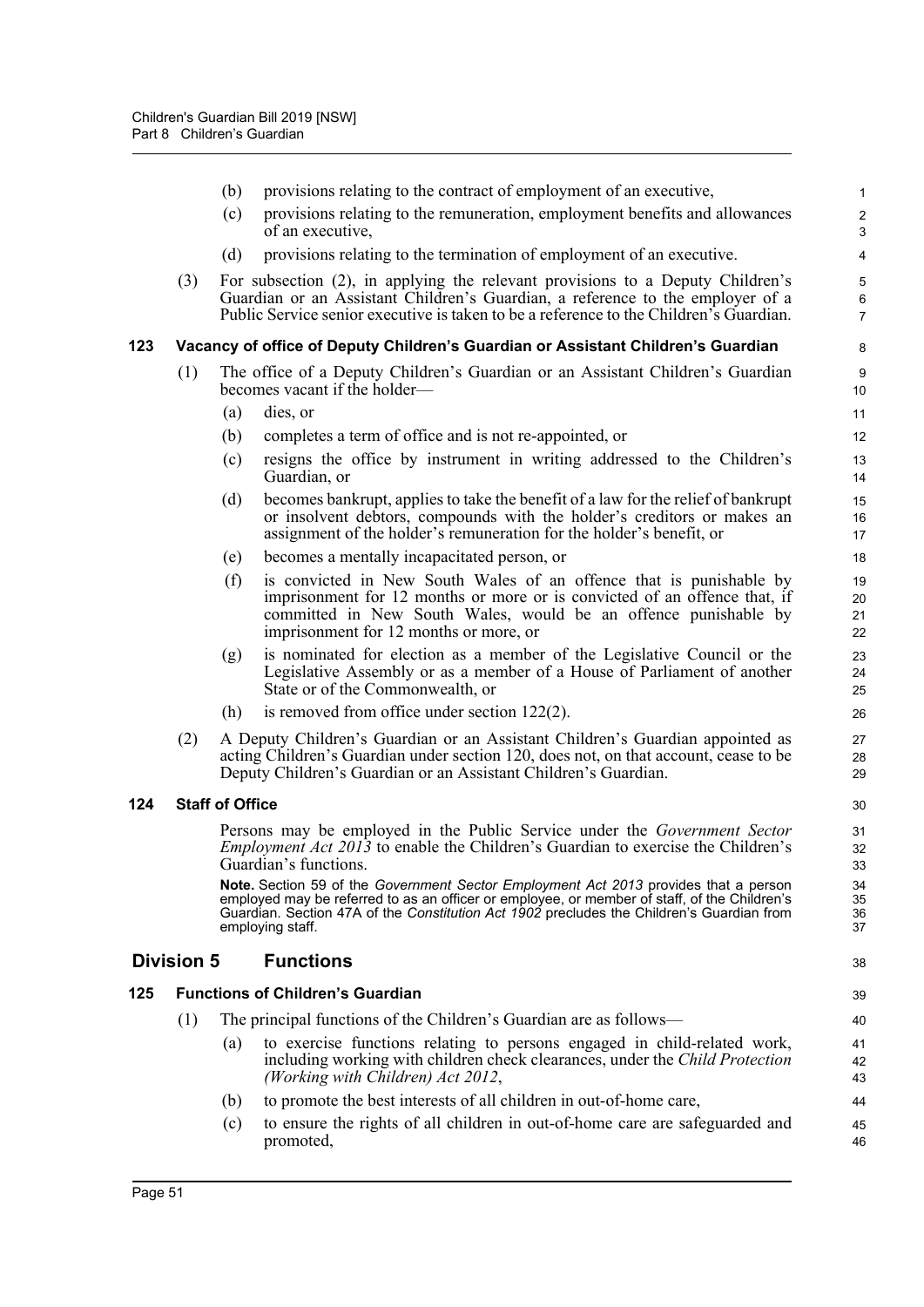(d) to establish a register for the purpose of the authorisation of individuals as authorised carers, and to maintain that register,

44 45 46

- (e) to accredit designated agencies and to monitor the carrying out of the agencies' responsibilities under this Act, the regulations, the *Children and Young Persons (Care and Protection) Act 1998* and the regulations under that Act,
- (f) to register organisations that provide or arrange voluntary out-of-home care and to monitor the carrying out of the organisations' responsibilities under this Act and the regulations,
- (g) to exercise functions relating to the employment of children, including the making and revoking of exemptions from the requirement to hold an employer's authority,
- (h) to develop and administer a voluntary accreditation scheme for persons working with persons who have committed sexual offences against children,
- (i) to develop and administer a voluntary accreditation scheme for programs for persons who have committed sexual offences against children,
- (j) to encourage organisations to develop the organisations' capacity to be safe for children under the Children's Guardian's public awareness and advice functions specified in the *Child Protection (Working with Children) Act 2012*,
- (k) to accredit adoption service providers under this Act and the regulations and to monitor the carrying out of the responsibilities, with respect to the provision of adoption services under the *Adoption Act 2000* and the regulations under that Act, of the providers and the Secretary,
- (l) to establish and maintain a register for the application and engagement of individuals as residential care workers,
- (m) to administer a reportable conduct scheme and work with relevant entities to prevent, identify and respond to reportable conduct and promote compliance with the scheme,
- (n) to educate and provide advice to relevant entities, monitor investigations by relevant entities, make recommendations to relevant entities and investigate reportable allegations or make determinations about convictions considered to be reportable convictions,
- (o) to co-ordinate the Official Community Visitor scheme in relation to Official Community Visitors.
- (2) Also, the Children's Guardian has any other functions conferred or imposed on the Children's Guardian by or under this Act or any other Act.
- (3) The Children's Guardian is not subject to the control or direction of the Minister.

### **126 Restriction on functions**

|     | striction on functions                                                        | 38 |
|-----|-------------------------------------------------------------------------------|----|
|     | The Children's Guardian must not carry out the following functions—           | 39 |
| (a) | an investigation into the death of a child that is or has been subject to—    | 40 |
|     | an investigation under the Coroners Act 2009, or                              | 41 |
|     | a review or an investigation under the Ombudsman Act 1974,<br>(11)            | 42 |
| (b) | the investigation or resolution of a matter that is, or was, the subject of a | 43 |

community services complaint within the meaning of Part 4 of the *Community Services (Complaints, Reviews and Monitoring) Act 1993*, unless the Ombudsman has agreed.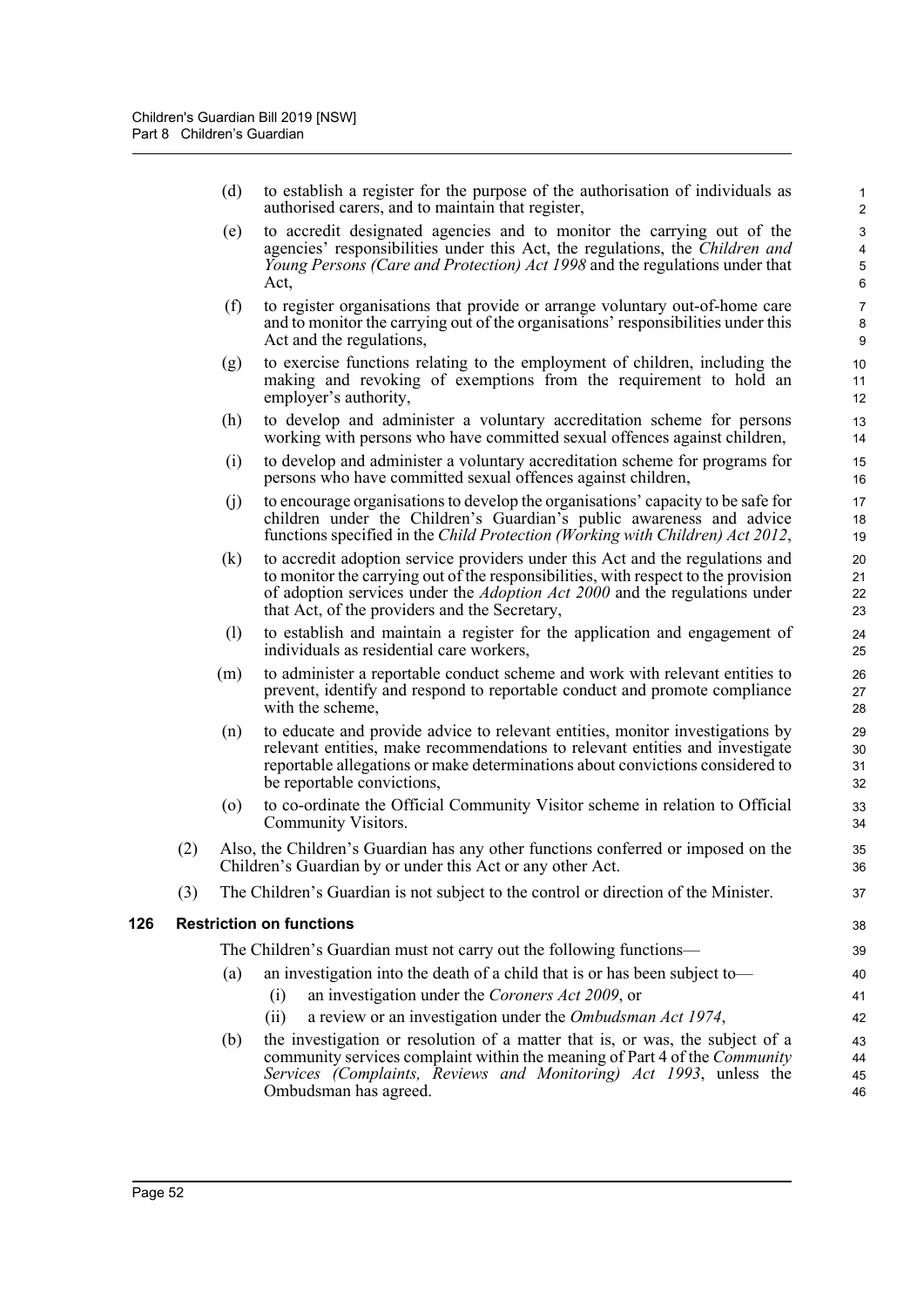| 127 | Appointment of advisory committees |                                                                                                                                                                    |                                                                                                                                                                                            |                |  |  |
|-----|------------------------------------|--------------------------------------------------------------------------------------------------------------------------------------------------------------------|--------------------------------------------------------------------------------------------------------------------------------------------------------------------------------------------|----------------|--|--|
|     | (1)                                |                                                                                                                                                                    | The Children's Guardian may appoint advisory committees to assist in the exercise<br>of the Children's Guardian's functions.                                                               | З              |  |  |
|     | (2)                                |                                                                                                                                                                    | The procedure of an advisory committee is to be decided by—                                                                                                                                |                |  |  |
|     |                                    | (a)                                                                                                                                                                | the Children's Guardian, or                                                                                                                                                                |                |  |  |
|     |                                    | (b)                                                                                                                                                                | if directed by the Children's Guardian-the committee.                                                                                                                                      | Е              |  |  |
|     | (3)                                | Minister.                                                                                                                                                          | A member of an advisory committee is entitled to the allowances decided by the                                                                                                             | 7<br>ε         |  |  |
|     | (4)                                |                                                                                                                                                                    | The Children's Guardian may disband an advisory committee at any time.                                                                                                                     | ç              |  |  |
| 128 |                                    |                                                                                                                                                                    | [Provision deliberately blank for relocation]<br>Note. Schedule 5.8, item 18 provides for section 182 of the Children and Young Persons (Care<br>and Protection) Act 1998 to be relocated. | 10<br>11<br>12 |  |  |
| 129 |                                    |                                                                                                                                                                    | [Provision deliberately blank for relocation]<br>Note. Schedule 5.8, item 19 provides for section 184 of the Children and Young Persons (Care<br>and Protection) Act 1998 to be relocated. | 13<br>14<br>15 |  |  |
| 130 |                                    |                                                                                                                                                                    | <b>Delegation of functions</b>                                                                                                                                                             | 16             |  |  |
|     | (1)                                | Subject to subsection (2), the Children's Guardian may delegate to an officer of the<br>Children's Guardian the exercise of a function of the Children's Guardian. |                                                                                                                                                                                            |                |  |  |
|     | (2)                                |                                                                                                                                                                    | The Children's Guardian may not delegate the exercise of—                                                                                                                                  | 1 <sup>c</sup> |  |  |
|     |                                    | (a)                                                                                                                                                                | a function to make a report under this Act, other than to an Assistant<br>Children's Guardian, or                                                                                          | 20<br>21       |  |  |
|     |                                    | (b)                                                                                                                                                                | a function conferred by clause $1(2)$ of Schedule 3, other than to an Assistant<br>Children's Guardian, or                                                                                 | 22<br>23       |  |  |
|     |                                    | (c)                                                                                                                                                                | the power of delegation under subsection (1).                                                                                                                                              | 24             |  |  |
|     | (3)                                |                                                                                                                                                                    | An officer to whom the exercise of a function has been delegated under subsection<br>$(1)$ may subdelegate the exercise of the function to-                                                | 25<br>26       |  |  |
|     |                                    | (a)                                                                                                                                                                | another officer of the Children's Guardian, or                                                                                                                                             | 27             |  |  |
|     |                                    | (b)                                                                                                                                                                | a person, or a member of a class of persons, prescribed by the regulations or<br>approved by the Children's Guardian.                                                                      | 28<br>29       |  |  |
| 131 |                                    |                                                                                                                                                                    | Referral of matters to police and other investigative agencies                                                                                                                             | 3 <sub>C</sub> |  |  |
|     | (1)                                | This section applies if information obtained by the Children's Guardian in the course<br>of exercising the Children's Guardian's functions is—                     |                                                                                                                                                                                            |                |  |  |
|     |                                    | (a)                                                                                                                                                                | information relating to a possible criminal offence under an Act or other law,<br><b>or</b>                                                                                                | 33<br>34       |  |  |
|     |                                    | (b)                                                                                                                                                                | information relating to grounds for possible disciplinary action under an Act<br>or other law.                                                                                             | 35<br>36       |  |  |
|     | (2)                                |                                                                                                                                                                    | The Children's Guardian may refer the information to-                                                                                                                                      | 37             |  |  |
|     |                                    | (a)                                                                                                                                                                | the Commissioner of Police, or                                                                                                                                                             | 38             |  |  |
|     |                                    | (b)                                                                                                                                                                | the Ombudsman, or                                                                                                                                                                          | 39             |  |  |
|     |                                    | (c)                                                                                                                                                                | the Secretary, or                                                                                                                                                                          | 40             |  |  |
|     |                                    | (d)                                                                                                                                                                | a NSW, interstate or Commonwealth investigative or disciplinary government<br>agency the Children's Guardian considers appropriate.                                                        | 41<br>42       |  |  |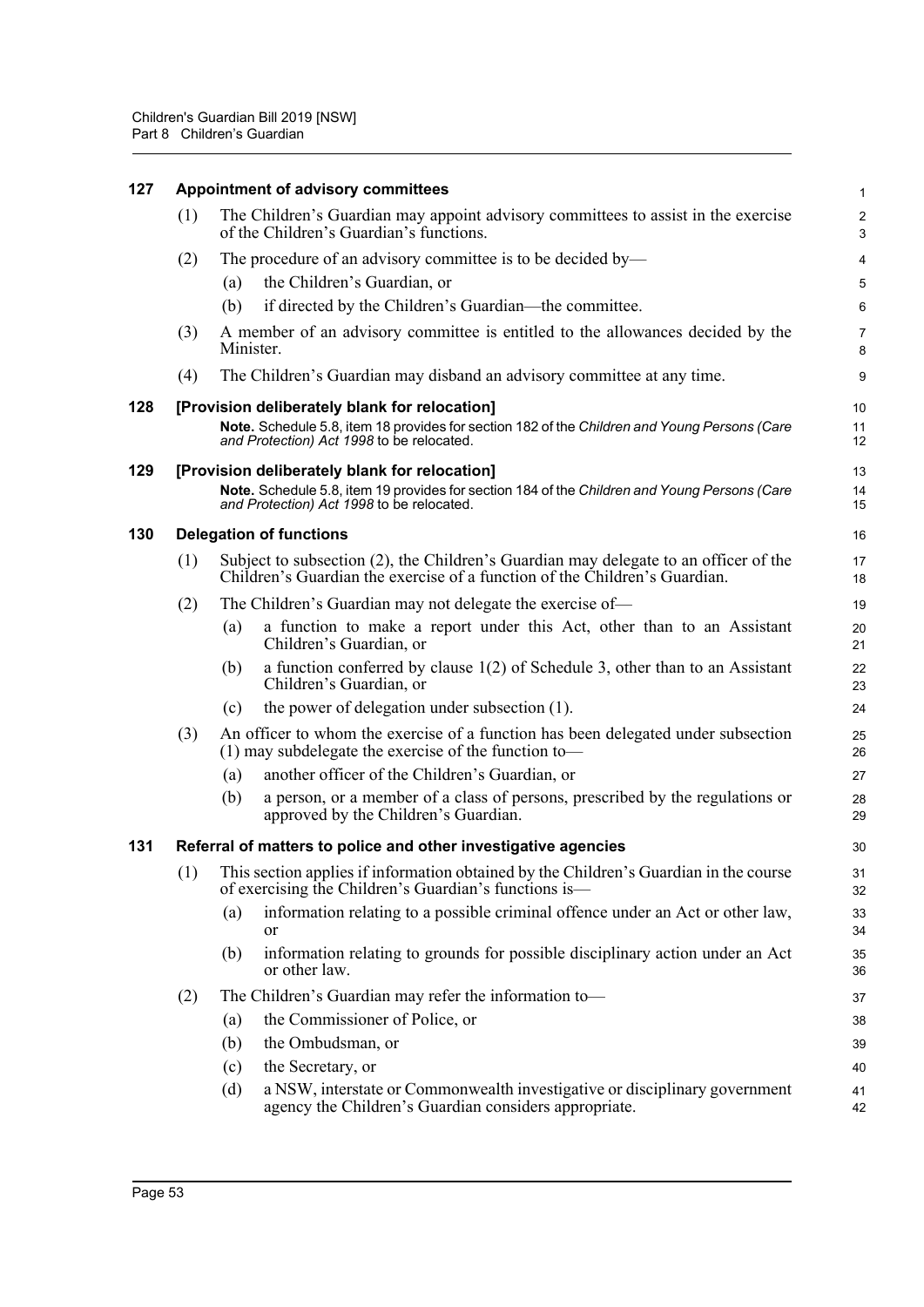|     | (3)               |     | However, this section does not apply to information obtained in the course of<br>exercising functions under section 40A of the Child Protection (Working with<br>Children) Act 2012.                                    | 2<br>G                     |
|-----|-------------------|-----|-------------------------------------------------------------------------------------------------------------------------------------------------------------------------------------------------------------------------|----------------------------|
|     | (4)               |     | Nothing in this section limits or affects the operation of Chapter 16A of the Children<br>and Young Persons (Care and Protection) Act 1998.                                                                             | 4<br>5                     |
| 132 |                   |     | <b>Protection from liability</b>                                                                                                                                                                                        | Е                          |
|     | (1)               |     | This section applies to the following entities—                                                                                                                                                                         | 7                          |
|     |                   | (a) | the Children's Guardian,                                                                                                                                                                                                | ε                          |
|     |                   | (b) | an advisory committee,                                                                                                                                                                                                  | ς                          |
|     |                   | (c) | a member of an advisory committee,                                                                                                                                                                                      | 10                         |
|     |                   | (d) | a person acting under the direction of the Children's Guardian,                                                                                                                                                         | 11                         |
|     |                   | (e) | an Official Community Visitor.                                                                                                                                                                                          | 12                         |
|     | (2)               |     | A matter or thing done, or omitted to be done, by an entity in good faith for the<br>purposes of executing this or any other Act, does not subject the entity personally to<br>any action, liability, claim or demand.  | 13<br>14<br>15             |
|     |                   |     | Note. See also section 177 for protection from liability for an officer of the Children's Guardian.                                                                                                                     | 16                         |
|     | <b>Division 6</b> |     | <b>Reports</b>                                                                                                                                                                                                          | 17                         |
| 133 |                   |     | <b>References to "Presiding Officers"</b>                                                                                                                                                                               | 18                         |
|     | (1)               |     | In this Division, a reference to a Presiding Officer of a House of Parliament is a<br>reference to the President of the Legislative Council or the Speaker of the Legislative<br>Assembly.                              | 1 <sup>c</sup><br>20<br>21 |
|     | (2)               |     | If there is a vacancy in the office of President, the reference to the President is taken<br>to be a reference to the Clerk of the Legislative Council.                                                                 | 22<br>23                   |
|     | (3)               |     | If there is a vacancy in the office of Speaker, the reference to the Speaker is taken to<br>be a reference to the Clerk of the Legislative Assembly.                                                                    | 24<br>25                   |
| 134 |                   |     | <b>Annual reports to Parliament</b>                                                                                                                                                                                     | 26                         |
|     | (1)               |     | The Children's Guardian must-                                                                                                                                                                                           | 27                         |
|     |                   | (a) | prepare, within the period of 4 months after 30 June in each year, a report<br>about the Children's Guardian's operations during the year ending on 30 June,<br>and                                                     | 28<br>29<br>3 <sub>C</sub> |
|     |                   |     | (b) give the report to the Presiding Officer of each House of Parliament.                                                                                                                                               | 31                         |
|     | (2)               |     | A report by the Children's Guardian under this section must include the following—                                                                                                                                      | 32                         |
|     |                   | (a) | a description of the activities of the Children's Guardian in relation to the<br>functions of the Children's Guardian,                                                                                                  | 33<br>34                   |
|     |                   | (b) | any recommendations for changes in the laws of the State, or for<br>administrative action, the Children's Guardian considers should be made as a<br>result of the exercise of the functions of the Children's Guardian, | 35<br>36<br>37             |
|     |                   | (c) | an evaluation of the response of relevant entities to the recommendations of<br>the Children's Guardian,                                                                                                                | 38<br>39                   |
|     |                   | (d) | a description of matters relating to reportable conduct, including trends,<br>investigations and reports,                                                                                                               | 40<br>41                   |
|     |                   | (e) | a description of the work and activities of Official Community Visitors,<br>including information about—                                                                                                                | 42<br>43                   |
|     |                   |     |                                                                                                                                                                                                                         |                            |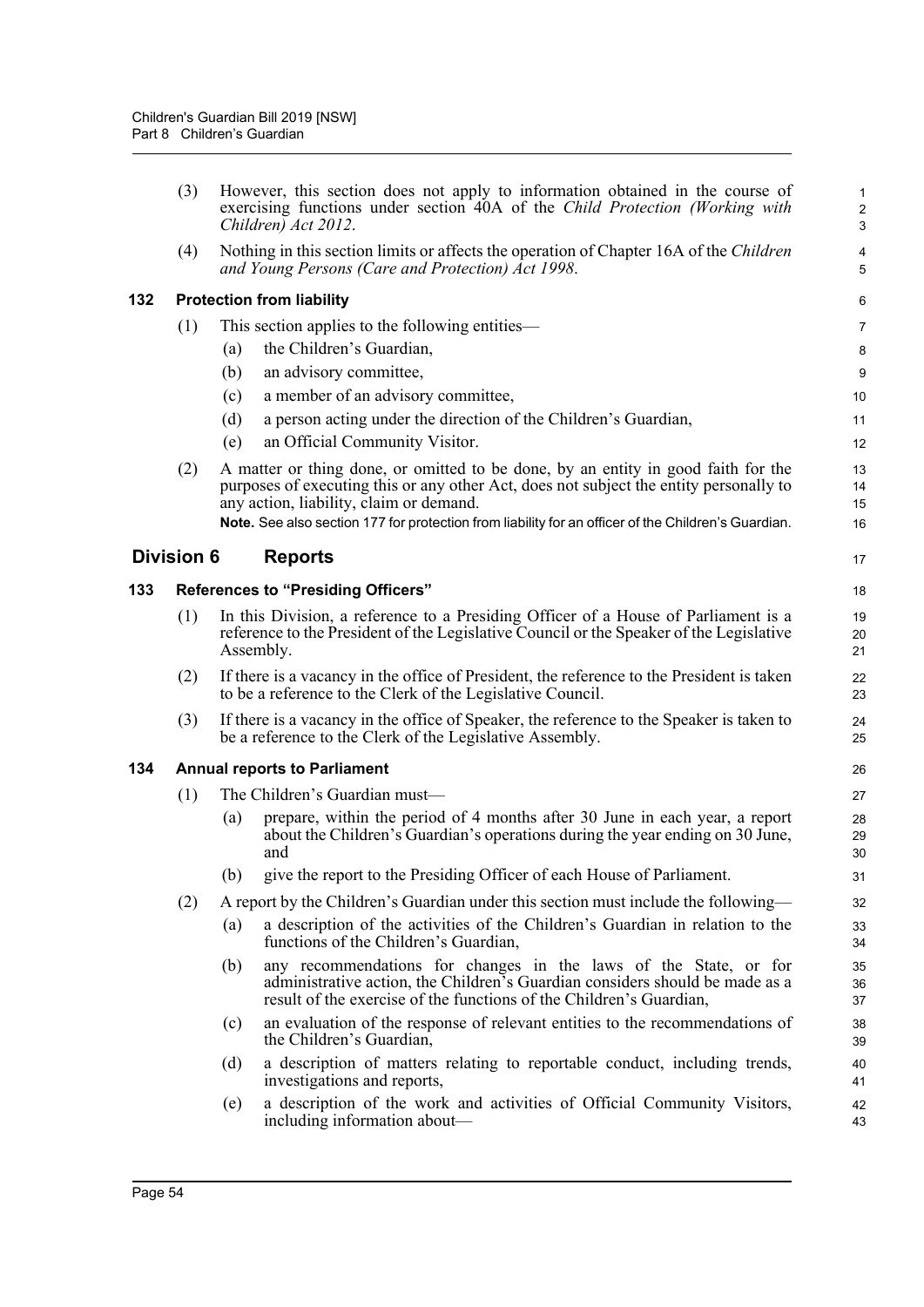|     |     |         | the number of referrals made by the Children's Guardian under section<br>(i)<br>146, and                                                                                                                                                                                       | 1<br>$\overline{2}$    |
|-----|-----|---------|--------------------------------------------------------------------------------------------------------------------------------------------------------------------------------------------------------------------------------------------------------------------------------|------------------------|
|     |     |         | the outcome of an investigation by the Children's Guardian arising from<br>(ii)<br>a report by an Official Community Visitor.                                                                                                                                                  | 3<br>4                 |
|     | (3) |         | Despite subsection (2), the report on the work and activities of Official Community<br>Visitors may be a separate annual report.                                                                                                                                               | 5<br>6                 |
| 135 |     |         | Special reports to Parliament and to Minister                                                                                                                                                                                                                                  | $\overline{7}$         |
|     | (1) |         | The Children's Guardian may—                                                                                                                                                                                                                                                   | 8                      |
|     |     | (a)     | prepare a special report on a matter relating to the functions of the Children's<br>Guardian, and                                                                                                                                                                              | $\boldsymbol{9}$<br>10 |
|     |     | (b)     | give the report to the Presiding Officer of each House of Parliament.                                                                                                                                                                                                          | 11                     |
|     | (2) |         | Also, the Children's Guardian, if requested by the Minister—                                                                                                                                                                                                                   | 12                     |
|     |     | (a)     | must prepare a special report on a matter relating to a function of the<br>Children's Guardian, other than a function under Part 4, and                                                                                                                                        | 13<br>14               |
|     |     | (b)     | may prepare a special report on a matter relating to a function of the Children's<br>Guardian under Part 4.                                                                                                                                                                    | 15<br>16               |
|     | (3) |         | A special report prepared at the request of the Minister may be given by the<br>Children's Guardian to the Presiding Officer of each House of Parliament.                                                                                                                      | 17<br>18               |
| 136 |     |         | <b>Giving draft reports to Minister</b>                                                                                                                                                                                                                                        | 19                     |
|     | (1) |         | The Children's Guardian-                                                                                                                                                                                                                                                       | 20                     |
|     |     | (a)     | must give the Minister a draft of each of the reports to be given to the Presiding<br>Officers under this Division, other than a special report mentioned in section<br>$135(2)(b)$ , and                                                                                      | 21<br>22<br>23         |
|     |     | (b)     | may give the Minister a draft of a special report to be given to the Presiding<br>Officers mentioned in section $135(2)(b)$ .                                                                                                                                                  | 24<br>25               |
|     | (2) |         | A draft report that is required to be given to the Minister under subsection (1) must<br>be given to the Minister at least one month, or other period agreed by the Minister,<br>before the report is given to the Presiding Officers.                                         | 26<br>27<br>28         |
|     | (3) |         | The Minister may—                                                                                                                                                                                                                                                              | 29                     |
|     |     | (a)     | give the Children's Guardian comments about a draft report, and                                                                                                                                                                                                                | 30                     |
|     |     | (b)     | require the Children's Guardian to consult further in relation to the report.                                                                                                                                                                                                  | 31                     |
|     | (4) |         | The Children's Guardian is not required to amend the report because of comments<br>made by the Minister but must, before finalising the report and giving it to the<br>Presiding Officers, consider the comments.                                                              | 32<br>33<br>34         |
| 137 |     |         | Provisions relating to reports to Parliament                                                                                                                                                                                                                                   | 35                     |
|     | (1) |         | A copy of a report, given to the Presiding Officer of a House of Parliament under this<br>Division, is to be laid before the House within 15 sitting days of the House after it is<br>received by the Presiding Officer.                                                       | 36<br>37<br>38         |
|     | (2) | public. | The Children's Guardian may include a recommendation that the report be made                                                                                                                                                                                                   | 39<br>40               |
|     | (3) |         | If a report includes a recommendation by the Children's Guardian that the report be<br>made public, a Presiding Officer of a House of Parliament may make it public<br>whether or not the House is in session and whether or not the report has been laid<br>before the House. | 41<br>42<br>43<br>44   |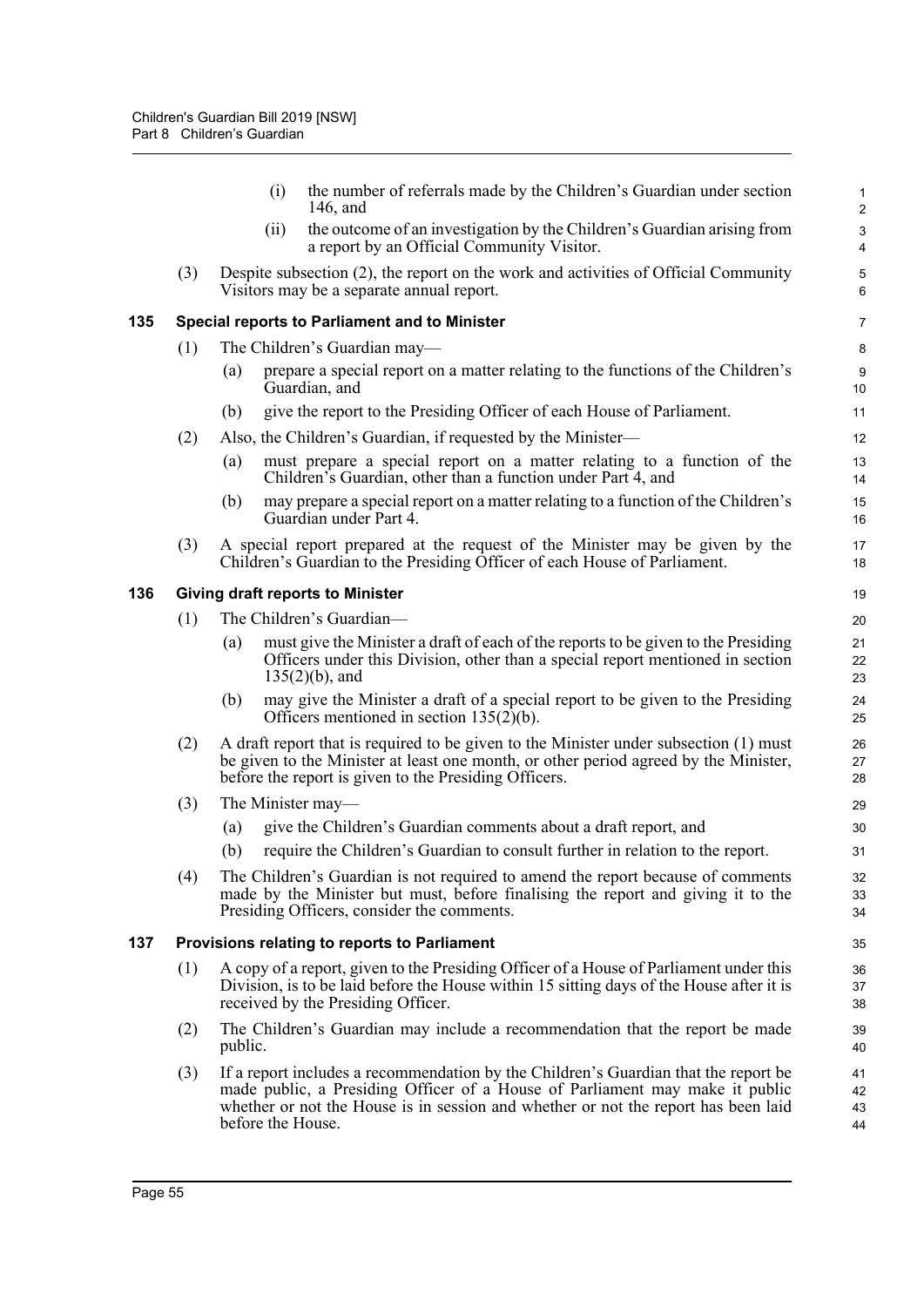- (4) If a report is made public by a Presiding Officer of a House of Parliament before it is laid before the House, it attracts the same privileges and immunities as if it had been laid before the House.
- (5) A Presiding Officer need not inquire whether all or any conditions precedent have been satisfied in relation to a report given to the Presiding Officer under this Division.
- (6) The *Annual Reports (Departments) Act 1985* is, in its application to the annual report of the Children's Guardian, modified to the extent necessary for the purposes of this Division.

9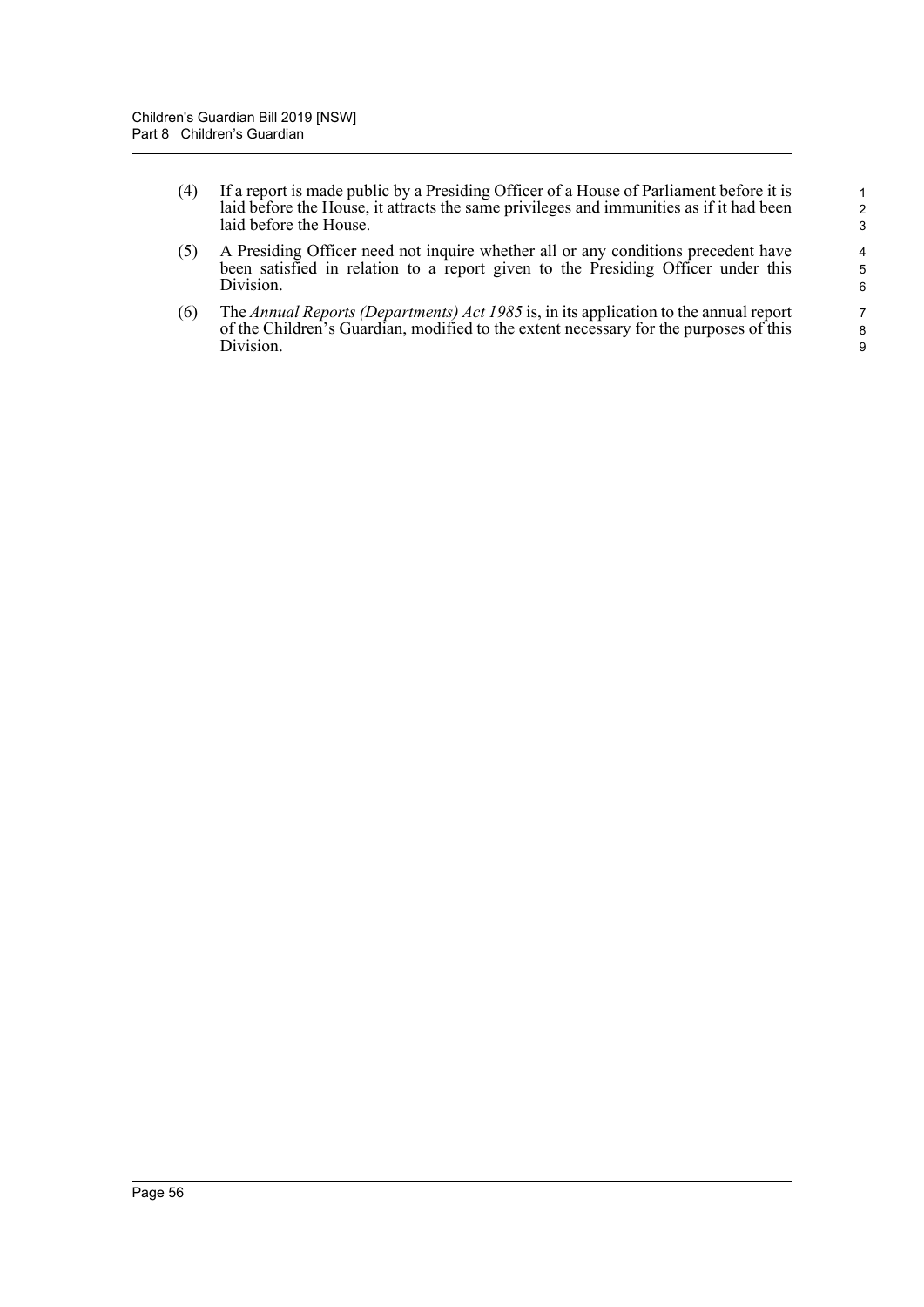| Part 9 |                        |                    | <b>Official Community Visitors</b>                                                                                                                                                                                                                                | 1                    |
|--------|------------------------|--------------------|-------------------------------------------------------------------------------------------------------------------------------------------------------------------------------------------------------------------------------------------------------------------|----------------------|
|        | <b>Division 1</b>      |                    | <b>Preliminary</b>                                                                                                                                                                                                                                                | 2                    |
| 138    | <b>Objects of Part</b> |                    |                                                                                                                                                                                                                                                                   | 3                    |
|        |                        |                    | The objects of this Part are—                                                                                                                                                                                                                                     | 4                    |
|        |                        | (a)                | to protect and promote the rights of children in visitable services, and                                                                                                                                                                                          | 5                    |
|        |                        | (b)                | to protect children from abuse, neglect and exploitation.                                                                                                                                                                                                         | 6                    |
| 139    |                        | <b>Definitions</b> |                                                                                                                                                                                                                                                                   | 7                    |
|        |                        |                    | In this Part-                                                                                                                                                                                                                                                     | 8                    |
|        |                        |                    | <i>child in care</i> means a child under the age of 18 years—                                                                                                                                                                                                     | $\boldsymbol{9}$     |
|        |                        | (a)                | under the parental responsibility of the Minister administering the Children<br>and Young Persons (Care and Protection) Act 1998, or                                                                                                                              | 10<br>11             |
|        |                        | (b)                | for whom the Secretary or a designated agency has responsibility due to the<br>operation of section 49 of the Children and Young Persons (Care and<br><i>Protection</i> ) <i>Act 1998</i> , or                                                                    | 12<br>13<br>14       |
|        |                        | (c)                | who is a protected person under section 135A(3) of the <i>Children and Young</i><br>Persons (Care and Protection) Act 1998, or                                                                                                                                    | 15<br>16             |
|        |                        | (d)                | who is the subject of an out-of-home care arrangement under this Act or under<br>the Children and Young Persons (Care and Protection) Act 1998, or                                                                                                                | 17<br>18             |
|        |                        | (e)                | who is the subject of a sole parental responsibility order made under section<br>149 of the Children and Young Persons (Care and Protection) Act 1998, as in<br>force immediately before its repeal by the Child Protection Legislation<br>Amendment Act 2014, or | 19<br>20<br>21<br>22 |
|        |                        | (f)                | who is otherwise in the care of a service provider.                                                                                                                                                                                                               | 23                   |
|        |                        |                    | service includes a statutory or other function, and <i>providing</i> a service includes<br>exercising such a function.                                                                                                                                            | 24<br>25             |
|        |                        |                    | service provider means-                                                                                                                                                                                                                                           | 26                   |
|        |                        | (a)                | the Department, or                                                                                                                                                                                                                                                | 27                   |
|        |                        | (b)                | an implementation company under the National Disability Insurance Scheme<br>(NSW Enabling) Act 2013 while the company is a public sector agency of the<br>State under that Act, or                                                                                | 28<br>29<br>30       |
|        |                        | (c)                | the Minister, or                                                                                                                                                                                                                                                  | 31                   |
|        |                        | (d)                | an authorised carer or designated agency, or                                                                                                                                                                                                                      | 32                   |
|        |                        | (e)                | a person or organisation funded, authorised or licensed by the Children's<br>Guardian or the Minister to provide a service, or                                                                                                                                    | 33<br>34             |
|        |                        | (f)                | a person or organisation prescribed by the regulations.                                                                                                                                                                                                           | 35                   |
|        |                        |                    | visitable service means-                                                                                                                                                                                                                                          | 36                   |
|        |                        | (a)                | an accommodation service where a child in care using the service is in the<br>full-time care of the service provider, or                                                                                                                                          | 37<br>38             |
|        |                        | (b)                | a service prescribed by the regulations as a visitable service.                                                                                                                                                                                                   | 39                   |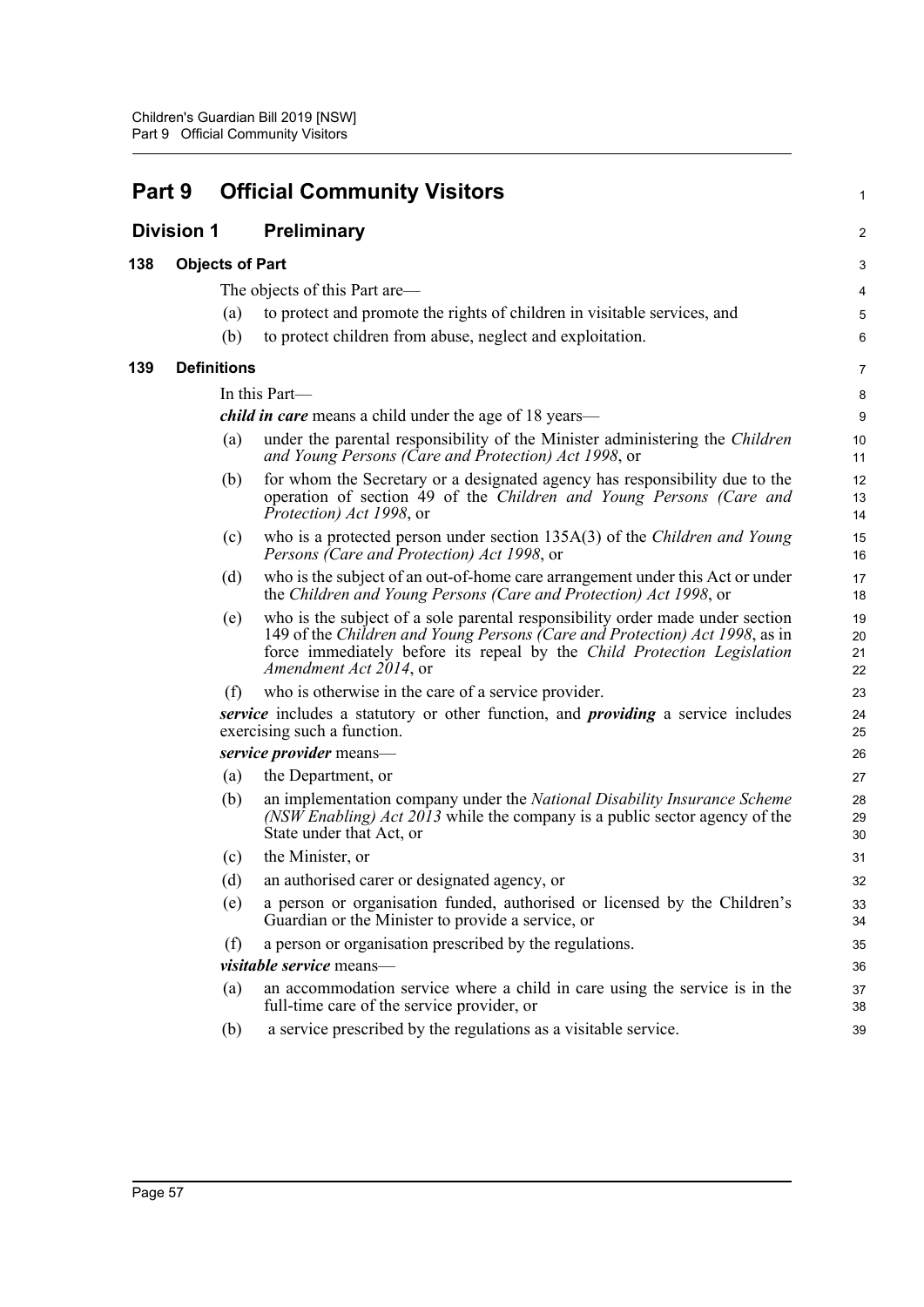| <b>Division 2</b> |     |          | <b>Appointment and functions</b>                                                                                                                                                                                                                                                                                                     | $\mathbf{1}$                                          |
|-------------------|-----|----------|--------------------------------------------------------------------------------------------------------------------------------------------------------------------------------------------------------------------------------------------------------------------------------------------------------------------------------------|-------------------------------------------------------|
| 140               |     |          | <b>Appointment of Official Community Visitors</b>                                                                                                                                                                                                                                                                                    | $\sqrt{2}$                                            |
|                   | (1) |          | The Minister may, on the recommendation of the Children's Guardian, appoint a<br>person as an Official Community Visitor if the person, in the opinion of the<br>Minister-                                                                                                                                                           | $\mathbf{3}$<br>$\overline{\mathbf{4}}$<br>$\sqrt{5}$ |
|                   |     | (a)      | has appropriate knowledge and expertise in the matters relating to children in<br>care, and                                                                                                                                                                                                                                          | 6<br>$\overline{7}$                                   |
|                   |     | (b)      | has a commitment to the objects of this Act and the following Acts—<br>the Adoption Act 2000,<br>(i)                                                                                                                                                                                                                                 | 8<br>$\boldsymbol{9}$                                 |
|                   |     |          | the Children and Young Persons (Care and Protection) Act 1998,<br>(ii)<br>the Children (Education and Care Services) Supplementary Provisions<br>(iii)<br>Act 2011,                                                                                                                                                                  | 10<br>11<br>12                                        |
|                   |     |          | the Disability Inclusion Act 2014,<br>(iv)                                                                                                                                                                                                                                                                                           | 13                                                    |
|                   |     |          | the Community Welfare Act 1987,<br>(v)                                                                                                                                                                                                                                                                                               | 14                                                    |
|                   |     |          | the Community Services (Complaints, Reviews and Monitoring) Act<br>$(v_i)$<br>1993,                                                                                                                                                                                                                                                  | 15<br>16                                              |
|                   |     |          | the Guardianship Act 1987, and<br>(vii)                                                                                                                                                                                                                                                                                              | 17                                                    |
|                   |     | (c)      | has skills in the solving of problems about access to, and the use of, services<br>for children in care, and                                                                                                                                                                                                                         | 18<br>19                                              |
|                   |     | (d)      | is not employed within the Department or the Office of the Children's<br>Guardian.                                                                                                                                                                                                                                                   | 20<br>21                                              |
|                   | (2) |          | An Official Community Visitor holds office for the term, not exceeding 3 years,<br>stated in the instrument of appointment, and is eligible for re-appointment.                                                                                                                                                                      | 22<br>23                                              |
|                   | (3) |          | A person may not be appointed as an Official Community Visitor for consecutive<br>terms totalling more than 6 years.                                                                                                                                                                                                                 | 24<br>25                                              |
|                   | (4) | Visitor. | The provisions of the <i>Government Sector Employment Act 2013</i> relating to the<br>employment of Public Service employees do not apply to an Official Community                                                                                                                                                                   | 26<br>27<br>28                                        |
|                   | (5) |          | An Official Community Visitor is not a separate public sector agency and is to be<br>regarded as part of the Department for the purposes of the <i>Privacy and Personal</i><br>Information Protection Act 1998 and the Health Records and Information Privacy<br>Act 2002.                                                           | 29<br>30<br>31<br>32                                  |
|                   | (6) |          | The Minister may, on the recommendation of the Children's Guardian, remove an<br>Official Community Visitor from office for incompetence, incapacity or<br>misbehaviour.                                                                                                                                                             | 33<br>34<br>35                                        |
|                   | (7) |          | To remove any doubt, an Official Community Visitor who has a disability (other than<br>mental incapacity) may not be removed from office under subsection (6) on the<br>ground of incapacity unless the disability renders the Official Community Visitor<br>incapable of performing the functions of an Official Community Visitor. | 36<br>37<br>38<br>39                                  |
| 141               |     |          | <b>Functions of Official Community Visitors</b>                                                                                                                                                                                                                                                                                      | 40                                                    |
|                   | (1) |          | An Official Community Visitor may-                                                                                                                                                                                                                                                                                                   | 41                                                    |
|                   |     | (a)      | enter and inspect a place where a visitable service is provided at a reasonable<br>time, and                                                                                                                                                                                                                                         | 42<br>43                                              |
|                   |     | (b)      | confer alone with a child who is resident or person employed at the visitable<br>service, and                                                                                                                                                                                                                                        | 44<br>45                                              |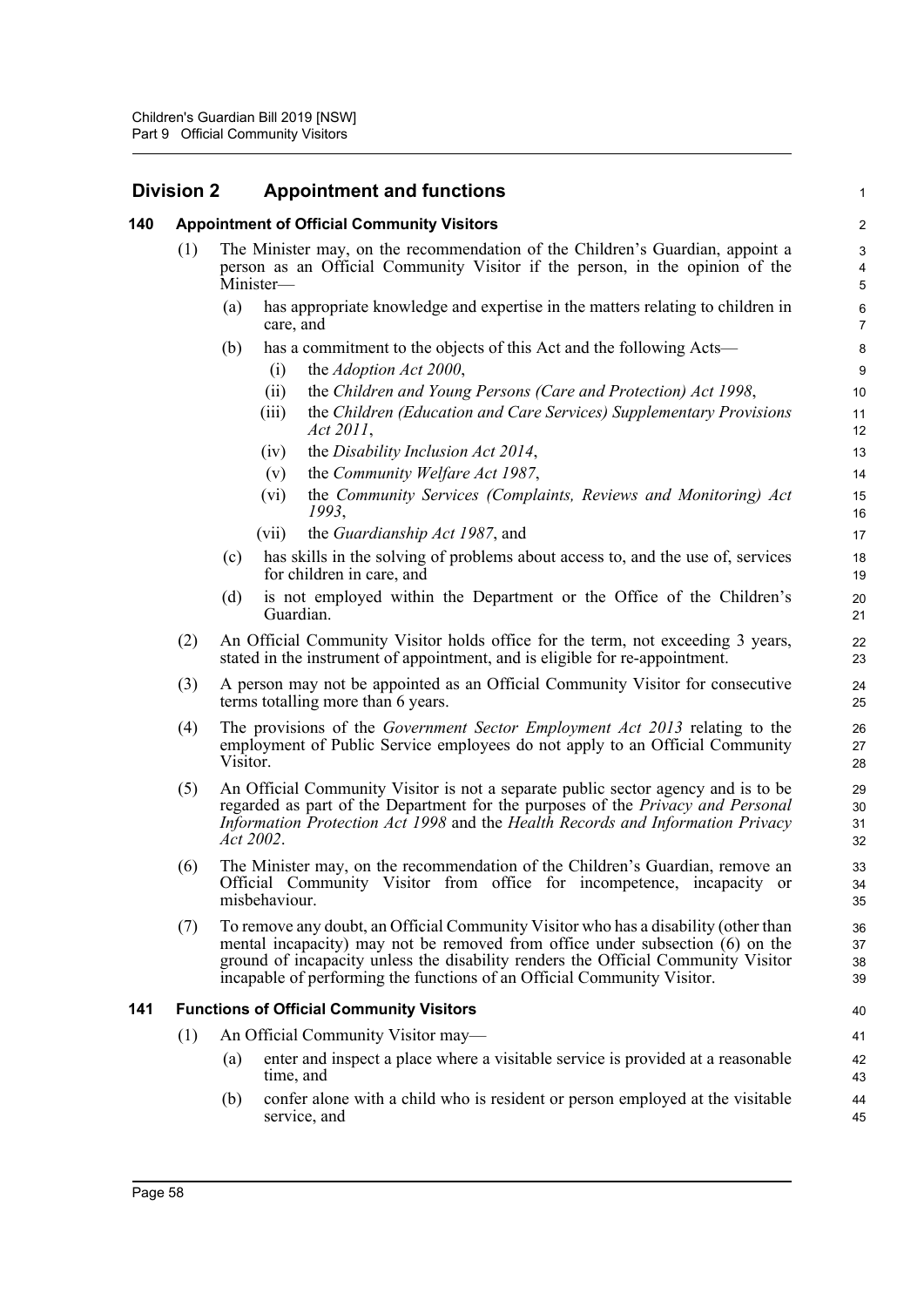|     |                                           | (c)        | inspect a document held at a visitable service, if the document relates to the<br>operation of a visitable service, having regard to the wishes of a child resident<br>at the visitable service to whom the document relates, and                                                 | $\mathbf{1}$<br>$\sqrt{2}$<br>3 |
|-----|-------------------------------------------|------------|-----------------------------------------------------------------------------------------------------------------------------------------------------------------------------------------------------------------------------------------------------------------------------------|---------------------------------|
|     |                                           | (d)        | provide the Minister and the Children's Guardian with advice or reports on<br>any matters relating to the conduct of a visitable service, and                                                                                                                                     | 4<br>$\,$ 5 $\,$                |
|     |                                           | (e)        | inform the Minister and the Children's Guardian on matters affecting the<br>welfare, interests and conditions of children using visitable services, and                                                                                                                           | 6<br>$\overline{7}$             |
|     |                                           | (f)        | encourage the promotion of legal and human rights of children using visitable<br>services, including the right to privacy, confidentiality, adequate information<br>and consultation in relation to visitable services and the right to complain, and                             | $\bf 8$<br>$9\,$<br>10          |
|     |                                           | (g)        | consider matters raised by children using visitable services, staff of providers<br>of visitable services and people having a genuine concern for the welfare,<br>interests and conditions of children using visitable services, and                                              | 11<br>12<br>13                  |
|     |                                           | (h)        | provide information about independent advocacy services to help children in<br>the presentation of a grievance or matter of concern and, in appropriate cases,<br>assist children to obtain the services, and                                                                     | 14<br>15<br>16                  |
|     |                                           | (i)        | facilitate, if reasonable and practicable, the early and speedy resolution of<br>grievances or matters of concern affecting children using visitable services by<br>referring grievances or matters to the providers of the relevant services or<br>other appropriate bodies, and | 17<br>18<br>19<br>20            |
|     |                                           | (j)        | exercise functions prescribed by the regulations for the purposes of this<br>section.                                                                                                                                                                                             | 21<br>22                        |
|     | (2)                                       |            | An Official Community Visitor must, in exercising a function under this section, act<br>in a manner that preserves, as far as possible, the privacy of each child resident at the<br>premises at which a visitable service is provided.                                           | 23<br>24<br>25                  |
| 142 |                                           |            | <b>Co-ordination of Official Community Visitors</b>                                                                                                                                                                                                                               | 26                              |
|     | (1)                                       |            | The Children's Guardian has a general oversight and co-ordination role in relation to<br>Official Community Visitors and may determine priorities for the services to be<br>provided by Official Community Visitors.                                                              | 27<br>28<br>29                  |
|     | (2)                                       |            | The Children's Guardian may convene meetings of Official Community Visitors,<br>and take other action, as may be necessary for the exercise of the Children's<br>Guardian's functions.                                                                                            | 30<br>31<br>32                  |
|     | (3)                                       |            | At least one meeting is to be held each calendar year.                                                                                                                                                                                                                            | 33                              |
|     | <b>Division 3</b>                         |            | <b>Reports to the Children's Guardian</b>                                                                                                                                                                                                                                         | 34                              |
| 143 | Report may be made to Children's Guardian |            |                                                                                                                                                                                                                                                                                   | 35                              |
|     | (1)                                       |            | An Official Community Visitor may make a report to the Children's Guardian about<br>a child in care if the Official Community Visitor reasonably suspects the child's<br>safety, welfare or wellbeing is at risk.                                                                 | 36<br>37<br>38                  |
|     | (2)                                       |            | The report does not need to be in writing.                                                                                                                                                                                                                                        | 39                              |
|     | (3)                                       |            | The Children's Guardian may make preliminary inquiries for the purposes of<br>deciding how to deal with a report and may request further information from the                                                                                                                     | 40<br>41                        |
|     |                                           |            | Official Community Visitor making the report.                                                                                                                                                                                                                                     | 42                              |
|     | (4)                                       |            | The Children's Guardian may, in respect of a report—                                                                                                                                                                                                                              | 43                              |
|     |                                           | (a)<br>(b) | conduct an investigation, or<br>make a referral to an entity, or                                                                                                                                                                                                                  | 44<br>45                        |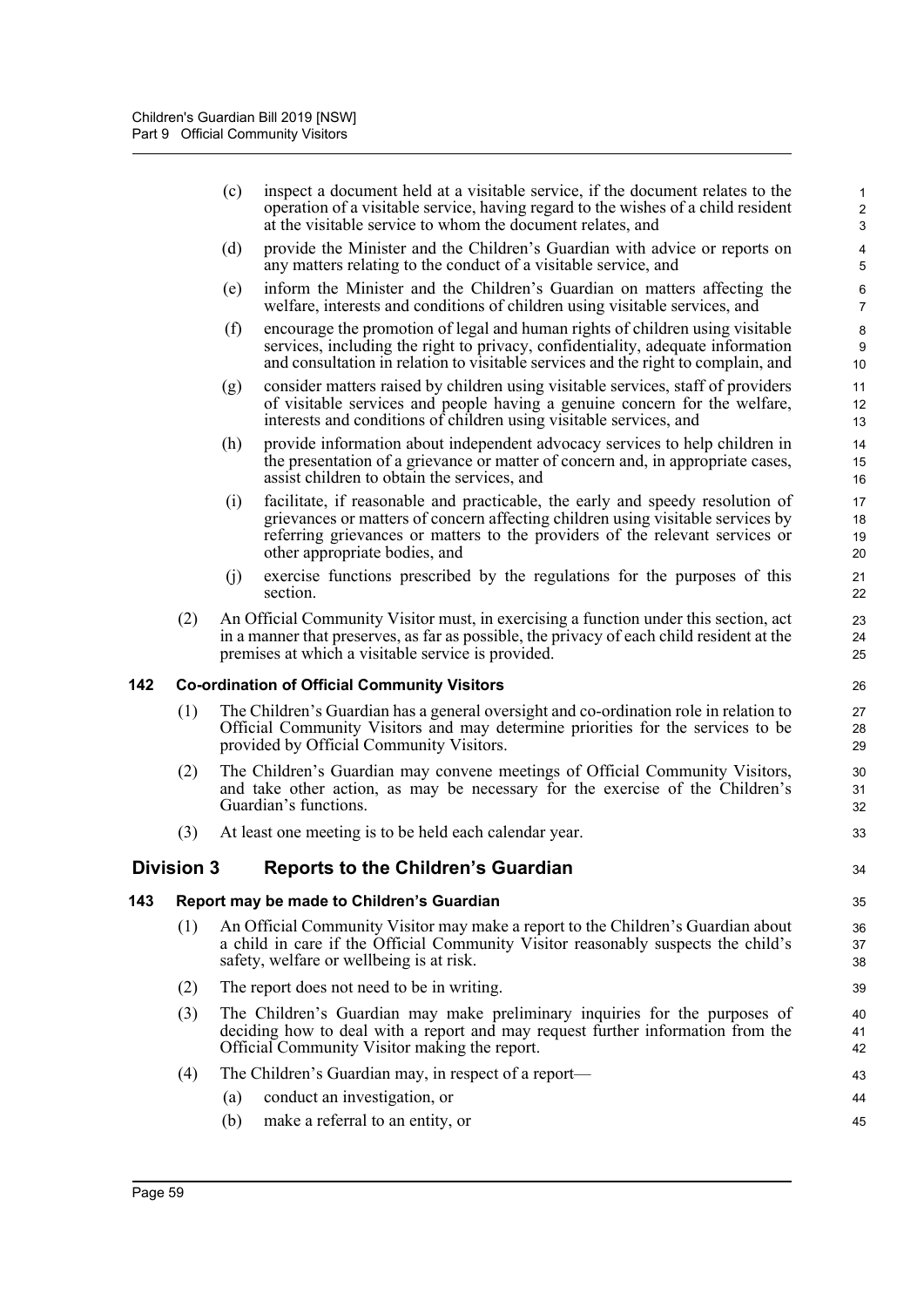|     |                                                  | (c)                                                                                                                                                                                                                                            | decline to take action on the report.                                                                                                                                                                                                                                                                                                               | 1                                 |  |  |
|-----|--------------------------------------------------|------------------------------------------------------------------------------------------------------------------------------------------------------------------------------------------------------------------------------------------------|-----------------------------------------------------------------------------------------------------------------------------------------------------------------------------------------------------------------------------------------------------------------------------------------------------------------------------------------------------|-----------------------------------|--|--|
|     | (5)                                              |                                                                                                                                                                                                                                                | If an Official Community Visitor, acting in good faith, makes a report to the<br>Children's Guardian under this section, the person is not liable to civil or criminal<br>action, or disciplinary action, for making the report.                                                                                                                    | $\overline{\mathbf{c}}$<br>3<br>4 |  |  |
|     | (6)                                              |                                                                                                                                                                                                                                                | The Children's Guardian may, at the Children's Guardian's own initiative, decide to<br>deal with a matter as a report under this section if the matter relates to a child in care<br>that the Children's Guardian reasonably suspects is not safe, or if the Children's<br>Guardian has concerns for the welfare or wellbeing of the child.         | 5<br>6<br>7<br>8                  |  |  |
| 144 |                                                  |                                                                                                                                                                                                                                                | Powers of authorised persons                                                                                                                                                                                                                                                                                                                        | 9                                 |  |  |
|     |                                                  |                                                                                                                                                                                                                                                | Schedule 2 provides for powers that may be exercised by the Children's Guardian or<br>an authorised person under this Act in relation to an investigation under this Part.                                                                                                                                                                          | 10<br>11                          |  |  |
| 145 | Powers of Children's Guardian to conduct inquiry |                                                                                                                                                                                                                                                |                                                                                                                                                                                                                                                                                                                                                     |                                   |  |  |
|     | (1)                                              |                                                                                                                                                                                                                                                | For the purposes of an investigation of a report under section 143, the Children's<br>Guardian may conduct an inquiry.                                                                                                                                                                                                                              | 13<br>14                          |  |  |
|     | (2)                                              |                                                                                                                                                                                                                                                | Schedule 3 provides for powers that may be exercised by the Children's Guardian for<br>the inquiry.                                                                                                                                                                                                                                                 | 15<br>16                          |  |  |
| 146 |                                                  | <b>Referral to other agencies</b>                                                                                                                                                                                                              |                                                                                                                                                                                                                                                                                                                                                     |                                   |  |  |
|     | (1)                                              | This section applies if the Children's Guardian is of the opinion that a report, or part<br>of a report, given under section 143 constitutes a report, complaint or other matter<br>that may be made to one or more of the following entities— |                                                                                                                                                                                                                                                                                                                                                     | 18<br>19<br>20                    |  |  |
|     |                                                  | (a)                                                                                                                                                                                                                                            | the Commissioner of the NDIS Quality and Safeguards Commission under the<br>National Disability Insurance Scheme Act 2013 of the Commonwealth,                                                                                                                                                                                                      | 21<br>22                          |  |  |
|     |                                                  | (b)                                                                                                                                                                                                                                            | the Ageing and Disability Commissioner under the Ageing and Disability<br>Commissioner Act 2019,                                                                                                                                                                                                                                                    | 23<br>24                          |  |  |
|     |                                                  | (c)                                                                                                                                                                                                                                            | the Secretary,                                                                                                                                                                                                                                                                                                                                      | 25                                |  |  |
|     |                                                  | (d)                                                                                                                                                                                                                                            | the Ombudsman,                                                                                                                                                                                                                                                                                                                                      | 26                                |  |  |
|     |                                                  | (e)                                                                                                                                                                                                                                            | an entity prescribed by the regulations.                                                                                                                                                                                                                                                                                                            | 27                                |  |  |
|     | (2)                                              |                                                                                                                                                                                                                                                | The Children's Guardian must refer the report, or the part of the report, to the entity.                                                                                                                                                                                                                                                            | 28                                |  |  |
|     | (3)                                              |                                                                                                                                                                                                                                                | The Children's Guardian must determine, with the entity the report is referred to, the<br>most appropriate entity to conduct the investigation of the report.                                                                                                                                                                                       | 29<br>30                          |  |  |
|     | (4)                                              |                                                                                                                                                                                                                                                | Despite subsection (3), if the Children's Guardian is of the opinion that conducting<br>an investigation may be necessary to protect the safety, welfare or wellbeing of a<br>child, or class of children, the Children's Guardian may conduct an investigation of<br>the report referred to the entity, including in consultation with the entity. | 31<br>32<br>33<br>34              |  |  |
| 147 |                                                  | Provision of information to Children's Guardian                                                                                                                                                                                                |                                                                                                                                                                                                                                                                                                                                                     |                                   |  |  |
|     | (1)                                              |                                                                                                                                                                                                                                                | This section applies to information of a class that the Children's Guardian has<br>determined is information relevant to the exercise of the functions of the Children's<br>Guardian in connection with the accreditation or registration of a designated agency<br>or registered agency.                                                           | 36<br>37<br>38<br>39              |  |  |
|     | (2)                                              |                                                                                                                                                                                                                                                | An Official Community Visitor is required to provide to the Children's Guardian,<br>and the Children's Guardian is authorised to collect and use, information belonging<br>to a class referred to in subsection $(1)$ , if the Children's Guardian has notified the<br>Official Community Visitor the information belongs to the class.             | 40<br>41<br>42<br>43              |  |  |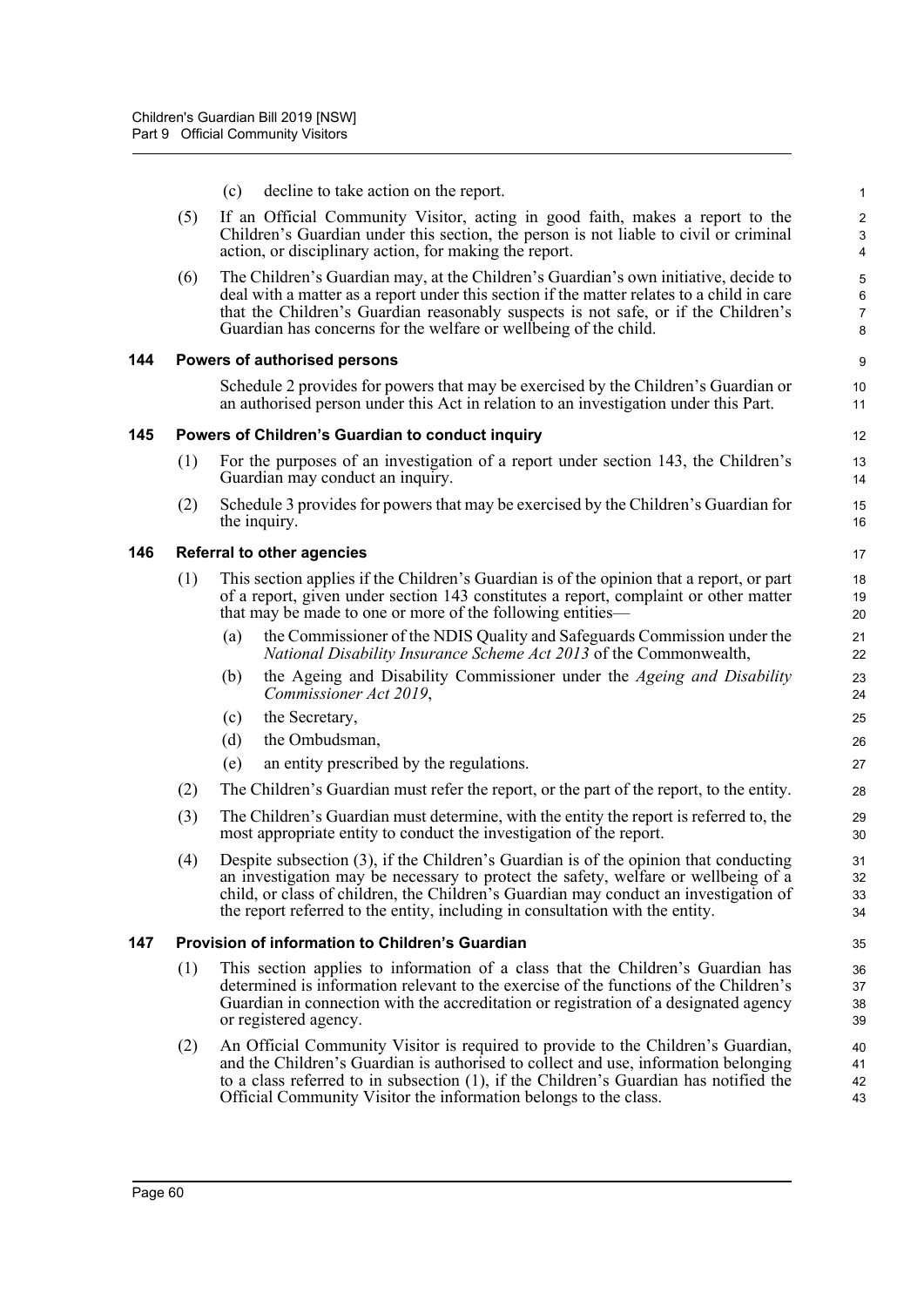|     | (3)               |     | A provision of an Act or law that prohibits or restricts the disclosure of information<br>does not operate to prevent the provision of information, or affect a duty to provide<br>information, under this section. | $\mathbf{1}$<br>$\overline{2}$<br>$\mathbf{3}$ |
|-----|-------------------|-----|---------------------------------------------------------------------------------------------------------------------------------------------------------------------------------------------------------------------|------------------------------------------------|
|     | <b>Division 4</b> |     | <b>Offences for Part</b>                                                                                                                                                                                            | 4                                              |
| 148 |                   |     | Protection of complainant against retribution                                                                                                                                                                       | 5                                              |
|     | (1)               |     | A person must not take or threaten to take detrimental action-                                                                                                                                                      | 6                                              |
|     |                   | (a) | against an Official Community Visitor, or                                                                                                                                                                           | $\overline{7}$                                 |
|     |                   | (b) | in respect of a person because that person, in good faith, makes, or proposes to<br>make, a complaint under this Part.                                                                                              | $\bf 8$<br>9                                   |
|     |                   |     | Maximum penalty—50 penalty units or imprisonment for 12 months, or both.                                                                                                                                            | 10                                             |
|     | (2)               |     | For subsection $(1)(b)$ , a complaint is not made in good faith if—                                                                                                                                                 | 11                                             |
|     |                   | (a) | the report, complaint or notification was made or proposed in bad faith, or                                                                                                                                         | 12                                             |
|     |                   | (b) | a material allegation was known, by the person giving the report, complaint or<br>notification, to be false.                                                                                                        | 13<br>14                                       |
|     | (3)               |     | In this section-                                                                                                                                                                                                    | 15                                             |
|     |                   |     | community service has the same meaning as in the Community Services (Complaints,<br>Reviews and Monitoring) Act 1993.                                                                                               | 16<br>17                                       |
|     |                   |     | <i>complaint</i> includes providing information, documents or evidence in relation to a<br>complaint under this Part.                                                                                               | 18<br>19                                       |
|     |                   |     | <i>detrimental action</i> means action causing, comprising or involving any of the<br>following—                                                                                                                    | 20<br>21                                       |
|     |                   | (a) | injury, damage or loss,                                                                                                                                                                                             | 22                                             |
|     |                   | (b) | intimidation or harassment,                                                                                                                                                                                         | 23                                             |
|     |                   | (c) | discrimination, disadvantage or adverse treatment in relation to employment,                                                                                                                                        | 24                                             |
|     |                   | (d) | dismissal from, or prejudice in, employment,                                                                                                                                                                        | 25                                             |
|     |                   | (e) | prejudice in the provision of a community service,                                                                                                                                                                  | 26                                             |
|     |                   | (f) | disciplinary proceedings.                                                                                                                                                                                           | 27                                             |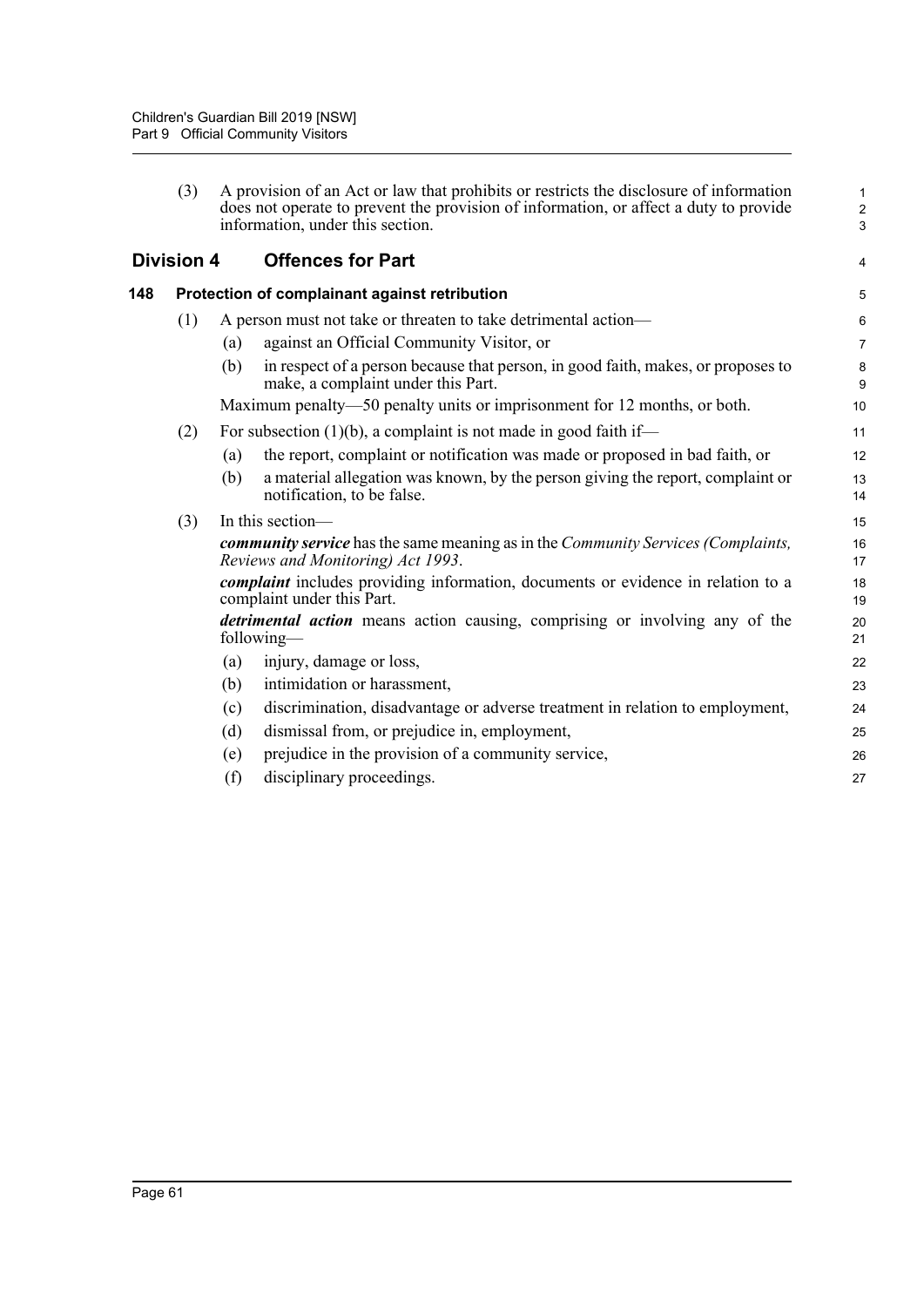# **Part 10 Administrative review**

#### **149 Definition**

In this Part—

*service provider* has the same meaning as in section 139, and also means a relevant entity under Part 4.

1

### **150 Applications to Civil and Administrative Tribunal for administrative review**

- (1) An application may be made to the Civil and Administrative Tribunal under the *Administrative Decisions Review Act 1997* for administrative review of the following decisions—
	- (a) a decision of a person, authorised by or under this Act or the regulations to make the decision, not being the Children's Court, to accredit or not to accredit a government sector agency or an organisation, or part of a government sector agency or organisation, as a designated agency,
	- (b) a decision of the Children's Guardian—
		- (i) to grant an employer's authority, or
		- (ii) to impose a condition or further conditions on, or to vary or revoke a condition of, an employer's authority, or
		- (iii) to suspend or revoke an employer's authority,
	- (c) a decision of the Children's Guardian to declare under section 88(b) that a person is taken to be the employer of a child,
	- (d) a decision of the Children's Guardian to grant an exemption under section 99, to revoke the exemption or to impose conditions on the exemption,
	- (e) a decision to grant or refuse an application for accreditation as an adoption service provider,
	- (f) a decision as to the specification of the adoption services that may be provided by an accredited adoption service provider, or a variation of the decision,
	- (g) a decision in relation to the process of accreditation as an adoption service provider,
	- (h) a decision to impose or not to impose a condition on the accreditation of an adoption service provider or a decision to vary or revoke a condition imposed,
	- (i) a decision to shorten the accreditation period, or suspend or cancel the accreditation, of an accredited adoption service provider, other than a decision requested by an accredited adoption service provider,
	- (i) a decision to refuse to make a decision referred to in paragraphs  $(a)$ –(i) that the Children's Guardian is empowered and has been requested to make,
	- (k) a decision made by the Children's Guardian in relation to an investigation by the Children's Guardian, arising from a reportable allegation or a conviction considered to be a reportable conviction under Part 4, if the investigation has been finalised and a finding under section 49(2) has been made,
	- (l) a decision of the Children's Guardian belonging to a class of decisions prescribed by the regulations for this section.
- (2) The Minister is not to recommend the making of a regulation containing provisions for the purposes of subsection  $(1)(l)$  unless the Minister certifies that the Minister administering the *Civil and Administrative Tribunal Act 2013* has agreed to the provisions.
- (3) Section 53 of the *Administrative Decisions Review Act 1997* does not apply to a decision under Part 4 that may be reviewed by the Tribunal.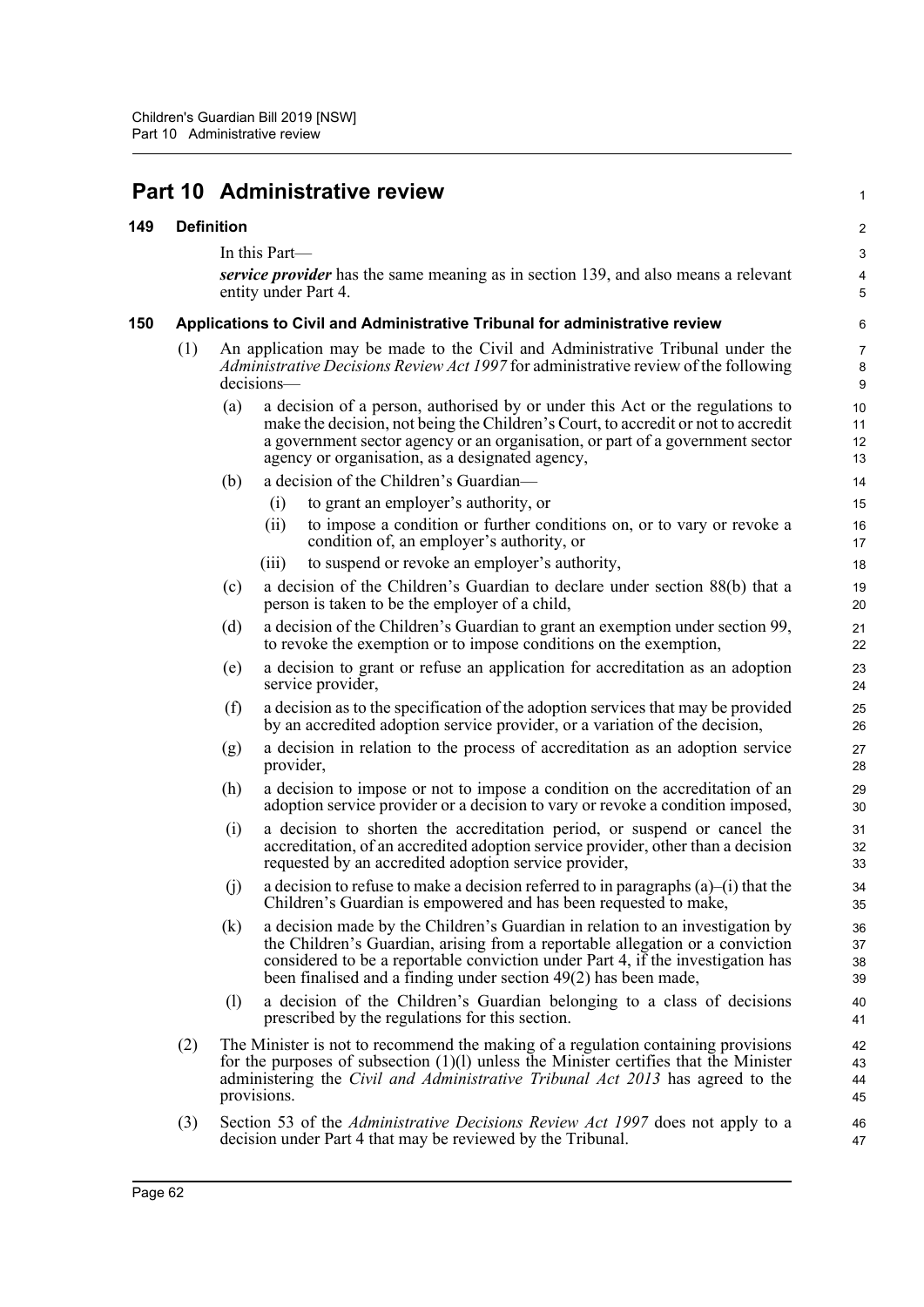#### **151 Persons who may make application**

(1) An application may be made by a person who demonstrates to the satisfaction of the Civil and Administrative Tribunal a genuine concern in the subject-matter of the decision.

- (2) Without limiting subsection (1), an application may be made by a person who is responsible for, is a next friend of or is appointed by the Civil and Administrative Tribunal to represent the person to whom the application relates.
- (3) The Tribunal may, on application, grant leave to apply for a review of a decision to any person who was entitled to, but did not, apply for a review of the decision within the time allowed for an application.
- (4) A person found by the Civil and Administrative Tribunal to be unjustifiably interfering in a matter is not entitled to apply to the Civil and Administrative Tribunal for a review in relation to the matter.
- (5) In determining whether a person is unjustifiably interfering in a matter, the Tribunal is to take into account, to the extent practicable, the wishes and interests of persons who have an interest in the matter.

#### **152 Representative applications**

- (1) The Civil and Administrative Tribunal may, on application, give leave for an application for a review of a decision to be dealt with as a representative application if it is satisfied—
	- (a) 3 or more persons are entitled to apply to the Civil and Administrative Tribunal for a review of a decision arising from the same, similar or related circumstances to which the application relates but a joinder of the applicants is impracticable, and
	- (b) the applicant is one of the persons and the others consent to a representative application, and
	- (c) the application is made in good faith, and
	- (d) the applicant is capable of adequately advocating the interests of the persons entitled to apply for a review, and
	- (e) a representative application would be to the advantage of the persons entitled to apply for a review, and
	- (f) a representative application would be an efficient and effective means of dealing with the claims of the persons entitled to apply for a review.
- (2) The Civil and Administrative Tribunal may make orders about the making, notification, conduct and determination of a representative application.
- (3) The decision of the Civil and Administrative Tribunal on a representative application is binding on the persons.

#### **153 Alternatives to Tribunal determining matter**

- (1) The Civil and Administrative Tribunal must take reasonable steps to encourage the parties to an application for review to effect an amicable agreement.
- (2) The Tribunal may, before it hears an application, or before it determines a matter the subject of an application, refer the application or matter—
	- (a) to the service provider for resolution at a local level, or
	- (b) to the Children's Guardian recommending that consideration be given to investigation or resolution of the matter under this Act, or
	- (c) for investigation by any other appropriate investigative authority.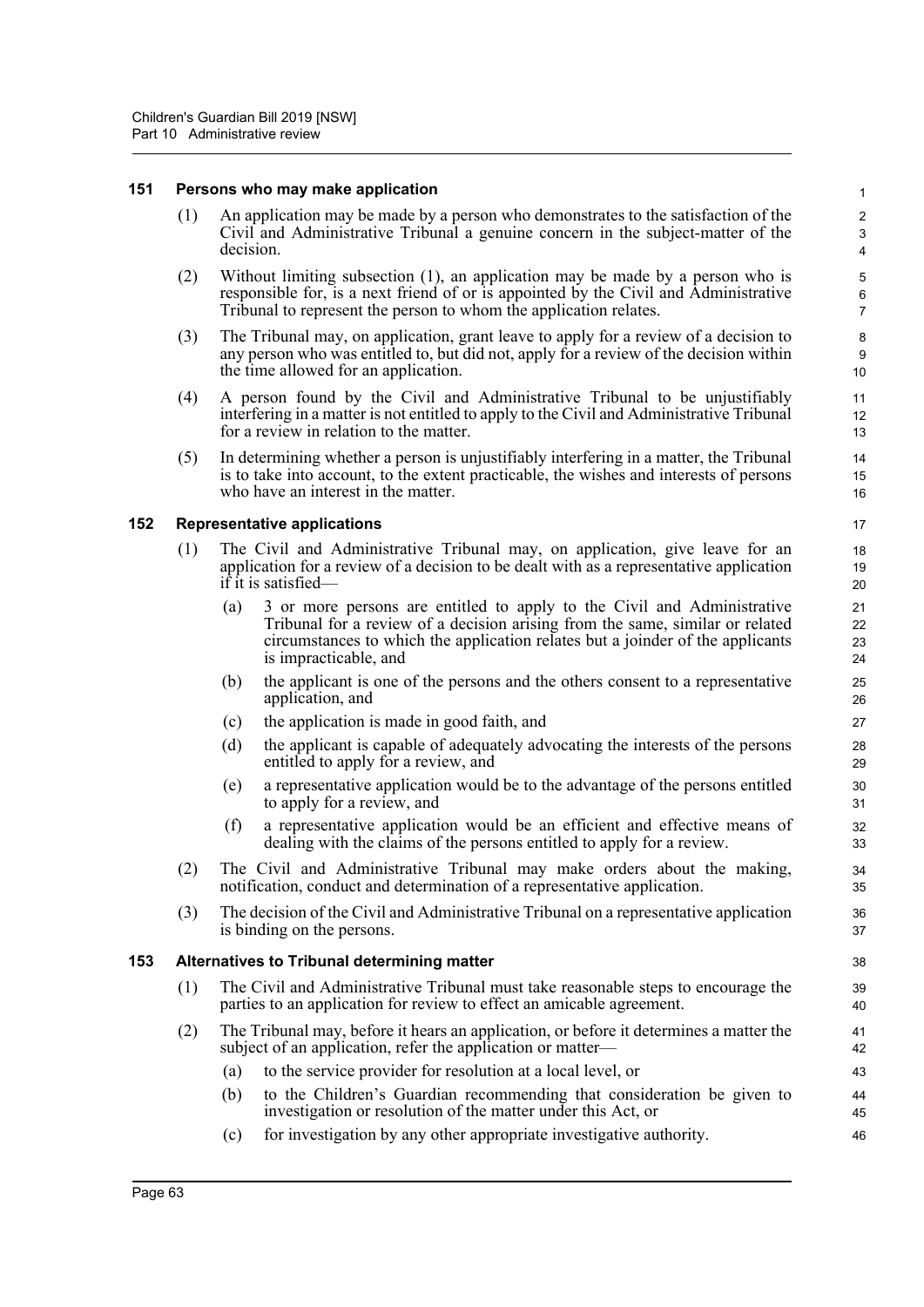(3) The powers conferred on the Tribunal by this section are in addition to any other powers that the Tribunal has under the *Civil and Administrative Tribunal Act 2013* with respect to the use of resolution processes.

1 2 3

### **154 Additional powers of Tribunal**

- (1) The Civil and Administrative Tribunal may decline to hear or determine an application if, in the opinion of the Tribunal—
	- (a) the applicant has available an alternative and satisfactory means of redress, or
	- (b) the applicant has not made appropriate attempts to have the matter to which the application relates otherwise resolved, or
	- (c) the ground for the application is unacceptable having regard to the frequency of applications previously made by or on behalf of the applicant in respect of the same subject-matter.
- (2) In giving a decision on an application, the Tribunal may make recommendations for consideration by the person who made the decision concerned or the Minister, if the decision was made by a service provider.
- (3) If recommendations are made, the parties affected by the decision are entitled to be informed—
	- (a) of action taken in relation to the recommendations, or
	- (b) that it is not proposed to take any action.
- (4) Nothing in this section limits the powers of the Tribunal under Division 3 (Powers on administrative review) of Part 3 of Chapter 3 of the *Administrative Decisions Review Act 1997*.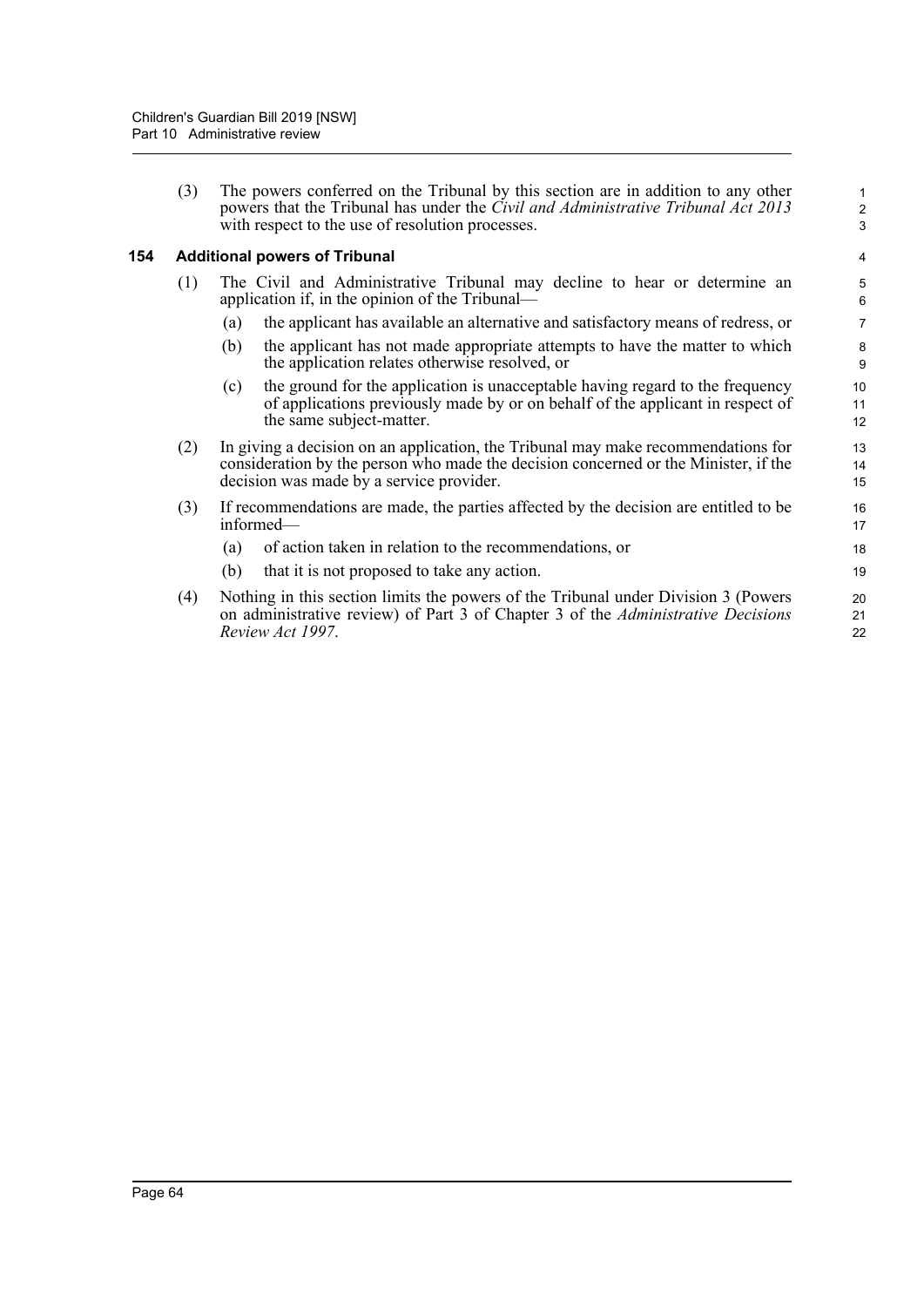|                   |     |                                                                                                                                                                                                                                                                                                                                                                                       | Part 11 Offences                                                                                                                                                                                                                                                                                                                                                                                            | $\mathbf{1}$                              |
|-------------------|-----|---------------------------------------------------------------------------------------------------------------------------------------------------------------------------------------------------------------------------------------------------------------------------------------------------------------------------------------------------------------------------------------|-------------------------------------------------------------------------------------------------------------------------------------------------------------------------------------------------------------------------------------------------------------------------------------------------------------------------------------------------------------------------------------------------------------|-------------------------------------------|
| <b>Division 1</b> |     |                                                                                                                                                                                                                                                                                                                                                                                       | Offences about use and disclosure of information                                                                                                                                                                                                                                                                                                                                                            | $\overline{2}$                            |
| 155               |     |                                                                                                                                                                                                                                                                                                                                                                                       | <b>Disclosure of information</b>                                                                                                                                                                                                                                                                                                                                                                            | 3                                         |
|                   | (1) |                                                                                                                                                                                                                                                                                                                                                                                       | A person who discloses information obtained in connection with the administration<br>or execution of this Act is guilty of an offence unless the disclosure is made—                                                                                                                                                                                                                                        | $\overline{\mathbf{4}}$<br>$\overline{5}$ |
|                   |     | (a)                                                                                                                                                                                                                                                                                                                                                                                   | with the consent of the person from whom the information was obtained, or                                                                                                                                                                                                                                                                                                                                   | 6                                         |
|                   |     | (b)                                                                                                                                                                                                                                                                                                                                                                                   | in connection with the administration or execution of this Act or the<br>regulations, or                                                                                                                                                                                                                                                                                                                    | $\overline{7}$<br>8                       |
|                   |     | (c)                                                                                                                                                                                                                                                                                                                                                                                   | for the purposes of legal proceedings, or a report about legal proceedings,<br>arising out of this Act or the regulations, or                                                                                                                                                                                                                                                                               | $\boldsymbol{9}$<br>10                    |
|                   |     | (d)                                                                                                                                                                                                                                                                                                                                                                                   | in accordance with a requirement imposed under the Ombudsman Act 1974, or                                                                                                                                                                                                                                                                                                                                   | 11                                        |
|                   |     | (e)                                                                                                                                                                                                                                                                                                                                                                                   | with a lawful excuse.                                                                                                                                                                                                                                                                                                                                                                                       | 12                                        |
|                   |     |                                                                                                                                                                                                                                                                                                                                                                                       | Maximum penalty—10 penalty units or imprisonment for a period not exceeding 12<br>months, or both.                                                                                                                                                                                                                                                                                                          | 13<br>14                                  |
|                   | (2) |                                                                                                                                                                                                                                                                                                                                                                                       | It is not an offence under this section for the Children's Guardian to disclose<br>information to an Official Community Visitor, who has made a report under section<br>143, concerning action taken as a consequence of the report if the Children's<br>Guardian is of the opinion that disclosure of the information is not inconsistent with<br>the objects and principles of this Act.                  | 15<br>16<br>17<br>18<br>19                |
| 156               |     |                                                                                                                                                                                                                                                                                                                                                                                       | Disclosure of information for research purposes                                                                                                                                                                                                                                                                                                                                                             | 20                                        |
|                   | (1) | The Children's Guardian may enter into arrangements with a researcher or a research<br>organisation for the purposes of permitting the disclosure of information to the<br>researcher or research organisation (including health information and personal<br>information) that is held by the Children's Guardian, a designated agency or an<br>accredited adoption service provider. |                                                                                                                                                                                                                                                                                                                                                                                                             |                                           |
|                   | (2) |                                                                                                                                                                                                                                                                                                                                                                                       | The Children's Guardian is not to enter into arrangements under this section unless<br>satisfied that the arrangements will ensure—                                                                                                                                                                                                                                                                         | 26<br>27                                  |
|                   |     | (a)                                                                                                                                                                                                                                                                                                                                                                                   | reasonable steps will be taken to de-identify information disclosed under the<br>arrangements, and                                                                                                                                                                                                                                                                                                          | 28<br>29                                  |
|                   |     | (b)                                                                                                                                                                                                                                                                                                                                                                                   | information disclosed under the arrangements will be treated by the researcher<br>or research organisation as confidential, and                                                                                                                                                                                                                                                                             | 30<br>31                                  |
|                   |     | (c)                                                                                                                                                                                                                                                                                                                                                                                   | as far as reasonably practicable, no publication that uses or is based on<br>information disclosed under the arrangements will enable the identity of an<br>affected person to be ascertained, and                                                                                                                                                                                                          | 32<br>33<br>34                            |
|                   |     | (d)                                                                                                                                                                                                                                                                                                                                                                                   | as far as is reasonably practicable, personal information disclosed under the<br>arrangements will be used or dealt with in accordance with the information<br>protection principles set out in sections 12, 17, 18 and 19 of the <i>Privacy and</i><br>Personal Information Protection Act 1998 as those principles would apply if<br>the researcher or research organisation were a public sector agency. | 35<br>36<br>37<br>38<br>39                |
|                   |     |                                                                                                                                                                                                                                                                                                                                                                                       | Note. The Privacy and Personal Information Protection Act 1998 requires public sector<br>agencies to deal with personal information in accordance with the information<br>protection principles set out in that Act.                                                                                                                                                                                        | 40<br>41<br>42                            |
|                   | (3) |                                                                                                                                                                                                                                                                                                                                                                                       | A disclosure of information made in good faith under the arrangements does not—                                                                                                                                                                                                                                                                                                                             | 43                                        |
|                   |     | (a)                                                                                                                                                                                                                                                                                                                                                                                   | constitute a contravention of a provision as to confidentiality in this Act, and                                                                                                                                                                                                                                                                                                                            | 44                                        |
|                   |     | (b)                                                                                                                                                                                                                                                                                                                                                                                   | constitute a contravention of the Health Records and Information Privacy Act<br>2002 or the Privacy and Personal Information Protection Act 1998.                                                                                                                                                                                                                                                           | 45<br>46                                  |
|                   |     |                                                                                                                                                                                                                                                                                                                                                                                       |                                                                                                                                                                                                                                                                                                                                                                                                             |                                           |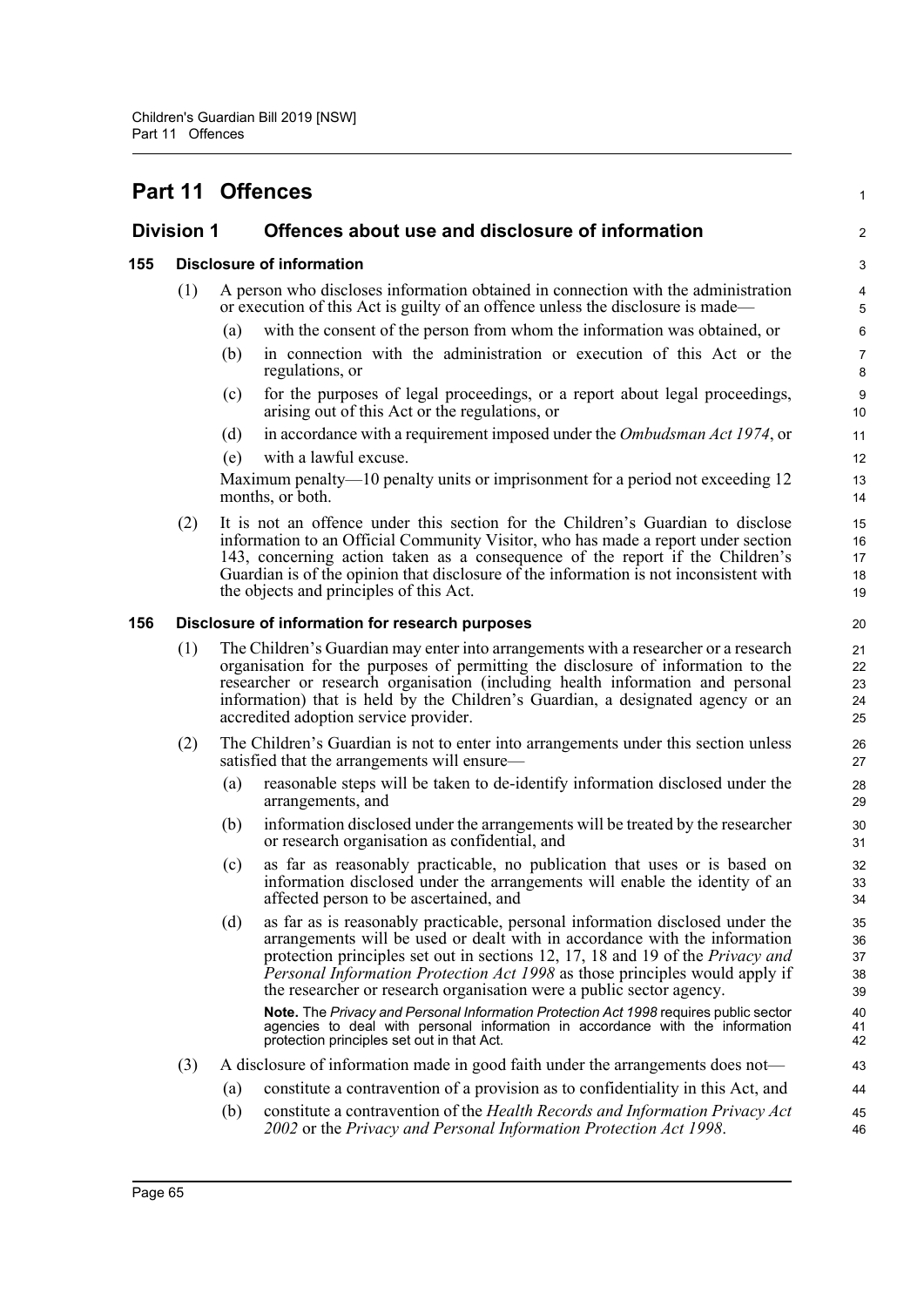|     |     | Subsection $(1)$ does not apply to —                                                                                                                                                                                                                                                              |                                                 |
|-----|-----|---------------------------------------------------------------------------------------------------------------------------------------------------------------------------------------------------------------------------------------------------------------------------------------------------|-------------------------------------------------|
|     |     | Maximum penalty—10 penalty units.                                                                                                                                                                                                                                                                 | 37                                              |
|     | (1) | A person must not access information stored by the Children's Guardian unless the<br>person is authorised, approved or delegated to perform a function of the Children's<br>Guardian.                                                                                                             | 34<br>35<br>36                                  |
| 158 |     | Unlawful use of stored information                                                                                                                                                                                                                                                                | 33                                              |
|     |     | <i>information</i> includes a statement, document or notification.                                                                                                                                                                                                                                | 32                                              |
|     | (5) | In this section-                                                                                                                                                                                                                                                                                  | 31                                              |
|     |     | Note. See section 109(3) in relation to false and misleading information given under that<br>provision.                                                                                                                                                                                           | 29<br>30                                        |
|     | (4) | if the person has, or can reasonably obtain, the correct information, gives the<br>(b)<br>correct information.<br>Also, subsection (1) does not apply to information given under section 109.                                                                                                     | 26<br>27<br>28                                  |
|     |     | tells the Children's Guardian, officer of the Children's Guardian or authorised<br>(a)<br>person, to the best of the person's ability, how it is false or misleading, and                                                                                                                         | 24<br>25                                        |
|     | (3) | Subsection (1) does not apply to a document if the person, when giving the<br>document-                                                                                                                                                                                                           | 22<br>23                                        |
|     | (2) | Subsection (1) applies whether or not the information was given in response to a<br>specific power under this Act.                                                                                                                                                                                | 20<br>21                                        |
|     |     | Maximum penalty—10 penalty units.                                                                                                                                                                                                                                                                 | 19                                              |
|     | (1) | A person must not, in relation to the administration of this Act or the regulations, give<br>information that the person knows is false or misleading in a material particular to<br>the Children's Guardian, an officer of the Children's Guardian or an authorised<br>person.                   | 15<br>16<br>17<br>18                            |
| 157 |     | False and misleading information                                                                                                                                                                                                                                                                  | 14                                              |
|     |     | <i>research organisation</i> means an organisation prescribed by the regulations or under<br>the <i>Adoption Act 2000</i> .                                                                                                                                                                       | 12<br>13                                        |
|     |     | <b>personal information</b> has the same meaning as in the Privacy and Personal<br>Information Protection Act 1998.                                                                                                                                                                               | 10<br>11                                        |
|     |     | <b>health information</b> has the same meaning as in the Health Records and Information<br>Privacy Act 2002.                                                                                                                                                                                      | 8<br>$\boldsymbol{9}$                           |
|     | (5) | In this section-                                                                                                                                                                                                                                                                                  | $\overline{7}$                                  |
|     |     | organisation were a private sector person (within the meaning of that Act).<br>Note. The Health Records and Information Privacy Act 2002 requires a private sector person<br>that collects, holds or uses health information to comply with the health privacy principles set<br>out in that Act. | $\boldsymbol{2}$<br>$\mathbf{3}$<br>4<br>5<br>6 |
|     | (4) | The provisions of the <i>Health Records and Information Privacy Act 2002</i> apply to<br>health information disclosed under the arrangements as if the researcher or research                                                                                                                     |                                                 |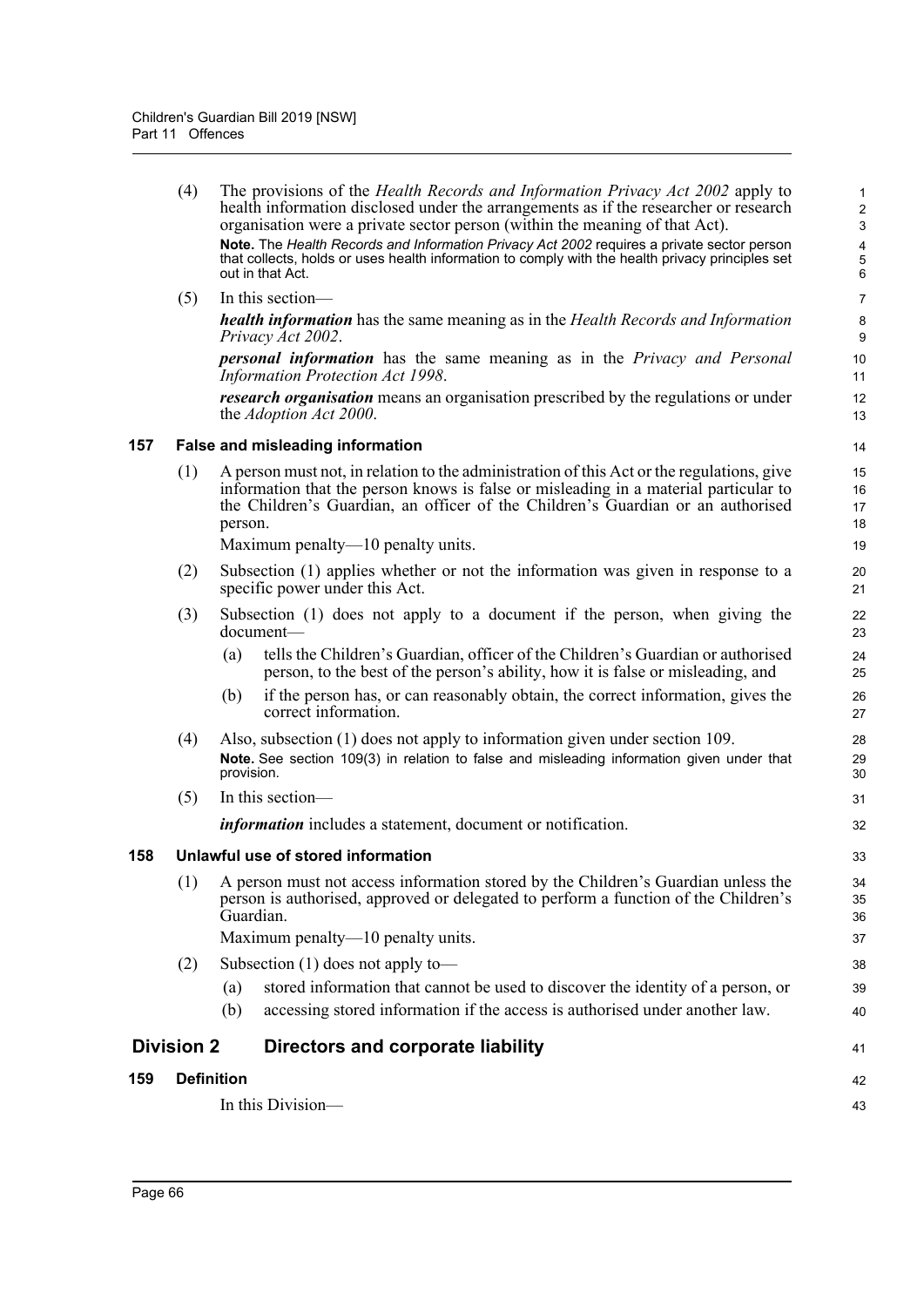|     |     |            | <i>director</i> has the same meaning as in the <i>Corporations Act 2001</i> of the<br>Commonwealth.                                                                                                                                  | $\mathbf{1}$<br>$\overline{2}$ |
|-----|-----|------------|--------------------------------------------------------------------------------------------------------------------------------------------------------------------------------------------------------------------------------------|--------------------------------|
| 160 |     |            | <b>Executive liability offences</b>                                                                                                                                                                                                  | 3                              |
|     |     |            | For this Division, an <i>executive liability offence</i> is an offence against any of the                                                                                                                                            | 4                              |
|     |     |            | following provisions of this Act that is committed by a corporation-                                                                                                                                                                 | 5                              |
|     |     | (a)        | section $79(1)$ ,                                                                                                                                                                                                                    | $\,6\,$                        |
|     |     | (b)        | section $79(2)$ ,                                                                                                                                                                                                                    | $\overline{7}$                 |
|     |     | (c)        | section $89(1)$ ,                                                                                                                                                                                                                    | 8                              |
|     |     | (d)        | section $89(2)$ ,                                                                                                                                                                                                                    | 9                              |
|     |     | (e)        | section $89(3)$ ,                                                                                                                                                                                                                    | 10                             |
|     |     | (f)        | section $94(2)$ ,                                                                                                                                                                                                                    | 11                             |
|     |     | (g)        | section 103,                                                                                                                                                                                                                         | 12                             |
|     |     | (h)        | section $155(1)$ ,                                                                                                                                                                                                                   | 13                             |
|     |     | (i)        | section $157(1)$ ,                                                                                                                                                                                                                   | 14                             |
|     |     | (i)        | section $158(1)$ ,                                                                                                                                                                                                                   | 15                             |
|     |     | (k)        | section $176(2)$ ,<br>Schedule 2, clause 15(1),                                                                                                                                                                                      | 16                             |
|     |     | (1)<br>(m) | Schedule 2, clause $16(1)$ .                                                                                                                                                                                                         | 17<br>18                       |
|     |     |            |                                                                                                                                                                                                                                      |                                |
| 161 |     |            | <b>Executive liability offences committed by person</b>                                                                                                                                                                              | 19                             |
|     | (1) |            | A person commits an executive liability offence if-                                                                                                                                                                                  | 20                             |
|     |     | (a)        | a corporation commits an executive liability offence, and                                                                                                                                                                            | 21                             |
|     |     | (b)        | the person is—                                                                                                                                                                                                                       | 22                             |
|     |     |            | a director of the corporation, or<br>(i)                                                                                                                                                                                             | 23                             |
|     |     |            | an individual who is involved in the management of the corporation and<br>(ii)<br>who is in a position to influence the conduct of the corporation in<br>relation to the commission of the executive liability offence, and          | 24<br>25<br>26                 |
|     |     | (c)        | the person—                                                                                                                                                                                                                          | 27                             |
|     |     |            | knows or ought reasonably to know that the executive liability offence<br>(i)<br>(or an offence of the same type) would be or is being committed, and                                                                                | 28<br>29                       |
|     |     |            | fails to take all reasonable steps to prevent or stop the commission of<br>(11)<br>that offence.                                                                                                                                     | 30<br>31                       |
|     |     |            | Maximum penalty-                                                                                                                                                                                                                     | 32                             |
|     |     | (a)        | for an offence under section $157(1)$ — $100$ penalty units, or                                                                                                                                                                      | 33                             |
|     |     | (b)        | for an offence under section $158(1)$ —50 penalty units, or                                                                                                                                                                          | 34                             |
|     |     | (c)        | otherwise—the maximum penalty for the executive liability offence if<br>committed by an individual.                                                                                                                                  | 35<br>36                       |
|     | (2) |            | This section does not affect the following—                                                                                                                                                                                          | 37                             |
|     |     | (a)        | the liability of the corporation for the executive liability offence, and applies<br>whether or not the corporation is prosecuted for, or convicted of, the executive<br>liability offence,                                          | 38<br>39<br>40                 |
|     |     | (b)        | the application of any other law relating to the criminal liability of persons,<br>whether or not directors or other managers of the corporation, who are<br>accessories to the commission of the executive liability offence or are | 41<br>42<br>43                 |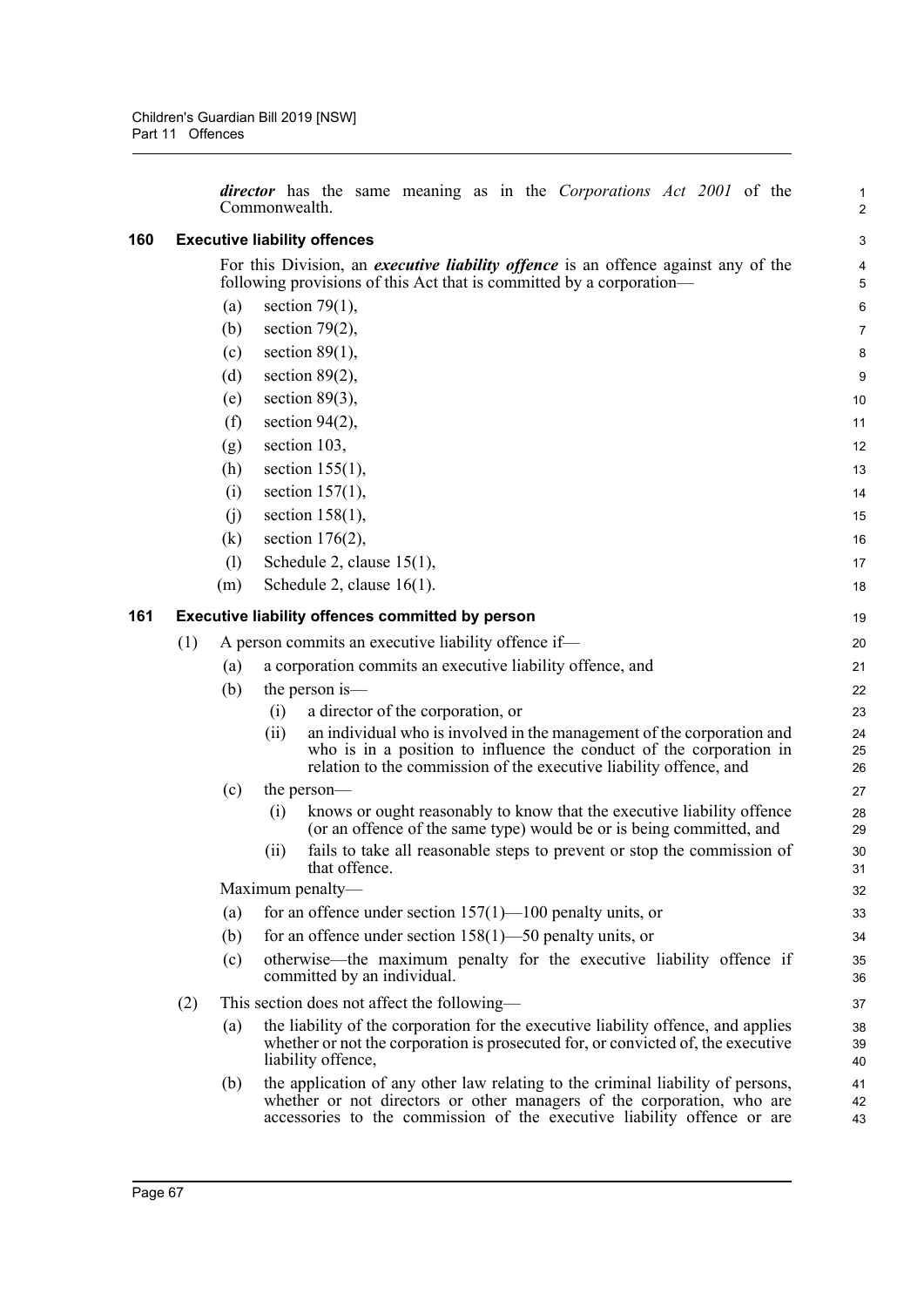otherwise concerned in, or party to, the commission of the executive liability offence.

(3) In this section—

*reasonable steps*, in relation to the commission of an executive liability offence, includes, but is not limited to, action of the following kinds that is reasonable in all the circumstances—

- (a) action towards—
	- (i) assessing the corporation's compliance with the provision creating the executive liability offence, and
	- (ii) ensuring that the corporation arranged regular professional assessments of its compliance with the provision,
- (b) action towards ensuring that the corporation's employees, agents and contractors are provided with information, training, instruction and supervision appropriate to them to enable them to comply with the provision creating the executive liability offence so far as the provision is relevant to them,
- (c) action towards ensuring that—
	- (i) the plant, equipment and other resources, and
	- (ii) the structures, work systems and other processes,

relevant to compliance with the provision creating the executive liability offence are appropriate in all the circumstances,

(d) action towards creating and maintaining a corporate culture that does not direct, encourage, tolerate or lead to non-compliance with the provision creating the executive liability offence.

### **162 Prosecution of executive liability offence**

- (1) The prosecution bears the legal burden of proving the elements of an executive liability offence.
- (2) An executive liability offence can only be prosecuted by a person who can bring a prosecution for the executive liability offence.

### **163 Liability of directors etc for offences by corporation—accessory to commission of offences**

- (1) For the purposes of this section, a *corporate offence* is an offence against this Act or the regulations that is capable of being committed by a corporation, whether or not it is an executive liability offence.
- (2) A person commits an offence against this section if—
	- (a) a corporation commits a corporate offence, and
		- (b) the person is—
			- (i) a director of the corporation, or
			- (ii) an individual who is involved in the management of the corporation and who is in a position to influence the conduct of the corporation in relation to the commission of the corporate offence, and
		- (c) the person—
			- (i) aids, abets, counsels or procures the commission of the corporate offence, or
			- (ii) induces, whether by threats or promises or otherwise, the commission of the corporate offence, or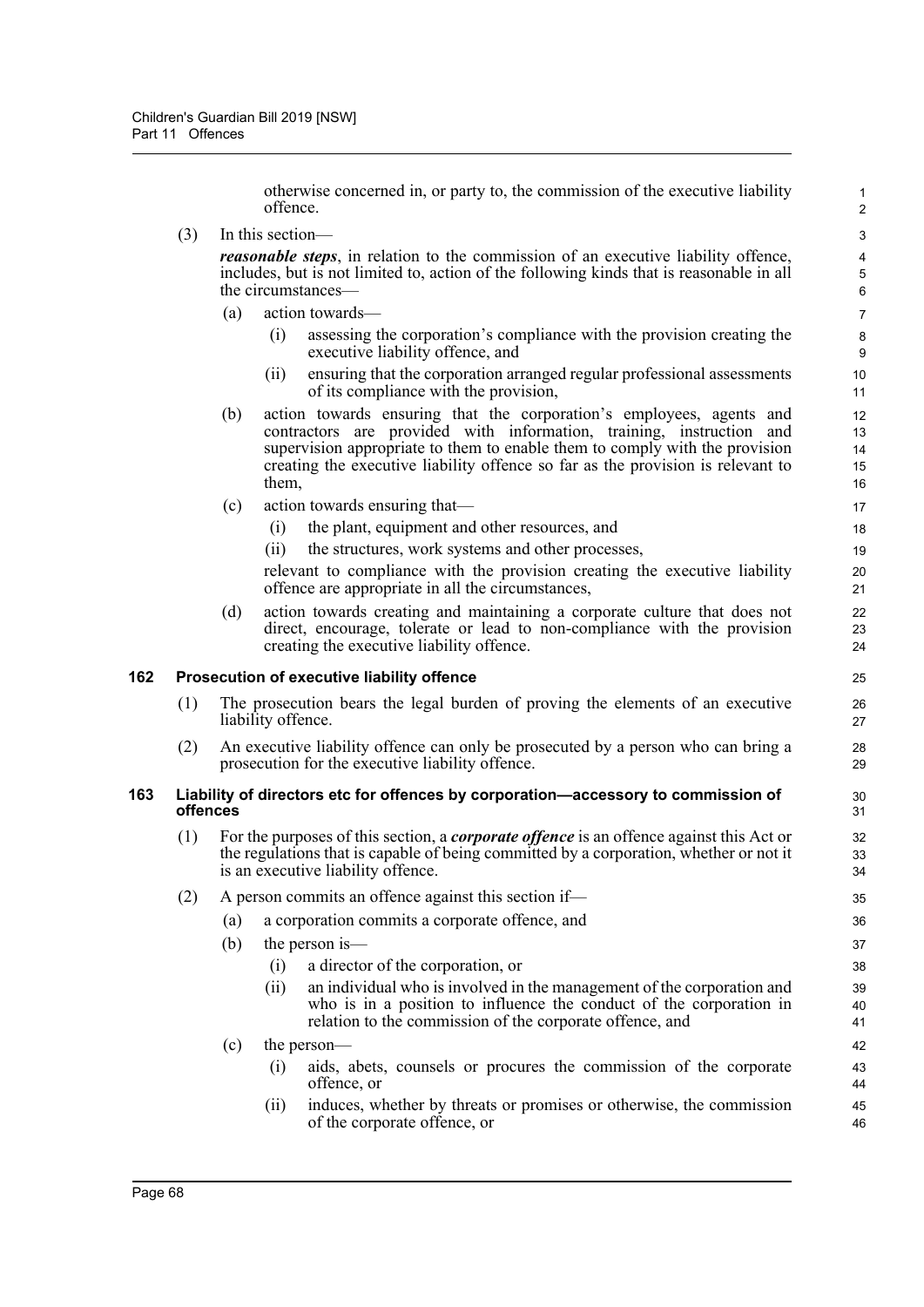|     |                   | (iii)               | conspires with others to effect the commission of the corporate offence,<br>or                                                                                                                                                                                                                                                                                                                            | 1<br>$\overline{2}$                                  |
|-----|-------------------|---------------------|-----------------------------------------------------------------------------------------------------------------------------------------------------------------------------------------------------------------------------------------------------------------------------------------------------------------------------------------------------------------------------------------------------------|------------------------------------------------------|
|     |                   | (iv)                | is in any other way, whether by act or omission, knowingly concerned<br>in, or party to, the commission of the corporate offence.                                                                                                                                                                                                                                                                         | $\ensuremath{\mathsf{3}}$<br>$\overline{\mathbf{4}}$ |
|     |                   | an individual.      | Maximum penalty—the maximum penalty for the corporate offence if committed by                                                                                                                                                                                                                                                                                                                             | 5<br>6                                               |
|     | (3)               |                     | This section does not affect the following—                                                                                                                                                                                                                                                                                                                                                               | $\overline{7}$                                       |
|     |                   | (a)                 | the liability of the corporation for the corporate offence, and applies whether<br>or not the corporation is prosecuted for, or convicted of, the corporate offence,                                                                                                                                                                                                                                      | 8<br>$\boldsymbol{9}$                                |
|     |                   | (b)                 | the application of any other law relating to the criminal liability of any persons<br>(whether or not directors or other managers of the corporation) who are<br>concerned in, or party to, the commission of the corporate offence.                                                                                                                                                                      | 10<br>11<br>12                                       |
| 164 |                   |                     | Evidence as to state of mind of corporation                                                                                                                                                                                                                                                                                                                                                               | 13                                                   |
|     | (1)               | that state of mind. | Without limiting a law or practice regarding the admissibility of evidence, evidence<br>that an officer, employee or agent of a corporation, while acting in that capacity, had,<br>at any particular time, a particular state of mind, is evidence that the corporation had                                                                                                                              | 14<br>15<br>16<br>17                                 |
|     | (2)               | In this section-    |                                                                                                                                                                                                                                                                                                                                                                                                           | 18                                                   |
|     |                   |                     | state of mind, of a person, includes—                                                                                                                                                                                                                                                                                                                                                                     | 19                                                   |
|     |                   | $\left( a\right)$   | the knowledge, intention, opinion, belief or purpose of the person, and                                                                                                                                                                                                                                                                                                                                   | 20                                                   |
|     |                   | (b)                 | the person's reasons for the intention, opinion, belief or purpose.                                                                                                                                                                                                                                                                                                                                       | 21                                                   |
|     | <b>Division 3</b> |                     | <b>Other offence</b>                                                                                                                                                                                                                                                                                                                                                                                      | 22                                                   |
| 165 |                   |                     | Obstructing authorised person or other person                                                                                                                                                                                                                                                                                                                                                             | 23                                                   |
|     | (1)               |                     | A person must not obstruct—                                                                                                                                                                                                                                                                                                                                                                               | 24                                                   |
|     |                   | (a)                 | an authorised person, or a person helping an authorised person, exercising a<br>function under Schedule 2, unless the person has a reasonable excuse, or                                                                                                                                                                                                                                                  | 25<br>26                                             |
|     |                   | (b)                 | a person in the exercise of the person's functions under this Act.<br>Maximum penalty—10 penalty units.                                                                                                                                                                                                                                                                                                   | 27<br>28                                             |
|     | (2)               |                     | If a person has obstructed an authorised person, a person helping an authorised<br>person, or a person exercising a function under this Act (each a <i>relevant person</i> ), and<br>the relevant person decides to proceed with the exercise of the function, or to<br>continue to perform the functions, the relevant person must give a warning to the<br>person obstructing the relevant person that— | 29<br>30<br>31<br>32<br>33                           |
|     |                   | (a)                 | it is an offence to cause an obstruction unless the person has a reasonable<br>excuse, and                                                                                                                                                                                                                                                                                                                | 34<br>35                                             |
|     |                   | (b)                 | the relevant person considers the person's conduct an obstruction.                                                                                                                                                                                                                                                                                                                                        | 36                                                   |
|     | (3)               | In this section-    |                                                                                                                                                                                                                                                                                                                                                                                                           | 37                                                   |
|     |                   |                     | <b><i>obstruct</i></b> includes assault, hinder, resist, attempt to obstruct and threaten to obstruct.                                                                                                                                                                                                                                                                                                    | 38                                                   |
|     | <b>Division 4</b> |                     | <b>Administration of offences</b>                                                                                                                                                                                                                                                                                                                                                                         | 39                                                   |
| 166 |                   |                     | Time for instituting proceedings                                                                                                                                                                                                                                                                                                                                                                          | 40                                                   |
|     | (1)               |                     | Proceedings for an offence under this Act or the regulations may be commenced not<br>later than 6 months after the offence was alleged to have been committed.                                                                                                                                                                                                                                            | 41<br>42                                             |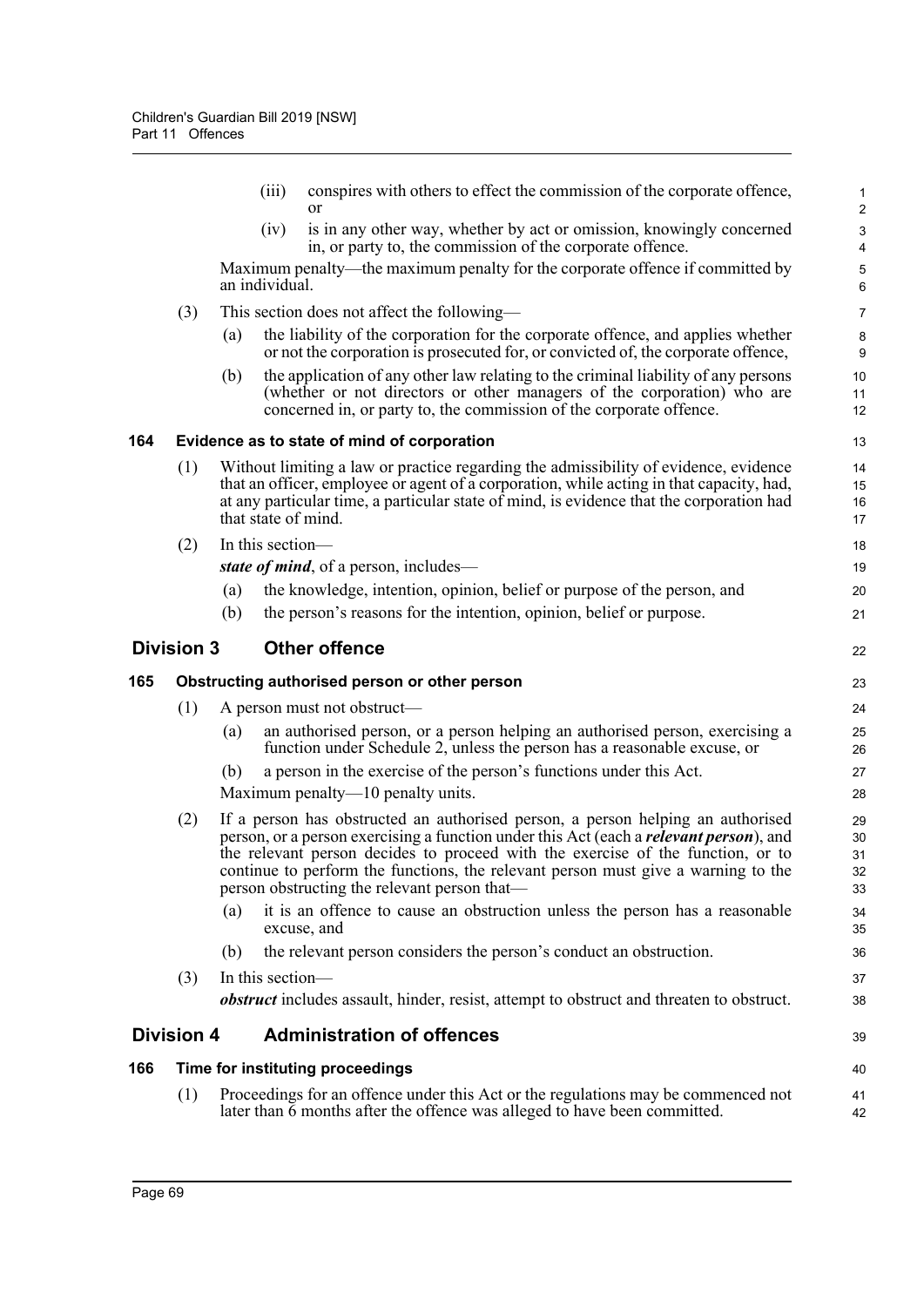(2) Proceedings for an offence against this Act or the regulations may also be commenced within but not later than 6 months after the Children's Guardian became aware of the alleged offence.

- (3) If subsection (2) is relied on for the purpose of commencing proceedings for an offence, the court attendance notice or application must contain particulars of the date on which evidence of the alleged offence first came to the attention of the Children's Guardian and need not contain particulars of the date on which the offence was alleged to have been committed.
- (4) The date on which evidence first came to the attention of the Children's Guardian is the date stated in the court attendance notice or application, unless the contrary is established.
- (5) This section applies despite anything in the *Criminal Procedure Act 1986* or any other Act.
- (6) In this section *evidence* of an offence means evidence of an act or omission constituting the offence.

### **167 Proceedings for offences**

- (1) Proceedings for an offence against this Act or the regulations may be dealt with summarily before the Local Court or before the Supreme Court in its summary jurisdiction.
- (2) If proceedings for an offence against this Act or the regulations are taken before the Local Court, the maximum monetary penalty the Local Court may impose is, despite any provision of this Act to the contrary, 200 penalty units or the maximum monetary penalty provided by this Act for the offence, whichever amount is the smaller.
- (3) If proceedings for an offence against this Act or the regulations are taken before the Supreme Court, the Supreme Court may impose a penalty not exceeding the maximum penalty provided by this Act or the regulations for the offence.

### **168 Penalty notices**

- (1) An authorised officer may issue a penalty notice to a person if it appears to the officer that the person has committed a penalty notice offence.
- (2) A penalty notice offence is an offence against this Act or the regulations that is prescribed by the regulations as a penalty notice offence.
- (3) The *Fines Act 1996* applies to a penalty notice issued under this section. **Note.** The *Fines Act 1996* provides that, if a person issued with a penalty notice does not wish to have the matter determined by a court, the person may pay the amount stated in the notice and is not liable to any further proceedings for the alleged offence.
- (4) The amount payable under a penalty notice issued under this section is the amount prescribed for the alleged offence by the regulations, not exceeding the maximum amount of penalty that could be imposed for the offence by a court.
- (5) This section does not limit the operation of any other provision of, or made under, this or any other Act relating to proceedings that may be taken in respect of offences.

### (6) In this section—

### *authorised officer* means—

- (a) a police officer, or
- (b) a person employed in the Office of the Children's Guardian who is authorised in writing by the Children's Guardian as an authorised officer for the purposes of this section.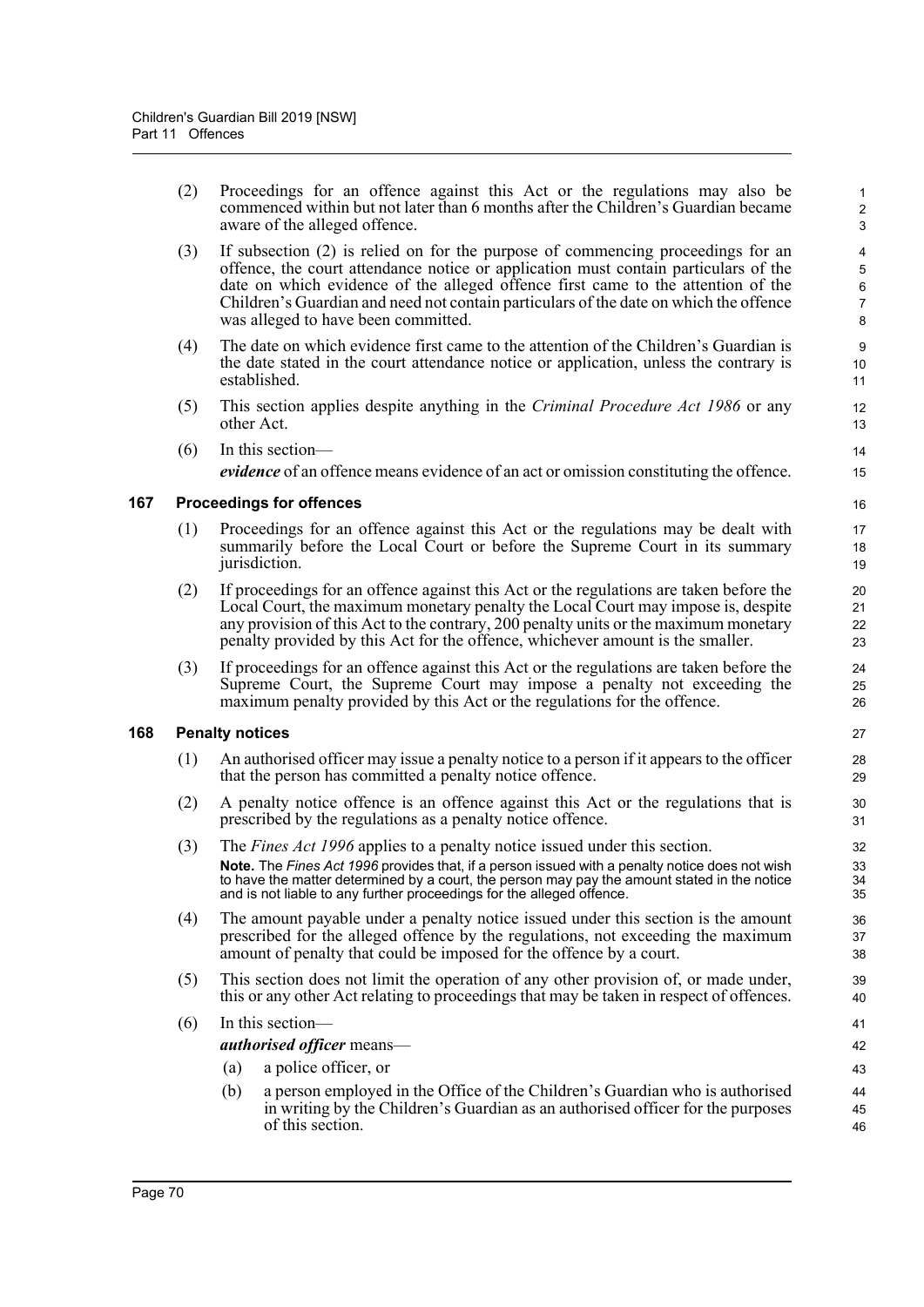| 169 |     | Powers of authorised persons                                                                                                                                                                    | $\boldsymbol{2}$                      |
|-----|-----|-------------------------------------------------------------------------------------------------------------------------------------------------------------------------------------------------|---------------------------------------|
|     |     | Schedule 2 provides for powers that may be exercised by the Children's Guardian or<br>an authorised person under this Act.                                                                      | $\sqrt{3}$<br>$\overline{\mathbf{4}}$ |
| 170 |     | Children's Guardian may make guidelines                                                                                                                                                         | 5                                     |
|     | (1) | The Children's Guardian may make guidelines for the purpose of exercising the<br>Children's Guardian's functions.                                                                               | 6<br>$\overline{7}$                   |
|     | (2) | Without limiting subsection (1), the Children's Guardian may make guidelines about<br>the following—                                                                                            | 8<br>9                                |
|     |     | in relation to a placement of a child with a designated agency—<br>(a)                                                                                                                          | 10                                    |
|     |     | particular classes of people, in addition to parents and including persons<br>(i)<br>significant to the child, who should normally receive information<br>concerning the placement, and         | 11<br>12<br>13                        |
|     |     | particular types of information concerning the placement that should<br>(ii)<br>normally be disclosed, and                                                                                      | 14<br>15                              |
|     |     | guidance as to persons who should not receive information concerning<br>(iii)<br>the placement,                                                                                                 | 16<br>17                              |
|     |     | guidance as to how the child concerned is to participate in any<br>(b)<br>decision-making processes relating to the disclosure of information<br>concerning the authorised carer of the child,  | 18<br>19<br>20                        |
|     |     | information sharing within the Office of the Children's Guardian.<br>(c)                                                                                                                        | 21                                    |
|     | (3) | A guideline issued by the Children's Guardian must be published on the Office of the<br>Children's Guardian's website.                                                                          | 22<br>23                              |
| 171 |     | Secretary may make guidelines                                                                                                                                                                   | 24                                    |
|     | (1) | The Secretary may make guidelines for the purposes of this Act.                                                                                                                                 | 25                                    |
|     | (2) | Without limiting subsection (1), the Secretary may make guidelines about voluntary<br>out-of-home care, including guidance about what constitutes a significant<br>contravention of section 78. | 26<br>27<br>28                        |
|     | (3) | A guideline issued by the Secretary must be published on the Department's website.                                                                                                              | 29                                    |
| 172 |     | <b>Approval of forms</b>                                                                                                                                                                        | 30                                    |
|     | (1) | The Children's Guardian may approve forms for use under this Act.                                                                                                                               | 31                                    |
|     | (2) | A form approved under subsection (1) must be published on the Office of the<br>Children's Guardian's website.                                                                                   | 32<br>33                              |
| 173 |     | <b>Manner of giving notice</b>                                                                                                                                                                  | 34                                    |
|     | (1) | A notice or other instrument required or authorised by this Act to be given to a person<br>may be-                                                                                              | 35<br>36                              |
|     |     | given personally or by prepaid post, or<br>(a)                                                                                                                                                  | 37                                    |
|     |     | left with a person who is apparently of or above the age of 16 years at the<br>(b)<br>address last known to the Children's Guardian of the person, or                                           | 38<br>39                              |
|     |     | given by email to an email address specified by the person for the service of<br>(c)<br>documents of that kind, or                                                                              | 40<br>41                              |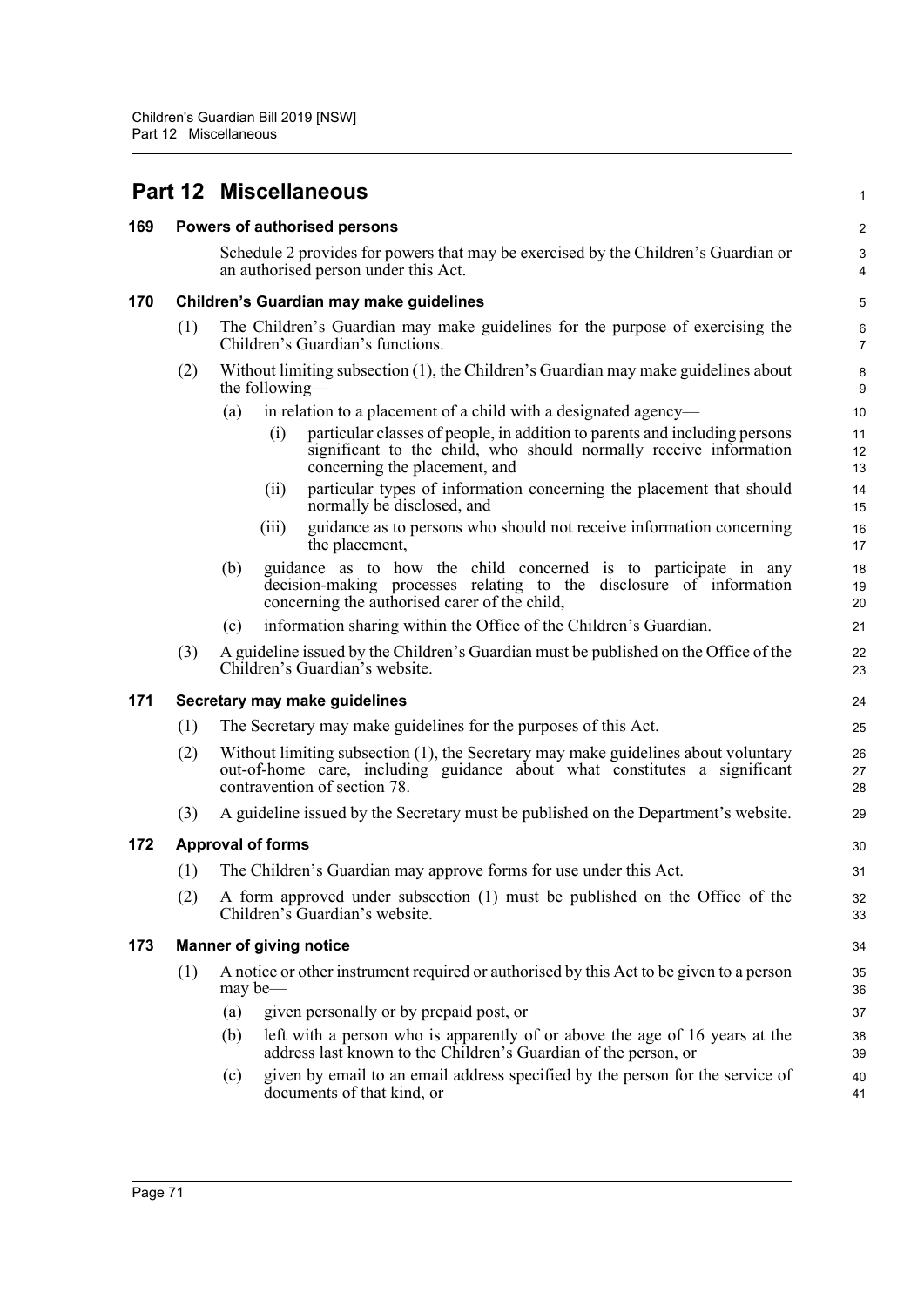**174 Records**

**175 Delegation by Minister**

|     |                | (d)   | if no address of the person is known to the Children's Guardian—published or<br>otherwise given by a method prescribed by the regulations for the notice or<br>instrument.                                        | $\mathbf{1}$<br>$\sqrt{2}$<br>3 |
|-----|----------------|-------|-------------------------------------------------------------------------------------------------------------------------------------------------------------------------------------------------------------------|---------------------------------|
|     | (2)            |       | If the notice or instrument is—                                                                                                                                                                                   | $\overline{4}$                  |
|     |                | (a)   | sent by post, the notice or instrument is taken to have been given at the time<br>the notice or instrument would be delivered in the ordinary course of post, or                                                  | 5<br>$\,6\,$                    |
|     |                | (b)   | published or otherwise given under subsection $(1)(d)$ , the notice or instrument<br>is taken to have been given at a time prescribed by the regulations.                                                         | $\boldsymbol{7}$<br>8           |
| 174 | <b>Records</b> |       |                                                                                                                                                                                                                   | $\boldsymbol{9}$                |
|     | (1)            | form. | A record made under this Act or the regulations may be kept in written or electronic                                                                                                                              | 10<br>11                        |
|     | (2)            |       | A record under this Act for an Aboriginal child or Torres Strait Islander child must<br>be kept permanently.                                                                                                      | 12<br>13                        |
|     | (3)            |       | The regulations may make provision for or with respect to the keeping of and access<br>to records.                                                                                                                | 14<br>15                        |
| 175 |                |       | <b>Delegation by Minister</b>                                                                                                                                                                                     | 16                              |
|     |                |       | The Minister may delegate to the Secretary, or any other person, the exercise of any<br>of the Minister's powers under this Act or the regulations, other than this power of<br>delegation.                       | 17<br>18<br>19                  |
| 176 |                |       | Provision and exchange of information                                                                                                                                                                             | 20                              |
|     | (1)            |       | The Children's Guardian may, for the purpose of exercising the functions of the<br>Children's Guardian-                                                                                                           | 21<br>22                        |
|     |                | (a)   | give a relevant body information relating to the safety, welfare and wellbeing<br>of a particular child or class of children, and                                                                                 | 23<br>24                        |
|     |                | (b)   | direct a relevant body to give the Children's Guardian information relating to<br>the safety, welfare and wellbeing of a particular child or class of children.                                                   | 25<br>26                        |
|     | (2)            |       | A relevant body, other than the Secretary or a government sector agency, must<br>comply with the direction under subsection $(1)(b)$ within the reasonable time<br>specified in the direction.                    | 27<br>28<br>29                  |
|     |                |       | Maximum penalty—10 penalty units.                                                                                                                                                                                 | 30                              |
|     | (3)            |       | Information given under subsection $(1)$ —                                                                                                                                                                        | 31                              |
|     |                |       | (a) is not, in proceedings before a court, tribunal or committee, to be held to<br>constitute a breach of professional etiquette or ethics or a departure from<br>accepted standards of professional conduct, and | 32<br>33<br>34                  |
|     |                | (b)   | does not incur liability for defamation, and                                                                                                                                                                      | 35                              |
|     |                | (c)   | does not constitute a ground for civil proceedings for malicious prosecution or<br>for conspiracy.                                                                                                                | 36<br>37                        |
|     | (4)            |       | A reference in subsection (3) to information given extends to information given in<br>good faith and with reasonable care for the purposes of that subsection.                                                    | 38<br>39                        |
|     | (5)            |       | A provision of an Act or law that prohibits or restricts the disclosure of information<br>does not operate to prevent the information being given, or affect a duty to give<br>information, under this section.   | 40<br>41<br>42                  |
|     | (6)            |       | Nothing in subsection (5) affects an obligation or power to provide information.                                                                                                                                  | 43                              |
|     |                |       |                                                                                                                                                                                                                   |                                 |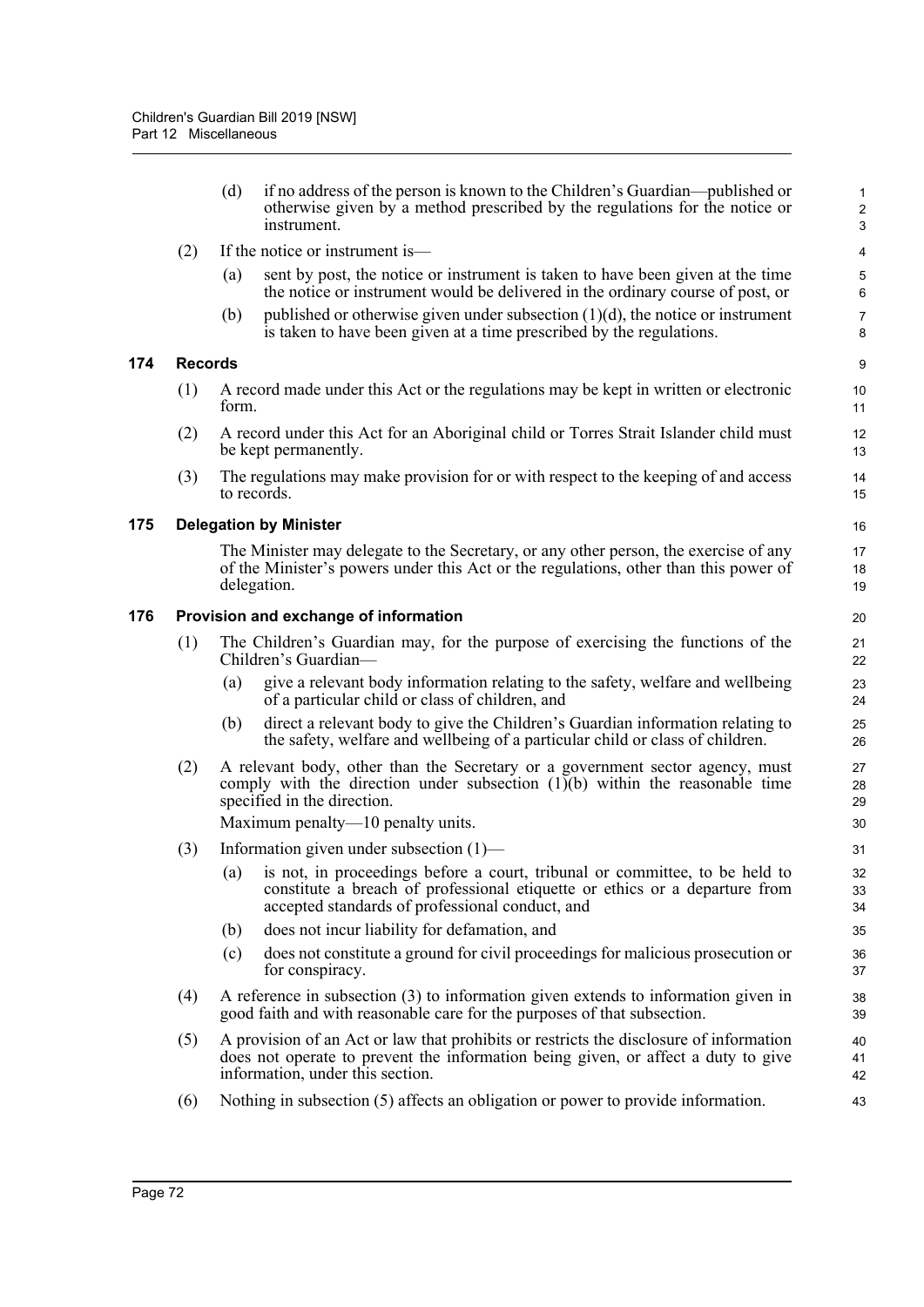|     | (7) | Information given or directed to be given under subsection $(1)$ must be done in a way,<br>or in accordance with requirements, if any, prescribed by the regulations. |                                                                                                                                                                                                                                                                                                                                                                                           |                            |  |
|-----|-----|-----------------------------------------------------------------------------------------------------------------------------------------------------------------------|-------------------------------------------------------------------------------------------------------------------------------------------------------------------------------------------------------------------------------------------------------------------------------------------------------------------------------------------------------------------------------------------|----------------------------|--|
|     | (8) |                                                                                                                                                                       | In this section-                                                                                                                                                                                                                                                                                                                                                                          | 3                          |  |
|     |     |                                                                                                                                                                       | <i>relevant body</i> means-                                                                                                                                                                                                                                                                                                                                                               | $\overline{\mathbf{4}}$    |  |
|     |     | (a)                                                                                                                                                                   | a prescribed body under section 248 of the Children and Young Persons (Care<br>and Protection) Act 1998, and                                                                                                                                                                                                                                                                              | $\mathbf 5$<br>6           |  |
|     |     | (b)                                                                                                                                                                   | a body, including an unincorporated body, or a class of bodies, prescribed by<br>the regulations for the purposes of this section.                                                                                                                                                                                                                                                        | $\boldsymbol{7}$<br>8      |  |
| 177 |     |                                                                                                                                                                       | <b>Personal liability</b>                                                                                                                                                                                                                                                                                                                                                                 | $\boldsymbol{9}$           |  |
|     |     |                                                                                                                                                                       | A matter or thing done, or omitted to be done, by an officer of the Children's<br>Guardian, does not, if the matter or thing was done or omitted to be done in good<br>faith, for the purposes of executing this Act, subject the officer acting personally to<br>any action, liability, claim or demand.<br>Note. See also section 132 for protection from liability for other entities. | 10<br>11<br>12<br>13<br>14 |  |
| 178 |     |                                                                                                                                                                       | <b>Act binds Crown</b>                                                                                                                                                                                                                                                                                                                                                                    | 15                         |  |
|     |     |                                                                                                                                                                       | This Act binds the Crown in right of New South Wales and, in so far as the legislative<br>power of the Parliament of New South Wales permits, the Crown in all its other<br>capacities.                                                                                                                                                                                                   | 16<br>17<br>18             |  |
| 179 |     | <b>Review of Act</b>                                                                                                                                                  |                                                                                                                                                                                                                                                                                                                                                                                           | 19                         |  |
|     | (1) |                                                                                                                                                                       | The Minister is to review this Act to determine whether—                                                                                                                                                                                                                                                                                                                                  | 20                         |  |
|     |     | (a)                                                                                                                                                                   | the policy objectives of the Act remain valid, and                                                                                                                                                                                                                                                                                                                                        | 21                         |  |
|     |     | (b)                                                                                                                                                                   | the terms of the Act remain appropriate for achieving the objectives.                                                                                                                                                                                                                                                                                                                     | 22                         |  |
|     | (2) |                                                                                                                                                                       | The review is to be undertaken as soon as practicable after the period of 2 years from<br>the commencement.                                                                                                                                                                                                                                                                               | 23<br>24                   |  |
|     | (3) |                                                                                                                                                                       | A report on the outcome of the review is to be tabled in each House of Parliament<br>within 12 months after the end of the period of 2 years.                                                                                                                                                                                                                                             | 25<br>26                   |  |
| 180 |     | <b>Regulations</b>                                                                                                                                                    |                                                                                                                                                                                                                                                                                                                                                                                           | 27                         |  |
|     | (1) | Act.                                                                                                                                                                  | The Governor may make regulations, not inconsistent with this Act, for or with<br>respect to a matter that, by this Act, is required or permitted to be prescribed, or that<br>is necessary or convenient to be prescribed, for carrying out or giving effect to this                                                                                                                     | 28<br>29<br>30<br>31       |  |
|     | (2) |                                                                                                                                                                       | Without limiting subsection (1), the regulations may provide for the following-                                                                                                                                                                                                                                                                                                           | 32                         |  |
|     |     | (a)                                                                                                                                                                   | arrangements for voluntary out-of-home care,                                                                                                                                                                                                                                                                                                                                              | 33                         |  |
|     |     | (b)                                                                                                                                                                   | the establishment or continuance of a register to monitor the carrying out of<br>the responsibilities of organisations providing or arranging voluntary<br>out-of-home care,                                                                                                                                                                                                              | 34<br>35<br>36             |  |
|     |     | (c)                                                                                                                                                                   | the registration of a government sector agency or an organisation, or part of a<br>government sector agency or organisation, as a registered agency for the<br>purpose of providing or arranging voluntary out-of-home care,                                                                                                                                                              | 37<br>38<br>39             |  |
|     |     | (d)                                                                                                                                                                   | the regulation, monitoring and oversight of entities providing or arranging<br>voluntary out-of-home care,                                                                                                                                                                                                                                                                                | 40<br>41                   |  |
|     |     | (e)                                                                                                                                                                   | the authorisation of persons, by designated agencies, as authorised carers on a<br>provisional basis,                                                                                                                                                                                                                                                                                     | 42<br>43                   |  |
|     |     | (f)                                                                                                                                                                   | the accreditation of organisations as adoption service providers and the<br>provision of adoption services by adoption service providers,                                                                                                                                                                                                                                                 | 44<br>45                   |  |
|     |     |                                                                                                                                                                       |                                                                                                                                                                                                                                                                                                                                                                                           |                            |  |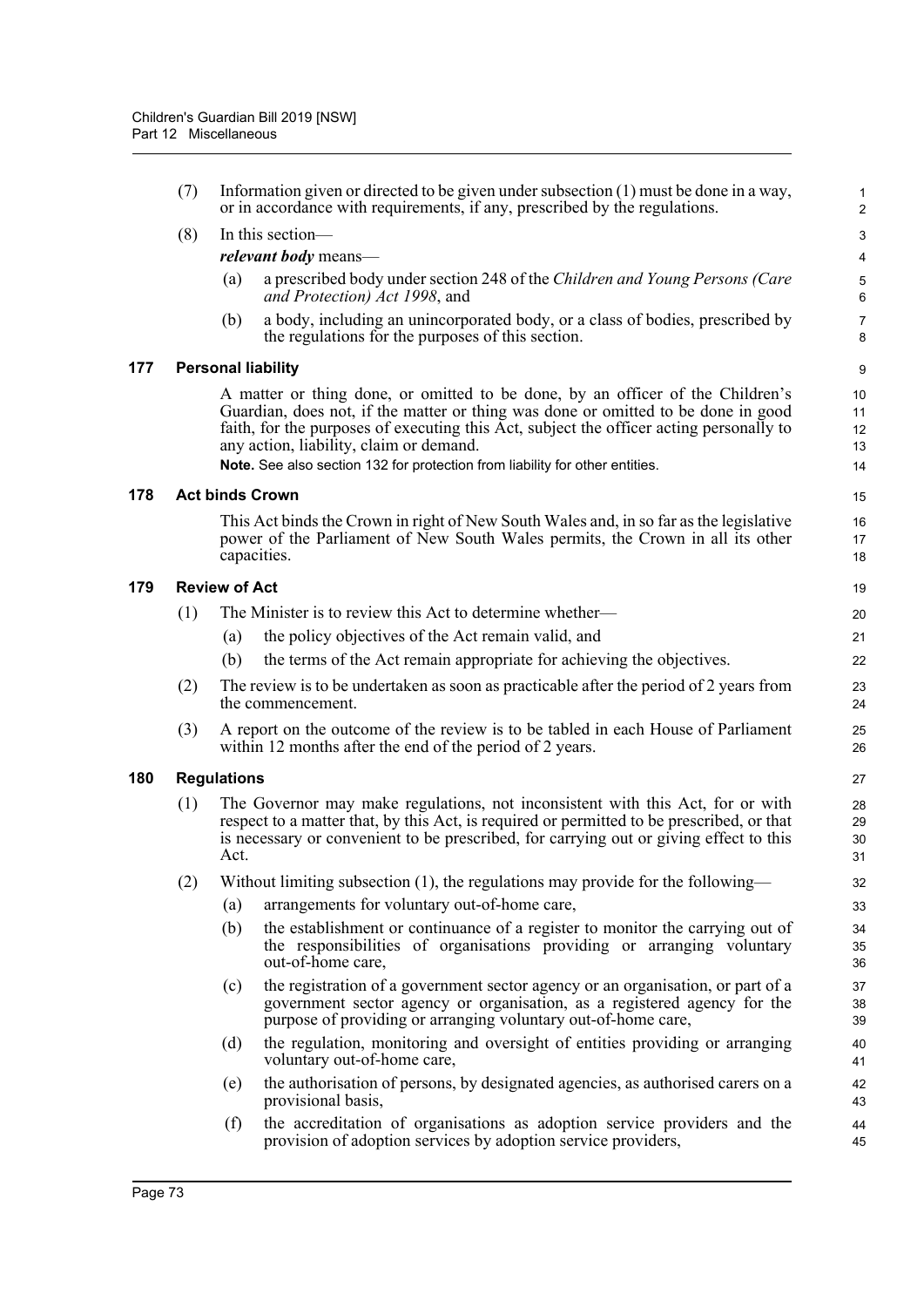|     | (g)    | requirements to be observed in relation to the conduct of an internal review of<br>decisions made by the Children's Guardian under this Act,                    | 2      |
|-----|--------|-----------------------------------------------------------------------------------------------------------------------------------------------------------------|--------|
|     | (h)    | the oversight and co-ordination of the Official Community Visitor scheme in<br>relation to Official Community Visitors under this Act,                          | 3<br>4 |
|     | (1)    | the payment of fees for a service provided under this Act, including the waiver,<br>reduction or refund, including part refund, of fees payable under this Act. | 5<br>6 |
| (3) | units. | A regulation may create an offence punishable by a penalty not exceeding 50 penalty                                                                             | 7<br>8 |
|     |        |                                                                                                                                                                 |        |

(4) The regulations may apply, adopt or incorporate, wholly or in part and with or without modifications, any standard, rule, code, specification or other document prescribed or published by any entity (whether of New South Wales or elsewhere) and as in force at a particular time or from time to time.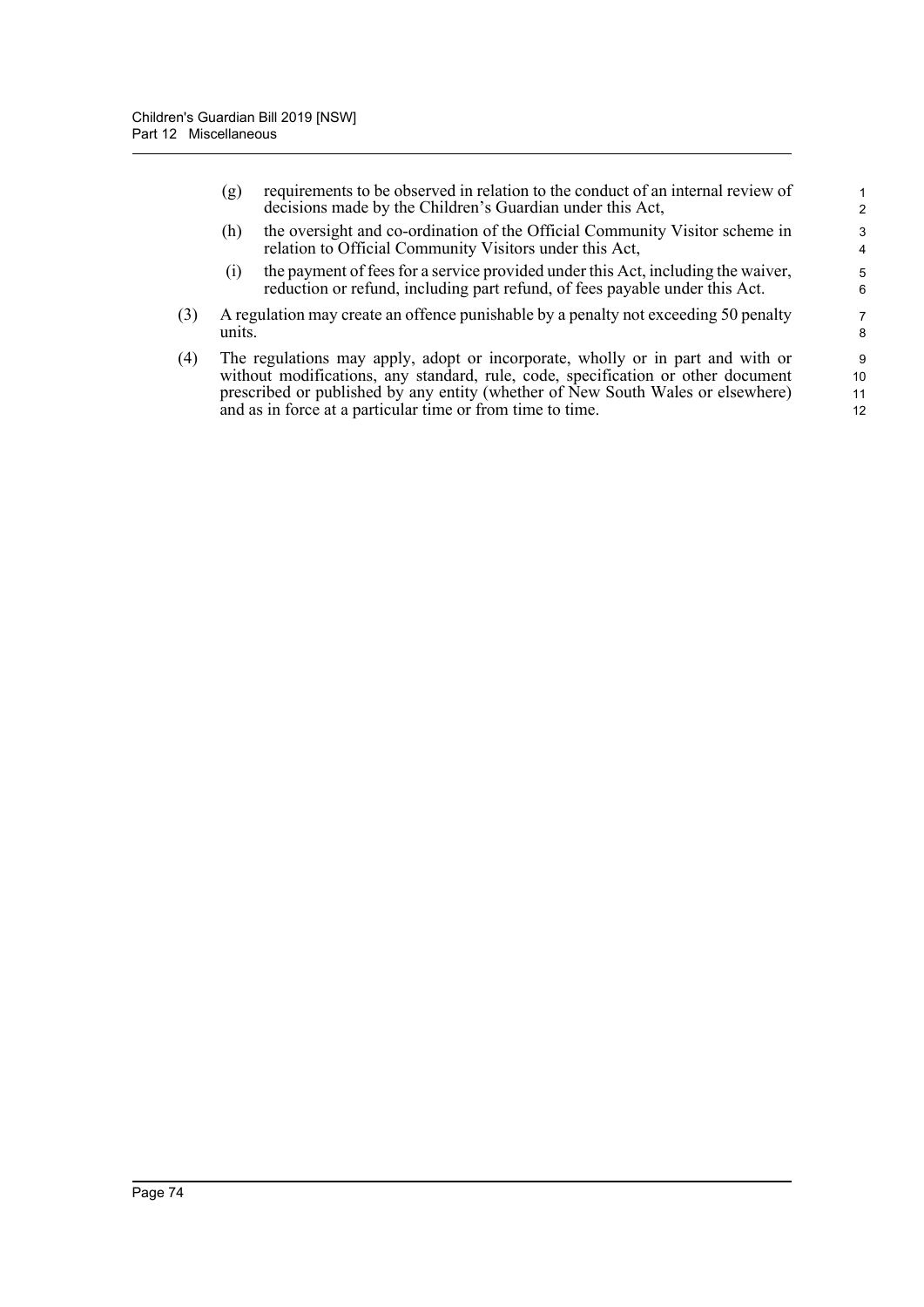## **Schedule 1 Schedule 1 entities**

|              | section 13                                                                                                                                                                                                                                                                                                                                              | $\overline{2}$             |
|--------------|---------------------------------------------------------------------------------------------------------------------------------------------------------------------------------------------------------------------------------------------------------------------------------------------------------------------------------------------------------|----------------------------|
| 1            | the Department of Education, including a government school within the meaning of<br>the Education Act 1990                                                                                                                                                                                                                                              | 3<br>4                     |
| $\mathbf{2}$ | the Ministry of Health                                                                                                                                                                                                                                                                                                                                  | 5                          |
| 3            | a local health district within the meaning of the <i>Health Services Act 1997</i>                                                                                                                                                                                                                                                                       | 6                          |
| 4            | a non-government school within the meaning of the Education Act 1990                                                                                                                                                                                                                                                                                    | 7                          |
| 5            | a designated agency                                                                                                                                                                                                                                                                                                                                     | 8                          |
| 6            | an approved education and care service within the meaning of the <i>Children</i><br>(Education and Care Services) National Law (NSW) or the Children (Education and<br>Care Services) Supplementary Provisions Act 2011                                                                                                                                 | 9<br>10<br>11              |
| 7            | that part of Youth Justice within the Department of Communities and Justice<br>comprising the group of staff who are principally involved in the administration of<br>an Act administered by the Attorney General, and Minister for the Prevention of<br>Domestic Violence and the Minister for Families, Communities and Disability<br><b>Services</b> | 12<br>13<br>14<br>15<br>16 |
| 8            | that part of the Department of Communities and Justice comprising the group of staff<br>who are principally involved in the administration of an Act administered by the<br>Minister for Families, Communities and Disability Services                                                                                                                  | 17<br>18<br>19             |
| 9            | a statutory health corporation within the meaning of the Health Services Act 1997                                                                                                                                                                                                                                                                       | 20                         |
| 10           | an affiliated health organisation within the meaning of the <i>Health Services Act 1997</i>                                                                                                                                                                                                                                                             | 21                         |
| 11           | the Ambulance Service of NSW within the meaning of the <i>Health Services Act 1997</i>                                                                                                                                                                                                                                                                  | 22                         |
| 12           | the TAFE Commission within the meaning of the Technical and Further Education<br>Commission Act 1990                                                                                                                                                                                                                                                    | 23<br>24                   |
| 13           | an agency providing substitute residential care for children                                                                                                                                                                                                                                                                                            | 25                         |
|              |                                                                                                                                                                                                                                                                                                                                                         |                            |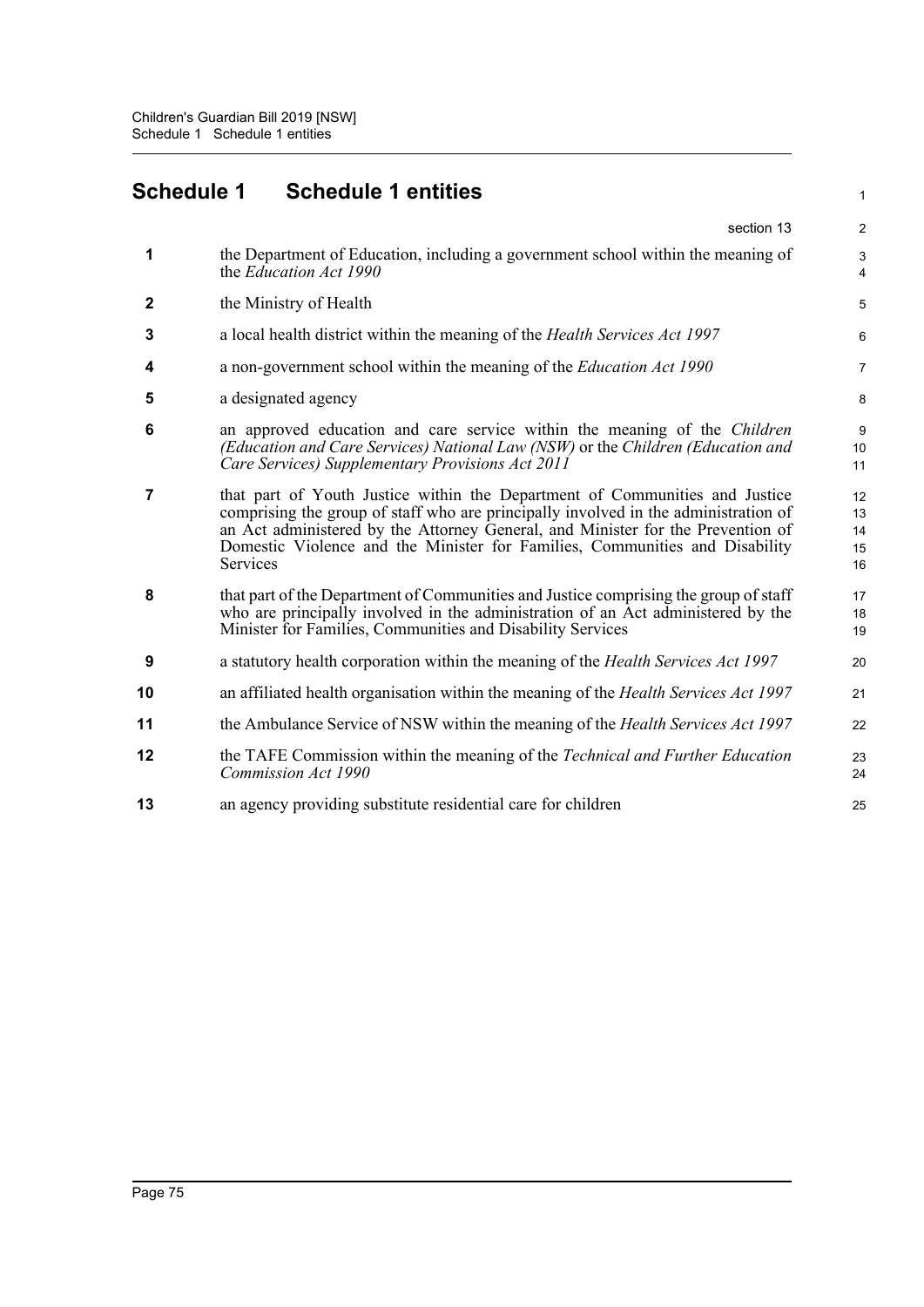| <b>Schedule 2</b> |                  |                | <b>Powers of authorised persons</b>                                                                                                      |                           |
|-------------------|------------------|----------------|------------------------------------------------------------------------------------------------------------------------------------------|---------------------------|
|                   |                  |                | sections 48, 84, 100, 144 and 169                                                                                                        | $\overline{2}$            |
| Part 1            |                  |                | General provisions about authorised persons                                                                                              | 3                         |
| 1                 |                  | Interpretation |                                                                                                                                          | 4                         |
|                   |                  |                | In this Schedule-                                                                                                                        | 5                         |
|                   |                  |                | <b>authorised officer</b> has the same meaning as in the Law Enforcement (Powers and<br>Responsibilities) Act 2002.                      | $\,6\,$<br>$\overline{7}$ |
|                   |                  |                | <i>authorised person</i> see clauses 3 and 4.                                                                                            | 8                         |
|                   |                  |                | film includes photograph, videotape and record an image in any way.                                                                      | $\boldsymbol{9}$          |
|                   |                  |                | <i>general power</i> see clause 13(1).                                                                                                   | 10                        |
|                   |                  |                | inspect, in relation to a thing, includes open the thing and examine its contents.                                                       | 11                        |
|                   |                  |                | <i>occupier</i> , of a place, includes the following—                                                                                    | 12                        |
|                   |                  | (a)            | if there is more than 1 person who apparently occupies the place—any 1 of the<br>persons,                                                | 13<br>14                  |
|                   |                  | (b)            | any person at the place who is apparently acting with the authority of a person<br>who apparently occupies the place,                    | 15<br>16                  |
|                   |                  | (c)            | if no-one apparently occupies the place—any person who is an owner of the<br>place.                                                      | 17<br>18                  |
|                   |                  |                | <i>of</i> , in relation to a place, includes at or on the place.                                                                         | 19                        |
|                   |                  |                | <i>place</i> includes premises.                                                                                                          | 20                        |
|                   |                  |                | <i>premises</i> includes—                                                                                                                | 21                        |
|                   |                  | (a)            | a building or other structure, and                                                                                                       | 22                        |
|                   |                  | (b)            | part of a building or other structure, and                                                                                               | 23                        |
|                   |                  | (c)            | a caravan or vehicle, and                                                                                                                | 24                        |
|                   |                  | (d)            | premises held under more than 1 title or by more than 1 owner.                                                                           | 25                        |
|                   |                  |                | <i>public place</i> means a place, or part of a place—                                                                                   | 26                        |
|                   |                  | (a)            | that the public is entitled to use, is open to members of the public or is used by<br>the public, whether or not on payment of money, or | 27<br>28                  |
|                   |                  | (b)            | the occupier of which allows, whether or not on payment of money, members<br>of the public to enter.                                     | 29<br>30                  |
| 2                 | <b>Functions</b> |                |                                                                                                                                          | 31                        |
|                   |                  |                | An authorised person has the following functions—                                                                                        | 32                        |
|                   |                  | (a)            | to facilitate the exercise of powers under this Act,                                                                                     | 33                        |
|                   |                  | (b)            | for Part 5 of the Act—to monitor and accredit agencies and persons providing<br>out-of-home care,                                        | 34<br>35                  |
|                   |                  | (c)            | otherwise—to investigate, monitor and enforce compliance with this Act.                                                                  | 36                        |
| 3                 |                  |                | Children's Guardian is authorised person                                                                                                 | 37                        |
|                   |                  |                | The Children's Guardian is an <i>authorised person</i> .                                                                                 | 38                        |
| 4                 |                  |                | Children's Guardian may appoint authorised persons                                                                                       | 39                        |
|                   |                  |                | The Children's Guardian may appoint an officer of the Children's Guardian as an<br>authorised person.                                    | 40<br>41                  |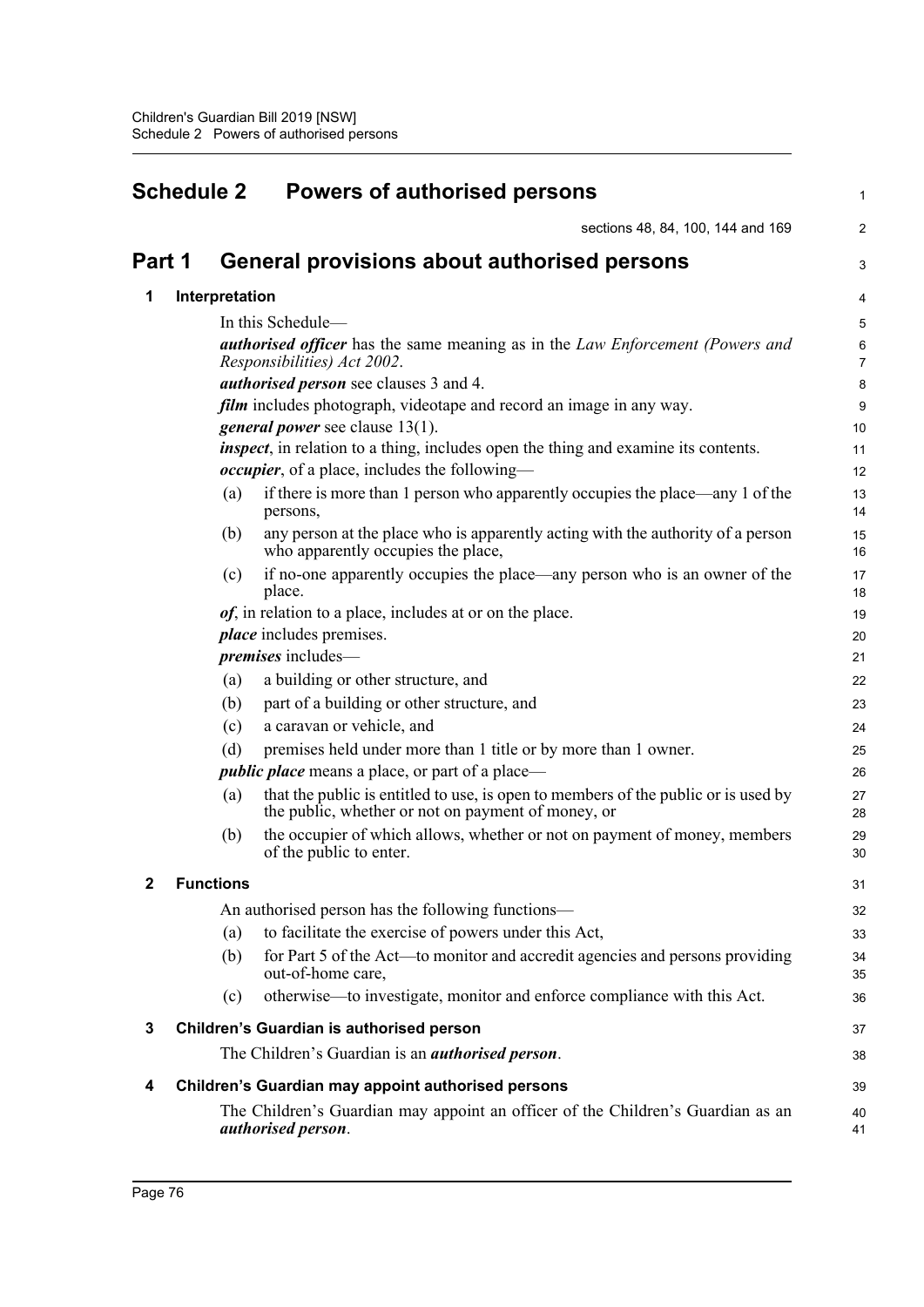| Part 2 |                   | <b>Miscellaneous provisions</b> |                                                                                                                                                                                                   |                         |  |  |
|--------|-------------------|---------------------------------|---------------------------------------------------------------------------------------------------------------------------------------------------------------------------------------------------|-------------------------|--|--|
| 5      |                   |                                 | References to exercise of powers                                                                                                                                                                  | $\overline{\mathbf{c}}$ |  |  |
|        |                   | $If$ —                          |                                                                                                                                                                                                   | 3                       |  |  |
|        |                   | (a)                             | a provision of this Act refers to the exercise of a power by an authorised<br>person, and                                                                                                         | 4<br>5                  |  |  |
|        |                   | (b)                             | there is no reference to a specific power,                                                                                                                                                        | 6                       |  |  |
|        |                   |                                 | the reference is to the exercise of all or any authorised persons' powers under this Act<br>or a warrant, to the extent the powers are relevant.                                                  | 7<br>8                  |  |  |
| 6      |                   | document                        | Reference to document includes reference to reproductions from electronic                                                                                                                         | 9<br>10                 |  |  |
|        |                   |                                 | A reference in this Schedule to a document includes a reference to an image or text—                                                                                                              | 11                      |  |  |
|        |                   | (a)                             | produced from an electronic document, or                                                                                                                                                          | 12                      |  |  |
|        |                   | (b)                             | not yet produced, but reasonably capable of being produced, from an<br>electronic document, with or without the aid of an article or device.                                                      | 13<br>14                |  |  |
| Part 3 |                   |                                 | Entry of places by authorised persons                                                                                                                                                             | 15                      |  |  |
|        | <b>Division 1</b> | <b>Power to enter</b>           |                                                                                                                                                                                                   |                         |  |  |
| 7      |                   |                                 | General power to enter places                                                                                                                                                                     | 17                      |  |  |
|        | (1)               |                                 | An authorised person may enter a place if-                                                                                                                                                        | 18                      |  |  |
|        |                   | (a)                             | an occupier at the place consents under Division 2 to the entry and clause 10<br>has been complied with by the authorised person, or                                                              | 19<br>20                |  |  |
|        |                   | (b)                             | it is a public place and the entry is made when the place is open to the public, or                                                                                                               | 21                      |  |  |
|        |                   | (c)                             | it is for the purposes of the exercise of the functions the Children's Guardian<br>to accredit designated agencies and to monitor their responsibilities under this<br>Act or the regulations, or | 22<br>23<br>24          |  |  |
|        |                   | (d)                             | for entry for an investigation under Part 4 of this Act—the entry is to premises<br>occupied or used by a relevant entity being investigated by the Children's<br>Guardian, or                    | 25<br>26<br>27          |  |  |
|        |                   | (e)                             | for entry to investigate a complaint or an offence under Part 6 of this Act—the<br>entry is authorised under Part 8 of this Schedule, or                                                          | 28<br>29                |  |  |
|        |                   | (f)                             | for entry for a matter under Part 9 of this Act—the entry is authorised under a<br>warrant issued under clause 31.                                                                                | 30<br>31                |  |  |
|        | (2)               |                                 | If the power to enter arises only because an occupier of the place consented to the<br>entry, the power is subject to any conditions of the consent and ceases if the consent<br>is withdrawn.    | 32<br>33<br>34          |  |  |
|        | (3)               |                                 | The consent may provide for re-entry and is subject to the conditions of the consent.                                                                                                             | 35                      |  |  |
|        | <b>Division 2</b> |                                 | <b>Entry by consent</b>                                                                                                                                                                           | 36                      |  |  |
| 8      |                   |                                 | <b>Application of Division</b>                                                                                                                                                                    | 37                      |  |  |
|        |                   |                                 | This Division applies if an authorised person intends to ask an occupier of a place to<br>consent to the authorised person entering the place.                                                    | 38<br>39                |  |  |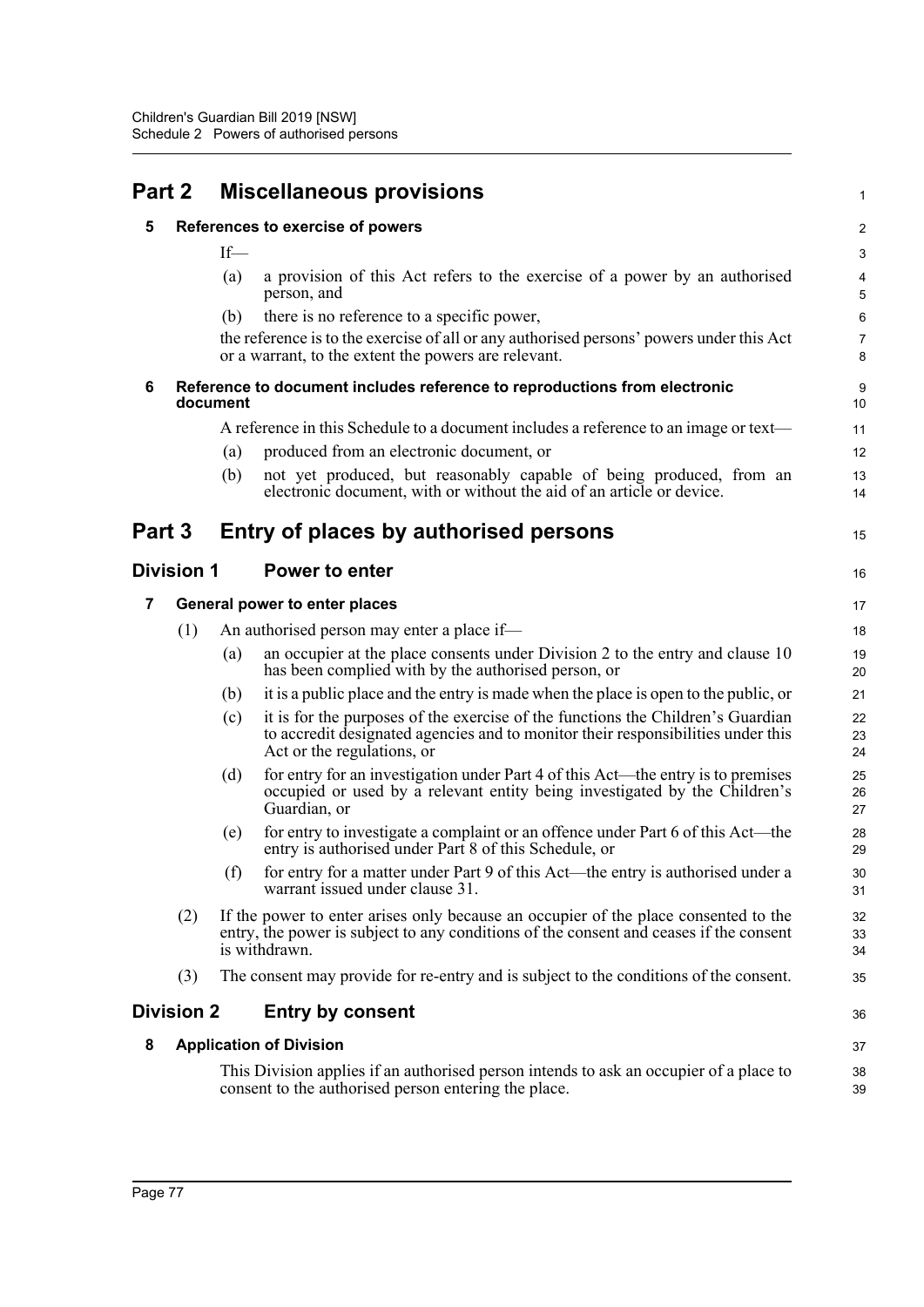| 9  | <b>Entry to request access</b>         |                                                                                                                   |            |                                                                                                                                                                                                        |                              |  |  |
|----|----------------------------------------|-------------------------------------------------------------------------------------------------------------------|------------|--------------------------------------------------------------------------------------------------------------------------------------------------------------------------------------------------------|------------------------------|--|--|
|    |                                        |                                                                                                                   |            | For the purpose of asking the occupier for the consent, an authorised person may,<br>without the occupier's consent or a warrant—                                                                      | $\overline{\mathbf{c}}$<br>3 |  |  |
|    |                                        | (a)                                                                                                               |            | enter land around premises at the place to the extent that is reasonable to<br>contact the occupier, or                                                                                                | 4<br>5                       |  |  |
|    |                                        | (b)                                                                                                               |            | enter part of the place the authorised person reasonably considers members of<br>the public are ordinarily allowed to enter when they wish to contact an<br>occupier of the place.                     | 6<br>$\overline{7}$<br>8     |  |  |
| 10 |                                        |                                                                                                                   |            | Matters authorised person must tell occupier                                                                                                                                                           | 9                            |  |  |
|    |                                        |                                                                                                                   |            | Before asking for the consent, the authorised person must—                                                                                                                                             | 10                           |  |  |
|    |                                        | (a)                                                                                                               |            | explain to the occupier the purpose of the entry, including the powers intended<br>to be exercised, and                                                                                                | 11<br>12                     |  |  |
|    |                                        | (b)                                                                                                               |            | tell the occupier that-                                                                                                                                                                                | 13                           |  |  |
|    |                                        |                                                                                                                   | (i)        | the occupier is not required to consent, and                                                                                                                                                           | 14                           |  |  |
|    |                                        |                                                                                                                   | (ii)       | the consent may be given subject to conditions and may be withdrawn<br>at any time.                                                                                                                    | 15<br>16                     |  |  |
| 11 |                                        |                                                                                                                   |            | <b>Consent acknowledgement</b>                                                                                                                                                                         | 17                           |  |  |
|    | (1)                                    | If the consent is given, the authorised person may ask the occupier to sign an<br>acknowledgement of the consent. |            |                                                                                                                                                                                                        |                              |  |  |
|    | (2)<br>The acknowledgement must state— |                                                                                                                   | 20         |                                                                                                                                                                                                        |                              |  |  |
|    |                                        | (a)                                                                                                               |            | the purpose of the entry, including the powers to be exercised, and                                                                                                                                    | 21                           |  |  |
|    |                                        | (b)                                                                                                               |            | that the occupier has been given an explanation about the purpose of the entry,<br>including the powers intended to be exercised, and                                                                  | 22<br>23                     |  |  |
|    |                                        | (c)                                                                                                               |            | that the occupier has been told—                                                                                                                                                                       | 24                           |  |  |
|    |                                        |                                                                                                                   | (i)        | that the occupier is not required to consent, and                                                                                                                                                      | 25                           |  |  |
|    |                                        |                                                                                                                   | (ii)       | that the consent may be given subject to conditions and may be<br>withdrawn at any time, and                                                                                                           | 26<br>27                     |  |  |
|    |                                        | (d)                                                                                                               |            | that the occupier gives the authorised person consent to enter the place and<br>exercise the powers, and                                                                                               | 28<br>29                     |  |  |
|    |                                        | (e)                                                                                                               |            | the day and time the consent was given, and                                                                                                                                                            | 30                           |  |  |
|    |                                        | (f)                                                                                                               |            | any conditions of the consent.                                                                                                                                                                         | 31                           |  |  |
|    | (3)                                    |                                                                                                                   |            | If the occupier signs the acknowledgement, the authorised person must, as soon as<br>practicable but no later than 1 business day after the acknowledgement is signed, give<br>a copy to the occupier. | 32<br>33<br>34               |  |  |
|    | (4)                                    | $If$ —                                                                                                            |            |                                                                                                                                                                                                        | 35                           |  |  |
|    |                                        | (a)                                                                                                               | entry, and | an issue arises in a proceeding about whether the occupier consented to the                                                                                                                            | 36<br>37                     |  |  |
|    |                                        | (b)                                                                                                               |            | a signed acknowledgement complying with subclause (2) for the entry is not<br>produced in evidence,                                                                                                    | 38<br>39                     |  |  |
|    |                                        |                                                                                                                   |            | the onus of proof is on the person relying on the lawfulness of the entry to prove the<br>occupier consented.                                                                                          | 40<br>41                     |  |  |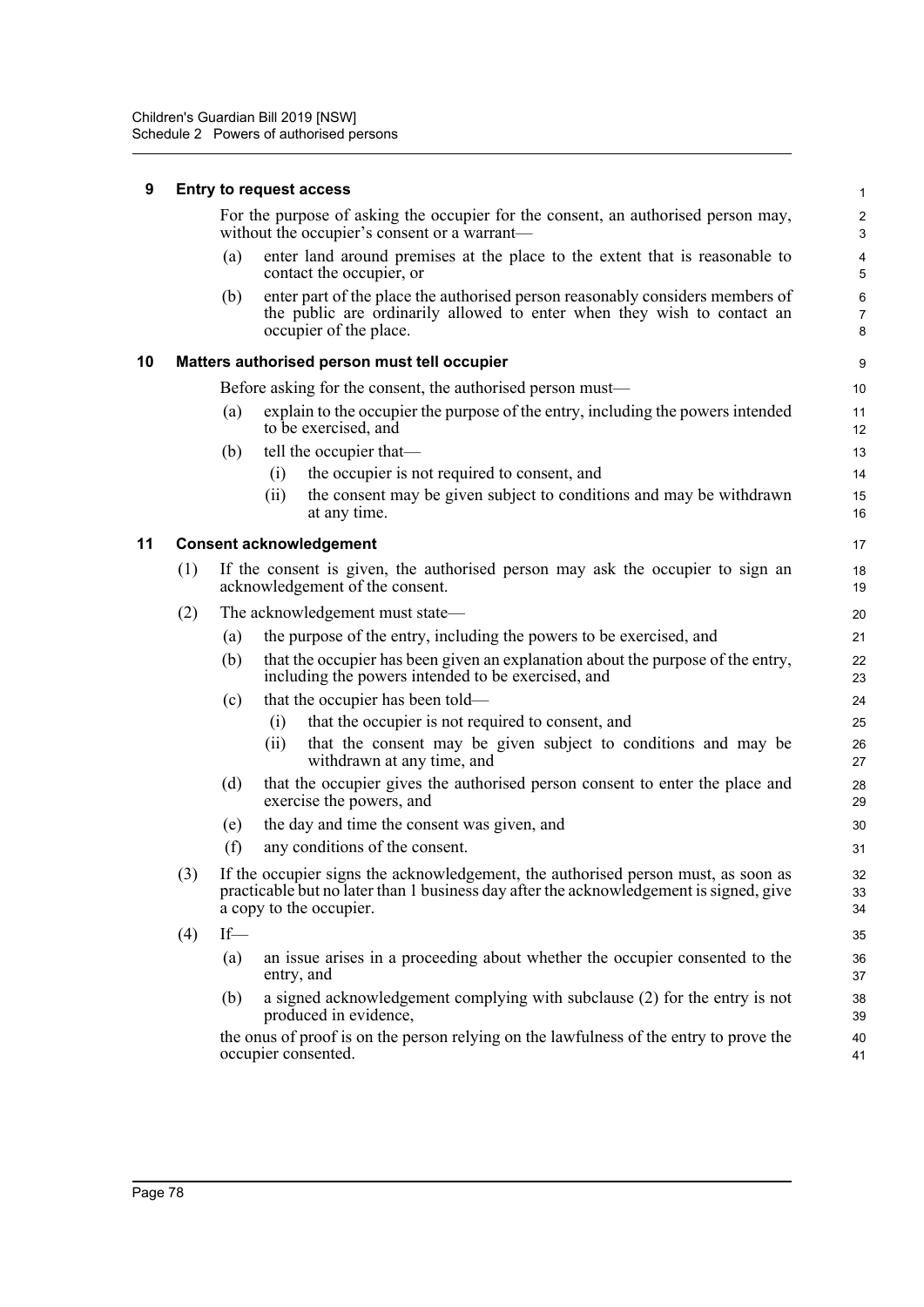## **Part 4 General powers of authorised persons after entering places**

### **12 Application of Part**

- (1) The powers under this Part may be exercised if an authorised person enters a place.
- (2) However, if the authorised person enters under clause  $7(1)(a)$ , the powers under this Part are subject to any conditions of the consent.

1  $\mathcal{L}$ 

19 20

### **13 General powers**

| (1) | The authorised person may do any of the following (each a <b>general power)</b> —                                                                                    |                                                                                                          |  |
|-----|----------------------------------------------------------------------------------------------------------------------------------------------------------------------|----------------------------------------------------------------------------------------------------------|--|
|     | (a)                                                                                                                                                                  | search any part of the place,                                                                            |  |
|     | (b)                                                                                                                                                                  | inspect, examine or film any part of the place or anything at the place,                                 |  |
|     | (c)                                                                                                                                                                  | take an extract from, or copy, a document at the place or take the document to<br>another place to copy, |  |
|     | (d)                                                                                                                                                                  | remain at the place for the time necessary to achieve the purpose of the entry.                          |  |
| (2) | The authorised person may take any necessary steps to allow the exercise of a general<br>power.                                                                      |                                                                                                          |  |
| (3) | If the authorised person takes a document from the place to copy it, the authorised<br>person must copy the document and return the document to the place as soon as |                                                                                                          |  |

## **Part 5 Other information-obtaining powers of authorised persons**

**14 Power to require information or attendance**

(1) This clause applies if—

practicable.

- (a) an authorised person reasonably believes—
	- (i) an offence against this Act has been committed, and
	- (ii) a person may be able to give information about the offence, or
- (b) the Children's Guardian is monitoring a person, entity or organisation in the exercise of the Children's Guardian's functions, or
- (c) an authorised person reasonably believes a person may be able to give information about a matter being investigated by the Children's Guardian in the exercise of the Children's Guardian's functions.
- (2) The authorised person may, by written notice given to the person, require the person to—
	- (a) give the authorised person stated information related to an offence, a matter being monitored or a matter being investigated, at a stated reasonable time and place, or
	- (b) attend before the authorised person at a stated reasonable time and place to answer questions, or produce a document or thing, related to the offence, matter being monitored or matter being investigated.
- (3) The notice must—
	- (a) specify or describe the document or thing the person must produce, and
	- (b) state the time and place the person must attend.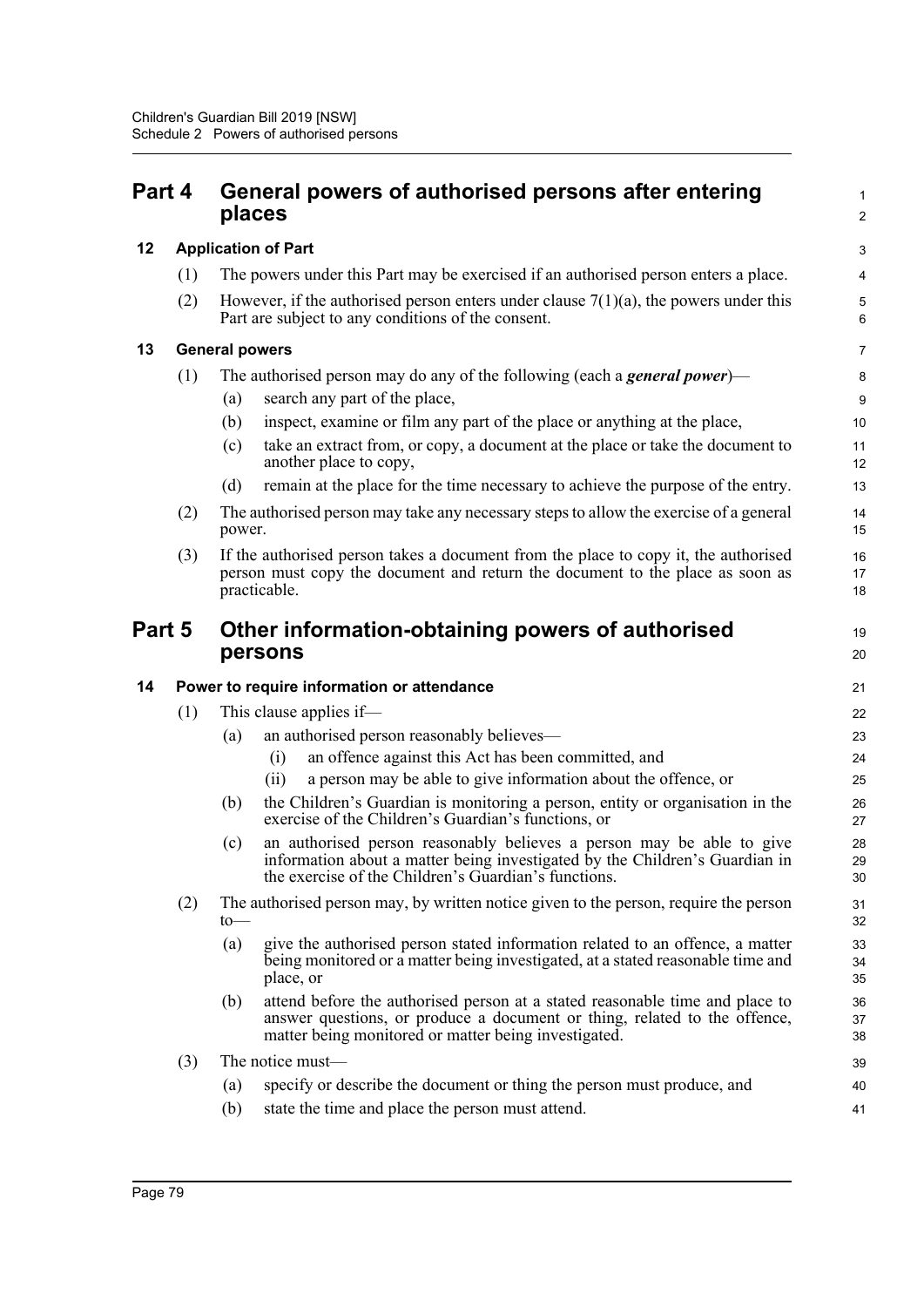|        | (4) | For information that is an electronic document, the requirement is satisfied by giving<br>a clear image or written version of the electronic document.                                                                                   | $\mathbf{1}$<br>$\overline{2}$ |  |  |  |  |
|--------|-----|------------------------------------------------------------------------------------------------------------------------------------------------------------------------------------------------------------------------------------------|--------------------------------|--|--|--|--|
| 15     |     | Offence to contravene information requirement                                                                                                                                                                                            |                                |  |  |  |  |
|        | (1) | A person of whom a requirement is made under clause $14(2)(a)$ must comply with<br>the requirement unless the person has a reasonable excuse.<br>Maximum penalty-10 penalty units.                                                       | 4<br>5<br>6                    |  |  |  |  |
|        | (2) | It is a reasonable excuse for an individual not to give the information if giving the<br>information might tend to incriminate the individual or expose the individual to a<br>penalty.                                                  | $\overline{7}$<br>8<br>9       |  |  |  |  |
| 16     |     | Offence to contravene attendance requirement                                                                                                                                                                                             | 10                             |  |  |  |  |
|        | (1) | A person of whom a requirement is made under clause $14(2)(b)$ must not fail, without<br>reasonable excuse, to-                                                                                                                          | 11<br>12                       |  |  |  |  |
|        |     | attend as required by the notice, and<br>(a)                                                                                                                                                                                             | 13                             |  |  |  |  |
|        |     | continue to attend as required by the authorised person until excused from<br>(b)<br>further attendance, and                                                                                                                             | 14<br>15                       |  |  |  |  |
|        |     | answer a question the person is required to answer by the authorised person,<br>(c)<br>and                                                                                                                                               | 16<br>17                       |  |  |  |  |
|        |     | produce a document the person is required by the notice to produce.<br>(d)<br>Maximum penalty—10 penalty units.                                                                                                                          | 18<br>19                       |  |  |  |  |
|        | (2) | It is a reasonable excuse for an individual to fail to answer a question or produce a<br>document if answering the question or producing the document might tend to<br>incriminate the individual or expose the individual to a penalty. | 20<br>21<br>22                 |  |  |  |  |
| Part 6 |     | Miscellaneous provisions relating to authorised<br>persons                                                                                                                                                                               | 23<br>24                       |  |  |  |  |
| 17     |     | Duty to avoid inconvenience and minimise damage                                                                                                                                                                                          | 25                             |  |  |  |  |
|        |     | In exercising a power, an authorised person must take all reasonable steps to cause<br>as little inconvenience, and do as little damage, as possible.                                                                                    | 26<br>27                       |  |  |  |  |
| 18     |     | Impersonating authorised person                                                                                                                                                                                                          | 28                             |  |  |  |  |
|        |     | A person must not impersonate an authorised person.<br>Maximum penalty—10 penalty units.                                                                                                                                                 | 29<br>$30\,$                   |  |  |  |  |
| 19     |     | Observing and conversing with persons, including children                                                                                                                                                                                | 31                             |  |  |  |  |
|        | (1) | An authorised person, and any police officer or medical practitioner accompanying<br>the person, may observe and converse with any person present in any premises or at<br>any place entered by the person.                              | 32<br>33<br>34                 |  |  |  |  |
|        | (2) | Nothing in subclause (1) authorises the examination of a person.                                                                                                                                                                         | 35                             |  |  |  |  |
| Part 7 |     | Entry without warrant for a reportable conduct<br>investigation                                                                                                                                                                          | 36<br>37                       |  |  |  |  |
| 20     |     | <b>Application of Part</b>                                                                                                                                                                                                               | 38                             |  |  |  |  |
|        |     |                                                                                                                                                                                                                                          |                                |  |  |  |  |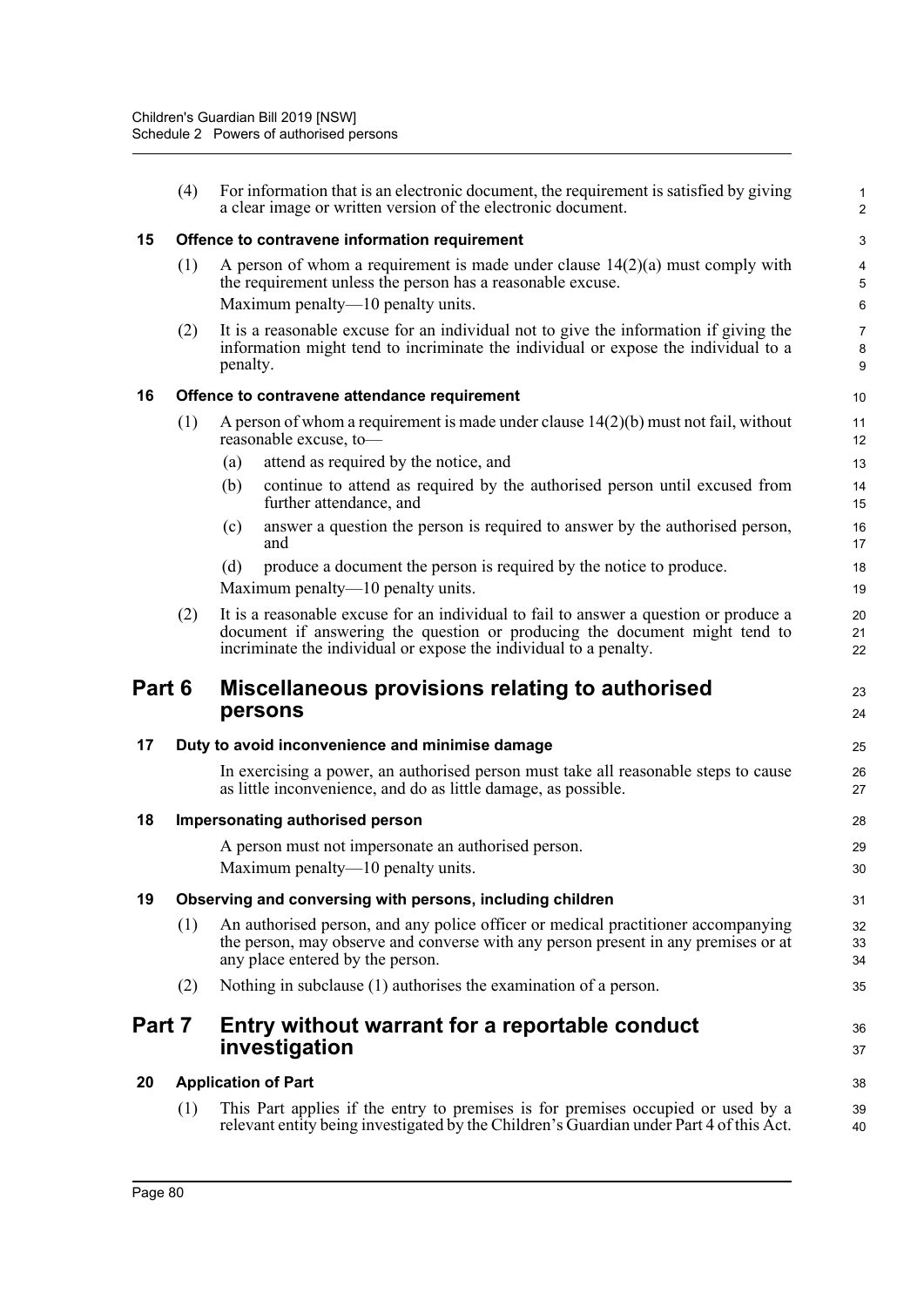|        | (2) | This Part does not limit the operation of Parts 1–6 of this Schedule.                                                                                                                                                                                                             | 1                    |
|--------|-----|-----------------------------------------------------------------------------------------------------------------------------------------------------------------------------------------------------------------------------------------------------------------------------------|----------------------|
| 21     |     | Entry to premises and inspection                                                                                                                                                                                                                                                  | 2                    |
|        |     | An authorised person may—                                                                                                                                                                                                                                                         | 3                    |
|        |     | enter and inspect the premises occupied or used by a relevant entity, and<br>(a)                                                                                                                                                                                                  | 4                    |
|        |     | (b)<br>inspect any document or thing in the premises.                                                                                                                                                                                                                             | 5                    |
| 22     |     | Privilege as regards entry and inspections on public premises                                                                                                                                                                                                                     | 6                    |
|        |     | The authorised person must not exercise powers under clause 21 if it appears to the<br>authorised person that section 62 of this Act would apply as if the entry and<br>inspection were a requirement under section $62(1)$ .                                                     | 7<br>8<br>9          |
| Part 8 |     | Entry in relation to employment matters                                                                                                                                                                                                                                           | 10                   |
| 23     |     | <b>Application of Part</b>                                                                                                                                                                                                                                                        | 11                   |
|        | (1) | This Part applies in relation to an inspection of premises under Part 6 of this Act.                                                                                                                                                                                              | 12                   |
|        | (2) | This Part does not limit the operation of Parts 1–6 of this Schedule.                                                                                                                                                                                                             | 13                   |
|        | (3) | Nothing in this Part authorises the entry of a dwelling.                                                                                                                                                                                                                          | 14                   |
| 24     |     | Entry without warrant into premises-places of employment                                                                                                                                                                                                                          | 15                   |
|        |     | An authorised person may, at any time, enter and inspect premises without the need<br>for any authority other than that conferred by this clause for the purpose of—                                                                                                              | 16<br>17             |
|        |     | ensuring that the provisions of Part 6 of this Act and the regulations, and of<br>(a)<br>any conditions imposed on an employer's authority, are being complied with<br>at premises that are a place of employment of a person who is the holder of an<br>employer's authority, or | 18<br>19<br>20<br>21 |
|        |     | ensuring that the conditions of any employer's exemption are being complied<br>(b)<br>with at premises that are a place of employment of an employer exempt from<br>holding an employer's authority.                                                                              | 22<br>23<br>24       |
| 25     |     | Entry without warrant into premises—suspected employment of children                                                                                                                                                                                                              | 25                   |
|        | (1) | This clause applies to any premises that an authorised person reasonably suspects is<br>a place at which a person is employing a child in contravention of Part 6 of this Act.                                                                                                    | 26<br>27             |
|        | (2) | An authorised person may, at any time, enter and inspect any premises to which this<br>clause applies without the need for any authority other than that conferred by this<br>clause for the purpose of ensuring that the provisions of Part 6 are being complied<br>with.        | 28<br>29<br>30<br>31 |
| 26     |     | Powers exercisable on entry under Part                                                                                                                                                                                                                                            | 32                   |
|        |     | A person who is authorised under this Part to enter and inspect any premises may also<br>exercise the powers specified in clause 29.                                                                                                                                              | 33<br>34             |
| Part 9 |     | Entry of premises subject to control or regulation                                                                                                                                                                                                                                | 35                   |
| 27     |     | <b>Application of Part</b>                                                                                                                                                                                                                                                        | 36                   |
|        | (1) | This Part applies to any premises that are subject to control or regulation under this<br>Act or the regulations, whether by means of a licence or otherwise.                                                                                                                     | 37<br>38             |
|        | (2) | This Part does not limit the operation of Parts 1–6 of this Schedule.                                                                                                                                                                                                             | 39                   |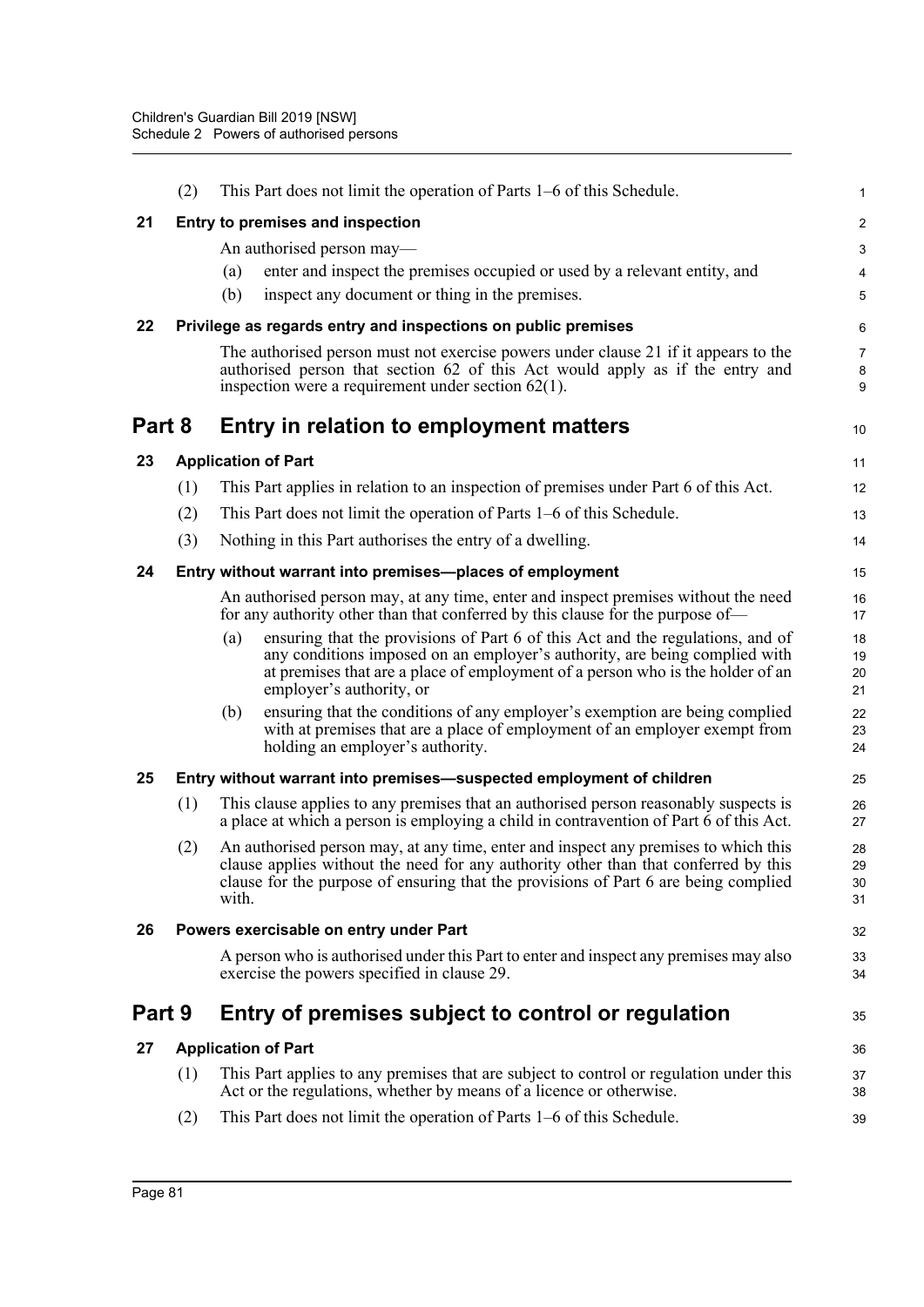### **28 Entry without warrant into premises subject to control or regulation**

- (1) The Children's Guardian may, at any time, enter and inspect any premises to which this Part applies without the need for any authority other than that conferred by this clause for the following purposes—
	- (a) making an inquiry in relation to an application under this Act with respect to the premises,

- (b) ensuring that the provisions of this Act and the regulations with respect to the premises, and of any conditions imposed on a licence or other authority with respect to the premises, are being complied with,
- (c) ensuring that the conditions of any exemption relating to the premises are being complied with.
- (2) This clause does not apply to premises to which Part 8 of this Schedule applies.

### **29 Powers exercisable on entry and inspection**

- (1) An authorised person acting on an authority under this Part, or under a search warrant issued under this Act, to enter and inspect any premises, may do any one or more of the following—
	- (a) enter the premises,
	- (b) inspect the premises,
	- (c) make such examination and inquiry as the authorised person thinks necessary in order to exercise functions under this Act and the regulations,
	- (d) take such photographs, films and audio, video and other recordings, as the authorised person considers necessary,
	- (e) make copies of, or take extracts or notes from, any records, books, documents or other things,
	- (f) for the purpose of further examination, take possession of, and remove, any of those records, books, documents or other things,
	- (g) require the owner or occupier of the premises to provide the authorised person with such assistance and facilities as is or are reasonably necessary to enable the authorised person to exercise functions under this Act or the regulations,
	- (h) require any person in or about the premises to answer questions or otherwise furnish information,
	- (i) require any person to produce any records, books, documents or other things in the possession or under the control of the person that relate to, or that the authorised person making the entry and inspection believes on reasonable grounds relate to, the operation or administration of the premises or any activity conducted on or from the premises,
	- (j) if the authorised person making the entry and inspection considers it necessary to do so for the purpose of obtaining evidence of the commission of an offence, seize any document or other thing inspected.
- (2) A person must comply with any requirement of the authorised person making the entry and inspection under this clause. Maximum penalty—10 penalty units.
- (3) Despite subclause (2), for a requirement made in relation to the exercise of a power under Part 8 of this Schedule, a person must comply with any requirement under this clause of the authorised person making the entry and inspection. Maximum penalty—200 penalty units.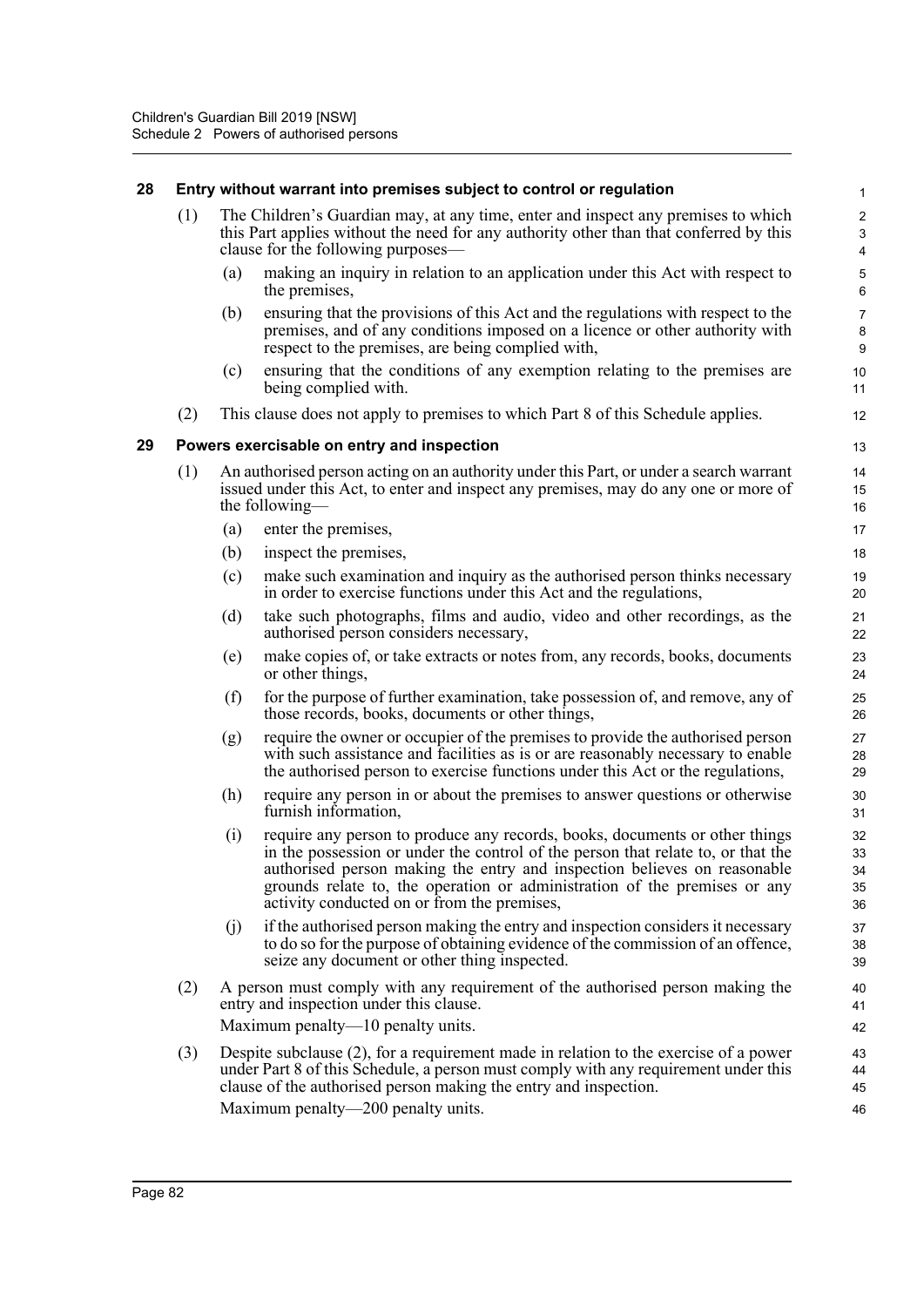|    |     | <b>Part 10 Search warrants</b>                                                                                                                                                                                                                                                                                                    | 1                                   |  |  |
|----|-----|-----------------------------------------------------------------------------------------------------------------------------------------------------------------------------------------------------------------------------------------------------------------------------------------------------------------------------------|-------------------------------------|--|--|
| 30 |     | <b>Application of Part</b>                                                                                                                                                                                                                                                                                                        |                                     |  |  |
|    | (1) | This Part does not limit the operation of Parts 1–6 of this Schedule.                                                                                                                                                                                                                                                             | 3                                   |  |  |
|    | (2) | This Part applies to an investigation under Part 9 of this Act.                                                                                                                                                                                                                                                                   | 4                                   |  |  |
| 31 |     | <b>Search warrants</b>                                                                                                                                                                                                                                                                                                            |                                     |  |  |
|    | (1) | For the purposes of an investigation, the Children's Guardian may apply to an<br>authorised officer for a search warrant if the Children's Guardian has reasonable<br>grounds for believing that there is on any premises a risk to the safety, welfare and<br>wellbeing of a child.                                              | 6<br>$\overline{7}$<br>$\bf 8$<br>9 |  |  |
|    | (2) | If the authorised officer is satisfied there are reasonable grounds, the authorised<br>officer may issue a search warrant authorising the Children's Guardian, or an officer<br>of the Children's Guardian named in the warrant, to enter premises specified in the<br>warrant and do any or all of the following—                | 10<br>11<br>12<br>13                |  |  |
|    |     | examine and inspect any part of the premises for evidence a child is not safe,<br>(a)<br>or evidence indicating the welfare or wellbeing of the child is at risk,                                                                                                                                                                 | 14<br>15                            |  |  |
|    |     | take any photographs, films and audio, video or other recordings that the<br>(b)<br>Children's Guardian or officer of the Children's Guardian considers<br>necessary,                                                                                                                                                             | 16<br>17<br>18                      |  |  |
|    |     | require documents to be produced for inspection,<br>(c)                                                                                                                                                                                                                                                                           | 19                                  |  |  |
|    |     | (d)<br>examine and inspect any documents,                                                                                                                                                                                                                                                                                         | 20                                  |  |  |
|    |     | copy or take notes from any documents,<br>(e)                                                                                                                                                                                                                                                                                     | 21                                  |  |  |
|    |     | (f)<br>for the purpose of further examination, take possession of, and remove, any<br>documents or other things,                                                                                                                                                                                                                  | 22<br>23                            |  |  |
|    |     | require the owner or occupier of the premises to provide the Children's<br>(g)<br>Guardian or officer of the Children's Guardian named in the warrant with any<br>assistance or facilities that are reasonably necessary to enable the Children's<br>Guardian or officer to conduct an investigation,                             | 24<br>25<br>26<br>27                |  |  |
|    |     | (h)<br>require any person in or about the premises to answer questions or otherwise<br>provide information.                                                                                                                                                                                                                       | 28<br>29                            |  |  |
|    | (3) | If the person executing a warrant under this clause is accompanied by a relevant<br>health practitioner, the relevant health practitioner may inspect the premises and<br>observe and speak with any child or adult apparently residing at the premises.                                                                          |                                     |  |  |
|    | (4) | If the Children's Guardian, or officer of the Children's Guardian named in the<br>warrant, removes any goods from the premises when executing a warrant under this<br>clause, the Children's Guardian or officer of the Children's Guardian must provide a<br>written receipt to the person apparently in charge of the premises. | 33<br>34<br>35<br>36                |  |  |
|    | (5) | Division 4 of Part 5 of the Law Enforcement (Powers and Responsibilities) Act 2002<br>applies to a search warrant issued under this clause.                                                                                                                                                                                       | 37<br>38                            |  |  |
|    |     | Note. Under Division 4 of Part 5 of the Law Enforcement (Powers and Responsibilities) Act<br>2002, a person may execute a search warrant with the aid of any assistants the person<br>considers necessary (including a police officer or health practitioner).                                                                    | 39<br>40<br>41                      |  |  |
|    | (6) | In this clause-                                                                                                                                                                                                                                                                                                                   | 42                                  |  |  |
|    |     | <i>relevant health practitioner</i> means a medical practitioner or other health practitioner<br>of a class prescribed by the regulations.                                                                                                                                                                                        | 43<br>44                            |  |  |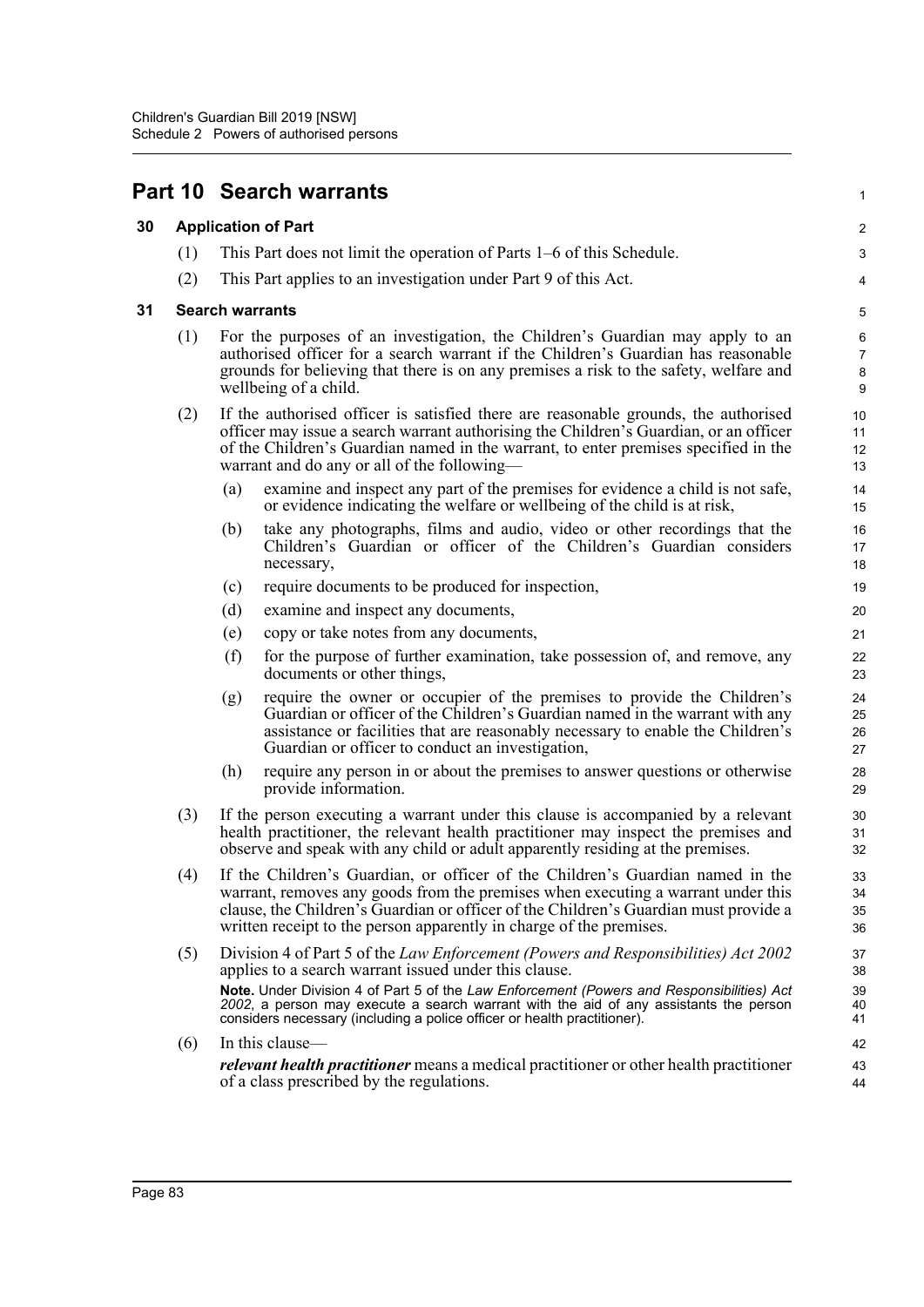## **Part 11 Immunity for particular compliance**

### **32 Evidential immunity for individuals complying with Schedule**

- (1) Subclause (2) applies if an individual gives or produces information or a document to an authorised person under this Schedule.
- (2) Evidence of the information or document, and other evidence directly or indirectly derived from the information or document, is not admissible against the individual in any proceeding to the extent it tends to incriminate the individual, or expose the individual to a penalty, in the proceeding.

1

(3) Subclause (2) does not apply to a proceeding about the false or misleading nature of the information or anything in the document or in which the false or misleading nature of the information or document is relevant evidence.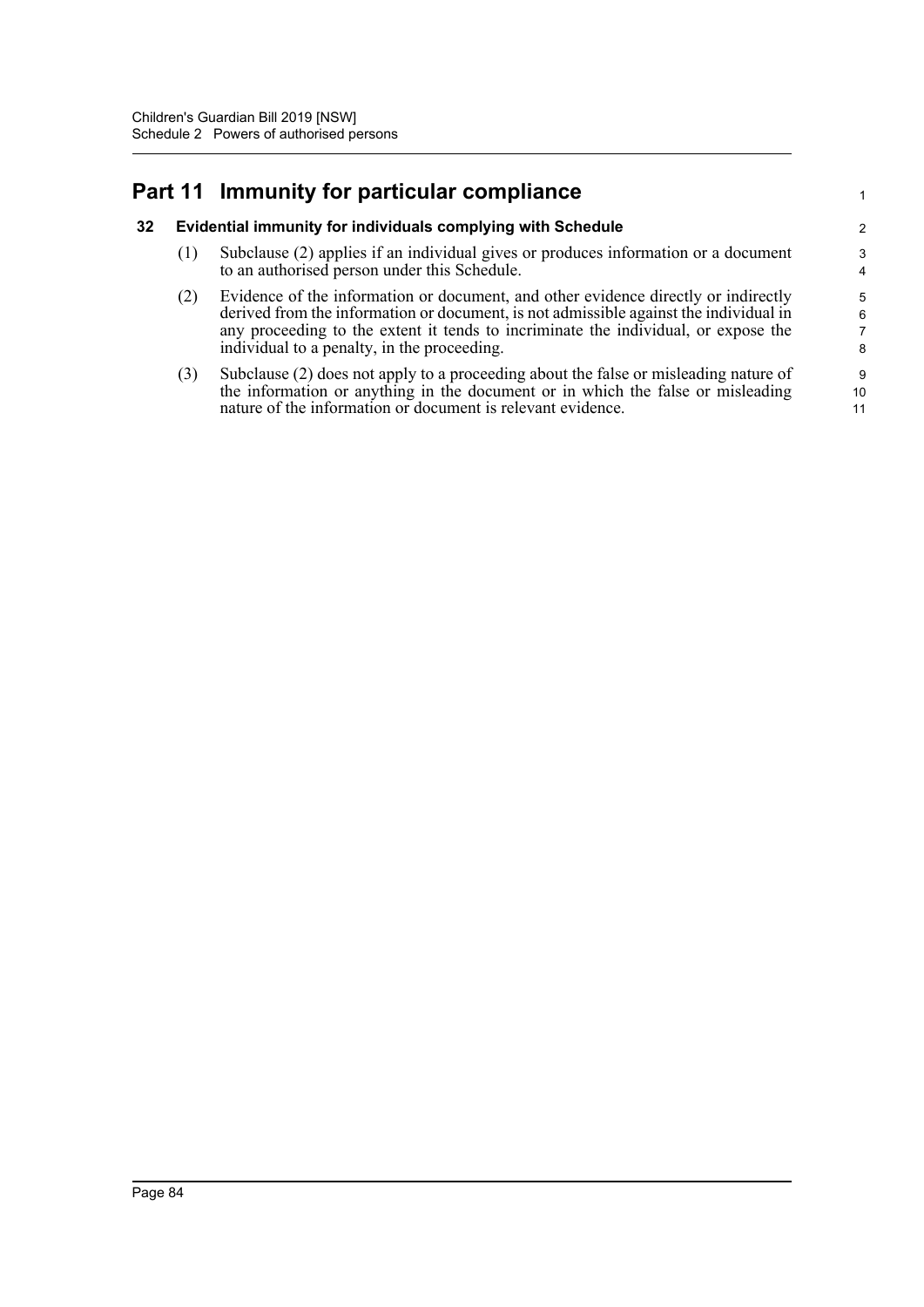# **Schedule 3 Inquiries**

|   |                  |                                                                                                                                                                                                                                                                      | sections 48(5) and 145(2)                                                                                                                                                                                                                                                    | $\sqrt{2}$                                      |  |  |  |
|---|------------------|----------------------------------------------------------------------------------------------------------------------------------------------------------------------------------------------------------------------------------------------------------------------|------------------------------------------------------------------------------------------------------------------------------------------------------------------------------------------------------------------------------------------------------------------------------|-------------------------------------------------|--|--|--|
| 1 | <b>Inquiries</b> |                                                                                                                                                                                                                                                                      |                                                                                                                                                                                                                                                                              | $\ensuremath{\mathsf{3}}$                       |  |  |  |
|   | (1)              | The Children's Guardian may make or hold inquiries in relation to—                                                                                                                                                                                                   |                                                                                                                                                                                                                                                                              |                                                 |  |  |  |
|   |                  | (a)                                                                                                                                                                                                                                                                  | an investigation by the Children's Guardian under Division 8 of Part 4 of this<br>Act, or                                                                                                                                                                                    | $\sqrt{5}$<br>$\,6\,$                           |  |  |  |
|   |                  | (b)                                                                                                                                                                                                                                                                  | an investigation of a report by an Official Community Visitor to the Children's<br>Guardian, or a matter dealt with as a report on the Children's Guardian's own<br>initiative, under Part 9 of this Act.                                                                    | $\boldsymbol{7}$<br>$\bf 8$<br>$\boldsymbol{9}$ |  |  |  |
|   | (2)              |                                                                                                                                                                                                                                                                      | For the purposes of any inquiry under this clause—                                                                                                                                                                                                                           | 10                                              |  |  |  |
|   |                  | (a)                                                                                                                                                                                                                                                                  | the Children's Guardian has the powers, authorities, protections and<br>immunities conferred on a commissioner by Division 1 of Part 2 of the Royal<br>Commissions Act 1923, and                                                                                             | 11<br>12<br>13                                  |  |  |  |
|   |                  | (b)                                                                                                                                                                                                                                                                  | the Royal Commissions Act 1923, other than section 13 and Division 2 of Part<br>2 of that Act, applies to a witness summoned by or appearing before the<br>Children's Guardian in the same way as it applies to a witness summoned by<br>or appearing before a commissioner. | 14<br>15<br>16<br>17                            |  |  |  |
|   | (3)              |                                                                                                                                                                                                                                                                      | However, section 11(2) of the <i>Royal Commissions Act 1923</i> has effect subject to<br>section 62 of and clause 22 of Schedule 2 to this Act.                                                                                                                              | 18<br>19                                        |  |  |  |
|   | (4)              | A witness appearing before the Children's Guardian is to be paid an amount<br>prescribed by the regulations that does not exceed the amount that would be payable<br>to the witness if the witness were a Crown witness subpoenaed by the Crown to give<br>evidence. |                                                                                                                                                                                                                                                                              |                                                 |  |  |  |
|   | (5)              |                                                                                                                                                                                                                                                                      | The Children's Guardian may appoint an Australian legal practitioner to assist the<br>Children's Guardian for the purposes of an inquiry held by the Children's Guardian<br>and the Australian legal practitioner may appear before the inquiry.                             | 24<br>25<br>26                                  |  |  |  |
|   | (6)              |                                                                                                                                                                                                                                                                      | For the purposes of conducting an inquiry under this Schedule, the Children's<br>Guardian is not bound by the rules of evidence and may be informed on any matter<br>in issue at the inquiry in the manner the Children's Guardian considers appropriate.                    | 27<br>28<br>29                                  |  |  |  |
|   | (7)              |                                                                                                                                                                                                                                                                      | The Children's Guardian may give directions as to the procedure to be followed at,<br>or in connection with, the inquiry.                                                                                                                                                    | 30<br>31                                        |  |  |  |
| 2 |                  |                                                                                                                                                                                                                                                                      | Restriction on publication of evidence                                                                                                                                                                                                                                       | 32                                              |  |  |  |
|   | (1)              |                                                                                                                                                                                                                                                                      | The Children's Guardian may direct that the following must not be published, or<br>must not be published except in a manner, and to particular persons, as the Children's<br>Guardian specifies-                                                                             | 33<br>34<br>35                                  |  |  |  |
|   |                  | (a)                                                                                                                                                                                                                                                                  | evidence given before an inquiry held by the Children's Guardian,                                                                                                                                                                                                            | 36                                              |  |  |  |
|   |                  | (b)                                                                                                                                                                                                                                                                  | the contents of a document, or a description of a thing, produced to the<br>Children's Guardian,                                                                                                                                                                             | 37<br>38                                        |  |  |  |
|   |                  | (c)                                                                                                                                                                                                                                                                  | information that might enable a person who has given or may be about to give<br>evidence before an inquiry to be identified or located,                                                                                                                                      | 39<br>40                                        |  |  |  |
|   |                  | (d)                                                                                                                                                                                                                                                                  | the fact that any person has given or may be about to give evidence before an<br>inquiry.                                                                                                                                                                                    | 41<br>42                                        |  |  |  |
|   | (2)              |                                                                                                                                                                                                                                                                      | The Children's Guardian is not to give a direction under this clause unless satisfied<br>that the direction is necessary or desirable in the public interest.                                                                                                                | 43<br>44                                        |  |  |  |
|   |                  |                                                                                                                                                                                                                                                                      |                                                                                                                                                                                                                                                                              |                                                 |  |  |  |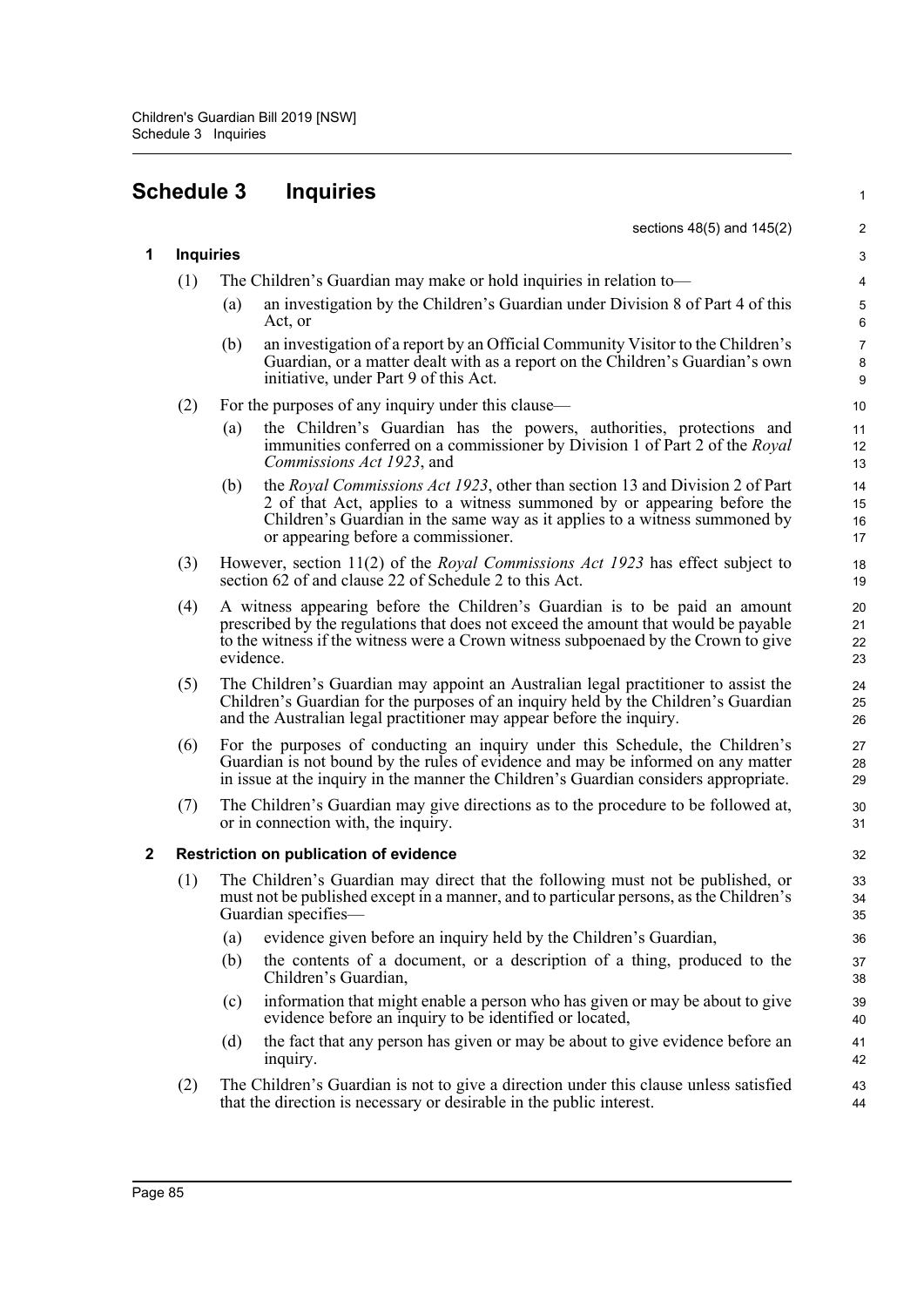(3) A person must not make a publication in contravention of a direction given under this clause.

Maximum penalty—50 penalty units or imprisonment for 12 months, or both.

(4) It is not a contravention of a direction given under this clause to publish any evidence, contents of a document or information to a registered medical practitioner or registered psychologist for the purposes of that health practitioner providing medical or psychiatric care, treatment or counselling, including psychological counselling, to a person who has given or may be about to give evidence before an inquiry.

### **3 Publication of evidence given at inquiry**

(1) A person present at an inquiry must not publish, or permit to be published, evidence given before the inquiry or the contents of a document produced at the inquiry, except to the Children's Guardian, an officer of the Children's Guardian or an Australian legal practitioner appointed under clause 1(5) or as permitted by the Children's Guardian or the regulations.

Maximum penalty—50 penalty units or imprisonment for 12 months, or both.

- (2) Nothing in this clause affects clause 2, but a person cannot be punished under both clauses for the same publication.
- (3) This clause does not apply to an officer of the Children's Guardian or an Australian legal practitioner appointed under clause 1(5).
- (4) It is not a contravention of this clause to publish evidence or contents of a document to a registered medical practitioner or registered psychologist for the purposes of that health practitioner providing medical or psychiatric care, treatment or counselling, including psychological counselling, to a person who has given or may be about to give evidence before an inquiry.

### **4 Disclosures prejudicing investigations**

(1) A person who is, by a summons under clause 1, required to give evidence or produce a document or other thing, must not disclose information about the summons that is likely to prejudice the investigation to which it relates.

Maximum penalty—50 penalty units or imprisonment for 12 months, or both.

- (2) Subclause (1) does not apply to a summons unless it specifies that information about the summons must not be disclosed.
- (3) A person does not contravene this clause if—
	- (a) the disclosure is made to an employee, agent or other person in order to obtain information to comply with the summons and the employee, agent or other person is directed not to inform the person to whom the information relates about the matter, or
	- (b) the disclosure is made to obtain legal advice or representation in relation to the summons, or
	- (c) the disclosure is made for the purposes of, or in the course of, legal proceedings, or
	- (d) the disclosure is made to a registered medical practitioner or registered psychologist in relation to the provision by that health practitioner of medical or psychiatric care, treatment or counselling, including psychological counselling, to the person required to give evidence by the summons, or
	- (e) the disclosure is made in accordance with guidelines issued by the Children's Guardian or in accordance with the regulations.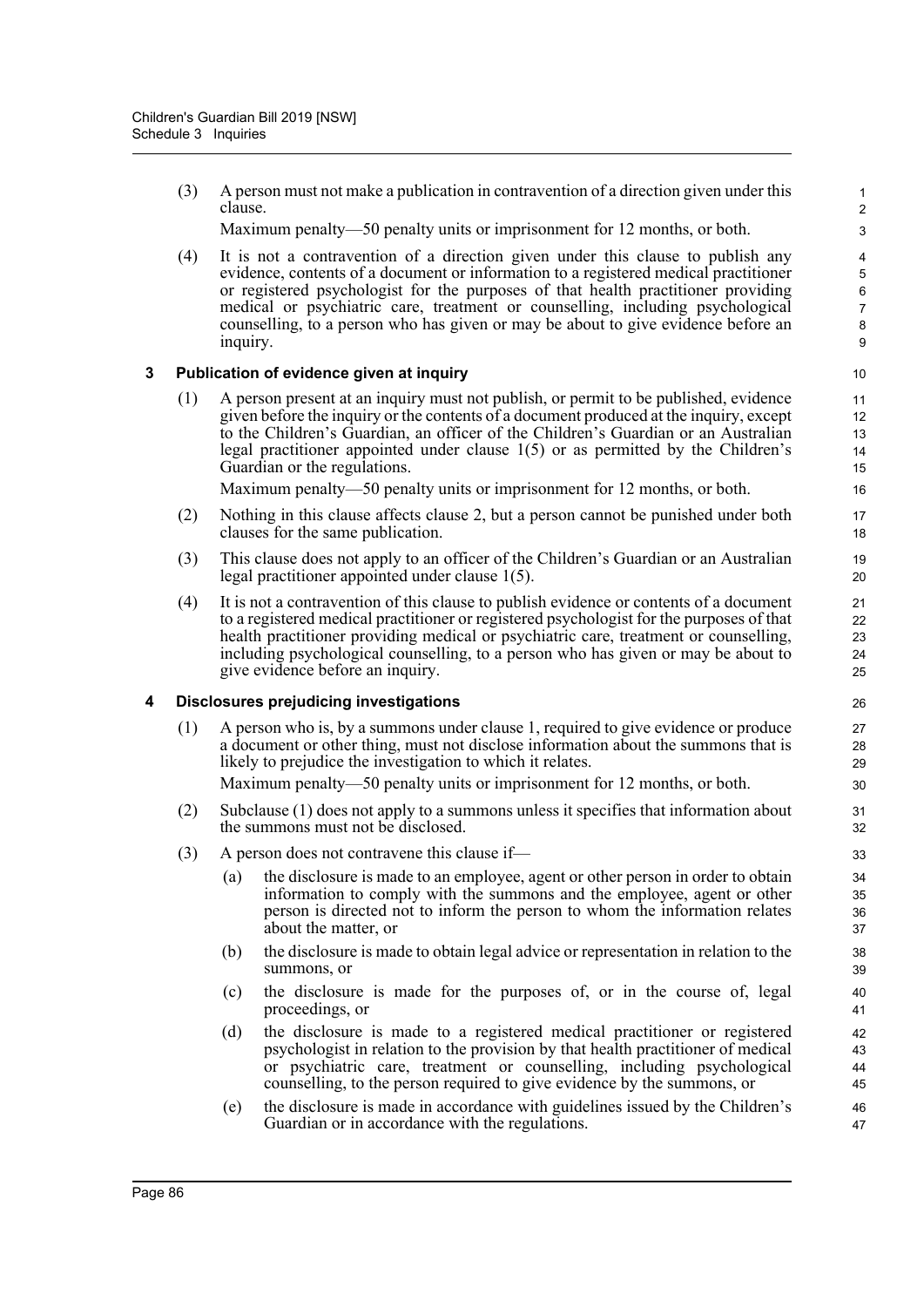- (4) A reference in this clause to the disclosure of any information about a summons includes a reference to—
	- (a) a disclosure about the existence or nature of the summons or of the investigation to which it relates, and

(b) a disclosure of any information to a person from which the person could reasonably be expected to infer the existence or nature of the summons or of the investigation to which it relates.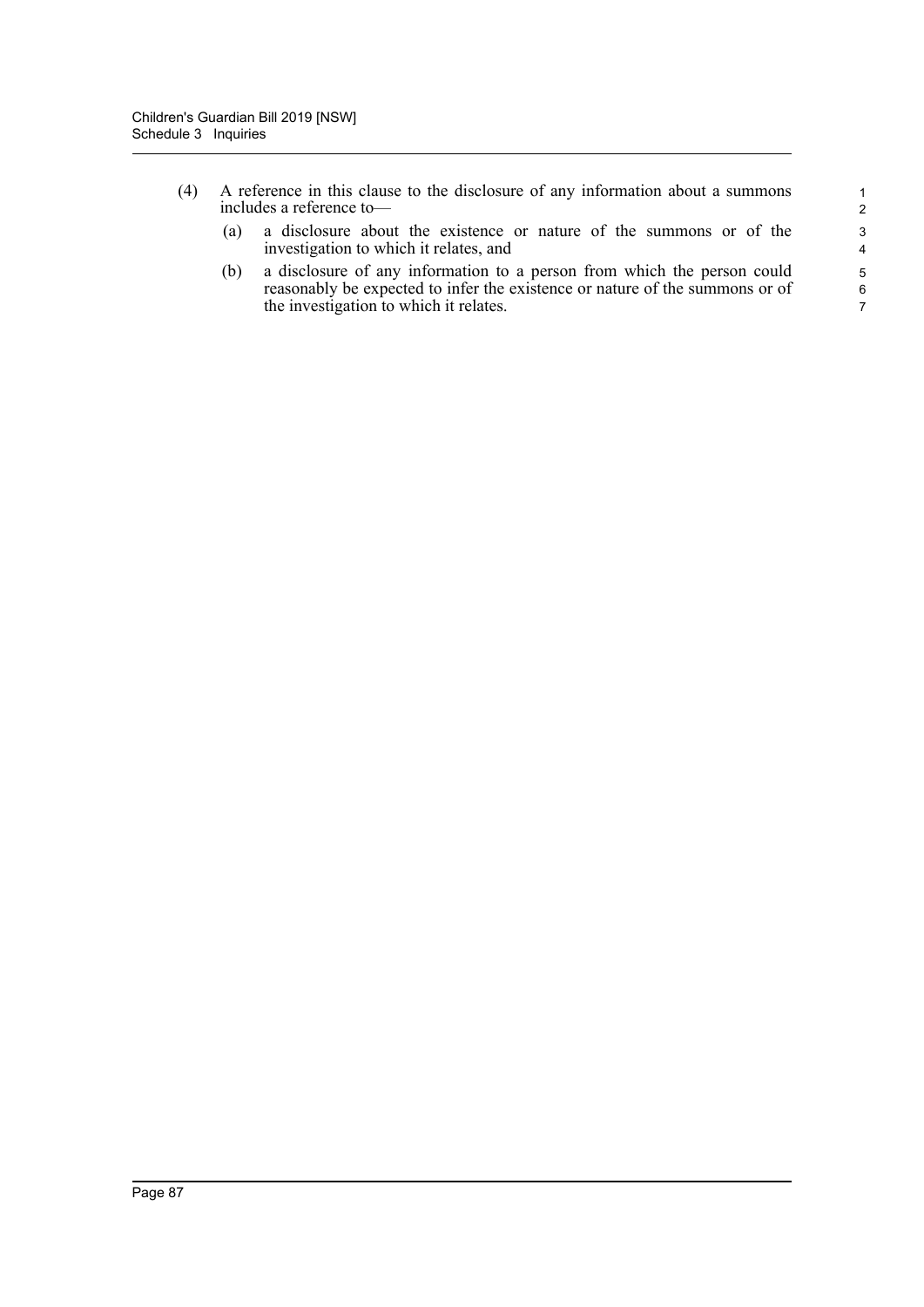#### **Schedule 4 Savings, transitional and other provisions Part 1 General 1 Transitional regulation-making power** (1) A regulation (a *transitional regulation*) may make provision about a matter for which— (a) it is necessary to make provision to allow or facilitate the doing of any thing to achieve the transition from the operation of the relevant provisions to the operation of this Act, and (b) this Act does not make provision or sufficient provision. (2) A transitional regulation may have retrospective operation to a day not earlier than the day of commencement. (3) A transitional regulation must declare it is a transitional regulation. (4) This clause and any transitional regulations expire 2 years after the day of commencement. (5) In this clause *relevant provisions* means a provision of the following Acts omitted or amended by this Act-(a) the *Adoption Act 2000*, (b) the *Children and Young Persons (Care and Protection) Act 1998*, (c) the *Community Services (Complaints, Reviews and Monitoring) Act 1993*, (d) the *Ombudsman Act 1974*. **2 Regulations continued** (1) This clause applies to regulations made under the following Acts— (a) the *Adoption Act 2000*, (b) the *Children and Young Persons (Care and Protection) Act 1998*, (c) the *Community Services (Complaints, Reviews and Monitoring) Act 1993*, (d) the *Ombudsman Act 1974*. (2) A provision of a regulation made under an Act listed in subclause (1) continues in force despite the commencement of this Act or a regulation under this Act, as if the provision of the regulation were made under a provision of this Act, with the necessary modifications. (3) This clause expires on 30 June 2020. **Part 2 Provisions consequent on enactment of this Act 3 Appointment of Children's Guardian continued** The appointment of the Children's Guardian under the *Children and Young Persons (Care and Protection) Act 1998* is continued as if the appointment were made under this Act. **4 Existing accreditation and applications for accreditation** 1  $\mathfrak{p}$ 3 4 5 6 7 8 9 10 11 12 13 14 15 16 17 18 19 20 21 22 23  $24$ 25 26  $27$ 28 29 30 31 32 33 34 35 36 37 38 39

(1) An organisation that, immediately before the commencement, was accredited as an adoption service provider under Part 2 of Chapter 3 of the *Adoption Act 2000* is taken 40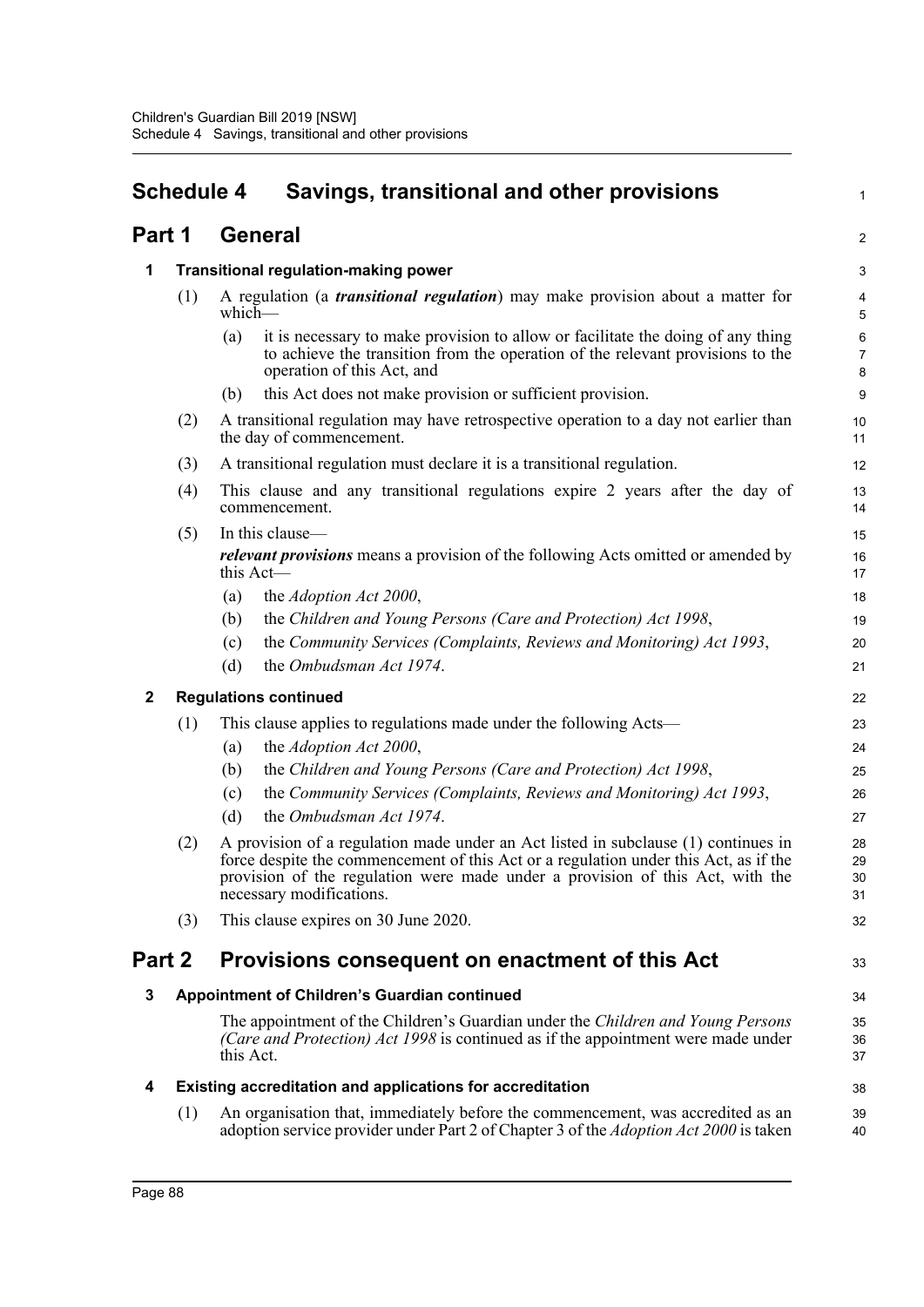to have been accredited under this Act for the period and subject to the conditions to which it was subject.

(2) An application for accreditation made by an organisation under Part 2 of Chapter 3 of the *Adoption Act 2000* before the commencement of this Act, and not finally dealt with, is to continue to be dealt with under that Part unless the applicant elects to have the application dealt with under this Act.

### **5 Criteria for accreditation under Adoption Act 2000**

The standards and other criteria, approved under section 13 of the *Adoption Act 2000*, are taken to be standards and other criteria under section 110 of this Act.

### **6 Principal officers**

Section 75 of this Act extends to things done by, or with the approval of, a principal officer under section 5A of the *Children and Young Persons (Care and Protection) Act 1998*.

### **7 Existing Official Community Visitors**

- (1) A person who, immediately before the commencement, was an Official Community Visitor for the purposes of Part 2 of the *Community Services (Complaints, Reviews and Monitoring) Act 1993*, is taken to have been appointed as an Official Community Visitor under section 140 of this Act for the term for which the person was appointed under section 7 of the *Community Services (Complaints, Reviews and Monitoring) Act 1993*.
- (2) Nothing in this clause limits any function an Official Community Visitor may have under any other Act.

### **8 Existing approvals for out-of-home care**

- (1) This clause applies to the following entities registered or otherwise authorised to arrange or provide voluntary out-of-home care in accordance with the *Children and Young Persons (Care and Protection) Act 1998* (each a *voluntary out-of-home care agency*)—
	- (a) a designated agency,
	- (b) a registered agency,
	- (c) an individual authorised by a relevant agency (within the meaning of section 156 of that Act) or the Children's Guardian to provide voluntary out-of-home care.
- (2) A voluntary out-of-home care agency, registered under the *Children and Young Persons (Care and Protection) Act 1998* and the regulations under that Act to arrange or provide voluntary out-of-home care, is, on commencement, taken to be—
	- (a) the equivalent type of voluntary out-of-home care agency under this Act, and
	- (b) registered under this Act for the period and subject to the conditions to which it was subject under the *Children and Young Persons (Care and Protection) Act 1998*.
- (3) An application for registration as a voluntary out-of-home care agency made under the *Children and Young Persons (Care and Protection) Act 1998* and the regulations under that Act is, on commencement, taken to be an application for registration as the equivalent type of voluntary out-of-home care agency registration and is to be determined in accordance with this Act. 40 41 42 43 44

11 12 13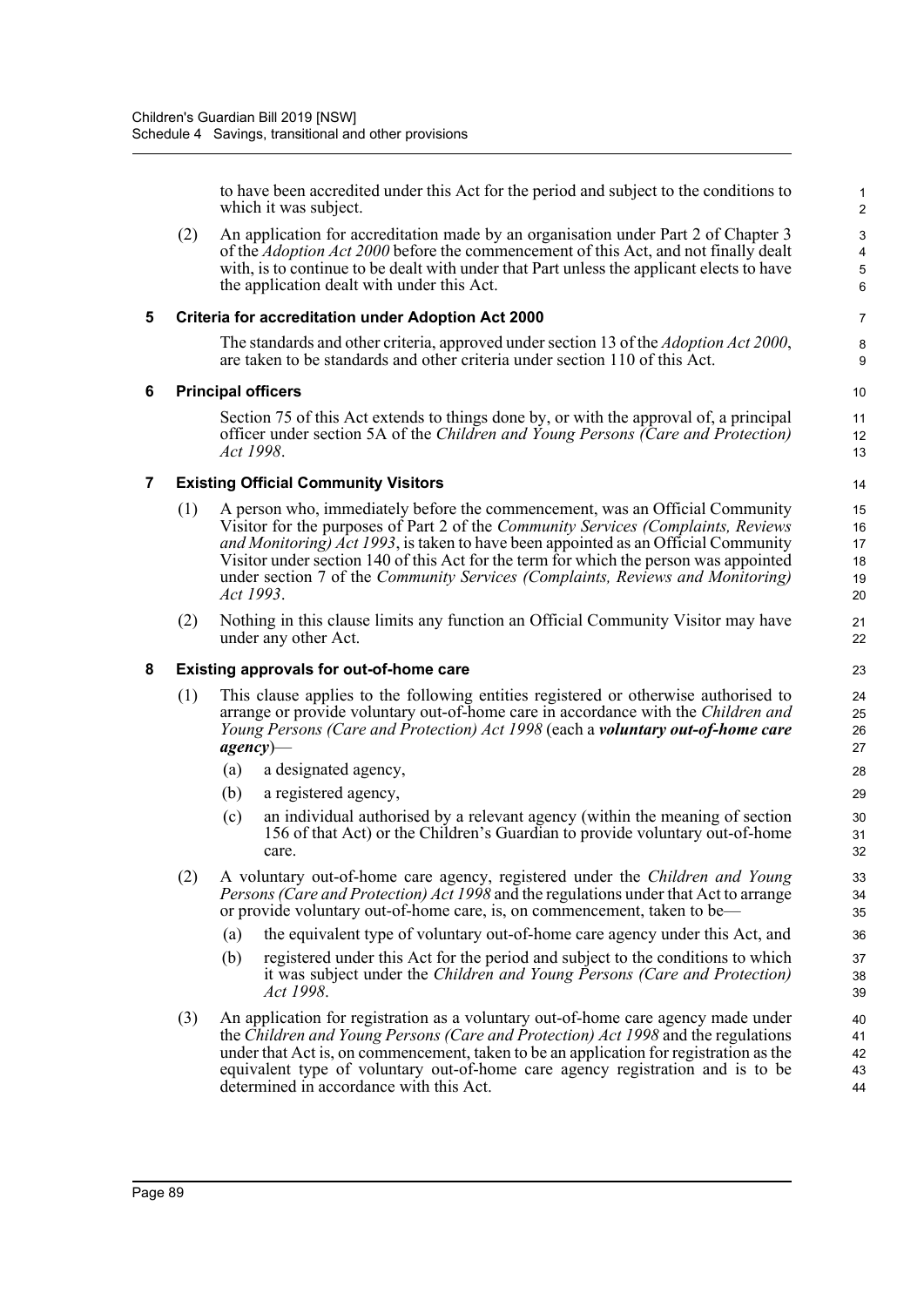### **9 Records to be transferred**

| (1) Records kept in relation to Part 3A of the <i>Ombudsman Act 1974</i> are to be transferred |
|------------------------------------------------------------------------------------------------|
| to the Office of the Children's Guardian on commencement.                                      |

21

27 28 29

- (2) A transferred record is to be treated for the purposes of a law of the State as if it were a record that the Children's Guardian had lawfully obtained in the performance of the Children's Guardian's functions.
- (3) However, the provisions of the *Ombudsman Act 1974*, as in force immediately before the commencement of this Schedule, continue to apply to records transferred by operation of this clause, as if they had not been transferred.
- (4) This clause has effect despite section 21 of the *State Records Act 1998* and section 34 of the *Ombudsman Act 1974*.
- (5) Nothing in this Act prevents the Ombudsman from accessing records transferred under this clause, in the way agreed to by the Children's Guardian.

### **10 Reportable allegations and reportable convictions under the Ombudsman Act 1974**

- (1) On commencement, an existing matter is taken to be a reportable allegation or reportable conviction made to the Children's Guardian under this Act.
- (2) In this clause—

*existing matter* means an investigation, notification or disclosure in relation to a reportable allegation or reportable conviction under Part 3A of the *Ombudsman Act 1974* that is not finally dealt with on commencement.

## **Part 3 Provisions with delayed application**

### **11 Offences under Part 4**

If an entity commits an offence against a provision of Part 4 of this Act, other than an offence under Division 13 or Part 11 of this Act, the entity is taken not to have committed the offence for the period starting on commencement and ending 3 months after commencement.

### **12 Annual reports not required in first 12 months of commencement**

Division 6 of Part 8 of this Act does not apply, in relation to an annual report, until 12 months after commencement of this Act.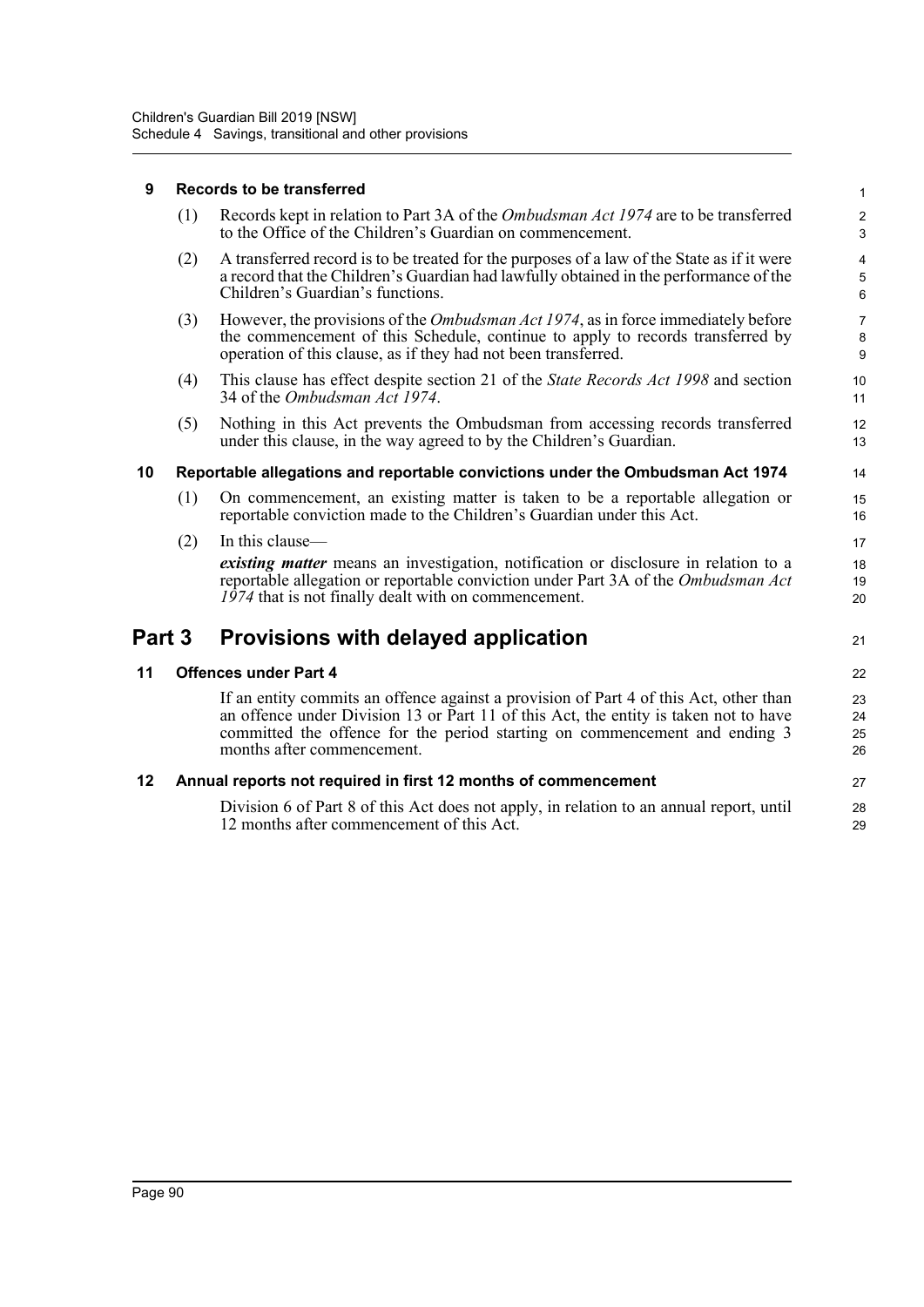|       | <b>Schedule 5</b><br><b>Amendment of Acts and instruments</b>                                                                  | 1               |
|-------|--------------------------------------------------------------------------------------------------------------------------------|-----------------|
| 5.1   | Adoption Act 2000 No 75                                                                                                        | $\overline{2}$  |
| [1]   | <b>Chapter 3 Adoption service providers</b>                                                                                    | 3               |
|       | Omit "accredited adoption service providers" from the Introduction.                                                            | 4               |
|       | Insert instead "adoption service providers accredited in accordance with the Children's<br>Guardian Act 2019 <sup>5</sup> .    | $\sqrt{5}$<br>6 |
| $[2]$ | <b>Chapter 3, Introduction</b>                                                                                                 | $\overline{7}$  |
|       | Omit "The Chapter provides for the accreditation of charitable and non-profit organisations<br>to provide adoption services.". | 8<br>9          |
| $[3]$ | Section 11 Unauthorised arrangements for adoption                                                                              | 10              |
|       | Omit "in accordance with the regulations" wherever occurring.                                                                  | 11              |
|       | Insert instead "under the Children's Guardian Act 2019".                                                                       | 12              |
| [4]   | <b>Chapter 3, Part 2 Accreditation of adoption service providers</b>                                                           | 13              |
|       | Omit the Part.                                                                                                                 | 14              |
| [5]   | Section 91 Report required before order made for adoption of child                                                             | 15              |
|       | Omit the definition of <i>designated agency</i> from section $91(7)$ .                                                         | 16              |
|       | Insert instead-                                                                                                                | 17              |
|       | <i>designated agency</i> has the same meaning as in the <i>Children's Guardian Act</i><br>2019.                                | 18<br>19        |
| [6]   | Section 124A Guardian ad litem-exclusion of personal liability                                                                 | 20              |
|       | Insert "Communities and" after "Department of" in the definition of Guardian Ad Litem<br><b>Panel</b> in section 124A(3).      | 21<br>22        |
| [7]   | <b>Section 208 Regulations</b>                                                                                                 | 23              |
|       | Omit "or the Children's Guardian" from section 208(2)(b).                                                                      | 24              |
| [8]   | Section 208(2)(d) and (e)                                                                                                      | 25              |
|       | Omit the paragraphs.                                                                                                           | 26              |
| [9]   | <b>Dictionary</b>                                                                                                              | 27              |
|       | Omit the definitions of accredited adoption service provider, Children's Guardian,<br>Department and principal officer.        | 28<br>29        |
|       | Insert in alphabetical order-                                                                                                  | 30              |
|       | accredited adoption service provider has the same meaning as in the<br>Children's Guardian Act 2019.                           | 31<br>32        |
|       | <b>Children's Guardian</b> means the Children's Guardian appointed under section<br>112 of the Children's Guardian Act 2019.   | 33<br>34        |
|       | <b>Department</b> means the Department of Communities and Justice.                                                             | 35              |
|       | <i>principal officer</i> has the same meaning as in the <i>Children's Guardian Act</i><br>2019.                                | 36<br>37        |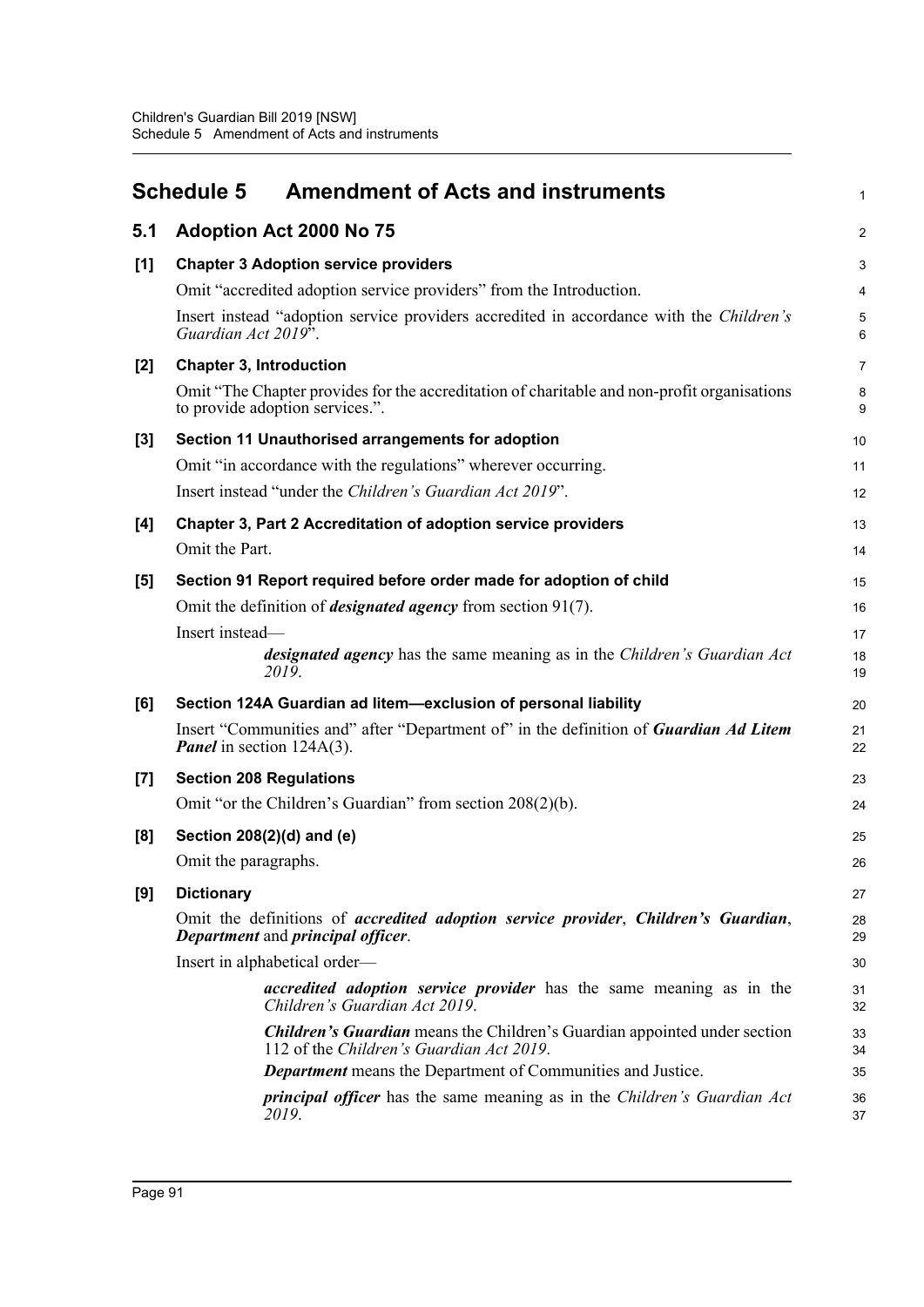| $[10]$ | Dictionary, definitions of "designated person" and "information source"                                                                                                                                                                                                                                            | $\mathbf{1}$               |
|--------|--------------------------------------------------------------------------------------------------------------------------------------------------------------------------------------------------------------------------------------------------------------------------------------------------------------------|----------------------------|
|        | Omit "Family and Community Services" from paragraph (a) in each of the definitions.                                                                                                                                                                                                                                | $\overline{2}$             |
|        | Insert instead "Communities and Justice".                                                                                                                                                                                                                                                                          | $\mathsf 3$                |
| 5.2    | Advocate for Children and Young People Act 2014 No 29                                                                                                                                                                                                                                                              | 4                          |
| [1]    | <b>Section 37 Functions of Committee</b>                                                                                                                                                                                                                                                                           | 5                          |
|        | Omit "under the Child Protection (Working with Children) Act 2012," from section<br>$37(1)(b)$ .                                                                                                                                                                                                                   | 6<br>$\overline{7}$        |
|        | Insert instead-                                                                                                                                                                                                                                                                                                    | 8                          |
|        | under-                                                                                                                                                                                                                                                                                                             | 9                          |
|        | the Child Protection (Working with Children) Act 2012, or<br>$\left( 1\right)$<br>the Children's Guardian Act 2019 in relation to the reportable<br>(ii)<br>conduct scheme and working with relevant entities to prevent,<br>identify and respond to reportable conduct and promote<br>compliance with the scheme, | 10<br>11<br>12<br>13<br>14 |
| $[2]$  | <b>Section 37(1)(c)</b>                                                                                                                                                                                                                                                                                            | 15                         |
|        | Omit "under the Child Protection (Working with Children) Act 2012".                                                                                                                                                                                                                                                | 16                         |
|        | Insert instead "specified in paragraph (b)".                                                                                                                                                                                                                                                                       | 17                         |
| $[3]$  | Section 37(2)                                                                                                                                                                                                                                                                                                      | 18                         |
|        | Omit the subsection. Insert instead—                                                                                                                                                                                                                                                                               | 19                         |
|        | Nothing in this Part authorises the Parliamentary Joint Committee—<br>(2)                                                                                                                                                                                                                                          | 20                         |
|        | to investigate a matter relating to particular conduct, including conduct<br>(a)<br>under Part 4 of the Children's Guardian Act 2019, or                                                                                                                                                                           | 21<br>22                   |
|        | to review a decision to investigate, not to investigate or to discontinue<br>(b)<br>investigation of a particular matter, or                                                                                                                                                                                       | 23<br>24                   |
|        | to review the findings, recommendations or other decisions of the<br>(c)<br>Children's Guardian in relation to a particular matter.                                                                                                                                                                                | 25<br>26                   |
| 5.3    | Ageing and Disability Commissioner Act 2019 No 7                                                                                                                                                                                                                                                                   | 27                         |
|        | Section 13 Reports may be made to Commissioner                                                                                                                                                                                                                                                                     | 28                         |
|        | Insert after section $13(8)(c)$ —                                                                                                                                                                                                                                                                                  | 29                         |
|        | the Children's Guardian under the Children's Guardian Act 2019,<br>(c1)                                                                                                                                                                                                                                            | 30                         |
| 5.4    | <b>Child Protection (International Measures) Act 2006 No 12</b>                                                                                                                                                                                                                                                    | 31                         |
| [1]    | <b>Section 5 Definitions</b>                                                                                                                                                                                                                                                                                       | 32                         |
|        | Omit "Family and Community Services" from the definition of <b>Department</b> in section 5(1).                                                                                                                                                                                                                     | 33                         |
|        | Insert instead "Communities and Justice".                                                                                                                                                                                                                                                                          | 34                         |
| $[2]$  | Section 5(1), definition of "designated agency"                                                                                                                                                                                                                                                                    | 35                         |
|        | Omit "Children and Young Persons (Care and Protection) Act 1998".                                                                                                                                                                                                                                                  | 36                         |
|        | Insert instead "Children's Guardian Act 2019".                                                                                                                                                                                                                                                                     | 37                         |
|        |                                                                                                                                                                                                                                                                                                                    |                            |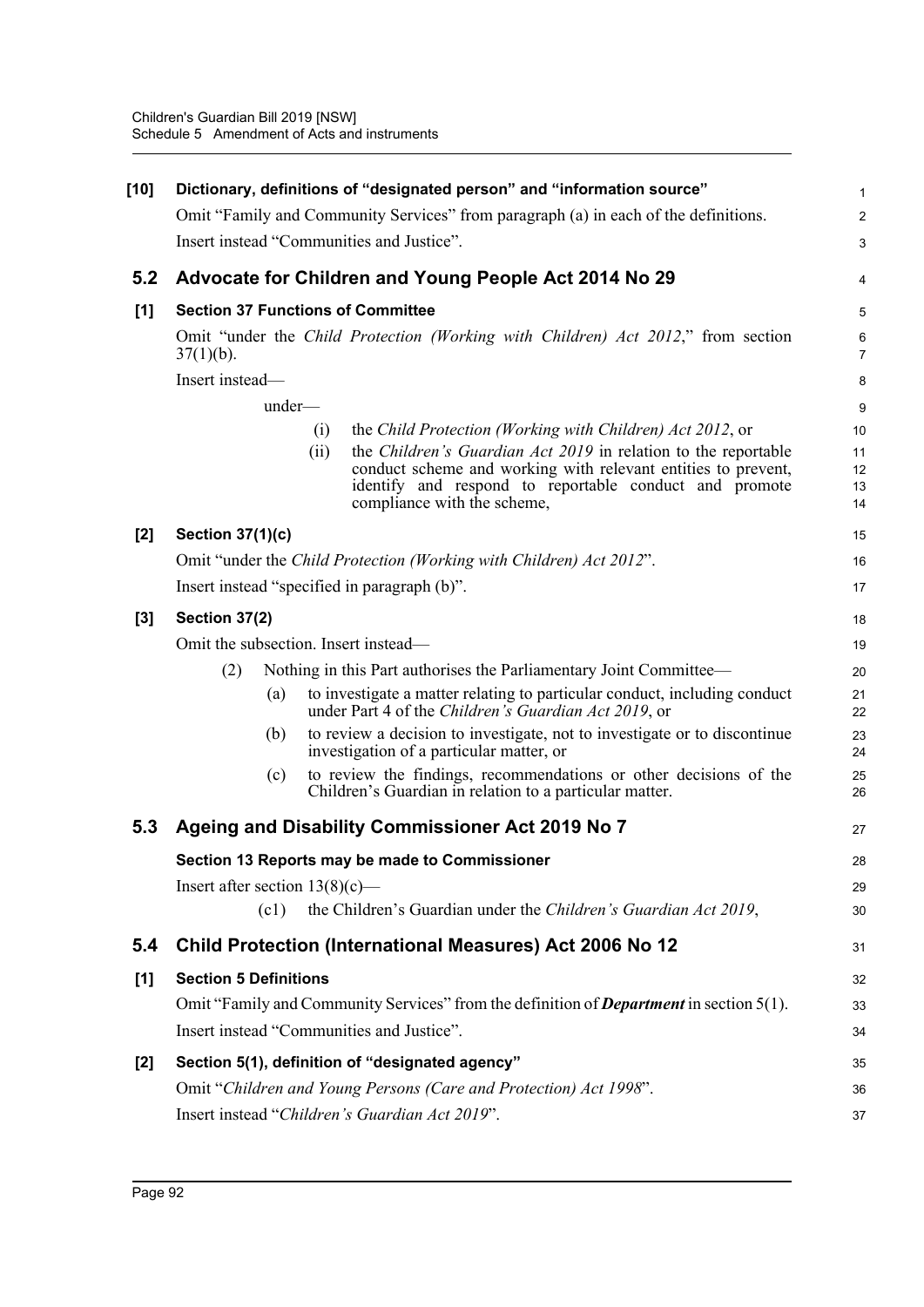| 5.5   |                                | <b>Child Protection (Offenders Registration) Act 2000 No 42</b>                                                                                                   | $\mathbf{1}$   |
|-------|--------------------------------|-------------------------------------------------------------------------------------------------------------------------------------------------------------------|----------------|
|       |                                | Section 16 NCAT may exempt persons from compliance with reporting obligations                                                                                     | $\overline{2}$ |
|       | from section $16(12)$ .        | Omit "section 178 of the Children and Young Persons (Care and Protection) Act 1998"                                                                               | 3<br>4         |
|       |                                | Insert instead "section 112 of the Children's Guardian Act 2019".                                                                                                 | 5              |
| 5.6   |                                | Child Protection (Working with Children) Act 2012 No 51                                                                                                           | 6              |
| [1]   | <b>Section 3 Object of Act</b> |                                                                                                                                                                   | 7              |
|       |                                | Omit "Children and Young Persons (Care and Protection) Act 1998. In particular, see<br>section 181 and Chapter 13 of that Act" from the note.                     | 8<br>9         |
|       | that Act".                     | Insert instead "Children's Guardian Act 2019. In particular, see section 125 and Part 6 of                                                                        | 10<br>11       |
| [2]   | <b>Section 5 Definitions</b>   |                                                                                                                                                                   | 12             |
|       |                                | Omit the definitions of <i>Children's Guardian, Department, designated agency, principal</i><br><i>officer</i> and <i>registered agency</i> from section $5(1)$ . | 13<br>14       |
|       | Insert in alphabetical order—  |                                                                                                                                                                   | 15             |
|       |                                | <b>Children's Guardian</b> means the Children's Guardian appointed under section<br>112 of the Children's Guardian Act 2019.                                      | 16<br>17       |
|       |                                | <b>Department</b> means the Department of Communities and Justice.                                                                                                | 18             |
|       | 2019.                          | <i>designated agency</i> has the same meaning as in the <i>Children's Guardian Act</i>                                                                            | 19<br>20       |
|       |                                | <i>principal officer</i> of-                                                                                                                                      | 21             |
|       | (a)                            | an accredited adoption service provider—has the same meaning as in<br>the Children's Guardian Act 2019, or                                                        | 22<br>23       |
|       | (b)                            | a designated agency or a registered agency—has the same meaning as<br>in the Children's Guardian Act 2019.                                                        | 24<br>25       |
|       | 2019.                          | registered agency has the same meaning as in the Children's Guardian Act                                                                                          | 26<br>27       |
| $[3]$ | requirement trigger            | Section 35 Notification by reporting bodies of conduct constituting assessment                                                                                    | 28<br>29       |
|       | Omit section 35(1A).           |                                                                                                                                                                   | 30             |
| [4]   |                                | Section 35(4), definition "reporting body", paragraphs (a), (b), (c1) and (d)                                                                                     | 31             |
|       | Omit the paragraphs.           |                                                                                                                                                                   | 32             |
| [5]   |                                | Section 38 Children's Guardian public awareness and advice functions                                                                                              | 33             |
|       | from the note.                 | Omit "Chapter 13 of the Children and Young Persons (Care and Protection) Act 1998"                                                                                | 34<br>35       |
|       |                                | Insert instead "Part 6 of the Children's Guardian Act 2019".                                                                                                      | 36             |
| 5.7   |                                | <b>Child Protection (Working with Children) Regulation 2013</b>                                                                                                   | 37             |
| [1]   | <b>Clause 3 Definitions</b>    |                                                                                                                                                                   | 38             |
|       |                                | Omit the definition of registered agency from clause $3(1)$ .                                                                                                     | 39             |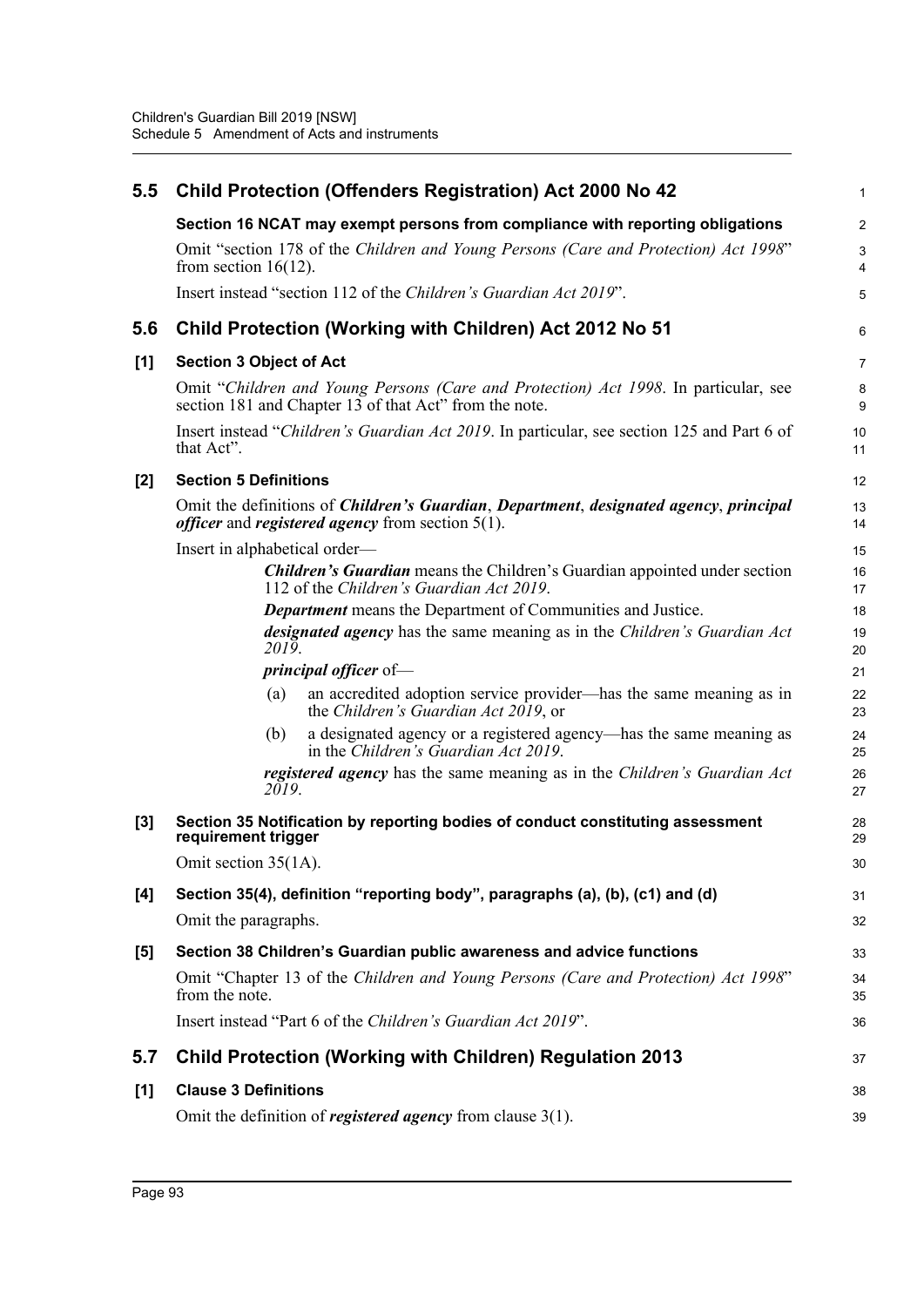| [2] | <b>Clause 25</b>                                                                                                                                                            | 1                         |
|-----|-----------------------------------------------------------------------------------------------------------------------------------------------------------------------------|---------------------------|
|     | Omit clause 25. Insert instead—                                                                                                                                             | $\overline{2}$            |
|     | 25<br><b>Additional reporting bodies</b>                                                                                                                                    | $\ensuremath{\mathsf{3}}$ |
|     | For paragraph (e) of the definition of <i>reporting body</i> in section $35(4)$ of the<br>Act, the following are prescribed as reporting bodies—                            | 4<br>$\overline{5}$       |
|     | the Scout Association of Australia, New South Wales Branch,<br>(a)                                                                                                          | 6                         |
|     | members of the Association of Independent Schools of NSW.<br>(b)                                                                                                            | $\overline{7}$            |
| 5.8 | Children and Young Persons (Care and Protection) Act 1998 No 157                                                                                                            | 8                         |
| [1] | <b>Section 3 Definitions</b>                                                                                                                                                | 9                         |
|     | Omit the definitions of <i>child, Children's Guardian, Department, designated agency,</i><br><i>employer's authority</i> and <i>registered agency</i> from section $3(1)$ . | 10<br>11                  |
|     | Insert in alphabetical order—                                                                                                                                               | 12                        |
|     | <i>child</i> means a person who is under the age of 16 years.                                                                                                               | 13                        |
|     | <b>Children's Guardian</b> means the Children's Guardian appointed under section<br>112 of the Children's Guardian Act 2019.                                                | 14<br>15                  |
|     | <b>Department</b> means the Department of Communities and Justice.                                                                                                          | 16                        |
|     | designated agency has the same meaning as in the Children's Guardian Act<br>2019.                                                                                           | 17<br>18                  |
|     | <i>voluntary out-of-home care</i> has the same meaning as in Part 5 of the<br>Children's Guardian Act 2019.                                                                 | 19<br>20                  |
| [2] | Section 5A Meaning of "principal officer"                                                                                                                                   | 21                        |
|     | Omit section $5A(1)$ –(3). Insert instead—                                                                                                                                  | 22                        |
|     | In this Act, <i>principal officer</i> , in relation to a registered agency or a designated<br>(1)<br>agency has the same meaning as in the Children's Guardian Act 2019.    | 23<br>24                  |
| [3] | Section 23 Child or young person at risk of significant harm                                                                                                                | 25                        |
|     | Omit "sections 154 (2) (a) and 156A (3) for other circumstances" from the note to section<br>$23(2)$ .                                                                      | 26<br>27                  |
|     | Insert instead "section $154(2)(a)$ for another circumstance".                                                                                                              | 28                        |
| [4] | <b>Section 27 Mandatory reporting</b>                                                                                                                                       | 29                        |
|     | Insert at the end of section $27(1)(b)$ —                                                                                                                                   | 30                        |
|     | , and                                                                                                                                                                       | 31                        |
|     | a person in religious ministry, or a person providing religion-based<br>(c)<br>activities to children, and                                                                  | 32<br>33                  |
|     | a registered psychologist providing a professional service as a<br>(d)<br>psychologist.                                                                                     | 34<br>35                  |
| [5] | <b>Section 27(2)(b)</b>                                                                                                                                                     | 36                        |
|     | Insert "or role specified in subsection (1)" after "work".                                                                                                                  | 37                        |
| [6] | <b>Section 27A Alternative reporting arrangements</b>                                                                                                                       | 38                        |
|     | Omit "Family and Community Services" from paragraph (g) of the definition of <b>relevant</b><br><i>agency</i> in section $27A(1)$ .                                         | 39<br>40                  |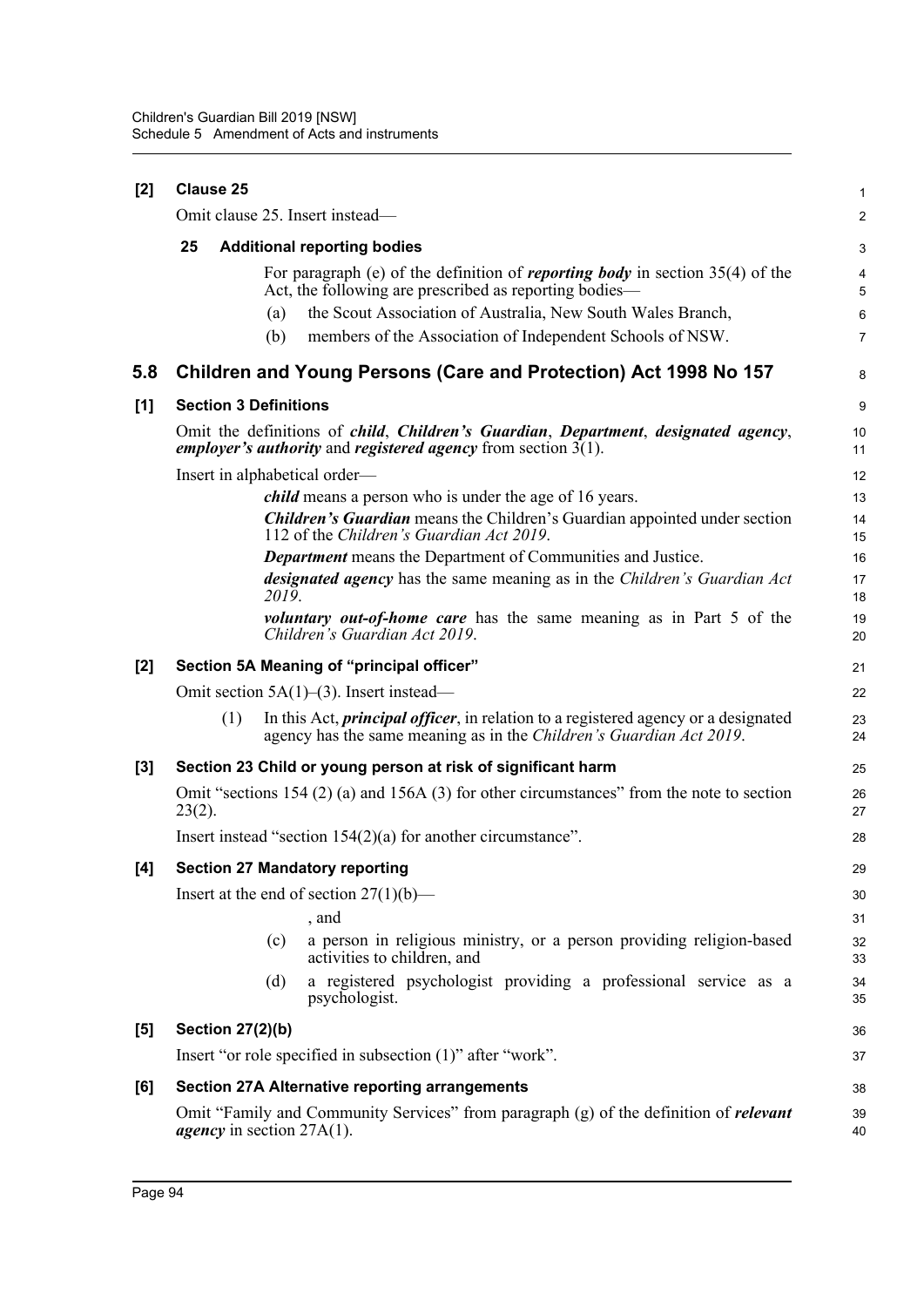|       | Insert instead "Communities and Justice".                                        |                           |              |                                                                                                                                                                                                                                                                                                                            |                            |
|-------|----------------------------------------------------------------------------------|---------------------------|--------------|----------------------------------------------------------------------------------------------------------------------------------------------------------------------------------------------------------------------------------------------------------------------------------------------------------------------------|----------------------------|
| $[7]$ | Section 29 Protection of persons who make reports or provide certain information |                           |              |                                                                                                                                                                                                                                                                                                                            |                            |
|       |                                                                                  | Omit section $29(1)(c)$ . |              |                                                                                                                                                                                                                                                                                                                            | G                          |
|       |                                                                                  | Insert instead-           |              |                                                                                                                                                                                                                                                                                                                            | 4                          |
|       |                                                                                  |                           | (c)          | the making of the report does not constitute a ground for civil or<br>criminal liability against the person making the report, and                                                                                                                                                                                         | ć<br>б                     |
| [8]   |                                                                                  |                           |              | Section 29(6), definition of "reportable conduct"                                                                                                                                                                                                                                                                          | 7                          |
|       |                                                                                  |                           |              | Omit "Part 3A of the Ombudsman Act 1974".                                                                                                                                                                                                                                                                                  | ε                          |
|       |                                                                                  |                           |              | Insert instead "Part 4 of the Children's Guardian Act 2019".                                                                                                                                                                                                                                                               | ς                          |
| [9]   |                                                                                  | <b>Section 29AAA</b>      |              |                                                                                                                                                                                                                                                                                                                            | 10                         |
|       |                                                                                  |                           |              | Insert after section 29—                                                                                                                                                                                                                                                                                                   | 11                         |
|       | 29AAA                                                                            |                           | institutions | Protection of persons who make reports or provide information to particular                                                                                                                                                                                                                                                | 12<br>13                   |
|       |                                                                                  | (1)                       |              | If, in relation to a child or young person or a class of children or young persons,<br>a person makes a report in good faith to an institution engaging in child-related<br>work about a child or young person that the person making the report<br>reasonably suspects is at risk of significant harm in the institution- | 14<br>15<br>16<br>17       |
|       |                                                                                  |                           | (a)          | the making of the report does not constitute a breach of professional<br>etiquette or ethics or a departure from accepted standards of<br>professional conduct, and                                                                                                                                                        | 18<br>1 <sup>c</sup><br>20 |
|       |                                                                                  |                           | (b)          | no liability for defamation is incurred because of the report, and                                                                                                                                                                                                                                                         | 21                         |
|       |                                                                                  |                           | (c)          | the making of the report does not constitute a ground for civil or<br>criminal liability against the person making the report.                                                                                                                                                                                             | 22<br>23                   |
|       |                                                                                  | (2)                       | to           | The protections given by this section to a person who makes a report apply                                                                                                                                                                                                                                                 | 24<br>25                   |
|       |                                                                                  |                           | (a)          | a person who provided information on the basis of which the report was<br>made in good faith to the institution, and                                                                                                                                                                                                       | 26<br>27                   |
|       |                                                                                  |                           | (b)          | a person who otherwise was in good faith concerned in making such a<br>report or causing such a report to be made,                                                                                                                                                                                                         | 28<br>29                   |
|       |                                                                                  |                           | report.      | in the same way as they apply in respect of the person who actually made the                                                                                                                                                                                                                                               | 3 <sub>C</sub><br>31       |
|       |                                                                                  |                           |              | Note. It is an offence under section 254 for a person to disclose any information<br>obtained in connection with the administration or execution of this Act, except in certain<br>circumstances. The maximum penalty is 10 penalty units (currently \$1,100) or<br>imprisonment for up to 12 months, or both.             | 32<br>33<br>34<br>35       |
| [10]  |                                                                                  | <b>Section 29AB</b>       |              |                                                                                                                                                                                                                                                                                                                            | 36                         |
|       |                                                                                  |                           |              | Insert after section 29AA-                                                                                                                                                                                                                                                                                                 | 37                         |
|       | 29AB                                                                             |                           |              | <b>Protection against retribution</b>                                                                                                                                                                                                                                                                                      | 38                         |
|       |                                                                                  | (1)                       | this Part.   | A person must not take, or threaten to take, detrimental action in respect of a<br>person acting in good faith, who makes, or proposes to make, a report under                                                                                                                                                             | 39<br>40<br>41             |
|       |                                                                                  |                           |              | Maximum penalty—50 penalty units or imprisonment for 12 months, or both.                                                                                                                                                                                                                                                   | 42                         |
|       |                                                                                  | (2)                       |              | For subsection $(1)$ , a report is not made in good faith if—                                                                                                                                                                                                                                                              | 43                         |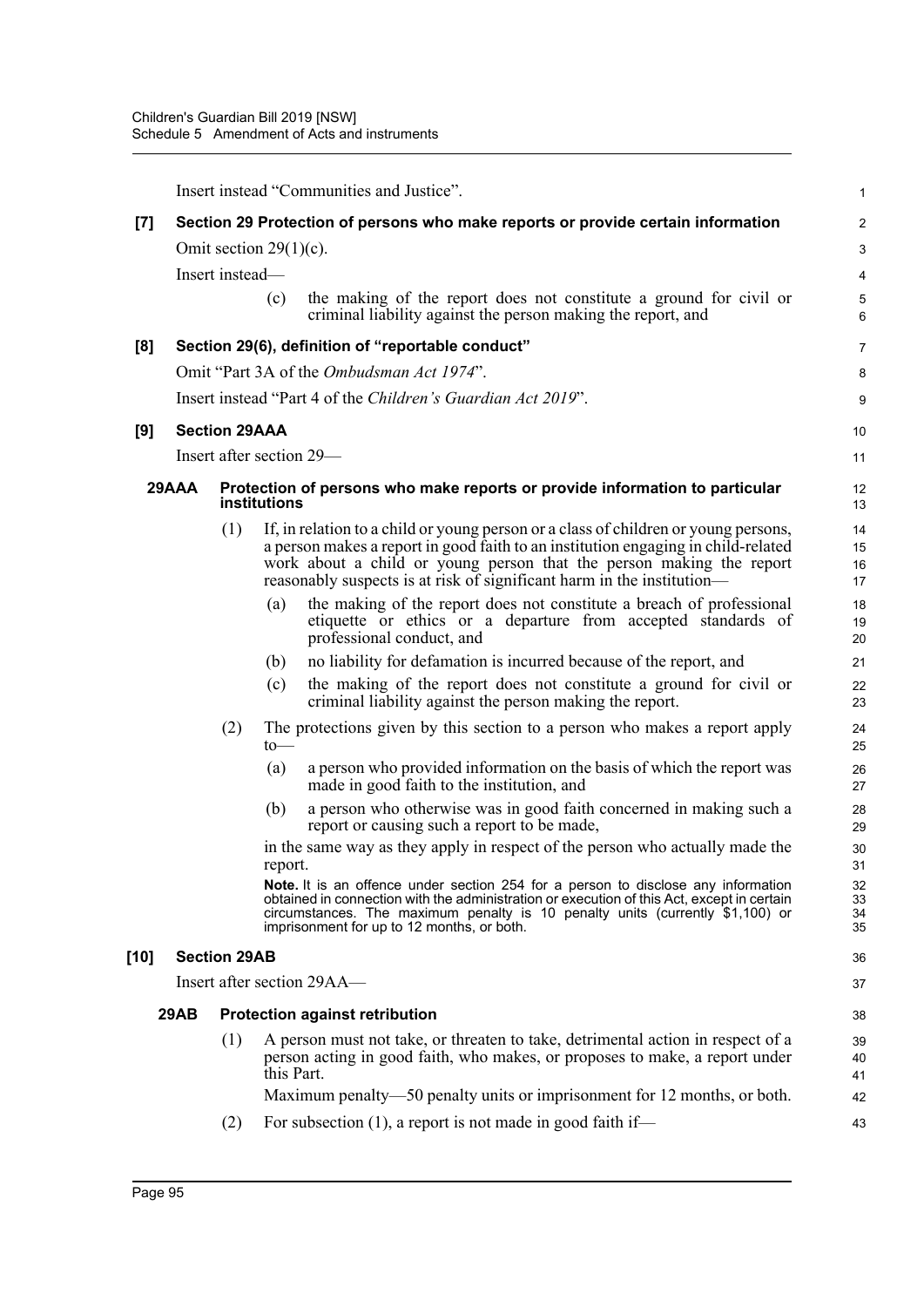|        |                                     | (a) | the report was made or proposed in bad faith, or                                                                                                                                    | $\mathbf{1}$                           |
|--------|-------------------------------------|-----|-------------------------------------------------------------------------------------------------------------------------------------------------------------------------------------|----------------------------------------|
|        |                                     | (b) | a material allegation was known by the person giving the report to be<br>false.                                                                                                     | $\overline{\mathbf{c}}$<br>$\mathsf 3$ |
|        | (3)                                 |     | In this section-                                                                                                                                                                    | 4                                      |
|        |                                     |     | <i>detrimental action</i> means action causing, comprising or involving any of the<br>following—                                                                                    | $\sqrt{5}$<br>6                        |
|        |                                     | (a) | injury, damage or loss,                                                                                                                                                             | $\overline{7}$                         |
|        |                                     | (b) | intimidation or harassment,                                                                                                                                                         | 8                                      |
|        |                                     | (c) | discrimination, disadvantage or adverse treatment in relation to<br>employment,                                                                                                     | $9\,$<br>10                            |
|        |                                     | (d) | dismissal from, or prejudice in, employment,                                                                                                                                        | 11                                     |
|        |                                     | (e) | prejudice in the provision of a service,                                                                                                                                            | 12                                     |
|        |                                     | (f) | disciplinary proceedings.                                                                                                                                                           | 13                                     |
| $[11]$ |                                     |     | <b>Section 78A Permanency planning</b>                                                                                                                                              | 14                                     |
|        |                                     |     | Omit "Minister for Family and Community Services and the Minister for Aboriginal<br>Affairs" from section $78A(4)(e)$ .                                                             | 15<br>16                               |
|        | Affairs, and the Arts".             |     | Insert instead "Minister for Families, Communities and Disability Services and the Special<br>Minister of State, Minister for the Public Service and Employee Relations, Aboriginal | 17<br>18<br>19                         |
| [12]   |                                     |     | Section 101A Guardian ad litem-exclusion of personal liability                                                                                                                      | 20                                     |
|        | <b>Panel</b> in section $101A(3)$ . |     | Insert "Communities and" after "Department of" in the definition of <b>Guardian Ad Litem</b>                                                                                        | 21<br>22                               |
| [13]   |                                     |     | Section 135 Definition and types of "out-of-home care"                                                                                                                              | 23                                     |
|        |                                     |     | Omit "—see section 135C" from section $135(2)(c)$ .                                                                                                                                 | 24                                     |
|        |                                     |     | Insert instead "within the meaning of the Children's Guardian Act 2019".                                                                                                            | 25                                     |
| $[14]$ |                                     |     | Sections 135C, 139 and 140                                                                                                                                                          | 26                                     |
|        | Omit the sections.                  |     |                                                                                                                                                                                     | 27                                     |
| $[15]$ |                                     |     | Chapter 8, Part 3A Voluntary out-of-home care                                                                                                                                       | 28                                     |
|        | Omit the Part.                      |     |                                                                                                                                                                                     | 29                                     |
| [16]   | Sections 171A and 172               |     |                                                                                                                                                                                     | 30                                     |
|        | Omit the sections.                  |     |                                                                                                                                                                                     | 31                                     |
| $[17]$ |                                     |     | <b>Chapter 10 Children's Guardian</b>                                                                                                                                               | 32                                     |
|        |                                     |     | Omit the Chapter (except as otherwise amended by this Schedule).                                                                                                                    | 33                                     |
| [18]   | carer                               |     | Section 182 Removal of responsibility for daily care and control from an authorised                                                                                                 | 34<br>35                               |
|        |                                     |     | Relocate and renumber section 182 of the Children and Young Persons (Care and<br>Protection) Act 1998 as section 128 of the Children's Guardian Act 2019.                           | 36<br>37                               |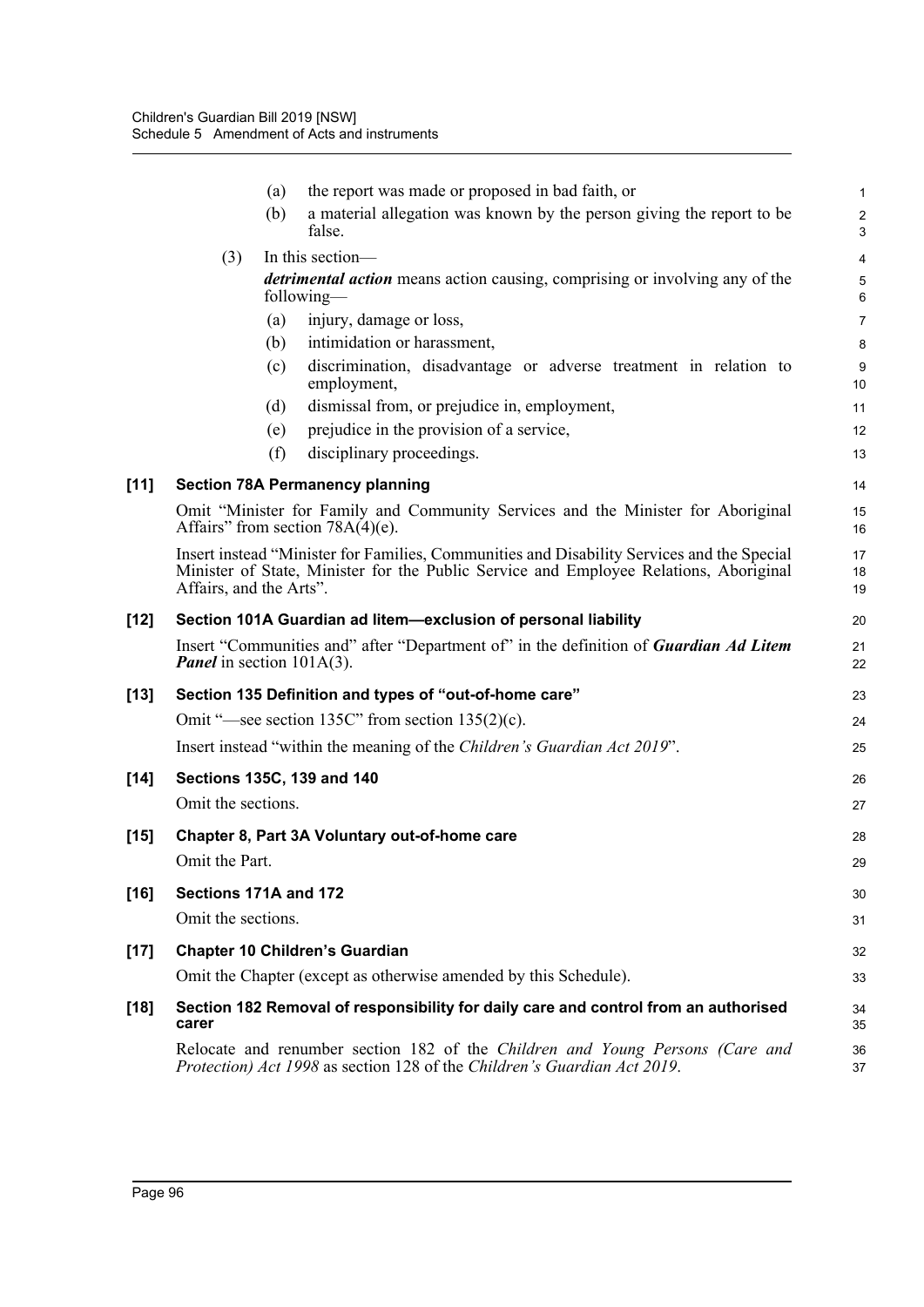| $[19]$ | Section 184 Application for review of order of the Children's Court                                                                                                                                  | $\mathbf{1}$                        |
|--------|------------------------------------------------------------------------------------------------------------------------------------------------------------------------------------------------------|-------------------------------------|
|        | Omit "this Act". Insert instead "the Children and Young Persons (Care and Protection) Act<br>1998". Relocate and renumber amended section 184 as section 129 of the Children's<br>Guardian Act 2019. | $\overline{2}$<br>$\mathbf{3}$<br>4 |
| $[20]$ | <b>Chapter 13 Children's employment</b>                                                                                                                                                              | 5                                   |
|        | Omit the Chapter.                                                                                                                                                                                    | 6                                   |
| $[21]$ | Section 235 Entry without warrant into premises                                                                                                                                                      | 7                                   |
|        | Omit ", other than premises to which section 236 applies" from section 235(1).                                                                                                                       | 8                                   |
| $[22]$ | Sections 236 and 236A                                                                                                                                                                                | 9                                   |
|        | Omit the sections.                                                                                                                                                                                   | 10                                  |
| $[23]$ | Section 245 Decisions that are administratively reviewable by Civil and<br><b>Administrative Tribunal</b>                                                                                            | 11<br>12                            |
|        | Omit section 245(1)(b) and (d)–(f).                                                                                                                                                                  | 13                                  |
| $[24]$ | Section 245(1)(g)                                                                                                                                                                                    | 14                                  |
|        | Omit "Minister, the Children's Guardian". Insert instead "Minister".                                                                                                                                 | 15                                  |
| $[25]$ | Section 245H Interaction with other laws                                                                                                                                                             | 16                                  |
|        | Omit "sections 185 and" from section 245H(2). Insert instead "section".                                                                                                                              | 17                                  |
| $[26]$ | Section 258 Liability of directors etc for offences by corporation-offences attracting<br>executive liability                                                                                        | 18<br>19                            |
|        | Omit section $258(1)(e)$ and $(h)$ –(j).                                                                                                                                                             | 20                                  |
| $[27]$ | <b>Section 264 Regulations</b>                                                                                                                                                                       | 21                                  |
|        | Omit section $264(1A)(i)$ and (k).                                                                                                                                                                   | 22                                  |
| $[28]$ | <b>Section 264(1B)</b>                                                                                                                                                                               | 23                                  |
|        | Omit the subsection.                                                                                                                                                                                 | 24                                  |
| $[29]$ | Schedule 2 Provisions relating to employers' authorities                                                                                                                                             | 25                                  |
|        | Omit the Schedule.                                                                                                                                                                                   | 26                                  |
| 5.9    | <b>Children (Education and Care Services National Law Application) Act</b><br>2010 No 104                                                                                                            | 27<br>28                            |
|        | Section 5 Exclusion of legislation of this jurisdiction                                                                                                                                              | 29                                  |
|        | Omit "Part 3A of the Ombudsman Act 1974" from section 5(3).                                                                                                                                          | 30                                  |
|        | Insert instead "Part 4 of the Children's Guardian Act 2019".                                                                                                                                         | 31                                  |
|        | 5.10 Children's Guardian Act 2019                                                                                                                                                                    | 32                                  |
| [1]    | <b>Section 10 Definitions</b>                                                                                                                                                                        | 33                                  |
|        | Insert in alphabetical order—                                                                                                                                                                        | 34                                  |
|        | <i>religious body</i> see section 15A.                                                                                                                                                               | 35                                  |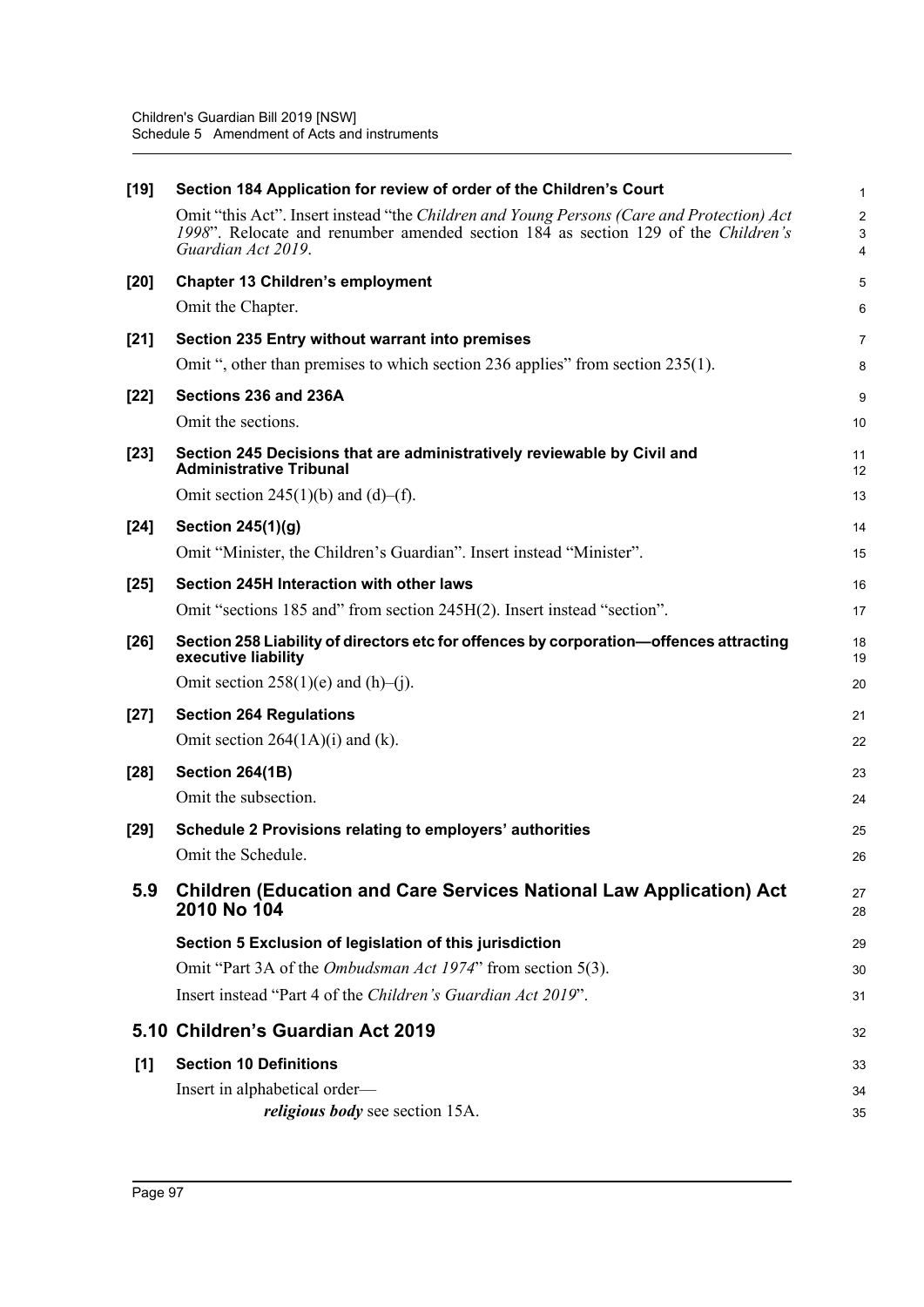| $[2]$ | Section 12 Meaning of "relevant entity" |                                                                                                                                                                                                                           |                |
|-------|-----------------------------------------|---------------------------------------------------------------------------------------------------------------------------------------------------------------------------------------------------------------------------|----------------|
|       |                                         | Insert at the end of section $12(b)$ —                                                                                                                                                                                    | $\overline{c}$ |
|       |                                         | , or                                                                                                                                                                                                                      | 3              |
|       | (c)                                     | a religious body.                                                                                                                                                                                                         | 4              |
| $[3]$ | <b>Section 15A</b>                      |                                                                                                                                                                                                                           | 5              |
|       | Insert after section 15—                |                                                                                                                                                                                                                           | 6              |
|       | <b>15A</b>                              | Meaning of "religious body"                                                                                                                                                                                               | 7              |
|       |                                         | <i>Religious body</i> means—                                                                                                                                                                                              | 8              |
|       | (a)                                     | a body established for a religious purpose, and                                                                                                                                                                           | 9              |
|       | (b)                                     | an entity that establishes, or directs, controls or administers, an<br>educational or other charitable entity that is intended to be, and is,<br>conducted in accordance with religious doctrines, beliefs or principles. | 10<br>11<br>12 |
| [4]   |                                         | Section 16 Meaning of "employee"                                                                                                                                                                                          | 13             |
|       |                                         | Insert at the end of section $16(1)(b)$ —                                                                                                                                                                                 | 14             |
|       |                                         | , or                                                                                                                                                                                                                      | 15             |
|       | (c)                                     | for a religious body—an individual who holds, or is required by the<br>religious body to hold, a working with children check clearance for the<br>purpose of engagement with the religious body.                          | 16<br>17<br>18 |
| [5]   | <b>Schedule 1 Schedule 1 entities</b>   |                                                                                                                                                                                                                           | 19             |
|       |                                         | Insert at the end of the Schedule, with appropriate item numbering—                                                                                                                                                       | 20             |
|       |                                         | providers of overnight camps                                                                                                                                                                                              | 21             |
| [6]   | <b>Schedule 1</b>                       |                                                                                                                                                                                                                           | 22             |
|       |                                         | Insert at the end of the Schedule, with appropriate item numbering—                                                                                                                                                       | 23             |
|       |                                         | accommodation and respite services for children that provide overnight<br>beds for children, including housing and homelessness services                                                                                  | 24<br>25       |
| $[7]$ | <b>Schedule 1</b>                       |                                                                                                                                                                                                                           | 26             |
|       |                                         | Insert at the end of the Schedule, with appropriate item numbering—                                                                                                                                                       | 27             |
|       |                                         | providers of family group homes                                                                                                                                                                                           | 28             |
| [8]   | <b>Schedule 6 Dictionary</b>            |                                                                                                                                                                                                                           | 29             |
|       | Insert in alphabetical order—           |                                                                                                                                                                                                                           | 30             |
|       |                                         | <i>religious body</i> , for Part 4, see section 15A.                                                                                                                                                                      | 31             |
|       |                                         | 5.11 Civil Liability Act 2002 No 22                                                                                                                                                                                       | 32             |
|       |                                         | Section 6E Individuals who are associated with organisations                                                                                                                                                              | 33             |
|       | $6E(1)(b)$ .                            | Omit "Children and Young Persons (Care and Protection) Act 1998" from section                                                                                                                                             | 34<br>35       |
|       |                                         | Insert instead "Children's Guardian Act 2019".                                                                                                                                                                            | 36             |
|       |                                         |                                                                                                                                                                                                                           |                |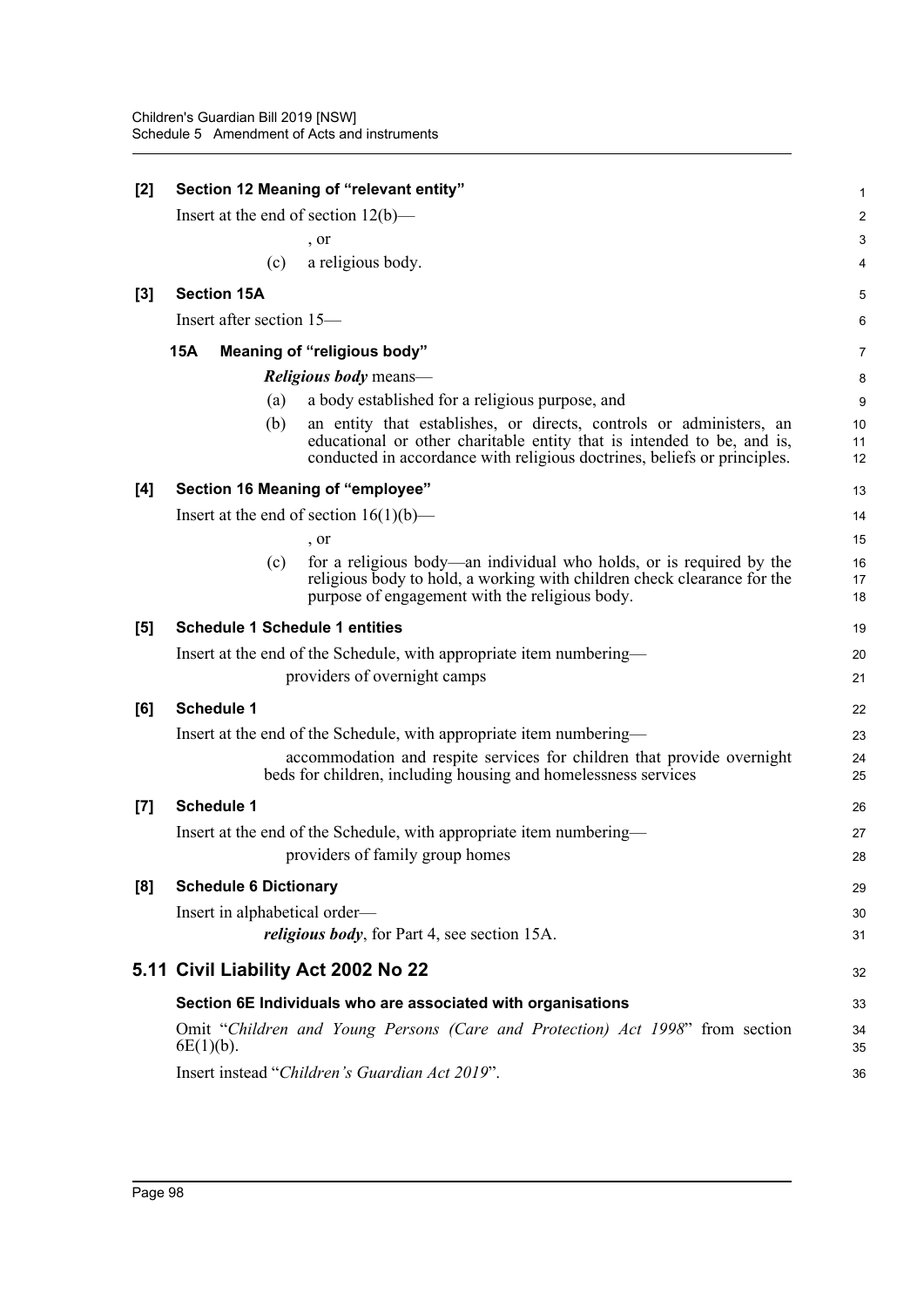|       | 5.12 Commonwealth Powers (Family Law-Children) Act 1986 No 182                                                                                                                                                      | $\mathbf{1}$   |
|-------|---------------------------------------------------------------------------------------------------------------------------------------------------------------------------------------------------------------------|----------------|
|       | <b>Schedule 1 Statutory provisions</b>                                                                                                                                                                              | $\overline{2}$ |
|       | Omit "182," from the matter relating to the Children and Young Persons (Care and<br>Protection) Act 1998.                                                                                                           | 3<br>4         |
|       | 5.13 Community Services (Complaints, Reviews and Monitoring) Act 1993<br>No 2                                                                                                                                       | 5<br>6         |
| [1]   | Long title                                                                                                                                                                                                          | $\overline{7}$ |
|       | Omit "to provide for Official Community Visitors and their functions;".                                                                                                                                             | 8              |
| $[2]$ | <b>Section 4 Definitions</b>                                                                                                                                                                                        | 9              |
|       | Insert "or the Children's Guardian Act 2019" after "Children and Young Persons (Care and<br><i>Protection) Act 1998</i> " in paragraph (d) of the definition of <i>child in care</i> in section $4(1)$ .            | 10<br>11       |
| $[3]$ | Section 4(1), paragraph (d) of definition of "relevant Minister"                                                                                                                                                    | 12             |
|       | Omit "Minister for Family and Community Services".                                                                                                                                                                  | 13             |
|       | Insert instead "Attorney General, and Minister for the Prevention of Domestic Violence".                                                                                                                            | 14             |
| [4]   | Section 4(1), paragraph (a) of definition of "service provider"                                                                                                                                                     | 15             |
|       | Omit "Family and Community Services". Insert instead "Communities and Justice".                                                                                                                                     | 16             |
| [5]   | Section 4(1), paragraphs (c) and (d) of definition of "service provider"                                                                                                                                            | 17             |
|       | Omit "Minister for Family and Community Services, the Minister for Ageing or the<br>Minister for Disability Services" wherever occurring.                                                                           | 18<br>19       |
|       | Insert instead "Attorney General, and Minister for the Prevention of Domestic Violence".                                                                                                                            | 20             |
| [6]   | Section 4(1), paragraph (g) of definition of "service provider"                                                                                                                                                     | 21             |
|       | Omit "or designated agency".                                                                                                                                                                                        | 22             |
| [7]   | Section 4(1), paragraph (g1) of definition of "service provider"                                                                                                                                                    | 23             |
|       | Insert after paragraph $(g)$ —                                                                                                                                                                                      | 24             |
|       | a designated agency within the meaning of the Children's Guardian Act<br>(g1)<br>2019, or                                                                                                                           | 25<br>26       |
| [8]   | Section 4(1), definition of "visitable service"                                                                                                                                                                     | 27             |
|       | Omit the definition.                                                                                                                                                                                                | 28             |
| [9]   | Section 5 Administration of community welfare legislation                                                                                                                                                           | 29             |
|       | Omit "Minister for Family and Community Services, the Minister for Ageing, the Minister<br>for Disability Services or the Secretary of the Department of Family and Community<br>Services" from section $5(1)(b)$ . | 30<br>31<br>32 |
|       | Insert instead "Attorney General, and Minister for the Prevention of Domestic Violence or<br>the Secretary of the Department of Communities and Justice".                                                           | 33<br>34       |
| [10]  | Section $5(1)(c)$                                                                                                                                                                                                   | 35             |
|       | Omit "Minister for Family and Community Services, the Minister for Ageing or the<br>Minister for Disability Services".                                                                                              | 36<br>37       |
|       |                                                                                                                                                                                                                     |                |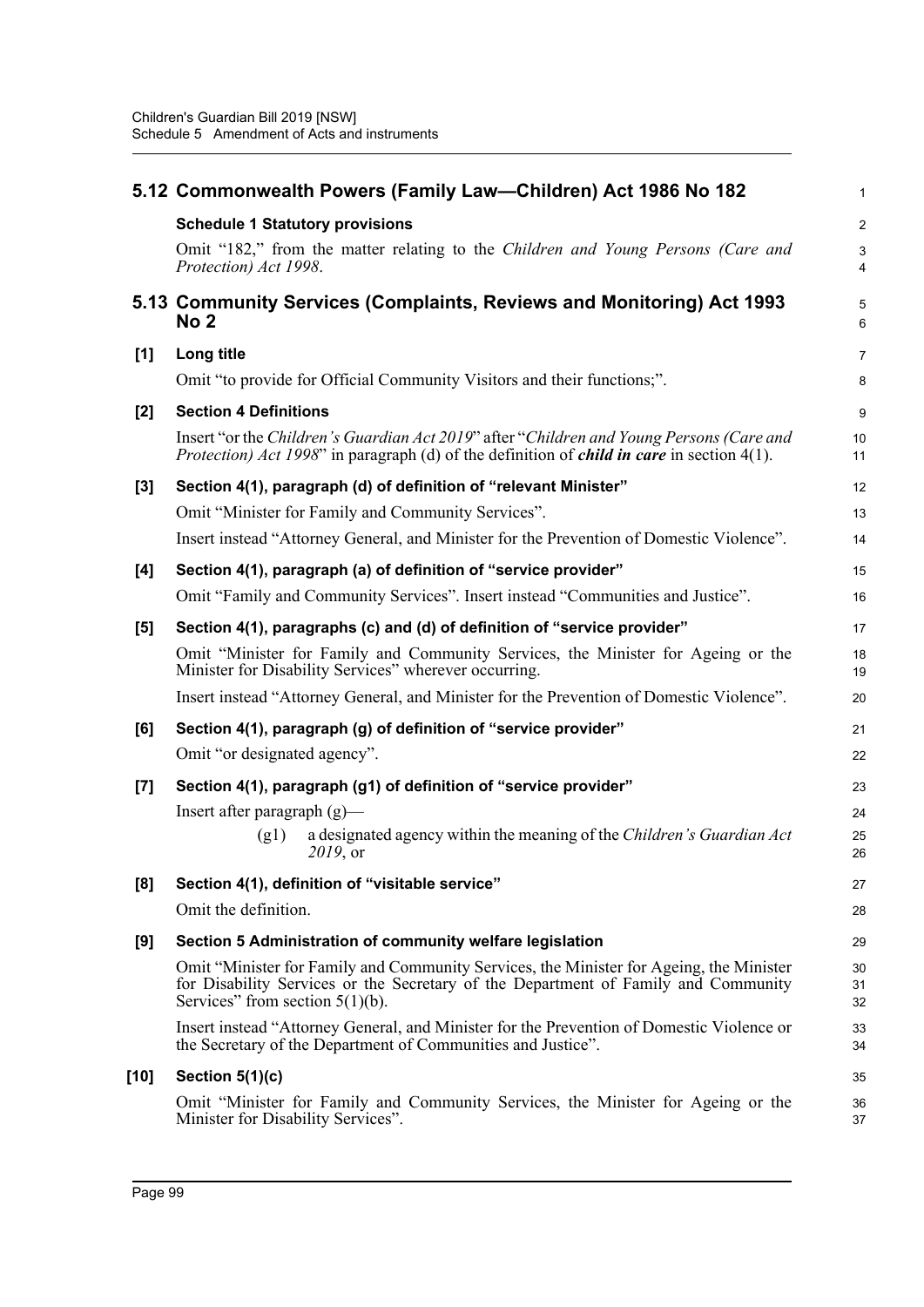| $[11]$<br><b>Part 2 Official Community Visitors</b><br>Omit the Part.                                                                                                                                                 | $\overline{c}$   |
|-----------------------------------------------------------------------------------------------------------------------------------------------------------------------------------------------------------------------|------------------|
|                                                                                                                                                                                                                       |                  |
|                                                                                                                                                                                                                       | $\mathbf{3}$     |
| Section 11 Community services functions of Ombudsman<br>$[12]$                                                                                                                                                        | 4                |
| Omit "and visitable services" and "or services provided by visitable services" from section<br>$11(1)(e)$ .                                                                                                           | $\,$ 5 $\,$<br>6 |
| Section 15 Application of provisions of the Ombudsman Act 1974 to reviews and<br>$[13]$<br>other functions                                                                                                            | 7<br>8           |
| Omit section 15(2).                                                                                                                                                                                                   | 9                |
| Insert instead—                                                                                                                                                                                                       | 10               |
| (2)<br>For that purpose, those provisions apply to or in respect of a service provider<br>or an employee, or a person acting on behalf of a service provider, in the same<br>way as they apply to a public authority. | 11<br>12<br>13   |
| $[14]$<br>Section 28 Applications to Tribunal for administrative reviews of decisions                                                                                                                                 | 14               |
| Insert "section 150 of the Children's Guardian Act 2019," after "Adoption Information Act"<br>1990," in section 28(1)(a).                                                                                             | 15<br>16         |
| Section 28(2), paragraphs (a)–(d) of definition of "relevant decision maker"<br>$[15]$                                                                                                                                | 17               |
| Omit the paragraphs. Insert instead—                                                                                                                                                                                  | 18               |
| the Attorney General, and Minister for the Prevention of Domestic<br>(a)<br>Violence,                                                                                                                                 | 19<br>20         |
| the Secretary of the Department of Communities and Justice,<br>(b)                                                                                                                                                    | 21               |
| the Children's Guardian appointed under the Children's Guardian Act<br>(c)<br>2019,                                                                                                                                   | 22<br>23         |
| $[16]$<br>Sections 34C(4)(a) and (g), 34L(1)(c)(ii) and 37(4), definition of "Chief Executive of<br><b>ADHC"</b>                                                                                                      | 24<br>25         |
| Omit "Family and Community Services" wherever occurring.                                                                                                                                                              | 26               |
| Insert instead "Communities and Justice".                                                                                                                                                                             | 27               |
| Section 34C Establishment and composition of the Team<br>$[17]$                                                                                                                                                       | 28               |
| Insert "Communities and" after "Department of" in section 34C(4)(f).                                                                                                                                                  | 29               |
| $[18]$<br>Section 45 Reasons to be given for certain decisions                                                                                                                                                        | 30               |
| Omit paragraphs (a)–(d) of the definition of <i>relevant decision maker</i> in section 45(4).                                                                                                                         | 31               |
| Insert instead-                                                                                                                                                                                                       | 32               |
| the Attorney General, and Minister for the Prevention of Domestic<br>(a)<br>Violence,                                                                                                                                 | 33<br>34         |
| the Secretary of the Department of Communities and Justice,<br>(b)                                                                                                                                                    | 35               |
| $[19]$<br>Section 47 Protection of complainant against retribution                                                                                                                                                    | 36               |
| Omit ", an Official Community Visitor" from section 47(1)(a).                                                                                                                                                         | 37               |
|                                                                                                                                                                                                                       | 38               |
| $[20]$<br><b>Section 47(1)(c)</b>                                                                                                                                                                                     |                  |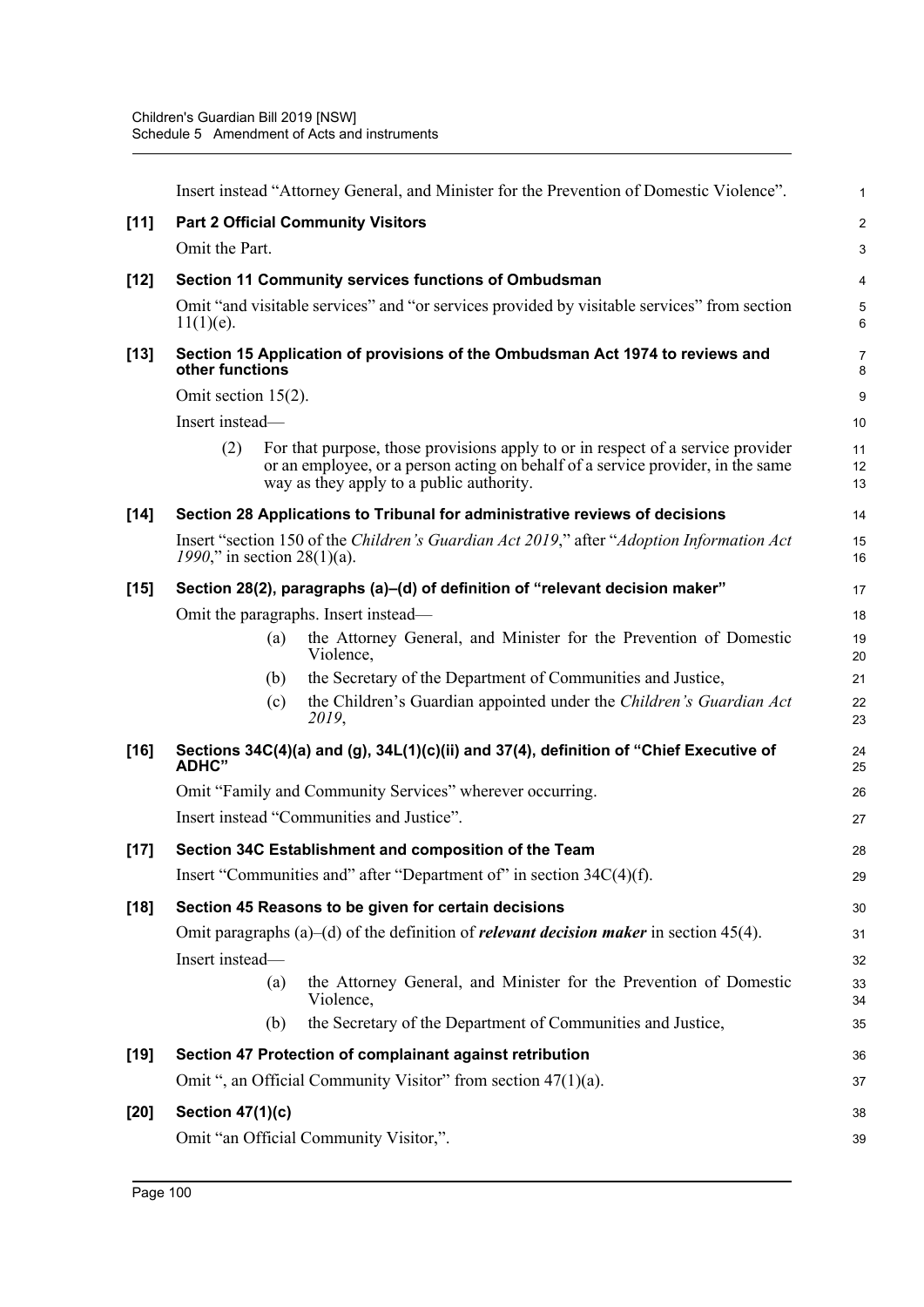| $[21]$ | Section 48 Exclusion of personal liability                                                                                                                                                                                                                                      | 1                    |
|--------|---------------------------------------------------------------------------------------------------------------------------------------------------------------------------------------------------------------------------------------------------------------------------------|----------------------|
|        | Omit section $48(a)$ .                                                                                                                                                                                                                                                          | $\overline{2}$       |
| $[22]$ | <b>Section 48</b><br>Omit "the Official Community Visitor,".                                                                                                                                                                                                                    | 3<br>4               |
|        |                                                                                                                                                                                                                                                                                 |                      |
|        | 5.14 Coroners Act 2009 No 41                                                                                                                                                                                                                                                    | 5                    |
| [1]    | Sections 13(1), 51(3) and 103A(6)                                                                                                                                                                                                                                               | 6                    |
|        | Insert "Communities and" after "Department of" wherever occurring.                                                                                                                                                                                                              | $\overline{7}$       |
| $[2]$  | Section 24 Jurisdiction concerning deaths of children and disabled persons                                                                                                                                                                                                      | 8                    |
|        | Insert "or the Children's Guardian Act 2019" after "Children and Young Persons (Care and<br><i>Protection) Act 1998</i> " in paragraph (d) of the definition of <i>child in care</i> in section 24(3).                                                                          | 9<br>10              |
| $[3]$  | Sections 79(4)(c) and (5) and 103A(7)-(9)                                                                                                                                                                                                                                       | 11                   |
|        | Insert ", and Minister for the Prevention of Domestic Violence" after "Attorney General"<br>wherever occurring.                                                                                                                                                                 | 12<br>13             |
| [4]    | <b>Section 101E Members of Team</b>                                                                                                                                                                                                                                             | 14                   |
|        | Omit section $101E(3)(c)$ and (d). Insert instead—                                                                                                                                                                                                                              | 15                   |
|        | the Department of Communities and Justice,<br>(c)                                                                                                                                                                                                                               | 16                   |
| [5]    | Section 101M Confidentiality of information                                                                                                                                                                                                                                     | 17                   |
|        | Omit "Family and Community Services" from section $101M(1)(c)(ii)$ .                                                                                                                                                                                                            | 18                   |
|        | Insert instead "Communities and Justice".                                                                                                                                                                                                                                       | 19                   |
| [6]    | <b>Schedule 1 Provisions relating to coronial officers</b>                                                                                                                                                                                                                      | 20                   |
|        | Insert "Communities and" after "Department of" in clause $5(1)(g)(ii)$ .                                                                                                                                                                                                        | 21                   |
|        | 5.15 Crimes Act 1900 No 40                                                                                                                                                                                                                                                      | 22                   |
| [1]    | Section 316A Concealing child abuse offence                                                                                                                                                                                                                                     | 23                   |
|        | Insert "or Part 4 of the Children's Guardian Act 2019" after "Children and Young Persons<br>(Care and Protection) Act 1998" in section 316A(2)(b).                                                                                                                              | 24<br>25             |
| $[2]$  | <b>Section 316A(2)(c)</b>                                                                                                                                                                                                                                                       |                      |
|        | Omit the paragraph.                                                                                                                                                                                                                                                             | 27                   |
|        | Insert instead-                                                                                                                                                                                                                                                                 | 28                   |
|        | immediately before the repeal of Part 3A of the Ombudsman Act 1974<br>(c)<br>by the <i>Children's Guardian Act 2019</i> , the person had reported the<br>information to the Ombudsman under that Part, or believed on<br>reasonable grounds that another person had done so, or | 29<br>30<br>31<br>32 |
|        | 5.16 Crimes (Appeal and Review) Act 2001 No 120                                                                                                                                                                                                                                 | 33                   |
| [1]    | Section 113 Applications and appeals in relation to children                                                                                                                                                                                                                    |                      |
|        | Omit section $113(1)(c)$ . Insert instead—                                                                                                                                                                                                                                      | 35                   |
|        |                                                                                                                                                                                                                                                                                 |                      |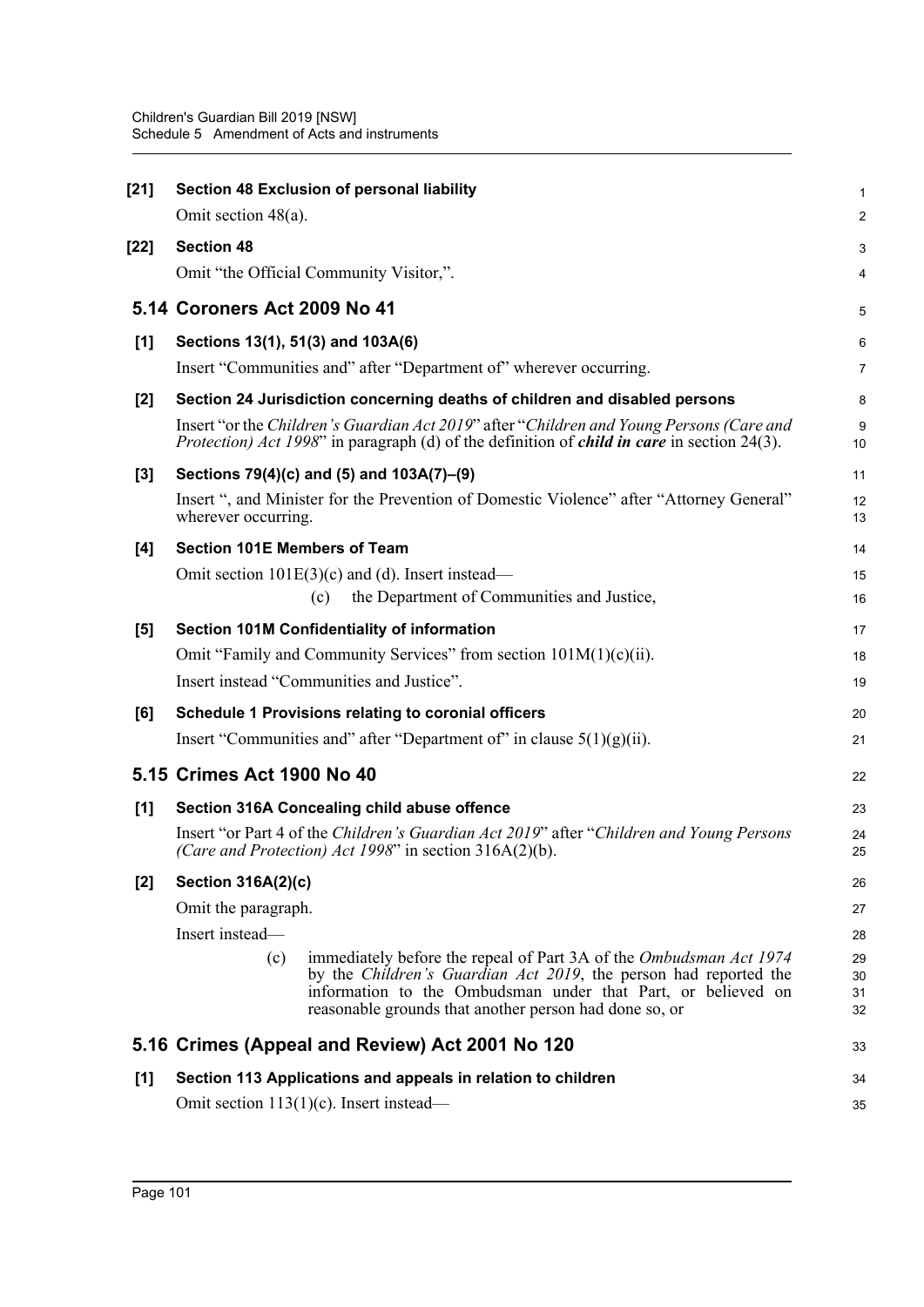|       |                                                                                 | if the Secretary of the Department of Communities and Justice or a<br>(c)<br>designated agency has the care responsibility for the child, by the<br>Secretary. | $\mathbf{1}$<br>$\overline{2}$<br>3 |
|-------|---------------------------------------------------------------------------------|----------------------------------------------------------------------------------------------------------------------------------------------------------------|-------------------------------------|
| [2]   | <b>Section 113(2)</b>                                                           |                                                                                                                                                                | 4                                   |
|       |                                                                                 | Omit the subsection. Insert instead—                                                                                                                           | 5                                   |
|       | (2)                                                                             | In this section-                                                                                                                                               | 6                                   |
|       |                                                                                 | <i>care responsibility</i> and <i>parental responsibility</i> have the same meanings as in<br>the Children and Young Persons (Care and Protection) Act 1998.   | $\overline{7}$                      |
|       |                                                                                 | designated agency has the same meaning as in the Children's Guardian Act                                                                                       | 8<br>9                              |
|       |                                                                                 | 2019.                                                                                                                                                          | 10                                  |
|       |                                                                                 | 5.17 Education Act 1990 No 8                                                                                                                                   | 11                                  |
| [1]   | students                                                                        | Section 26C Relevant agencies from which information may be obtained about                                                                                     | 12<br>13                            |
|       |                                                                                 | Omit section $26C(1)(f)$ and (g). Insert instead—                                                                                                              | 14                                  |
|       |                                                                                 | the Department of Communities and Justice,<br>(f)                                                                                                              | 15                                  |
| $[2]$ |                                                                                 | Section 47 Registration requirements for non-government schools                                                                                                | 16                                  |
|       |                                                                                 | Omit "Part 3A of the <i>Ombudsman Act 1974</i> " from section $47(1)(g)(iii)$ .                                                                                | 17                                  |
|       |                                                                                 | Insert instead "Part 4 of the Children's Guardian Act 2019".                                                                                                   | 18                                  |
|       |                                                                                 | 5.18 Entertainment Industry Act 2013 No 73                                                                                                                     | 19                                  |
|       |                                                                                 | Section 13 Performer representatives to provide information to performers                                                                                      | 20                                  |
|       |                                                                                 | Omit "Children and Young Persons (Care and Protection) Act 1998" from section 13(3).                                                                           | 21                                  |
|       |                                                                                 | Insert instead "Children's Guardian Act 2019".                                                                                                                 | 22                                  |
|       |                                                                                 | 5.19 Evidence Act 1995 No 25                                                                                                                                   | 23                                  |
| [1]   | Section 19 Compellability of spouses and others in certain criminal proceedings |                                                                                                                                                                | 24                                  |
|       |                                                                                 | Omit section $19(a)(i)$ and (ii).                                                                                                                              | 25                                  |
| [2]   | Section 19(c)                                                                   |                                                                                                                                                                | 26                                  |
|       |                                                                                 | Insert at the end of section 19(b)-                                                                                                                            | 27                                  |
|       |                                                                                 | , or                                                                                                                                                           | 28                                  |
|       |                                                                                 | in proceedings for an offence against or referred to in the following<br>(c)<br>provisions of the Children's Guardian Act 2019—                                | 29<br>30                            |
|       |                                                                                 | (i)<br>section 90,                                                                                                                                             | 31                                  |
|       |                                                                                 | section 104.<br>(ii)                                                                                                                                           | 32                                  |
|       |                                                                                 | 5.20 Government Information (Information Commissioner) Act 2009 No 53                                                                                          | 33                                  |
|       | <b>Section 31A</b>                                                              |                                                                                                                                                                | 34                                  |
|       |                                                                                 | Insert after section $31-$                                                                                                                                     | 35                                  |
|       |                                                                                 |                                                                                                                                                                |                                     |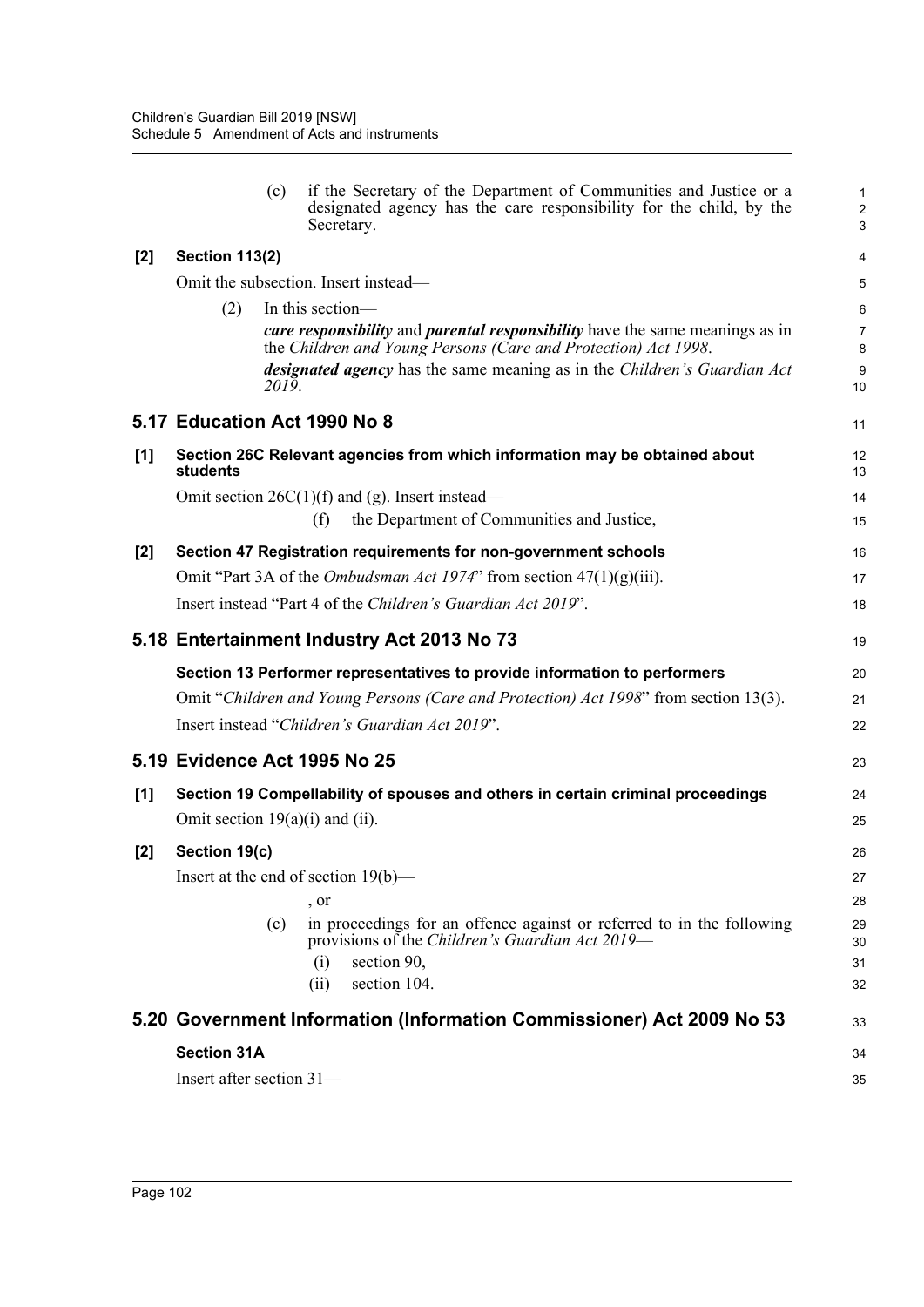|     | 31A                                         |               | <b>Commissioner may furnish information to Children's Guardian</b>                                                                                                                                                                                                                                                                                               | $\mathbf{1}$                                            |  |  |  |
|-----|---------------------------------------------|---------------|------------------------------------------------------------------------------------------------------------------------------------------------------------------------------------------------------------------------------------------------------------------------------------------------------------------------------------------------------------------|---------------------------------------------------------|--|--|--|
|     |                                             | (1)           | The Commissioner may, at any time, furnish to the Children's Guardian,<br>information obtained by the Commissioner in discharging functions under this<br>or any other Act if the Commissioner is of the opinion that the information<br>relates to the conduct of an agency that could be the subject of a complaint<br>under the Children's Guardian Act 2019. | 2<br>$\mathbf{3}$<br>$\overline{4}$<br>$\,$ 5 $\,$<br>6 |  |  |  |
|     |                                             | (2)           | However, the Commissioner must not disclose information that could not<br>otherwise be disclosed under this Act or could not be obtained by the<br>Children's Guardian under the Children's Guardian Act 2019.                                                                                                                                                   | $\overline{7}$<br>$\bf 8$<br>9                          |  |  |  |
|     |                                             |               | 5.21 Government Information (Public Access) Act 2009 No 52                                                                                                                                                                                                                                                                                                       | 10                                                      |  |  |  |
| [1] |                                             |               | Schedule 2 Excluded information of particular agencies                                                                                                                                                                                                                                                                                                           | 11                                                      |  |  |  |
|     |                                             |               | Insert at the end of clause 2—                                                                                                                                                                                                                                                                                                                                   | 12                                                      |  |  |  |
|     |                                             |               | The Office of the Children's Guardian—reportable conduct matters under Part<br>4 of the Children's Guardian Act 2019 (including report handling,<br>investigative and reporting functions, and any functions of the Children's<br>Guardian relating to Official Community Visitors appointed under the<br>Children's Guardian Act 2019).                         | 13<br>14<br>15<br>16<br>17                              |  |  |  |
| [2] | <b>Schedule 4 Interpretative provisions</b> |               |                                                                                                                                                                                                                                                                                                                                                                  |                                                         |  |  |  |
|     |                                             |               | Insert after clause $13(1)(d)$ —                                                                                                                                                                                                                                                                                                                                 | 19                                                      |  |  |  |
|     |                                             |               | $(d1)$ the Children's Guardian, or                                                                                                                                                                                                                                                                                                                               | 20                                                      |  |  |  |
|     |                                             | 2018 No 70    | 5.22 Government Sector Finance Legislation (Repeal and Amendment) Act                                                                                                                                                                                                                                                                                            | 21<br>22                                                |  |  |  |
|     |                                             | Schedule 4.16 |                                                                                                                                                                                                                                                                                                                                                                  | 23                                                      |  |  |  |
|     | Omit the subschedule. Insert instead—       |               |                                                                                                                                                                                                                                                                                                                                                                  |                                                         |  |  |  |
|     | 4.16 Children's Guardian Act 2019           |               |                                                                                                                                                                                                                                                                                                                                                                  |                                                         |  |  |  |
|     |                                             |               | Section 137 Provisions relating to reports to Parliament                                                                                                                                                                                                                                                                                                         | 26                                                      |  |  |  |
|     |                                             |               | Omit section 137(6). Insert instead—                                                                                                                                                                                                                                                                                                                             | 27                                                      |  |  |  |
|     |                                             |               | The Government Sector Finance Act 2018 is, in its application to annual<br>(6)<br>reporting information prepared for the Children's Guardian, modified to<br>the extent necessary for the purposes of this Part.                                                                                                                                                 | 28<br>29<br>30                                          |  |  |  |
|     |                                             |               | 5.23 Health Records and Information Privacy Act 2002 No 71                                                                                                                                                                                                                                                                                                       | 31                                                      |  |  |  |
| [1] |                                             |               | <b>Section 4 Definitions</b>                                                                                                                                                                                                                                                                                                                                     | 32                                                      |  |  |  |
|     |                                             |               | Insert after paragraph (g1) of the definition of <i>investigative agency</i> in section $4(1)$ —<br>the Children's Guardian,<br>(g2)                                                                                                                                                                                                                             | 33<br>34                                                |  |  |  |
| [2] |                                             |               | Sections 40(4) and 62(3)(b)                                                                                                                                                                                                                                                                                                                                      | 35                                                      |  |  |  |
|     |                                             |               | Insert ", and Minister for the Prevention of Domestic Violence" after "Attorney General"<br>wherever occurring.                                                                                                                                                                                                                                                  | 36<br>37                                                |  |  |  |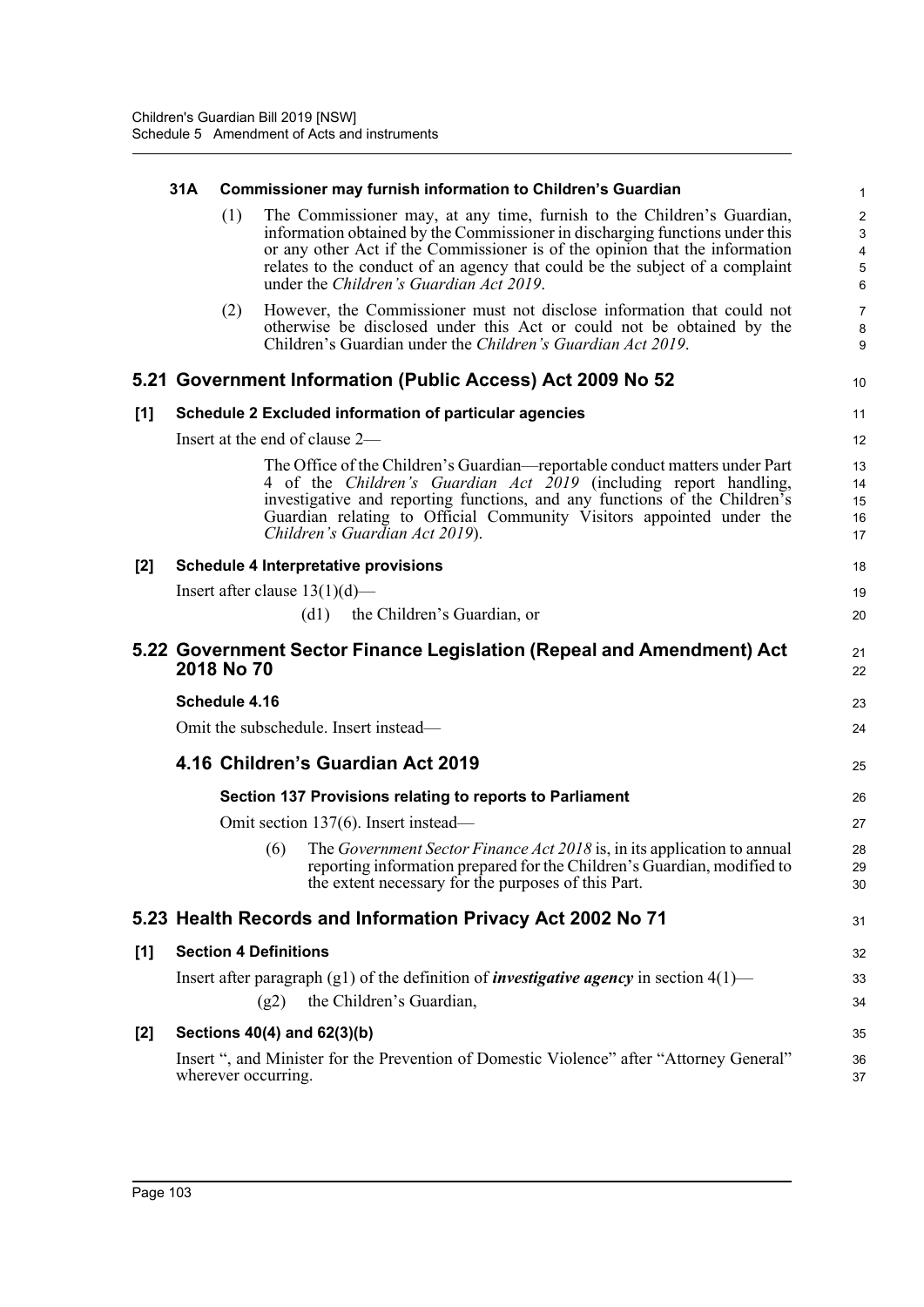|       | 5.24 Industrial Relations (Child Employment) Act 2006 No 96                                                                                            | $\mathbf{1}$   |  |  |  |
|-------|--------------------------------------------------------------------------------------------------------------------------------------------------------|----------------|--|--|--|
|       | Section 19 Relationship with other legislation                                                                                                         | $\overline{2}$ |  |  |  |
|       | Omit "Children and Young Persons (Care and Protection) Act 1998" from section 19(c).                                                                   | 3              |  |  |  |
|       | Insert instead "Children's Guardian Act 2019".                                                                                                         | 4              |  |  |  |
|       | 5.25 Law Enforcement Conduct Commission Act 2016 No 61                                                                                                 | 5              |  |  |  |
| [1]   | <b>Section 4 Definitions</b>                                                                                                                           | 6              |  |  |  |
|       | Insert in alphabetical order in section $4(1)$ —                                                                                                       | $\overline{7}$ |  |  |  |
|       | officer of the Children's Guardian includes the following-                                                                                             | 8              |  |  |  |
|       | an acting Children's Guardian,<br>(a)                                                                                                                  | 9              |  |  |  |
|       | a Deputy Children's Guardian,<br>(b)                                                                                                                   | 10             |  |  |  |
|       | an Assistant Children's Guardian.<br>(c)                                                                                                               | 11             |  |  |  |
| $[2]$ | <b>Sections 28, 77 and 86</b>                                                                                                                          | 12             |  |  |  |
|       | Insert ", and Minister for the Prevention of Domestic Violence" after "Attorney General"<br>wherever occurring.                                        | 13<br>14       |  |  |  |
| $[3]$ | Section 33 Duty to notify Commission of possible officer misconduct and serious<br>maladministration                                                   | 15<br>16       |  |  |  |
|       | Insert after section $33(1)(e)$ —                                                                                                                      | 17             |  |  |  |
|       | the Children's Guardian,<br>(e1)                                                                                                                       | 18             |  |  |  |
| [4]   | Sections 77(5) and 189(2)(d)                                                                                                                           | 19             |  |  |  |
|       | Insert "Communities and" after "Department of" wherever occurring.                                                                                     | 20             |  |  |  |
| [5]   | Section 147 Offence of making false complaint or giving false information                                                                              | 21             |  |  |  |
|       | Insert after section $147(2)(i)$ —                                                                                                                     | 22             |  |  |  |
|       | the Children's Guardian, or<br>(i1)                                                                                                                    | 23             |  |  |  |
| [6]   | Section 161 Co-operation with other agencies                                                                                                           | 24             |  |  |  |
|       | Insert after paragraph (a) of the definition of <i>investigative agency</i> in section $161(5)$ —                                                      | 25             |  |  |  |
|       | the Children's Guardian,<br>$\left( a1\right)$                                                                                                         |                |  |  |  |
| $[7]$ | Section 165 Relationship with Ombudsman and Children's Guardian                                                                                        | 27             |  |  |  |
|       | Insert "or the Children's Guardian Act 2019" after "Ombudsman Act 1974" wherever<br>occurring in section $165(1)$ and (2).                             | 28<br>29       |  |  |  |
| [8]   | <b>Section 165(1)</b>                                                                                                                                  | 30             |  |  |  |
|       | Insert "or the Children's Guardian" after "to the Ombudsman".                                                                                          | 31             |  |  |  |
| [9]   | Section 165(3) and (3A)                                                                                                                                | 32             |  |  |  |
|       | Omit section 165(3). Insert instead—                                                                                                                   | 33             |  |  |  |
|       | The Ombudsman must give the Commission notice in writing of any<br>(3)                                                                                 | 34             |  |  |  |
|       | complaint received by the Ombudsman (or misconduct information of which<br>the Ombudsman becomes aware) under the <i>Ombudsman Act 1974</i> concerning | 35             |  |  |  |
|       | the NSW Police Force or members of the NSW Police Force that consists of                                                                               | 36<br>37       |  |  |  |
|       | or involves a reportable allegation or reportable conviction (within the                                                                               | 38             |  |  |  |
|       |                                                                                                                                                        |                |  |  |  |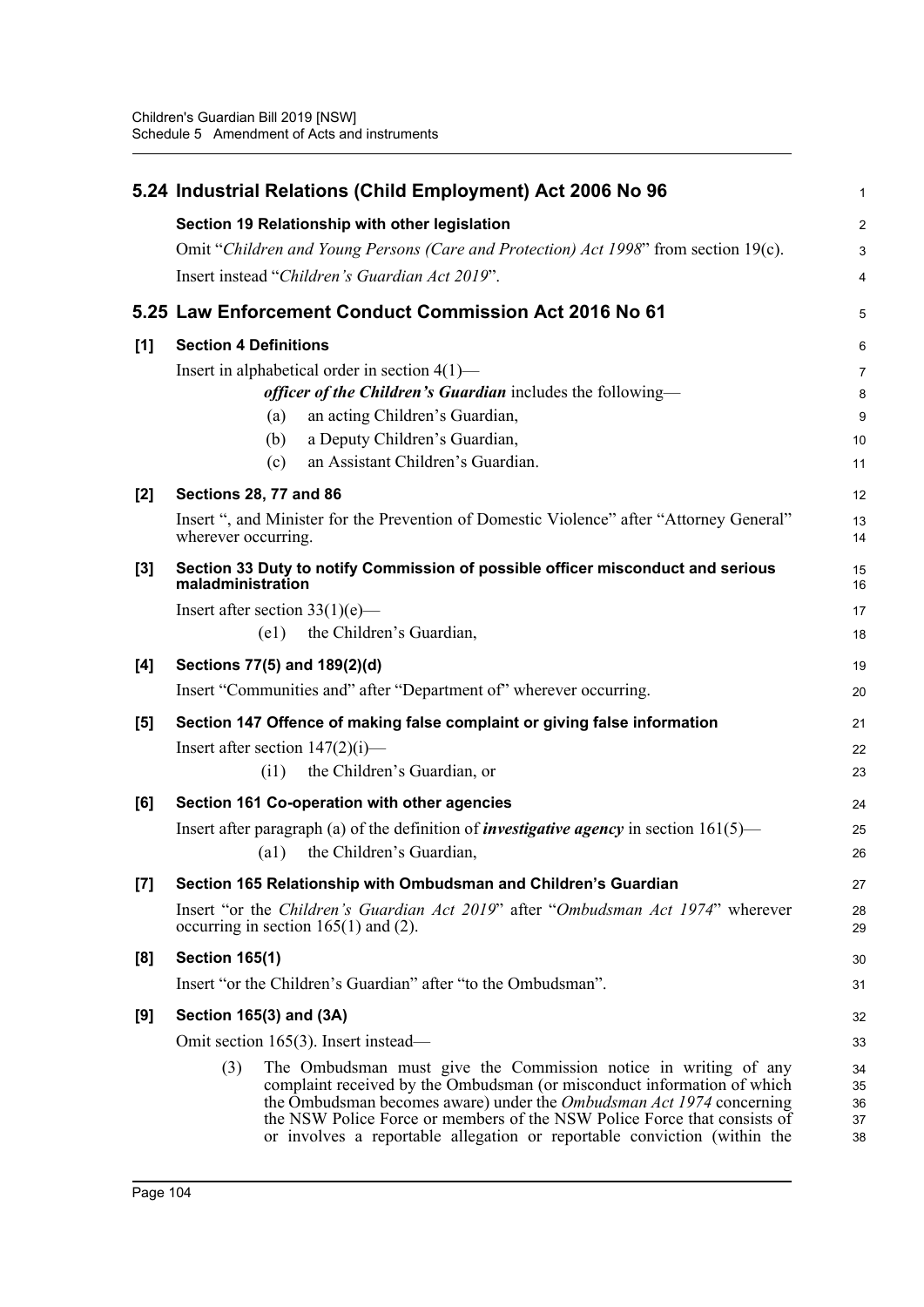meaning of Part 3C of the *Ombudsman Act 1974*), or the inappropriate handling or response to such an allegation or conviction.

- (3A) The Children's Guardian must give the Commission notice in writing of any complaint received by the Children's Guardian (or misconduct information of which the Children's Guardian becomes aware) under the *Children's Guardian Act 2019* concerning the NSW Police Force or members of the NSW Police Force that consists of or involves
	- a reportable allegation or a conviction considered to be a reportable conviction (within the meaning of the *Children's Guardian Act 2019*), or
	- (b) the inappropriate handling or response to the allegation or conviction.

**Note.** The Ombudsman and the Children's Guardian are under a duty under section 33 to report possible officer misconduct or serious maladministration to the Commission and may refer a complaint received by the Ombudsman or Children's Guardian to the Commission.

# **[10] Section 165(4)**

Insert ", or the Commission and the Children's Guardian," after "Ombudsman" where firstly occurring.

# **[11] Section 165(4)(b)**

Omit the paragraph. Insert instead—

(b) notifiable matters that the Ombudsman or the Children's Guardian may, with the consent of the Commission, deal with or continue to deal with under the *Ombudsman Act 1974* or the *Children's Guardian Act 2019*, as appropriate, or

## **[12] Section 165(4)(c)**

Insert "or the Children's Guardian" after "Ombudsman".

# **[13] Section 165(5), definition of "notifiable matter"**

Insert "or (3A)" after "subsection (3)".

## **[14] Section 181A**

Insert after section 181—

## **181A Disclosure of information and giving of evidence by Children's Guardian to Commission**

- (1) The Children's Guardian, and any officer of the Children's Guardian acting with the approval of the Children's Guardian, may—
	- (a) disclose to the Commission information obtained by the Children's Guardian or an officer of the Children's Guardian in exercising functions under the *Children's Guardian Act 2019* or any other Act, or
	- (b) give evidence before the Commission and produce any document to the Commission in respect of the information.
- (2) Neither the Children's Guardian nor any officer of the Children's Guardian can be compelled to give any evidence before the Commission or produce any document before the Commission in respect of information obtained by the Children's Guardian or officer of the Children's Guardian in exercising functions as referred to in subsection (1). 40 41 42 43 44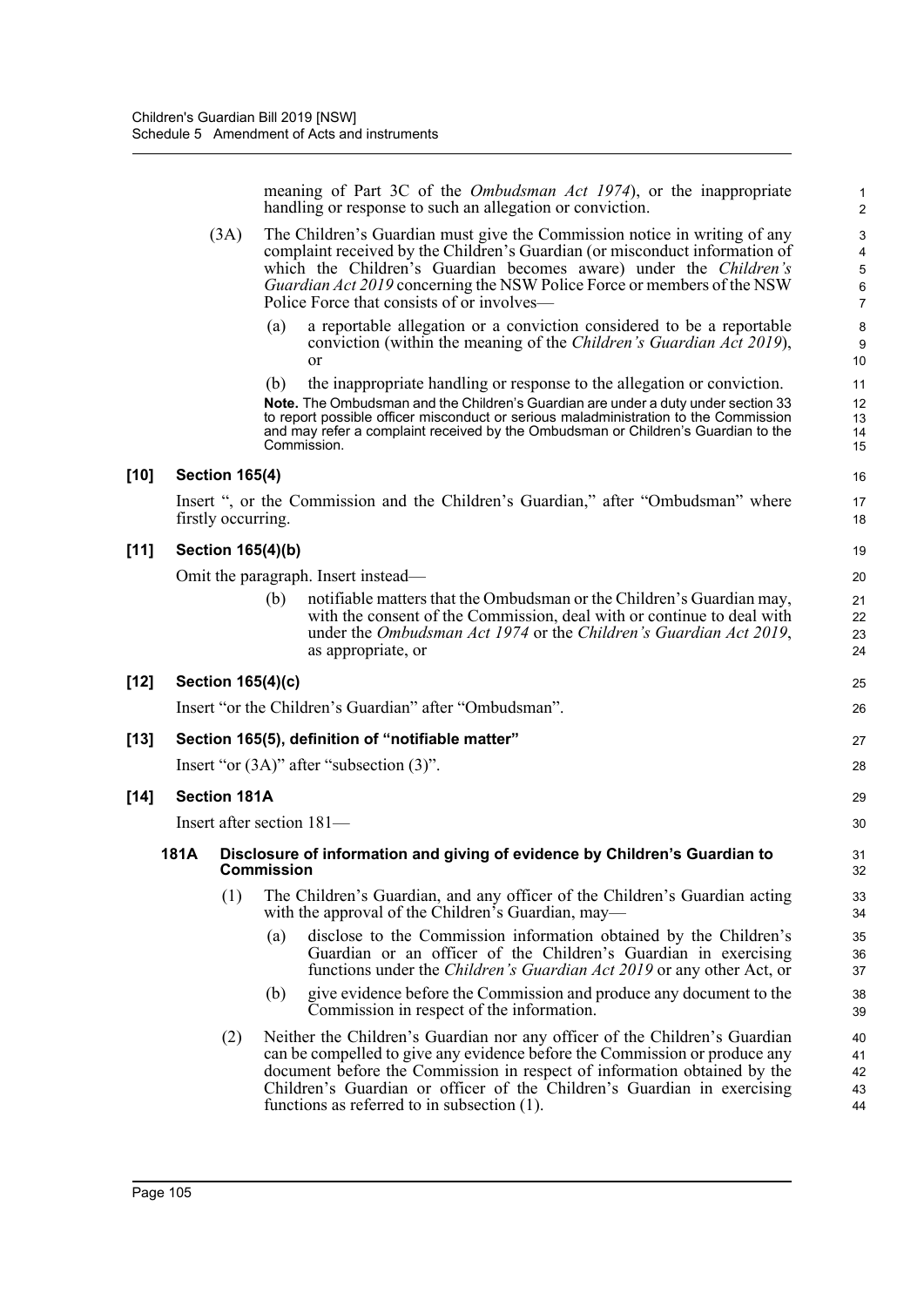|       | (3)                             | 2019. |     | This section applies despite sections 59 and 62 of the Children's Guardian Act                                                                                                                                                                                          | 1<br>$\overline{2}$  |
|-------|---------------------------------|-------|-----|-------------------------------------------------------------------------------------------------------------------------------------------------------------------------------------------------------------------------------------------------------------------------|----------------------|
|       | (4)                             |       |     | Section 62 of the Children's Guardian Act 2019 does not apply in respect of<br>proceedings for an offence under this Act.                                                                                                                                               | 3<br>4               |
| [15]  | <b>Section 197 Regulations</b>  |       |     |                                                                                                                                                                                                                                                                         | 5                    |
|       |                                 |       |     | Insert "the Children's Guardian," after "Ombudsman," in section 197(2)(a).                                                                                                                                                                                              | 6                    |
|       |                                 |       |     | 5.26 Law Enforcement (Powers and Responsibilities) Act 2002 No 103                                                                                                                                                                                                      | $\overline{7}$       |
|       |                                 |       |     | <b>Schedule 2 Search warrants under other Acts</b>                                                                                                                                                                                                                      | 8                    |
|       | Insert in alphabetical order—   |       |     |                                                                                                                                                                                                                                                                         | 9                    |
|       |                                 |       |     | Children's Guardian Act 2019, clause 31 of Schedule 2                                                                                                                                                                                                                   | 10                   |
|       | 5.27 Ombudsman Act 1974 No 68   |       |     |                                                                                                                                                                                                                                                                         | 11                   |
| [1]   | <b>Part 3A Child protection</b> |       |     |                                                                                                                                                                                                                                                                         | 12                   |
|       | Omit the Part.                  |       |     |                                                                                                                                                                                                                                                                         | 13                   |
| $[2]$ | <b>Section 250 Definitions</b>  |       |     |                                                                                                                                                                                                                                                                         | 14                   |
|       |                                 |       |     | Omit "Family and Community Services" from the definition of <b>Department</b> .                                                                                                                                                                                         | 15                   |
|       |                                 |       |     | Insert instead "Communities and Justice".                                                                                                                                                                                                                               | 16                   |
| $[3]$ |                                 |       |     | Section 34 Disclosures by Ombudsman or officer                                                                                                                                                                                                                          | 17                   |
|       |                                 |       |     | Omit "Family and Community Services" from section 34(1)(b1).                                                                                                                                                                                                            | 18                   |
|       |                                 |       |     | Insert instead "Communities and Justice".                                                                                                                                                                                                                               | 19                   |
| [4]   |                                 |       |     | Schedule 1 Excluded conduct of public authorities                                                                                                                                                                                                                       | 20                   |
|       | Insert after item $1(h)$ —      |       |     |                                                                                                                                                                                                                                                                         | 21                   |
|       |                                 | (i)   |     | the Children's Guardian or an officer of the Children's Guardian in<br>relation to a matter-                                                                                                                                                                            | 22<br>23             |
|       |                                 |       | (i) | that is an inquiry, complaint, notification or investigation under<br>Part 3A of this Act, as in force immediately before its repeal, and                                                                                                                               | 24<br>25             |
|       |                                 |       | (i) | that was transferred to the Children's Guardian under the<br>Children's Guardian Act 2019.                                                                                                                                                                              | 26<br>27             |
| [5]   | Schedule 1, item 12(d)          |       |     |                                                                                                                                                                                                                                                                         | 28                   |
|       | Omit the paragraph.             |       |     |                                                                                                                                                                                                                                                                         | 29                   |
| [6]   | Schedule 1, item 13             |       |     |                                                                                                                                                                                                                                                                         | 30                   |
|       | Omit the item. Insert instead—  |       |     |                                                                                                                                                                                                                                                                         | 31                   |
|       |                                 | 13    |     | Conduct of the NSW Police Force or a member of the NSW Police<br>Force unless the conduct relates to a reportable incident or reportable<br>conviction (within the meaning of Part 3C), or the inappropriate<br>handling or response to such an incident or conviction. | 32<br>33<br>34<br>35 |
| $[7]$ | <b>Schedule 1A Agencies</b>     |       |     |                                                                                                                                                                                                                                                                         | 36                   |
|       | Insert in alphabetical order—   |       |     |                                                                                                                                                                                                                                                                         | 37                   |
|       |                                 |       |     | Children's Guardian                                                                                                                                                                                                                                                     | 38                   |
|       |                                 |       |     |                                                                                                                                                                                                                                                                         |                      |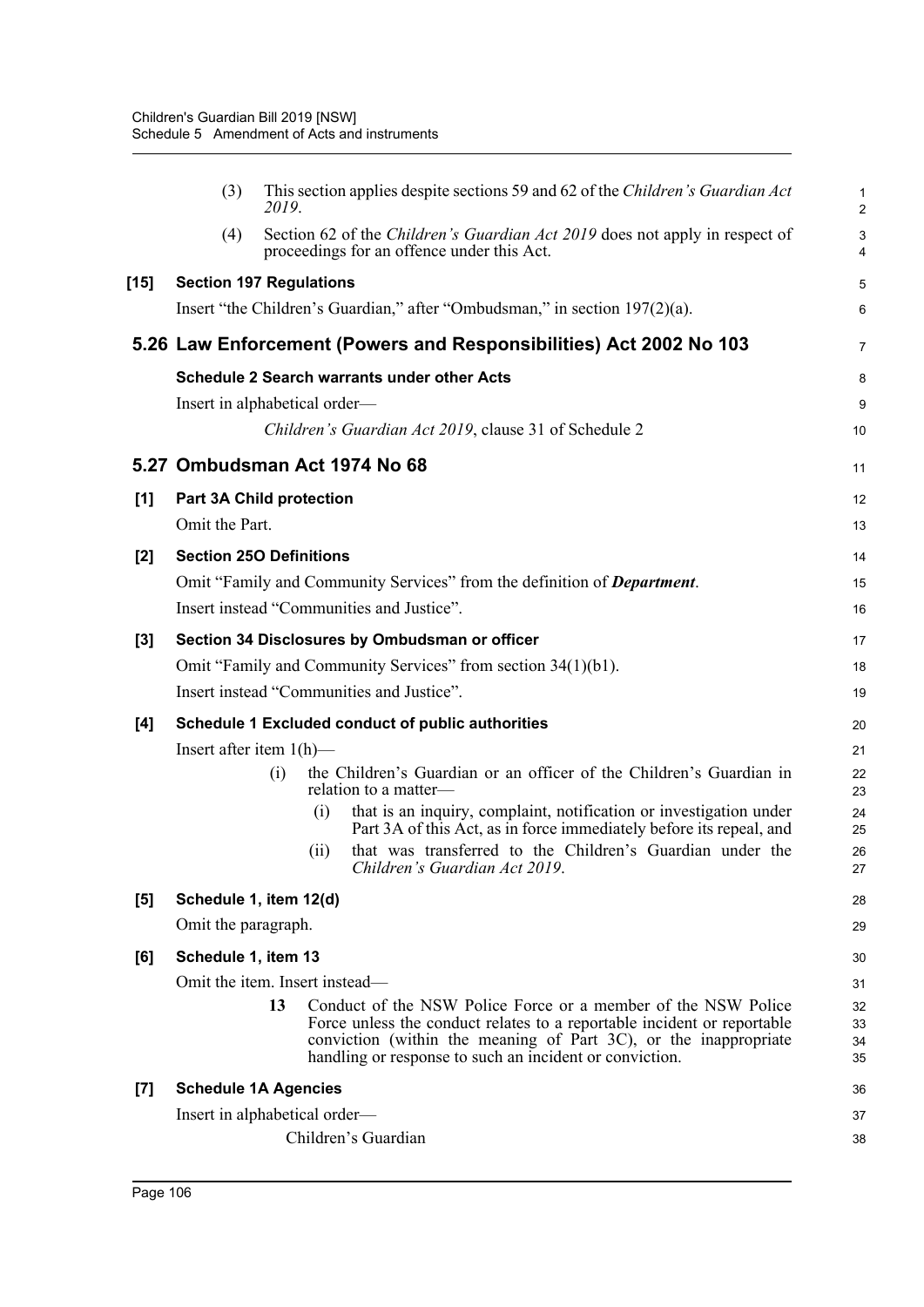|     | 5.28 Ombudsman Regulation 2016                                                                                                        | 1              |
|-----|---------------------------------------------------------------------------------------------------------------------------------------|----------------|
|     | Clauses 4-7                                                                                                                           | 2              |
|     | Omit the clauses.                                                                                                                     | 3              |
|     | 5.29 Police Act 1990 No 47                                                                                                            | 4              |
|     | Section 167A Offence of making false complaint about conduct of police officer or<br>giving false information about misconduct matter | 5<br>6         |
|     | Insert after section $167A(2)(g)$ —                                                                                                   | $\overline{7}$ |
|     | the Children's Guardian,<br>(g1)                                                                                                      | 8              |
|     | 5.30 Privacy and Personal Information Protection Act 1998 No 133                                                                      | 9              |
| [1] | <b>Section 3 Definitions</b>                                                                                                          | 10             |
|     | Insert after paragraph (a)(viia) of the definition of <i>investigative agency</i> in section $3(1)$ —                                 | 11             |
|     | the Children's Guardian,<br>(viib)                                                                                                    | 12             |
| [2] | <b>Section 28 Other exemptions</b>                                                                                                    | 13             |
|     | Insert "Children's Guardian," after "Ombudsman's Office," in section 28(1).                                                           | 14             |
|     | 5.31 Public Interest Disclosures Act 1994 No 92                                                                                       | 15             |
|     | <b>Section 4 Definitions</b>                                                                                                          | 16             |
|     | Insert after paragraph (c) of the definition of <i>investigating authority</i> in section $4(1)$ —                                    | 17             |
|     | the Children's Guardian, or<br>(c1)                                                                                                   | 18             |
|     |                                                                                                                                       |                |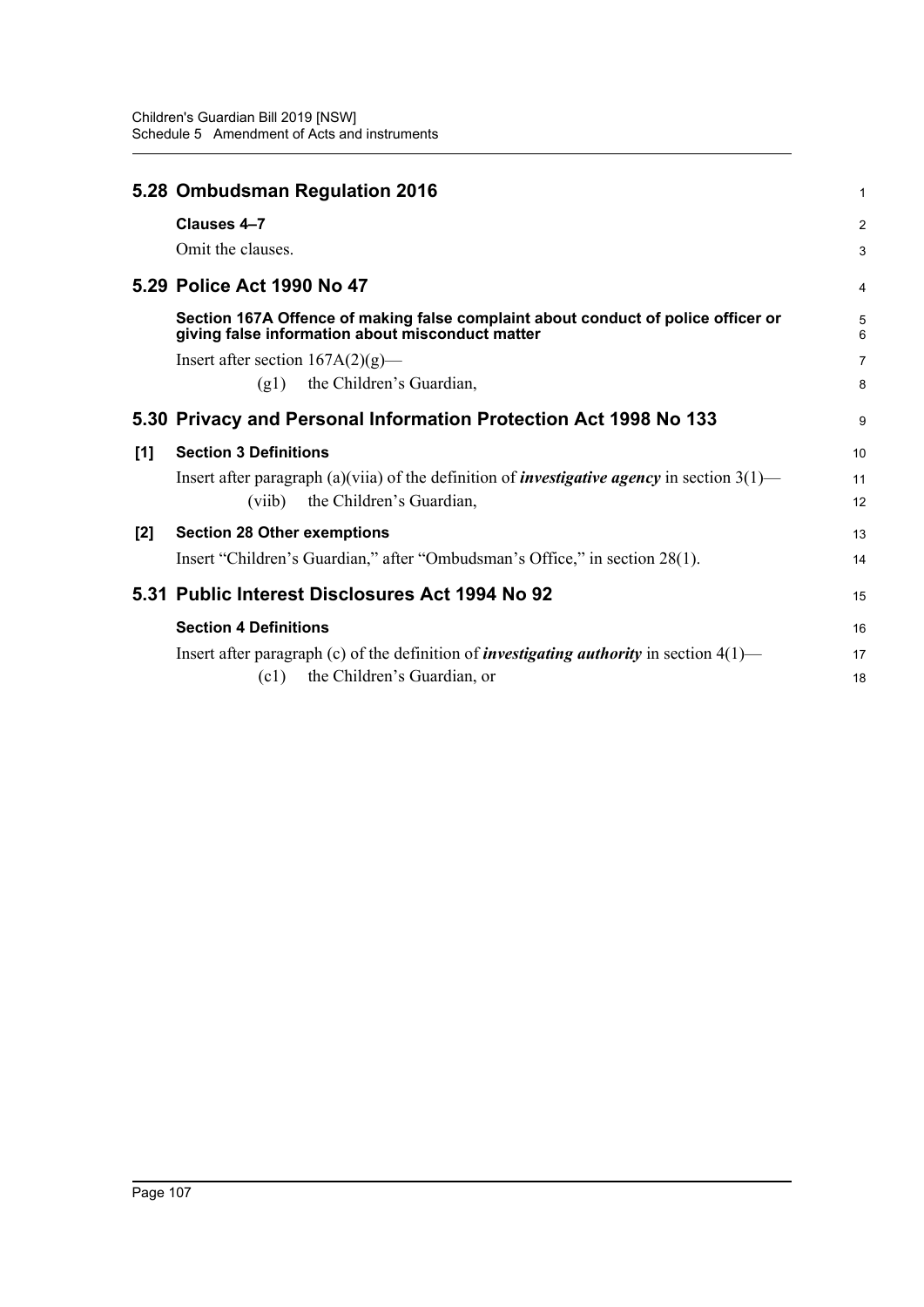| <b>Schedule 6</b><br><b>Dictionary</b>                                                                                                                                     | 1                    |
|----------------------------------------------------------------------------------------------------------------------------------------------------------------------------|----------------------|
| section 4                                                                                                                                                                  | 2                    |
| Aboriginal child-                                                                                                                                                          | З                    |
| means a child descended from an Aboriginal person, and<br>(a)                                                                                                              | 4                    |
| includes a child the Children's Court has determined is an Aboriginal child under section<br>(b)<br>5(2) of the Children and Young Persons (Care and Protection) Act 1998. | Е                    |
| Aboriginal person has the same meaning as in the Aboriginal Land Rights Act 1983.                                                                                          | 7                    |
| <i>accredited adoption service provider</i> means an organisation accredited by the Children's<br>Guardian to provide adoption services.                                   | ε<br>ς               |
| adoption service has the same meaning as in the Adoption Act 2000.                                                                                                         | 10                   |
| <i>adoptive parent</i> has the same meaning as in the <i>Adoption Act 2000</i> .                                                                                           | 11                   |
| <i>adult</i> means an individual who is 18 years or more.                                                                                                                  | 12                   |
| <i>advisory committee</i> means an advisory committee established under section 127.                                                                                       | 13                   |
| <i>assault</i> , for Part 4, see section 25.                                                                                                                               | 14                   |
| authorised carer has the same meaning as in the Children and Young Persons (Care and<br>Protection) Act 1998.                                                              | 15<br>16             |
| <i>authorised officer</i> , for Schedule 2, see clause 1 of Schedule 2.                                                                                                    | 17                   |
| authorised person see clause 1 of Schedule 2.                                                                                                                              | 18                   |
| <b>business day</b> means a day that is not—                                                                                                                               | 19                   |
| a Saturday or Sunday, or<br>(a)                                                                                                                                            | 20                   |
| a public holiday, special holiday or bank holiday in the place in which any relevant act is to<br>(b)<br>be done or may be done.                                           | 21<br>22             |
| care responsibility has the same meaning as in the Children and Young Persons (Care and<br>Protection) Act 1998.                                                           | 23<br>24             |
| $child-$                                                                                                                                                                   | 25                   |
| for Part $6$ —see section 87, or<br>(a)                                                                                                                                    | 26                   |
| for Part $7$ —see section 106, or<br>(b)                                                                                                                                   | 27                   |
| otherwise—means an individual under the age of 18 years.<br>(c)<br><i>child in care</i> , for Part 9, see section 139.                                                     | 28<br>29             |
| <b>Children's Court</b> means the Children's Court of New South Wales constituted by the Children's<br>Court Act 1987.                                                     | 3 <sub>C</sub><br>31 |
| <b>Children's Guardian</b> means the Children's Guardian appointed under section 112.                                                                                      | 32                   |
| Children's Guardian report, for Part 4, see section 49(1).                                                                                                                 | 33                   |
| commencement see section 5(1).                                                                                                                                             | 34                   |
| <b>Commissioner of Police</b> means the Commissioner of Police appointed under the <i>Police Act 1990</i> .                                                                | 35                   |
| <i>complaint</i> , for Part 4, see section 10.                                                                                                                             | 36                   |
| contractor, for Part 4, see section 10.                                                                                                                                    | 37                   |
| <b>Department</b> means the Department of Communities and Justice.                                                                                                         | 38                   |
| <i>designated agency</i> see section 72.                                                                                                                                   | 39                   |
| director, for Division 2 of Part 11, see section 159.                                                                                                                      | 40                   |
| <i>employee</i> , for Part 4, see section 16.                                                                                                                              | 41                   |
| employer's authority means an employer's authority that has been granted by the Children's<br>Guardian under Division 3 of Part 6.                                         | 42<br>43             |
| employer's exemption see section $91(1)(b)$ .                                                                                                                              | 44                   |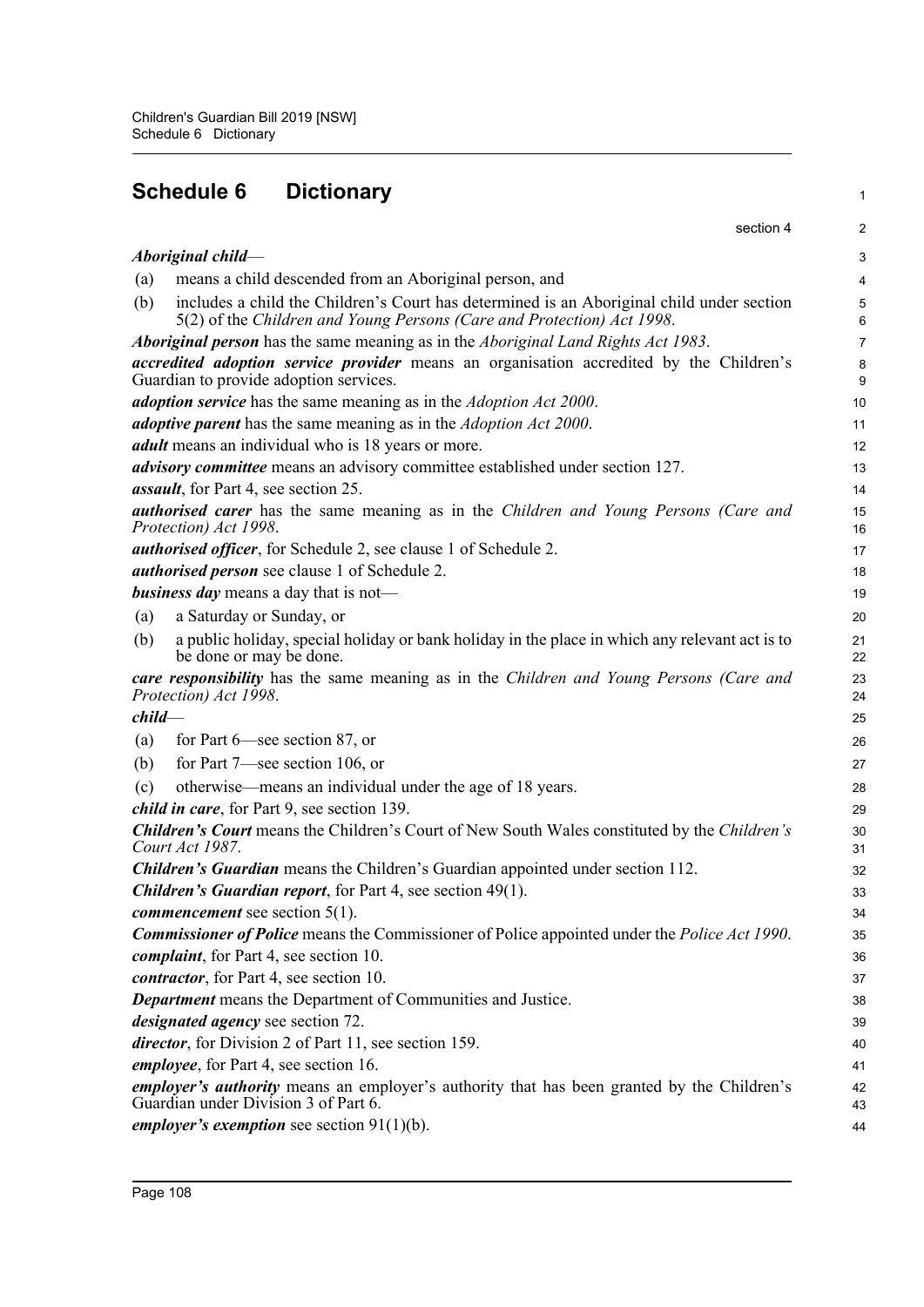|     | $employment$ —                                                                                                                                                                                                                                             | $\mathbf{1}$   |
|-----|------------------------------------------------------------------------------------------------------------------------------------------------------------------------------------------------------------------------------------------------------------|----------------|
| (a) | for Part 4—see section 10, or                                                                                                                                                                                                                              | $\overline{c}$ |
| (b) | for Part $6$ see section 87.                                                                                                                                                                                                                               | 3              |
|     | entity includes a person and an unincorporated body.                                                                                                                                                                                                       | 4              |
|     | <i>entity report</i> , for Part 4, see section $36(1)$ .                                                                                                                                                                                                   | 5              |
|     | executive liability offence, for Division 2 of Part 11, see section 160.                                                                                                                                                                                   | 6              |
|     | <i>film</i> , for Schedule 2, see clause 1.                                                                                                                                                                                                                | $\overline{7}$ |
|     | <i>finding of reportable conduct, for Part 4, see section 26.</i>                                                                                                                                                                                          | 8              |
|     | general power, for Schedule 2, see clause 1.                                                                                                                                                                                                               | 9              |
|     | <i>head</i> , of a relevant entity, for Part 4, see section 17.                                                                                                                                                                                            | 10             |
|     | <i>ill-treatment</i> , of a child, for Part 4, see section 23.                                                                                                                                                                                             | 11             |
|     | <i>inspect</i> , in relation to a thing, for Schedule 2, see clause 1.                                                                                                                                                                                     | 12             |
|     | <i>investigation</i> , for Part 4, see section 10.                                                                                                                                                                                                         | 13             |
|     | <i>investigator</i> , for Part 4, see section 10.                                                                                                                                                                                                          | 14             |
|     | <b>kin</b> , of a child, means a person who shares a cultural, tribal or community connection with the<br>child that is recognised by that child's family or community.                                                                                    | 15<br>16       |
|     | <i>local government authority</i> , for Part 4, see section 15.                                                                                                                                                                                            | 17             |
|     | married means-                                                                                                                                                                                                                                             | 18             |
| (a) | 2 persons who are legally married to each other, or                                                                                                                                                                                                        | 19             |
| (b) | 2 Aboriginal or Torres Strait Islander persons who are living together in a relationship that<br>is recognised as a marriage according to the traditions of an Aboriginal community or<br>Aboriginal or Torres Strait Islander group to which they belong. | 20<br>21<br>22 |
|     | neglect, for Part 4, see section 24.                                                                                                                                                                                                                       | 23             |
|     | <i>notification</i> , for Part 4, see section 29(2).                                                                                                                                                                                                       | 24             |
|     | <i>occupier</i> , for Schedule 2, see clause 1.                                                                                                                                                                                                            | 25             |
|     | <i>of</i> , in relation to a place, for Schedule 2, see clause 1.                                                                                                                                                                                          | 26             |
|     | <b>Official Community Visitor</b> means an Official Community Visitor appointed under section 140.                                                                                                                                                         | 27             |
|     | <b><i>out-of-home care</i></b> has the same meaning as in the Children and Young Persons (Care and<br>Protection) Act 1998.                                                                                                                                | 28<br>29       |
|     | <i>parent</i> , of a child, means a person having parental responsibility for the child.                                                                                                                                                                   | 30             |
|     | <i>parental responsibility</i> , in relation to a child, means all the duties, powers, responsibilities and<br>authority which, by law, parents have in relation to their children.                                                                        | 31<br>32       |
|     | <i>place</i> , for Schedule 2, see clause 1.                                                                                                                                                                                                               | 33             |
|     | <i>premises</i> , for Schedule 2, see clause 1.                                                                                                                                                                                                            | 34             |
|     | principal officer-                                                                                                                                                                                                                                         | 35             |
| (a) | for an adoption service provider—see section 107, or                                                                                                                                                                                                       | 36             |
| (b) | for a designated agency or a registered agency—see section 74.                                                                                                                                                                                             | 37             |
|     | <i>public authority</i> , for Part 4, see section 14.                                                                                                                                                                                                      | 38             |
|     | <i>public place</i> , for Schedule 2, see clause 1.                                                                                                                                                                                                        | 39             |
|     | <i>registered agency</i> see section 73.                                                                                                                                                                                                                   | 40             |
|     | <i>relative</i> of a child means any of the following—                                                                                                                                                                                                     | 41             |
| (a) | a parent, step-parent, or spouse of a parent or step-parent, of the child,                                                                                                                                                                                 | 42             |
| (b) | a grandparent, brother, sister, step-brother, step-sister, cousin, niece or nephew, uncle or<br>aunt (whether by blood, marriage, affinity or adoption) of the child,                                                                                      | 43<br>44       |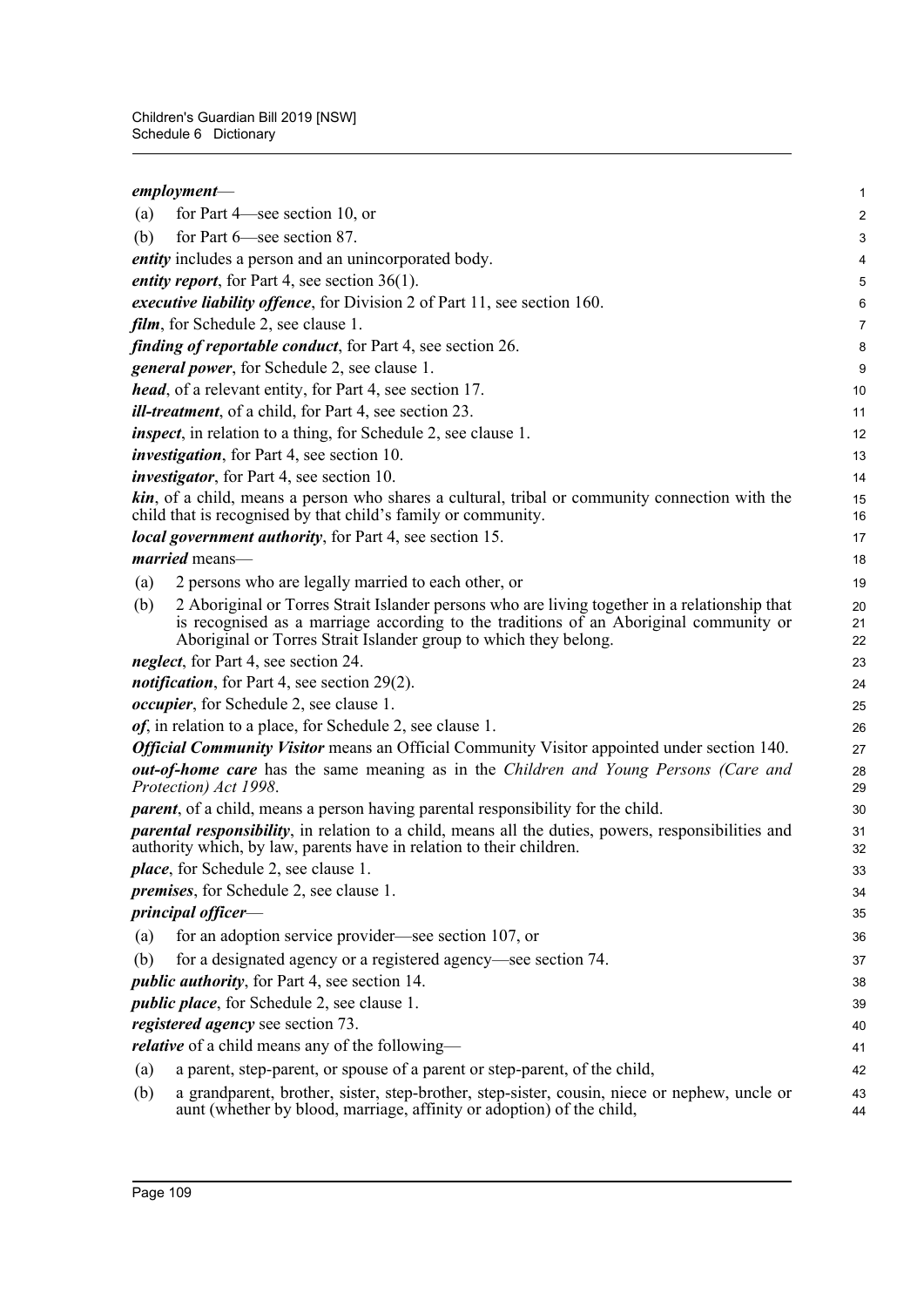| (c) | a person who has parental responsibility for the child (not being the Minister, the Secretary<br>or a person who has parental responsibility other than in his or her personal capacity),                               | 1<br>$\overline{a}$ |
|-----|-------------------------------------------------------------------------------------------------------------------------------------------------------------------------------------------------------------------------|---------------------|
| (d) | a person who has care responsibility for the child under the <i>Adoption Act 2000</i> (not being<br>the Minister, the Secretary or a person who has care responsibility other than in his or her<br>personal capacity), | 3<br>4<br>5         |
| (e) | for an Aboriginal child or a Torres Strait Islander child—a person who is part of the<br>extended family or kin of the child.                                                                                           | 6<br>$\overline{7}$ |
|     | <i>relevant entity</i> , for Part 4, see section 12.                                                                                                                                                                    | 8                   |
|     | <i>report</i> , for Part 4, see section 10.                                                                                                                                                                             | 9                   |
|     | <i>reportable allegation</i> see section 18.                                                                                                                                                                            | 10                  |
|     | <i>reportable conduct</i> see section 20.                                                                                                                                                                               | 11                  |
|     | <i>reportable conduct scheme see section 11.</i>                                                                                                                                                                        | 12                  |
|     | <i>reportable conviction</i> see section 19.                                                                                                                                                                            | 13                  |
|     | <i>reside</i> , on a property, has the same meaning as <i>reside on a property</i> in the <i>Child Protection</i><br>(Working with Children) Act 2012.                                                                  | 14<br>15            |
|     | <i>responsible Minister</i> , for Part 4, see section 10.                                                                                                                                                               | 16                  |
|     | <b>Schedule 1 entity, for Part 4, see section 13.</b>                                                                                                                                                                   | 17                  |
|     | <b>Secretary</b> means the Secretary of the Department.                                                                                                                                                                 | 18                  |
|     | service, for Part 9, see section 139.                                                                                                                                                                                   | 19                  |
|     | service provider—                                                                                                                                                                                                       | 20                  |
| (a) | for Part 9—see section 139, or                                                                                                                                                                                          | 21                  |
| (b) | for Part 10—see section 149.                                                                                                                                                                                            | 22                  |
|     | sexual misconduct, for Part 4, see section 22.                                                                                                                                                                          | 23                  |
|     | sexual offence, for Part 4, see section 21.                                                                                                                                                                             | 24                  |
|     | spouse, of a person, means the following but, if more than one person would qualify as the<br>person's spouse, means only the latest person to qualify—                                                                 | 25<br>26            |
| (a) | a person to whom the person is legally married (including a husband or wife of the person),                                                                                                                             | 27                  |
| (b) | the person's de facto partner.                                                                                                                                                                                          | 28                  |
|     | <b>statutory out-of-home care</b> has the same meaning as in the <i>Children and Young Persons (Care</i><br>and Protection) Act 1998.                                                                                   | 29<br>30            |
|     | step-parent, in relation to a particular person, means a person who-                                                                                                                                                    | 31                  |
| (a) | is not a birth parent, parent or adoptive parent of the particular person, and                                                                                                                                          | 32                  |
| (b) | is married to the particular person's birth parent or adoptive parent or is the de facto partner<br>of the birth parent or adoptive parent.                                                                             | 33<br>34            |
|     | substitute residential care means care-                                                                                                                                                                                 | 35                  |
| (a) | involving the provision of accommodation together with food, care and other support, and                                                                                                                                | 36                  |
| (b) | in the State for more than 2 nights, and                                                                                                                                                                                | 37                  |
| (c) | of a type ordinarily provided to children in a home environment, provided by persons other<br>than the child's parents or relatives.                                                                                    | 38<br>39            |
|     | supported out-of-home care has the same meaning as in the Children and Young Persons (Care<br>and Protection) Act 1998.                                                                                                 | 40<br>41            |
|     | <i>the commencement</i> see section $5(2)$ .                                                                                                                                                                            | 42                  |
|     | <b>Torres Strait Islander child-</b>                                                                                                                                                                                    | 43                  |
| (a) | means a child descended from a Torres Strait Islander person, and                                                                                                                                                       | 44                  |
| (b) | includes a child the Children's Court has determined is a Torres Strait Islander child under<br>section 5(3) of the Children and Young Persons (Care and Protection) Act 1998.                                          | 45<br>46            |
|     |                                                                                                                                                                                                                         |                     |